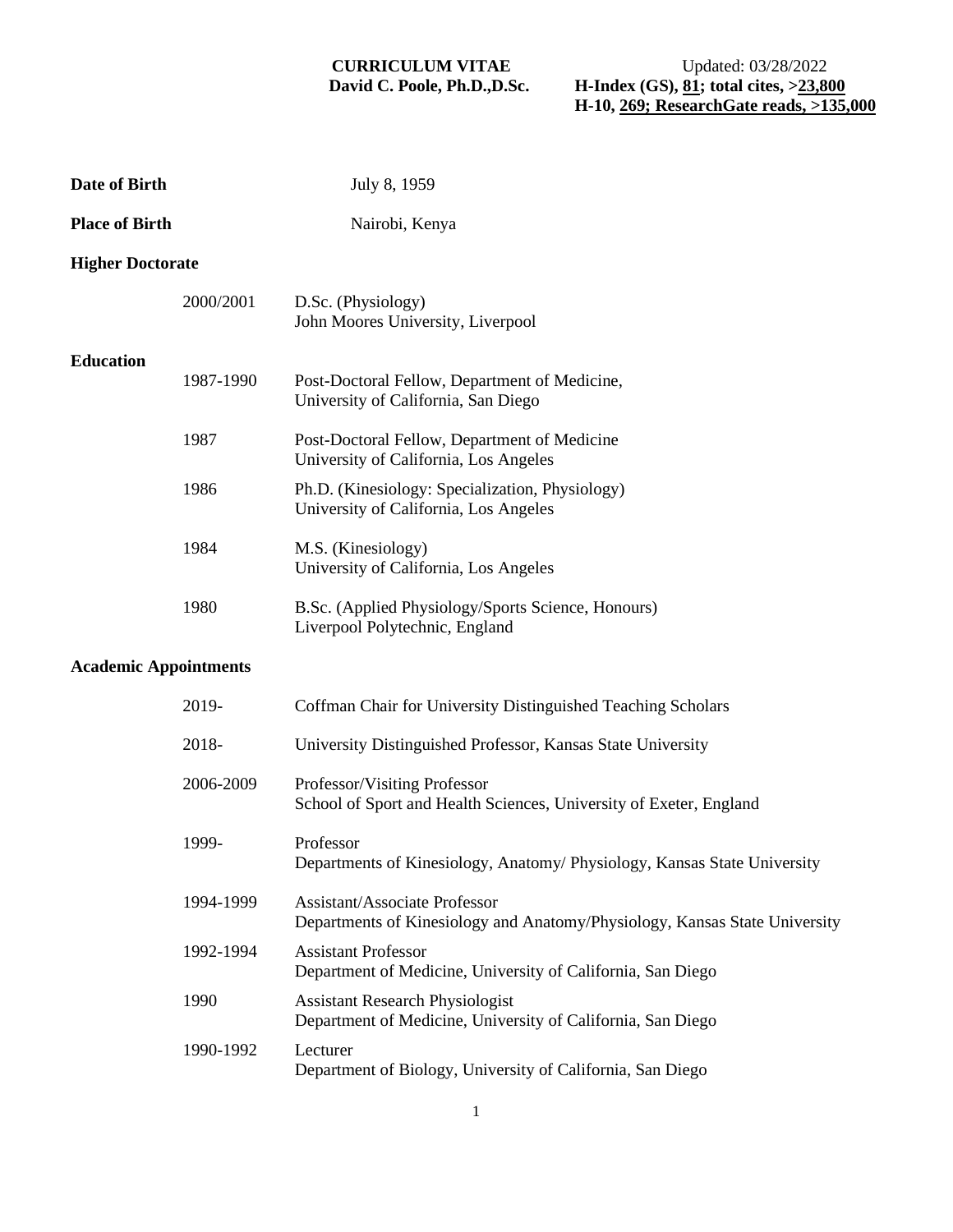# **Summary of Administrative Experience**

# **Kansas State University**

**Director/Co-director:** Clarenburg Cardiorespiratory Laboratory, College of Veterinary Medicine, Kansas State University, Manhattan, Kansas (1995-). Responsibilities: Obtain funding (NIH, AHA, industry), manage research budgets and salaries for up to 19 employees and students, direct research in collaboration with Dr. Timothy I. Musch, interact with upper administration across Colleges of Veterinary Medicine, Arts and Sciences and Health and Human Sciences.

# **Departmental:**

Kinesiology Graduate Committee, 1995- Tenure and Promotions Committee, 1996- Chair, Anatomy and Physiology Research Review Panel, 2002-2008. Chair, Kinesiology Scholarship and Awards Committee, 2007-2016. Chair, Kinesiology Awards Banquet Committee, 2007-2016 Chair, Kinesiology Merit Award Committee, 2010. Anatomy and Physiology, Graduate Executive Committee, 2011-2016 Kinesiology Department Head Review Committee (Dr. David Dzewaltowski reappointment), 2012. Anatomy and Physiology, Departmental Advisory Committee, 2013-2017. Kinesiology Marketing Committee, 2017- Chair, Kinesiology Promotion and Tenure Committee, 2018-2019.

# **College/University:**

All-University, Graduate Program Self Study (Dean appointment), 1999-2005. Member and Chair, Research Committee, College of Veterinary Medicine, 2008-2012. Human Ecology Scholarship Committee, 2014-2016. Assoc. Dean for Research, 5 yr review, College of Veterinary Medicine, 2016. College Committee on Planning, 2015-2017 College of Human Ecology, Tenure and Promotion Committee, 2017- College of Human Ecology, Physician's Assistant Program Initiation Committee, 2017-2018 College of Human Ecology, Physician's Assistant Program Director Search Committee, 2017-2018 All-University, Provost's Task Force on Faculty Development, 2018-2019 All-University, College of Veterinary Medicine, Dean's Search Committee, 2019 University Distinguished Professors' Graduate Student Award, 2020/2021 Vice President for Research, 2020/2021 KSU President, 2021

# **National/International**

# **Leadership:**

**ACSM** (American College of Sports Medicine), **Fellow**, 1994.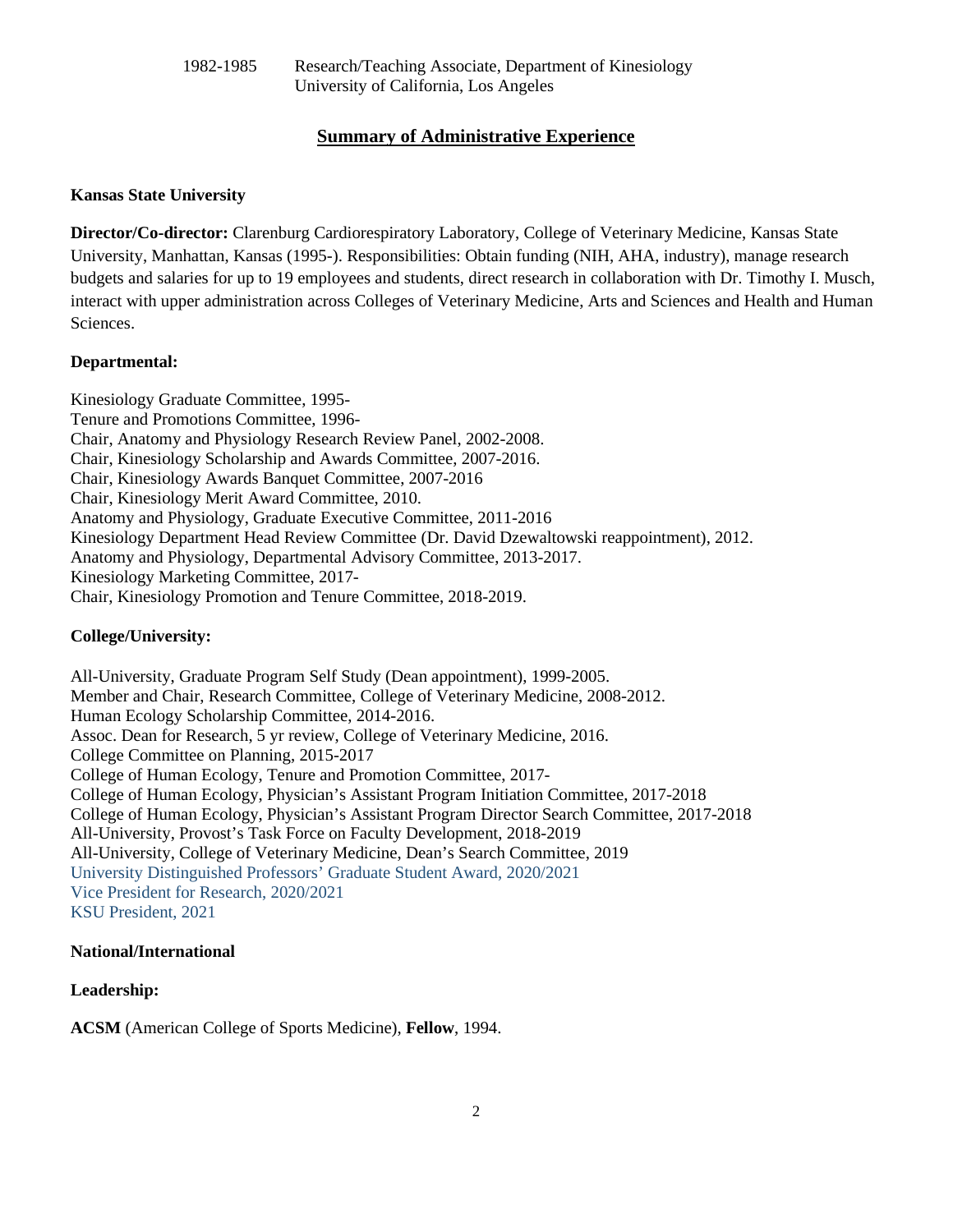**President,** American College of Sports Medicine, Central States Region, 2001-2002; Ex-Officio 2002-2005. Responsibilities – manage finances, increase membership, organize and deliver annual convention and meeting(s).

**North American Editor and Founding Editor**: Equine and Comparative Physiology, 2002-2005.

**Chair,** National Institutes of Health CSR, Cardiovascular and Respiratory Sciences Study Section, 10 ZRG1 CVRS-Q (90), 2013.

**Chair, National Institutes of Health CSR, Cardiovascular and Respiratory Sciences Study Section,** ZRG1 CVRS-Q(80), 2014.

**Organizing Committee,** ACSM and World Congress on the Basic Science of Exercise Fatigue, 2015-2016.

**Program Chair,** American Physiological Society, Exercise and Environmental Physiology, 2014-2016.

**Joint Programming Committee,** American Physiological Society, EEP Representative, 2014-2016.

**Organizing Committee, Joint APS/ACSM** Integrative Biology of Exercise international meeting, 2017-2018.

**Editor:** European Journal of Applied Physiology, 2011-2017.

**Editor-in-Chief** for Medicine and Science in Sports and Exercise, Contrasting Perspectives, 2017-

**Associate Editor:** Journal of Applied Physiology, 2011-2017.

**ACUE** (Association of College and University Educators), **K-State Fellow**, 2018.

**APS EEP Councillor and Steering Committee Member,** 2018-2021.

**FASEB SRC Advisory Committee**, 2019-2021.

**American Physiological Society, Chair, Exercise and Environmental Physiology Section, 2021-2024** 

# **Additional Committee Service (National/International):**

ACSM Pronouncements Committee 1996-1999. ACSM Research Awards Committee 2002-2006. American Physiological Society Research Awards Committee 2002-2006. American Physiological Society Exercise Study Design Workshop 2003-2004. Microcirculatory Society Awards Committee 2008-2011. America Physiological Society, EEP Section Steering Committee 2014-2021. American Physiological Society, Exercise and Environmental Physiology Section, Councillor, 2018-2021.

**Research Grant Awards, Awarded**. *Total dollars awarded to D.C.P. as Principal Investigator = \$6,742,220. As Co-Investigator ~\$31,000,000.*

# *A. Microcirculatory Function*

*Current*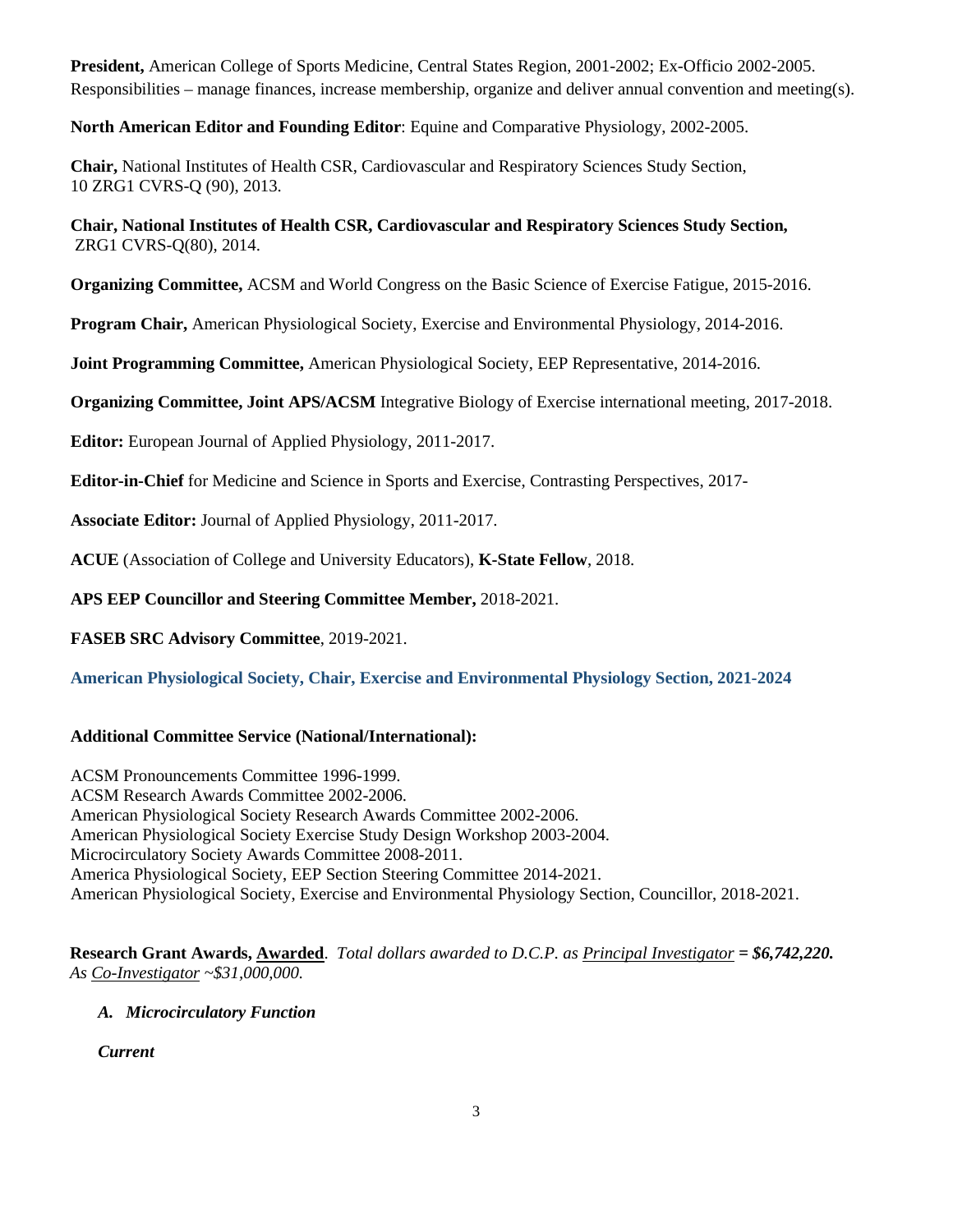| 2022-2027 | National Institutes of Health, "Mechanisms of oxygen off-loading from red blood cells<br>in murine models of human disease." PI W.F. Boron, Co-I D.C. Poole and K-State<br>subcontract PI. Funded 3/2022.                                                                       |
|-----------|---------------------------------------------------------------------------------------------------------------------------------------------------------------------------------------------------------------------------------------------------------------------------------|
| 2021-2024 | National Institutes of Health, 1R15AG078060-01. 9/30/2021-8/31/2024. "Do heart<br>failure and aging potentiate diaphragm vascular dysfunction?" Co-PIs B.J. Behnke,<br>D.C. Poole. Total costs: \$456,000.                                                                      |
| 2021-2022 | National Institutes of Health, NIGMS "Mitochondrial dysfunction and its role in<br>Alzheimer's disease." CNAP, Cognitive and Neurological Approaches to Plasticity.<br>COBRE. P20GM113109. PI: K. Kirkpatrick, Mentee: Stephanie Hall, Mentor: David<br>C. Poole. Funded 6/2021 |
| 2021-2026 | National Institutes of Health, RO1 HL-155599 "Targeting skeletal muscle perfusion<br>and oxidative capacity in HFpEF." PI P. Zamani, Co-I D.C. Poole and K-State<br>subcontract PI. Total costs: \$4,007,200.                                                                   |
| 2021-2026 | National Institutes of Health, RO1 HL-157264-01 "Multidrug Metabolic Approach to<br>Improve Exercise and Skeletal Muscle Oxidative Capacity in HFpEF." PI P. Zamani,<br>Co-I D.C. Poole and K-State subcontract PI. Total costs: ~\$4,700,000.                                  |
| 2021-2023 | A Novel Multi-Disciplinary Approach to Improve Cancer Therapeutics, Brad Behnke,<br>David C. Poole et al., Johnson Center for Basic Cancer Research, Total Costs:<br>\$100,000.                                                                                                 |
| 2021-2022 | CVM SMILE Award: "Soluble guanylyl cyclase activator and stimulator effects on<br>skeletal muscle oxygenation in male and female rats with heart failure." PI: D.C. Poole,<br>Co-I's: T.I. Musch, R.E. Weber, K.M. Schulze. Total costs: \$36,000.                              |
| 2019-2021 | Bayer AG. Effects of soluble guanylate cyclase activators and stimulators on muscle<br>Oxygen delivery in heart failure. \$12,000. PI, D.C. Poole, Co-I, T.I. Musch.                                                                                                            |
| 2017-2021 | National Institutes of Health, R15 HL137156-01A1. "Novel strategies to prevent<br>respiratory muscle vascular dysfunction with mechanical ventilation." Total costs:<br>\$449,025, PIs: B.J. Behnke, D.C. Poole. 12/07/2017-11/30/2021 (NCE).                                   |

# *Pending*

*2021-2026* K-INBRE Developmental Research Project Program, \$228,000, Mitochondrial dysfunction and its role in Alzheimer's disease; Principle Investigator: Stephanie Hall, Project Mentor: David Poole

# *Not funded*

National Institutes of Health, "Sexual dimorphism of diaphragm vascular function in health." MPIs: B.J. Behnke, D.C. Poole. Total costs: \$1,698,784. In review.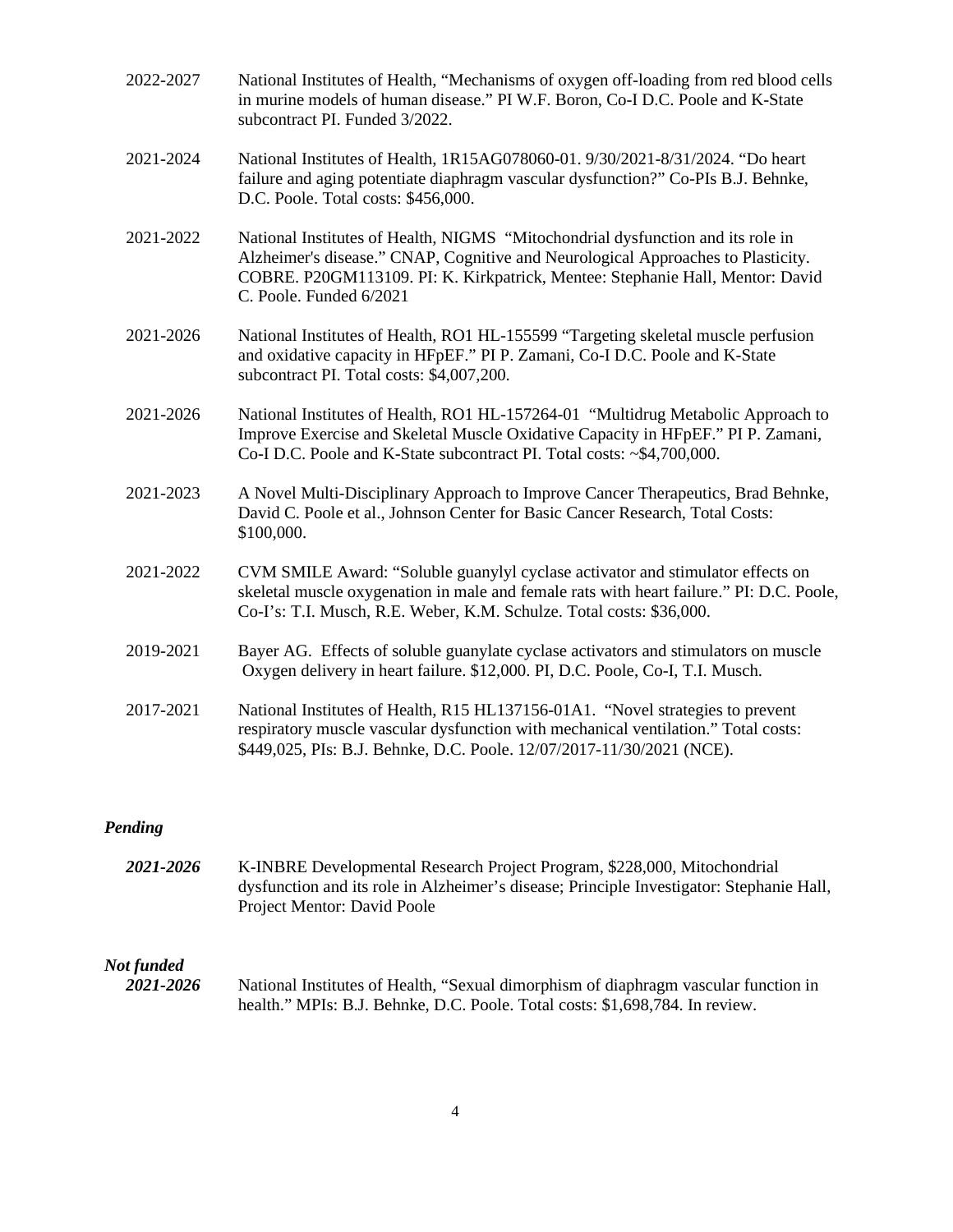| 2020-2025       | National Institutes of Health, "Effect of human-specific evolutionary change in sialic<br>acids on endurance running and oxygen transport." MPIs: San Diego, E.C. Breen, A.<br>Varki, L. Nogueira; Manhattan, KS D.C.Poole, T.I. Musch. Total costs: \$2,045,146.<br>Not funded. |
|-----------------|----------------------------------------------------------------------------------------------------------------------------------------------------------------------------------------------------------------------------------------------------------------------------------|
| <b>Previous</b> |                                                                                                                                                                                                                                                                                  |
| 2013-2020       | Innovative Cancer Award, Terry Johnson Cancer Foundation, "Effects of dietary nitrate<br>supplementation on tumor oxygenation and microcirculation." PI: D.C. Poole, Co-I:<br>T.I. Musch.                                                                                        |
| 2015-2019       | National Institutes of Health, HL-2-108328 "Heart Failure & Aging: Mechanistic<br>Bases of Muscle Vascular Dysfunction." Total costs: \$375,000. PI: D.C. Poole, Co-<br>PI's: T.I. Musch, P. Fong, M.J. Kenney. Cardiology expert consultant: Dr. Justin<br>Thomason.            |
| 2013-2017       | SMILE CVM Intramural Grant, "Effects of chronic heart failure on aging: An<br>integrative and therapeutic approach." PI, D.C. Poole, Co-I, T.I. Musch.                                                                                                                           |
| 2011-2015       | National Institutes of Health, HL-108328 "Mechanisms of muscle microcirculatory<br>dysfunction in heart failure" Total costs: \$365,546. PI: D.C. Poole, Co-I: T.I. Musch.                                                                                                       |
| 2010-2012       | American Heart Association. "Role of nitric oxide synthase isoforms in<br>microcirculatory dysfunction of heart failure." Total costs: \$142,000, PI: D.C. Poole,<br>Co-I: T.I. Musch. (10 GRANT 4350011)                                                                        |
| 2008-2010       | SMILE CVM Intramural Grant, "Control of skeletal muscle blood flow by selective<br>NOS isoforms: effects of exercise training and heart failure." Total costs: \$33,628. PI,<br>D.C. Poole, Co-I, T.I. Musch.                                                                    |
| 2008-2010       | Cytokinetics Inc., "Effects of a calcium sensitizing agent on muscle performance and<br>gas exchange." Total Costs: \$78,000. PI, T.I. Musch, Co-I, D.C. Poole.                                                                                                                  |
| 2004-2006       | American Heart Association, Heartland Affiliate, "Mechanisms of microcirculatory<br>dysfunction in heart failure." Direct costs; \$143,000. PI, D.C. Poole, Co-I, T.I. Musch.                                                                                                    |
| 2001-2004       | National Institutes of Health, PA-00-056. "Aging, chronic disease and skeletal muscle<br>perfusion." Total costs: \$436,500. PI, T.I. Musch, Co.-I. D.C. Poole.                                                                                                                  |
| 1998-2004       | National Institutes of Health, RO1. "Muscle capillary geometry, flow and oxygen<br>transfer" PI, D.C. Poole Total costs: \$1,156,557.                                                                                                                                            |
| 1995-2000       | National Institutes of Health, Program Project, "Physiological Consequences of<br>Pulmonary Disease". \$8,041,479. Total costs; Project 3, D.C. Poole \$1,579,333.                                                                                                               |
| 2000-2002       | National Institutes of Health, R15. "The NADPH oxidase and neutrophil recruitment in<br>muscle." PI, C.R. Ross. Total costs: \$145,500.                                                                                                                                          |
| 2000-2002       | American Heart Association, Heartland Affiliate, "Kinetics of muscle oxygen exchange<br>in chronic heart failure." Direct costs; \$80,000. PI, T.I. Musch.                                                                                                                       |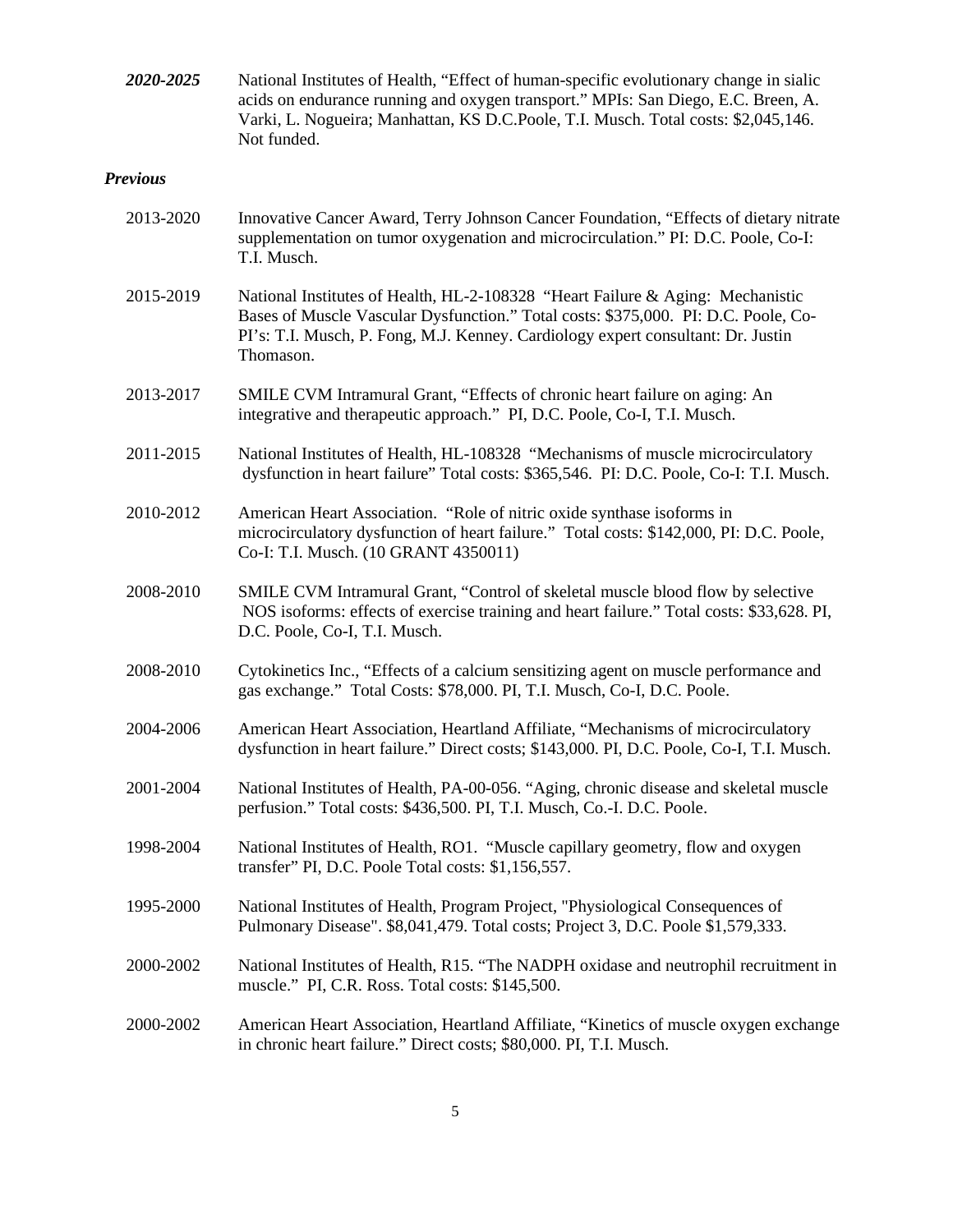| 1995-2000 | National Institutes of Health, RO1. "Microstructure, Function and Dysfunction in<br>Diaphragm". Total costs; \$1,201,000. 4 <sup>th</sup> percentile. (Declined).                  |
|-----------|------------------------------------------------------------------------------------------------------------------------------------------------------------------------------------|
| 1994-1999 | National Institutes of Health, FIRST Award. "Microstructure and Function in<br>Diaphragm". Total costs; \$411,720.                                                                 |
| 1994-1997 | Tobacco-Related Diseases Research Program, Research Award.<br>"Microcirculatory consequences of emphysema in diaphragm". Total costs; \$275,808,<br>$2nd$ percentile . (Declined). |
| 1991-1994 | Tobacco-Related Diseases Research Program, New Investigator Award.<br>"Diaphragm Structural and Metabolic Changes in Emphysema". Total costs; \$225,000                            |
| 1991-1993 | American Heart Association, Missouri Affiliate. "Microcirculatory Transport<br>Capacity in Skeletal Muscle of Diabetic Rats". \$50,000 PI, W.L. Sexton                             |
| 1991      | Microcirculatory Society: Travel Award. \$1,200.                                                                                                                                   |
| 1988-1991 | National Institutes of Health, Individual National Research Service Award. "Plasticity<br>of Capillary Length Density and Anisotropy". P.I. D.C. Poole. Total costs; \$109,000     |
| 1987-1988 | California Lung Association Post-Doctoral Fellowship. "Effect of Endurance Training<br>on Capillary Length Density and Anisotropy of Rat Skeletal Muscle". \$20,000                |

# *B. Integrated Systems Physiology*

| 2006-2007 | American Association of Equine Practitioners. "Can conjugated estrogens and<br>aminocaproic acid reduce EIPH? \$75,000. PI, H.H. Erickson, Co-I's T.S. Epp, D.C.<br>Poole.                                                                                                |
|-----------|---------------------------------------------------------------------------------------------------------------------------------------------------------------------------------------------------------------------------------------------------------------------------|
| 2005-2006 | Lonza Pharmaceuticals. "Effects of L-Carnitine supplementation on muscle damage in<br>racing Greyhounds." Total costs; \$62,214.                                                                                                                                          |
| 2005-2006 | Kansas Racing and Gaming Commission. "The role of pulmonary leucocytes in<br>reducing EIPH with concentrated equine serum – phase II. \$11,981. PI, T.S. Epp, Co-<br>I's H.H. Erickson, D.C. Poole.                                                                       |
| 2005-2006 | Kansas Racing and Gaming Commission. "Does left ventricular mass, heart size and<br>the presence of valvular regurgitation affect performance in racing Greyhounds?"<br>Total costs: \$60,158. PI, T.S. Epp, Co-I's. D.C. Poole, H.H. Erickson.                           |
| 2003-2007 | National Science Foundation. "An infrastructure veterinary telemedicine – Proactive<br>herd management for disease prevention from farm to market. Total costs, \$900,000.<br>PI's D. Andresen, S. Warren, H.H. Erickson, T.S. Epp, M. Spire, J. Sargeant, D.C.<br>Poole. |
| 2003-2004 | Kansas racing and Gaming Commission, "The incidence and severity of exercise"<br>induced pulmonary hemorrhage in racing greyhounds." Total costs, \$21,522. Co-I's, P.<br>McDonough, H.H. Erickson, T.I. Hildreth.                                                        |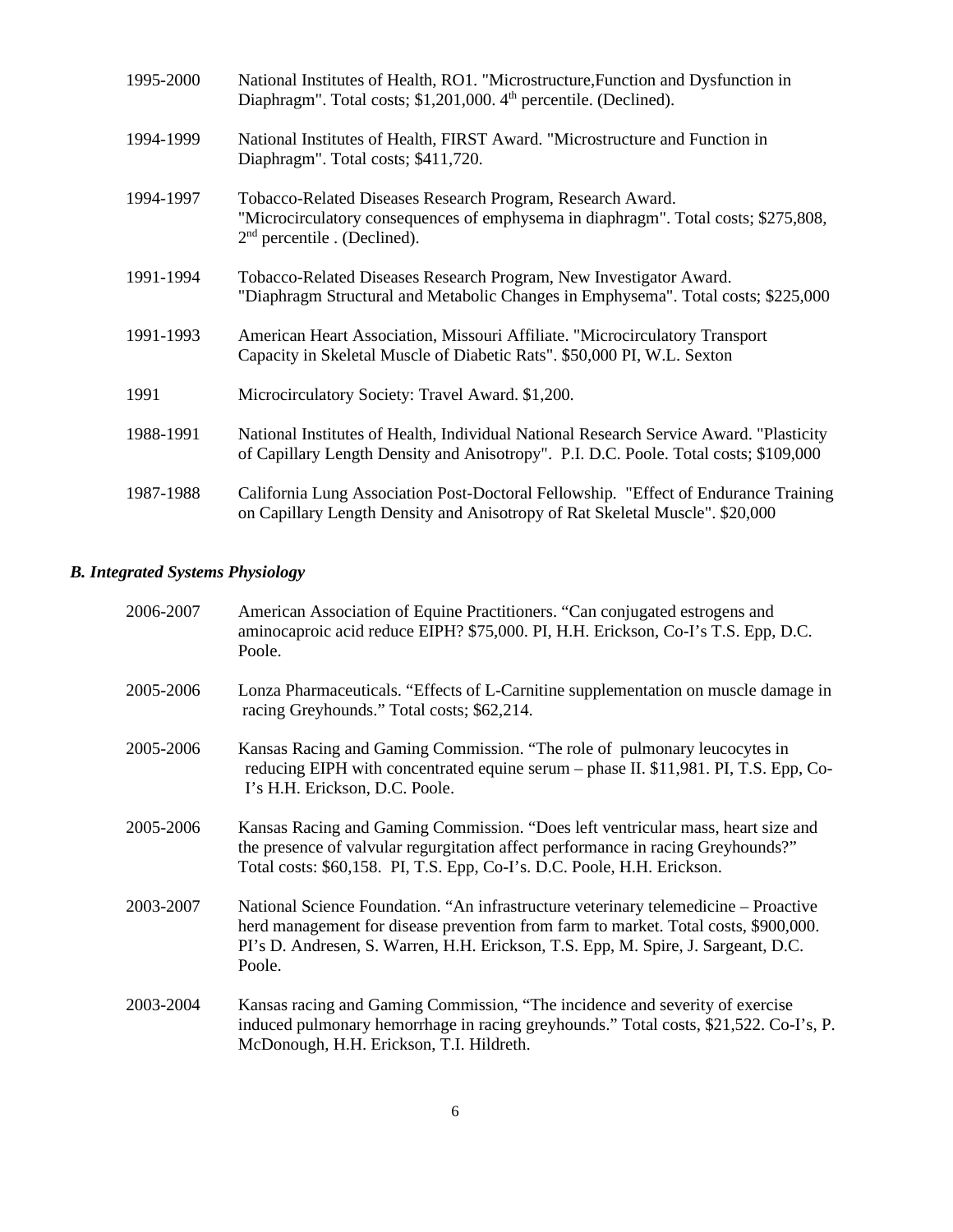| 2003-2004  | Kansas racing and Gaming Commission, "Determination of the mechanistic basis for<br>the reduction of EIPH with concentrated equine serum." Total costs, \$13,549. Co-I's,<br>T.I. Hildreth, P. McDonough, H.H. Erickson.                                     |
|------------|--------------------------------------------------------------------------------------------------------------------------------------------------------------------------------------------------------------------------------------------------------------|
| 2000-2002  | Sera Inc., "A preliminary treadmill exercise study to determine the efficacy of<br>seramune equine IgG as a prevention and treatment for EIPH in athletic horses. Total<br>costs; \$48,086. PI, H.H. Erickson, Co-I's, C.A. Kindig, B.R. Rush, P. McDonough. |
| 2002-2003  | National Science Foundation. Veterinary Telemedicine: Proactive herd health<br>management for disease prevention from farm to market. Total costs; \$145,566. PI's D.<br>Andresen, H.H. Erickson, S. Warren, J. Sargeant, D.C. Poole.                        |
| 2001-2002  | KSUCVM, "Evaluation of two herbal formulations used in athletic horses to prevent or<br>treat EIPH. \$5,000. P.I. H.H. Erickson, Co_I's T. S. Hildreth, J.H. Cox, P.<br>McDonough.                                                                           |
| 1999-2002  | CNS, Inc. Evaluation of a nasal dilator in horses. Phases I, II, and III. Total costs;<br>\$225,172 PI, H.H. Erickson, Co-I, C.A. Kindig.                                                                                                                    |
| 1999-2000  | American Quarter Horse Association, "Does nitric oxide reduce pulmonary vascular<br>pressures and EIPH? Total costs; \$35,732 PI, H.H. Erickson, Co-I, C.A. Kindig.                                                                                          |
| 1999-2000  | Kansas Racing Commission, "Does nitric oxide reduce pulmonary vascular pressures<br>and EIPH? Total costs; \$5,556 PI, H.H. Erickson.                                                                                                                        |
| 1992-1993  | White Mountain Research Station, Director's Fellowship.<br>"Interaction of emphysema and inspiratory hypoxia on diaphragm structure". \$3,000                                                                                                                |
| 1990-1995  | National Institutes of Health, Program Project, "Physiological Consequences of<br>Pulmonary Disease". \$6,249,765 PI, P.D. Wagner. PI: Project 3, D.C. Poole<br>\$1,326,000.                                                                                 |
| 1987       | MacArthur Foundation Network for health promoting and damaging behaviours,<br>UCLA Node. "Energy Expenditure at Rest and During Exercise in Anorexia Nervosa".<br>\$15,000                                                                                   |
| 1984, 1986 | University of California, Los Angeles, Graduate Division. Doctoral Research Awards.<br>"The Parameters of the Power-Duration Relationships: Respiratory and Metabolic<br>Correlates." \$1,500                                                                |

# **Research Grant Awards, To be submitted**

 National Institutes of Health, RO1. "Effects of chronic heart failure on aging: An integrative and therapeutic approach" Total costs: \$1,867,532, PIs: D.C. Poole, T.I. Musch, P. Fong.

# **Student Awards and Grants:**

 1999-2000 ACSM. "Muscle microcirculatory plasticity and oxygen delivery." \$4,891. PI, C.A. Kindig.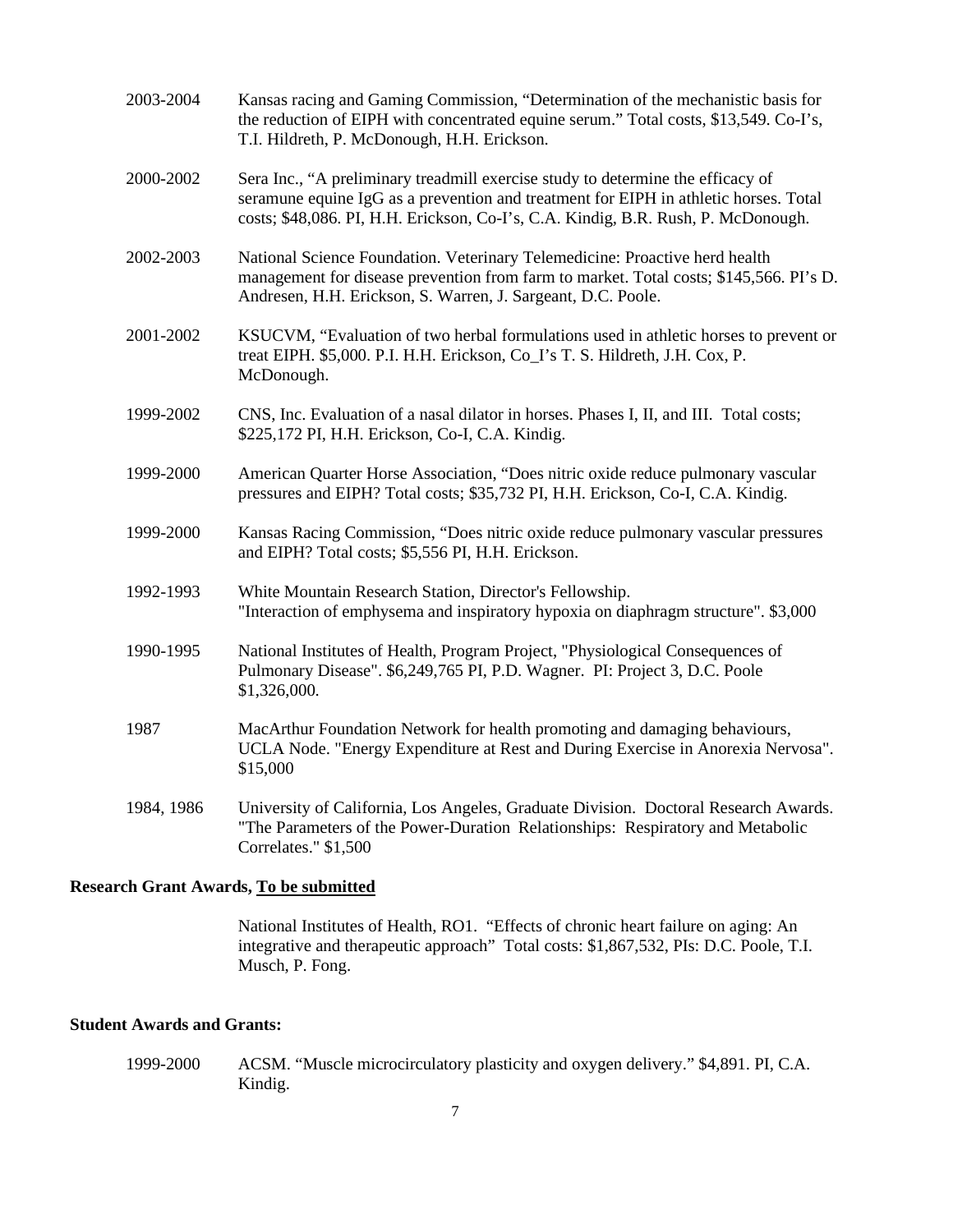| 2000-2001 | ACSM, Central States Chapter. "Dynamics of muscle microvascular oxygen pressure at<br>the onset of contractions." \$500. P.I. B.J. Behnke.                                                                                    |
|-----------|-------------------------------------------------------------------------------------------------------------------------------------------------------------------------------------------------------------------------------|
| 2001-2004 | National Institutes of Health - NRSA (Post-doctoral). "Muscle fiber type, oxidative<br>capacity and oxygen exchange." \$120,000. PI, P. McDonough (Priority score 190, 10 <sup>th</sup><br>percentile)                        |
| 2002-2005 | National Institutes of Health - NRSA (Post-doctoral). "Dynamics of oxygen uptake in<br>contracting single myocytes." \$120,000. PI, C.A. Kindig (Priority score 121, <2nd<br>percentile)                                      |
| 2001-2005 | National Institutes of Health - NRSA (Pre-doctoral). "Oxygen transport and exchange."<br>\$95,000. P.I., D. Padilla (Priority score 178, 18 <sup>th</sup> percentile)                                                         |
| 2002      | ACSM, Central States Chapter. "Effects of heart failure on microvascular oxygen<br>dynamics" \$500. P.I. Emily R. Diederich                                                                                                   |
| 2002-2004 | National Institutes of Health - NRSA (Pre-doctoral). "Dynamics of muscle<br>microvascular PO <sub>2</sub> across the rest-exercise transition." \$55,000. P.I., B. Behnke<br>(Priority score 158, 9 <sup>th</sup> percentile) |
| 2002      | ACSM, Central States Chapter. "Effects of systemic hypotension on muscle<br>microvascular oxygen exchange." K.D. Ross. Best student poster.                                                                                   |
| 2002      | APS Student Research Award. "Impact of type I diabetes on the muscle microvascular<br>PO <sub>2</sub> ." Experimental Biology, New Orleans. \$550, P.I. B. Behnke.                                                            |
| 2003      | Phi Zeta, D. J. Padilla "Control of ventilation and arterial CO <sub>2</sub> pressure following<br>maximal exercise in the Thoroughbred horse." 1 <sup>st</sup> Place Poster Presentation.                                    |
| 2003      | Phi Zeta, T. S. Hildreth "The effectiveness of immunotherapy in treating exercise-<br>induced pul. hemorrhage." 1stPlace Clinical Science and Research Presentations.                                                         |
| 2003      | Kansas State Student research Symposium, T.S. Hildreth "Immunotherapy and<br>exercise-induced pulmonary hemorrhage. 3 <sup>rd</sup> Place Research Presentations.                                                             |
| 2004      | American College of Sports Medicine, New Investigator Award, C.A. Kindig.                                                                                                                                                     |
| 2004      | ACSM, Central States Chapter. "Effects of Type II diabetes on muscle microvascular<br>oxygen exchange." \$500. P.I. D.J. Padilla.                                                                                             |
| 2005      | Leo and Gloria Whitehair Award. Funding for Veterinary Chiropractic Certification.<br>\$350. T.S. Epp.                                                                                                                        |
| 2005      | ACSM, Central States Chapter. "Effects of altered nitric oxide availability on rat<br>muscle microvascular oxygenation during contractions." \$500. P.I. L.F. Ferreira.                                                       |
| 2008      | Experimental Biology/Microcirculatory Society, San Diego, 2008. New Investigators<br>Symposium. "The effects of aging on microcirculatory oxygen delivery (QO2) in<br>contracting rat spinotrapezius muscle." PI, S.W. Copp.  |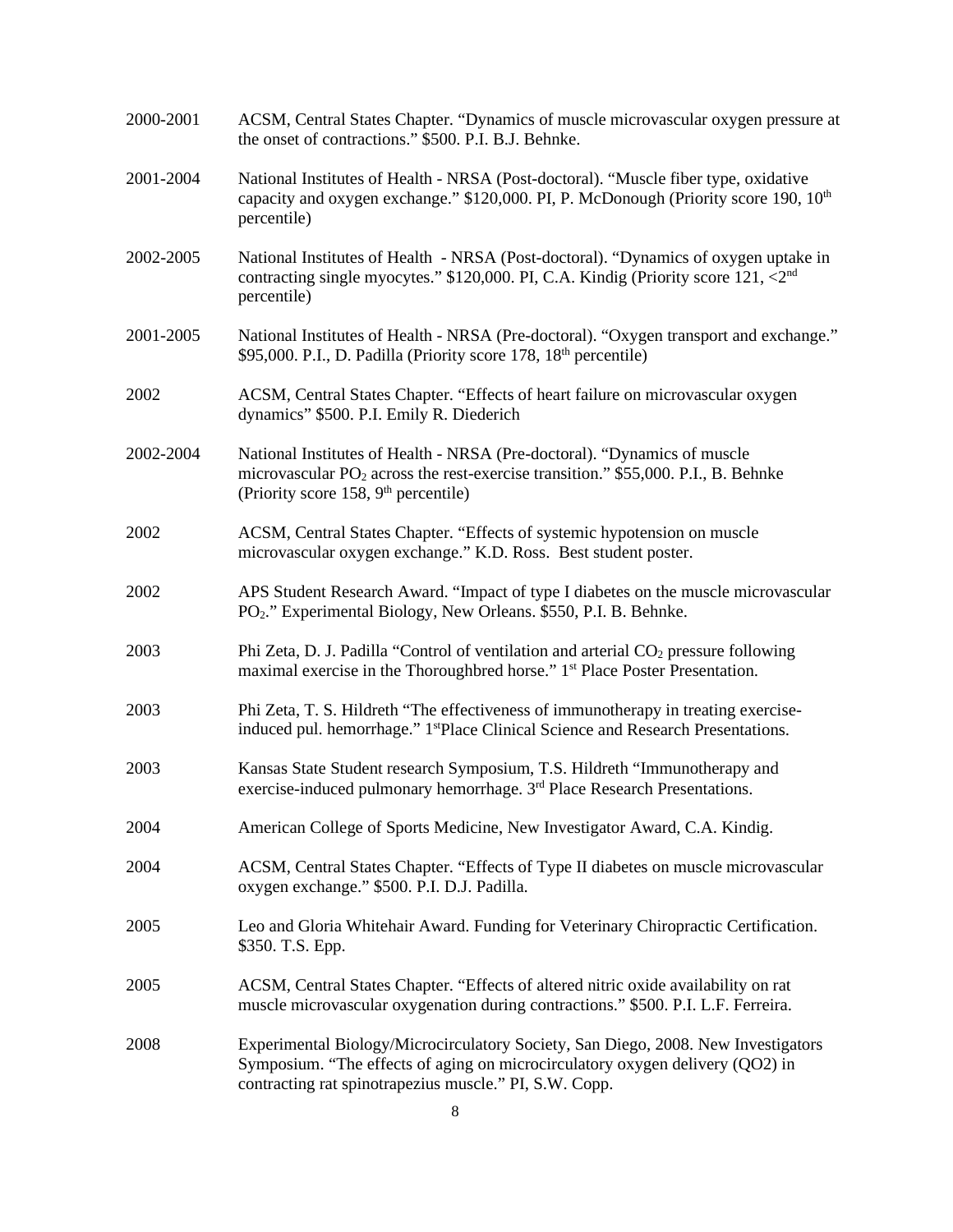| 2008-2012 | CAPES-Brazil Fulbright Pre-doctoral Fellowship, Daniel M. Hirai, \$100,000.                                                       |
|-----------|-----------------------------------------------------------------------------------------------------------------------------------|
| 2009      | Experimental Biology/Microcirculatory Society, New Orleans, 2009. Zweifach Travel<br>Award. S.W. Copp.                            |
| 2009      | American Physiological Society. New Investigator Award. B.J. Behnke.                                                              |
| 2009      | American College of Sports Medicine. New Investigator Award. B.J. Behnke.                                                         |
| 2010      | American College of Sports Medicine Foundation – Doctoral Student Research Grant.<br>\$5,000. D.M. Hirai.                         |
| 2010      | Kansas State University Graduate Award for Academics (K-State Alumni Association)<br>S.W. Copp.                                   |
| 2010      | Notable Scholarly Graduate Student Achievements, K-State's Graduate Student<br>Council 1: 1, 2010, Steven W. Copp.                |
| 2010      | Notable Scholarly Graduate Student Achievements, K-State's Graduate Student<br>Council 1: 1, 2010, Daniel M. Hirai.               |
| 2011      | August Krogh Young Investigator Award, Microcirculation Society, \$1,000, Steven W.<br>Copp.                                      |
| 2011      | Kansas State Graduate Student Council Travel Award for ACSM in Denver, \$500,<br>Daniel M. Hirai                                  |
| 2011      | Microcirculation Society Travel Award for Microcirculation/Experimental Biology in<br>Washington, D.C., \$1,000, Daniel M. Hirai. |
| 2011      | Notable Scholarly Graduate Student Achievements, K-State's Graduate Student<br>Council 1: 1, 2011, Steven W. Copp.                |
| 2011      | Notable Scholarly Graduate Student Achievements, K-State's Graduate Student<br>Council 2: 1, 2011, Daniel M. Hirai.               |
| 2011      | Notable Scholarly Graduate Student Achievements, K-State's Graduate Student<br>Council 2: 1, 2011, Scott K. Ferguson.             |
| 2011      | American Physiological Society, Cardiovascular Section, New Investigator Award,<br>Brad J. Behnke.                                |
| 2011      | American College of Sports Medicine Foundation - Doctoral Student Research Grant.<br>\$5,000. S.W. Copp.                          |
| 2011      | American College of Sports Medicine Foundation, Steven M. Horvath Travel Award.<br>D.M. Hirai.                                    |
| 2011-2013 | American Heart Association Pre-doctoral Research Fellowship, Steven W. Copp,<br>\$52,000.                                         |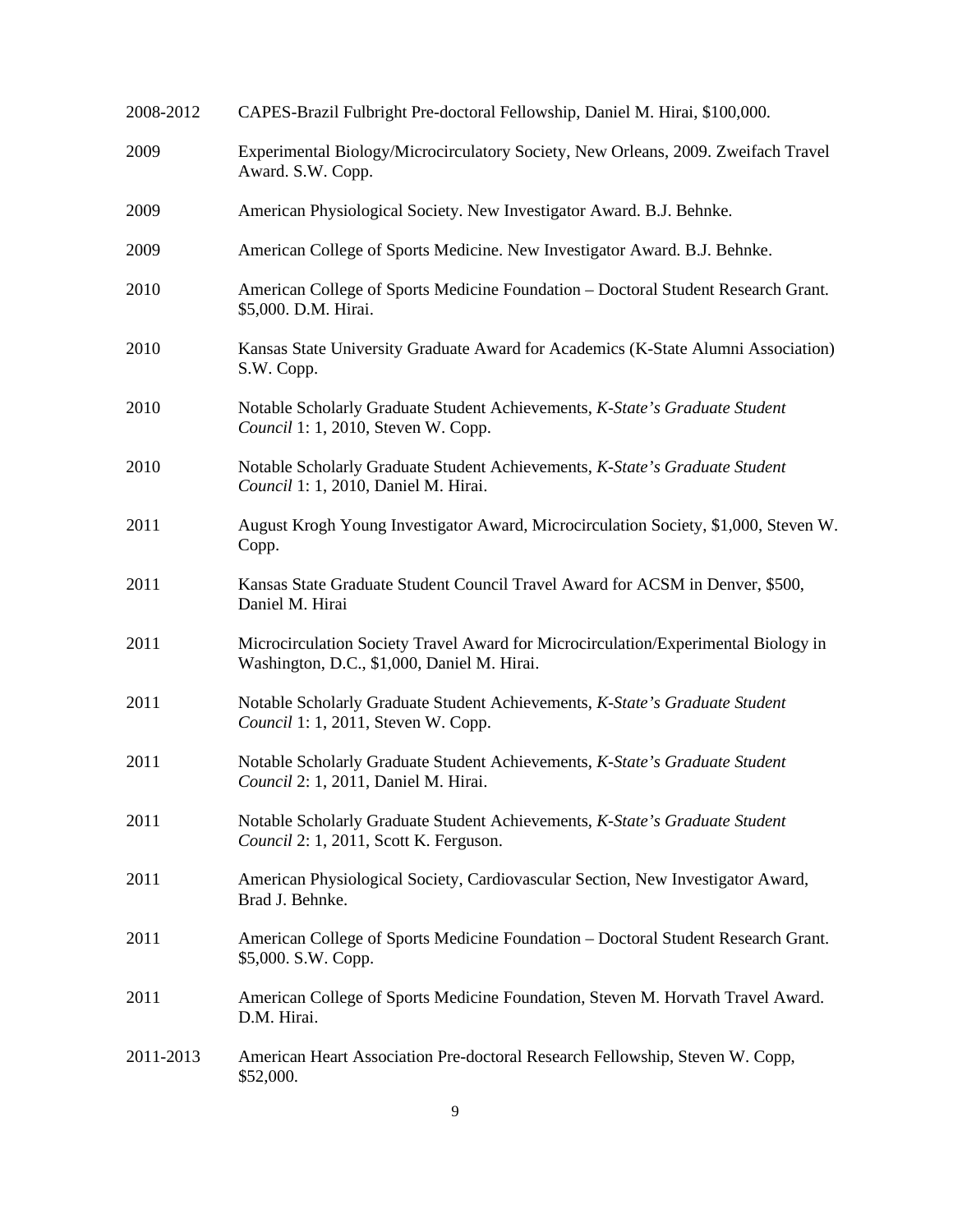| 2011-2012 | K-SURF Pre-doctoral Fellowship, Steven W. Copp, \$17,500.                                                                                                                                                    |
|-----------|--------------------------------------------------------------------------------------------------------------------------------------------------------------------------------------------------------------|
| 2012      | Leo and Gloria Whitehair Research Award in Veterinary Medicine, Daniel M. Hirai                                                                                                                              |
| 2012      | Anatomy and Physiology Doctoral Travel Award, Steven W. Copp, \$1,000.                                                                                                                                       |
| 2012      | Anatomy and Physiology Doctoral Travel Award, Daniel M. Hirai, \$1,000.                                                                                                                                      |
| 2012      | American Heart Association, Undergraduate Research Fellowship, Gabrielle Sims,<br>"Chronic pentoxifylline administration in the treatment of chronic heart failure."<br>\$4,000.                             |
| 2012      | Graduate Student Council Travel Awards to attend Integrative Biology of Exercise VI<br>meeting in Westminster, Colorado. Scott K. Ferguson, Daniel M. Hirai, Steven W.<br>Copp, \$600.                       |
| 2013      | Provost Award for Academic Excellence to attend American College of Sports<br>Medicine annual meeting. Scott K. Ferguson, Gabi Sims, Steven W. Copp, \$2,800.                                                |
| 2013      | Cornelius Scholarship for research excellence in Anatomy and Physiology, Steven W.<br>Copp.                                                                                                                  |
| 2013      | Best Masters Student in Kinesiology, Scott K. Ferguson.                                                                                                                                                      |
| 2013      | Best Doctoral Student in Kinesiology, Steven W. Copp.                                                                                                                                                        |
| 2013      | Graduate Student Council Travel Awards to attend American College of Sports<br>Medicine national meeting in Indianapolis. Clark T. Holdsworth, Scott K. Ferguson,<br>Steven W. Copp, \$900.                  |
| 2014      | Caroline tum Suden/Francis A. Hellebrandt Professional Opportunity Award to<br>attend Experimental Biology in San Diego, Scott K. Ferguson, \$500.                                                           |
| 2014      | Graduate Student Council Travel Awards to attend American College of Sports<br>Medicine national meeting in Indianapolis. Clark T. Holdsworth, Scott K. Ferguson,<br>\$1,000.                                |
| 2014      | A.S.R. Ganta Graduate Student Award: Scott K. Ferguson.                                                                                                                                                      |
| 2014      | American Physiological Society STRIDE Undergraduate Research Fellowship, Angela<br>Glean, \$5,600.                                                                                                           |
| 2014      | Eva Lyman Scholarship in Kinesiology, Angela A. Glean.                                                                                                                                                       |
| 2014      | K-State Research Forum, Best Poster in the Biological Sciences by a Doctoral Student,<br>"Role of rat vascular KATP channels in muscle vascular control at test and during<br>exercise." Clark T. Holdsworth |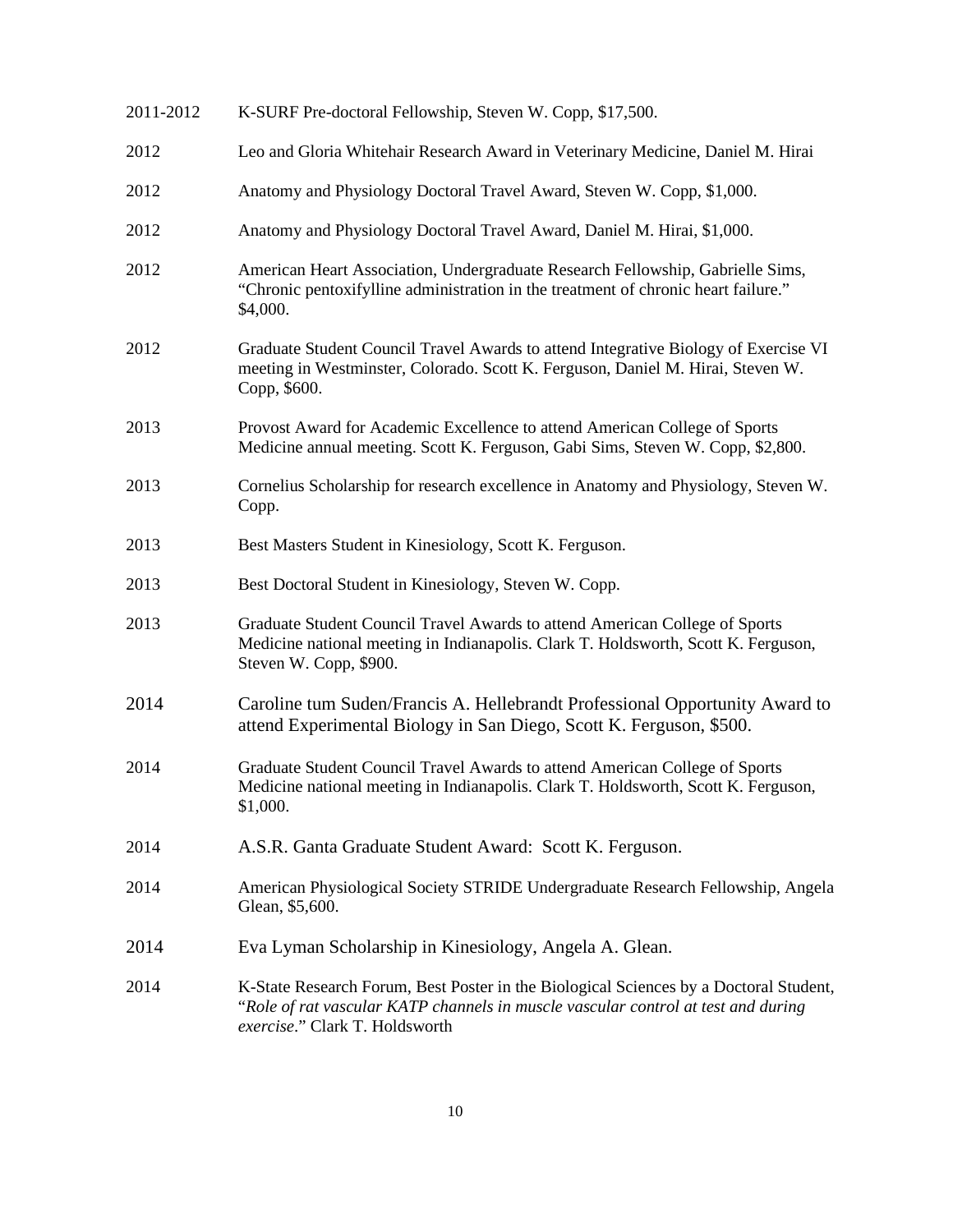| 2014      | K-State Research Forum, Best Poster in the Biological Sciences by an Undergraduate<br>Student" Impact of nitrate supplementation via beetroot juice on capillary<br>hemodynamics in skeletal muscle of rats in chronic heart failure." Alex J. Fees |
|-----------|-----------------------------------------------------------------------------------------------------------------------------------------------------------------------------------------------------------------------------------------------------|
| 2014      | University Distinguished Professors Graduate Student Award, Clark T. Holdsworth                                                                                                                                                                     |
| 2014      | American Kinesiology Association Undergraduate Scholar, Angela Glean.                                                                                                                                                                               |
| 2014      | Dean's Doctoral Dissertation Research Award, College of Human Ecology,<br>Scott K. Ferguson.                                                                                                                                                        |
| 2014      | OURCI Research Award from the Office of Undergraduate Research &<br>Creative Inquiry. \$1,000. Alex Fees.                                                                                                                                           |
| 2013-2018 | National Institutes of Health Predoctoral Award, Loan repayment, \$70,000.                                                                                                                                                                          |
| 2015      | American Physiological Society Exercise and Environmental Physiology Section, Nike<br>Inc. Predoctoral Award, Scott K. Ferguson.                                                                                                                    |
| 2015      | American Physiological Society Exercise and Environmental Physiology Section,<br>Predoctoral Award, Clark T. Holdsworth.                                                                                                                            |
| 2015      | American Physiological Society Exercise and Environmental Physiology Section,<br>CAN-TROL Environmental Systems Predoctoral Award, Jennifer L. Wright.                                                                                              |
| 2015      | American Physiological Society Exercise and Environmental Physiology Section,<br>Partnership for Clean Competition Beginning Investigator Award, Angela A. Glean.                                                                                   |
| 2015      | CVM Graduate Student Travel Award to Experimental Biology in Boston, 2015.<br>\$1,250, Jennifer L. Wright.                                                                                                                                          |
| 2015      | Dr. Albert L. Burroughs Memorial Award, \$1,500, Jennifer L. Wright.                                                                                                                                                                                |
| 2015      | Dr. Charles E. Cornelius Award, \$350, Jennifer L. Wright.                                                                                                                                                                                          |
| 2015      | Dr. G. Roger Spencer Award for dual Masters and DVM candidates, \$1,000, Jennifer<br>L. Wright.                                                                                                                                                     |
| 2015      | Provost Award for Academic Excellence to attend American College of Sports<br>Medicine annual meeting. Scott K. Ferguson, Clark Holdsworth, Jenni Wright, Alex<br>Fees, Trenton Colburn, \$2,900.                                                   |
| 2015      | Kansas State University American Association for the Advancement of Science CASE<br>(Catalyzing Advocacy for Science and Engineering) program representative to<br>Washington, April 12-15, Clark T. Holdsworth.                                    |
| 2015      | Kansas Research Foundation – All University Biological Sciences First Place Poster:<br>Trenton Colburn, \$500.                                                                                                                                      |
| 2015      | Kansas State University, Golden Key Honour Society Outstanding Graduate Teaching<br>Assistant (Top 1%), Scott K. Ferguson.                                                                                                                          |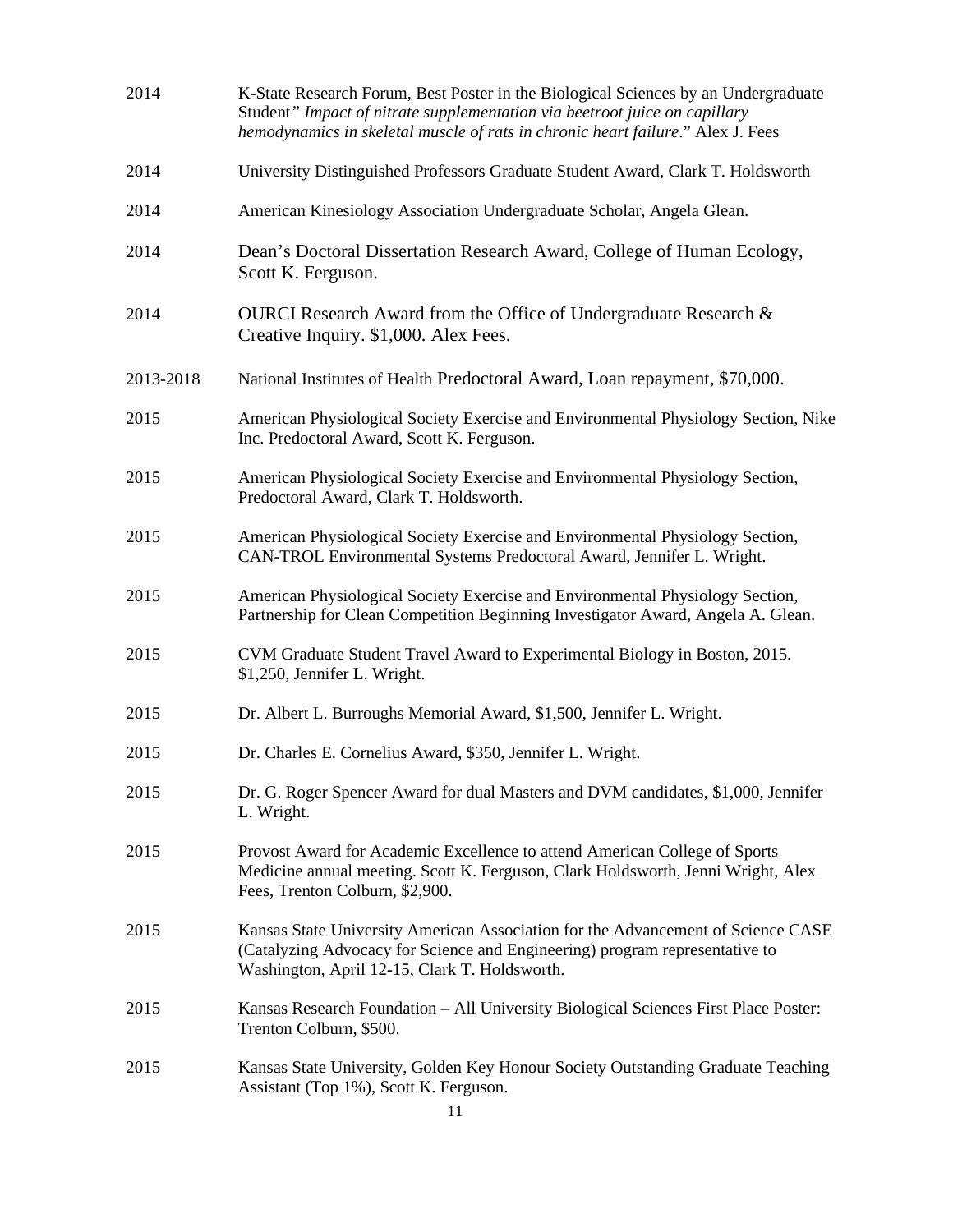| 2015 | CVM Graduate Student Awards Committee research travel award: Exeter University<br>U.K. Scott K. Ferguson                                                                                                  |
|------|-----------------------------------------------------------------------------------------------------------------------------------------------------------------------------------------------------------|
| 2015 | CHE Undergraduate Research Presentation Award. "Impact of nitrate supplementation<br>via beetroot juice on capillary hemodynamics in skeletal muscle of rats in chronic<br>heart failure." Alex J. Fees   |
| 2016 | Timothy Donohue Distinguished Doctoral Student Award, Trenton D. Colburn,<br>\$5,000.                                                                                                                     |
| 2016 | OURCI Travel Research Award from the Office of Undergraduate Research & Creative<br>Inquiry. \$1,000. Alex J. Fees.                                                                                       |
| 2016 | All University Best Biological Science Poster: "Effect of sodium nitrite on local control<br>of contracting skeletal muscle microvascular oxygen pressure in healthy rats."<br>Trenton D. Colburn, \$500. |
| 2016 | APS/EEP Gatorade Sport Science Institute Post-doctoral Research Award, Dr. Steven<br>W. Copp. Presented at Experimental Biology, San Diego.                                                               |
| 2016 | National Institutes of Health, NHLBI Loan Repayment Program, Dr. Scott K.<br><b>Ferguson</b> , \$80,000.                                                                                                  |
| 2016 | APS/EEP National Space Biomedical Research Institute's Gravitational Physiology<br>Post-doctoral Research Award, Dr. Scott K. Ferguson. Presented at Experimental<br>Biology, San Diego.                  |
| 2016 | Best Masters Student in Kinesiology, Trenton D. Colburn, \$650.                                                                                                                                           |
| 2016 | Equine Graduate Scholarship, Jenni K. Wright, \$70,000.                                                                                                                                                   |
| 2017 | APS Caroline tum Suden/Frances Hellebrandt Professional Opportunity Award, Dr.<br>Daniel M. Hirai, \$500.                                                                                                 |
| 2017 | College of Human Ecology, Undergraduate Research Award, Joseph Merino, \$1,000.                                                                                                                           |
| 2017 | Microcirculation Society, Pappenheimer Travel Award to Experimental Biology,<br>Daniel M. Hirai, \$1,500.                                                                                                 |
| 2018 | College of Human Ecology, OURCI Grant, Undergraduate Research, Jordan<br>Eberhardy, \$1,000.                                                                                                              |
| 2018 | Fulbright International Fellowship, Research Scholarship to Hungary, Alex J. Fees,<br>\$20,000.                                                                                                           |
| 2018 | Outstanding Teacher/Researcher Award in Kinesiology, Jesse C. Craig.                                                                                                                                      |
| 2018 | National Institutes of Health - NRSA (Pre-doctoral) 1F31HL145981.<br>"Sexual dimorphism and oxygen transport." \$69,000. P.I., Trenton D. Colburn.                                                        |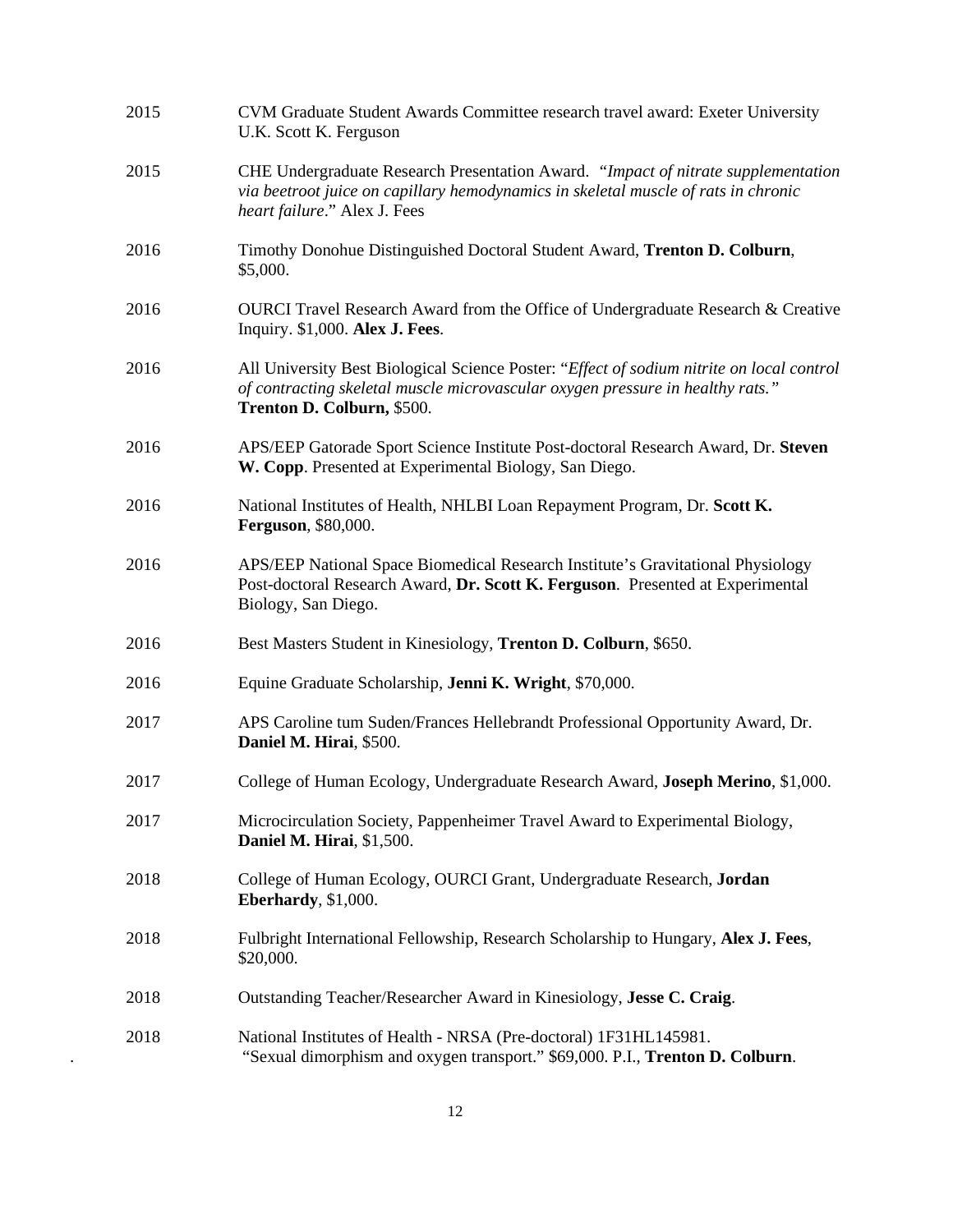| 2019 | American Physiological Society Fleur L. Strand Professional Opportunity Award to<br>Trenton D. Colburn to attend Experimental Biology, Orlando, FL, April. \$1,200. (#1<br>out of 168). |
|------|-----------------------------------------------------------------------------------------------------------------------------------------------------------------------------------------|
| 2019 | American Physiological Society, EEP (PCC) Pre-doctoral Fellow Award to Trenton D.<br>Colburn, \$700, declined.                                                                          |
| 2019 | American Physiological Society, EEP (PCC) Post-doctoral Fellow Award to Jesse C.<br>Craig, \$700.                                                                                       |
| 2020 | Integrative Physiology of Exercise, Austin, TX November, Best Poster Presentation<br>Award, Post-Doctoral Student, Jesse C. Craig, \$500.                                               |
| 2020 | Integrative Physiology of Exercise, Austin, TX November, Best Poster Presentation<br>Award, Doctoral Student, Kiana M. Shulze, \$500.                                                   |
| 2020 | Integrative Physiology of Exercise, Austin, TX November, Best Oral Presentation<br>Award, Doctoral Student, Ramona E. Weber, \$500.                                                     |
| 2021 | Experimental Biology, 2021 Gatorade Sport Science Institute Predoctoral Research<br>Award, Kiana Schulze, \$600.                                                                        |
| 2021 | K-GRAD All University Best Biological Science Poster: Kiana M. Schulze, \$500.                                                                                                          |
| 2021 | K-GRAD All University Biological Science Poster, 2 <sup>nd</sup> Place: "" Ramona E. Weber,<br>\$500.                                                                                   |
| 2021 | OURCI College of Health & Human Sciences Research Award. Hannah Grant, \$350.                                                                                                           |
| 2022 | Kansas State University, Graduate School Three Minute Thesis competition: Kiana M.<br>Schulze, 2 <sup>nd</sup> Place, "Pulmonary Hypertension: Not just a lung disease?" \$250.         |

# **TEACHING PORTFOLIO (DCP sole instructor unless otherwise indicated)**

### **KIN 335: Physiology of Exercise** (1996- Team Taught, 4 Credit Hours – Fall and Spring)

Students learn about the human body responses to exercise. Emphasis is placed on understanding the structure-function relationships of the respiratory, cardiovascular, and muscular systems and how their function is integrated to support the dynamics of muscular contraction. Limitations to exercise performance are examined in health and disease and the adaptability of the human body to physiological (i.e., exercise training) and environmental (e.g., hypoxia) stressors.

# **KIN 336: Physiology of Exercise** (1996- 2 hrs lab per week - GTA supervision – Fall and Spring)

A laboratory course to supplement the material of KIN 335.

# **KIN 605 ZB: Cardiorespiratory/Comparative Physiology in Health and Disease** (2014- 3 Credit Hours – Fall, Spring, Summer)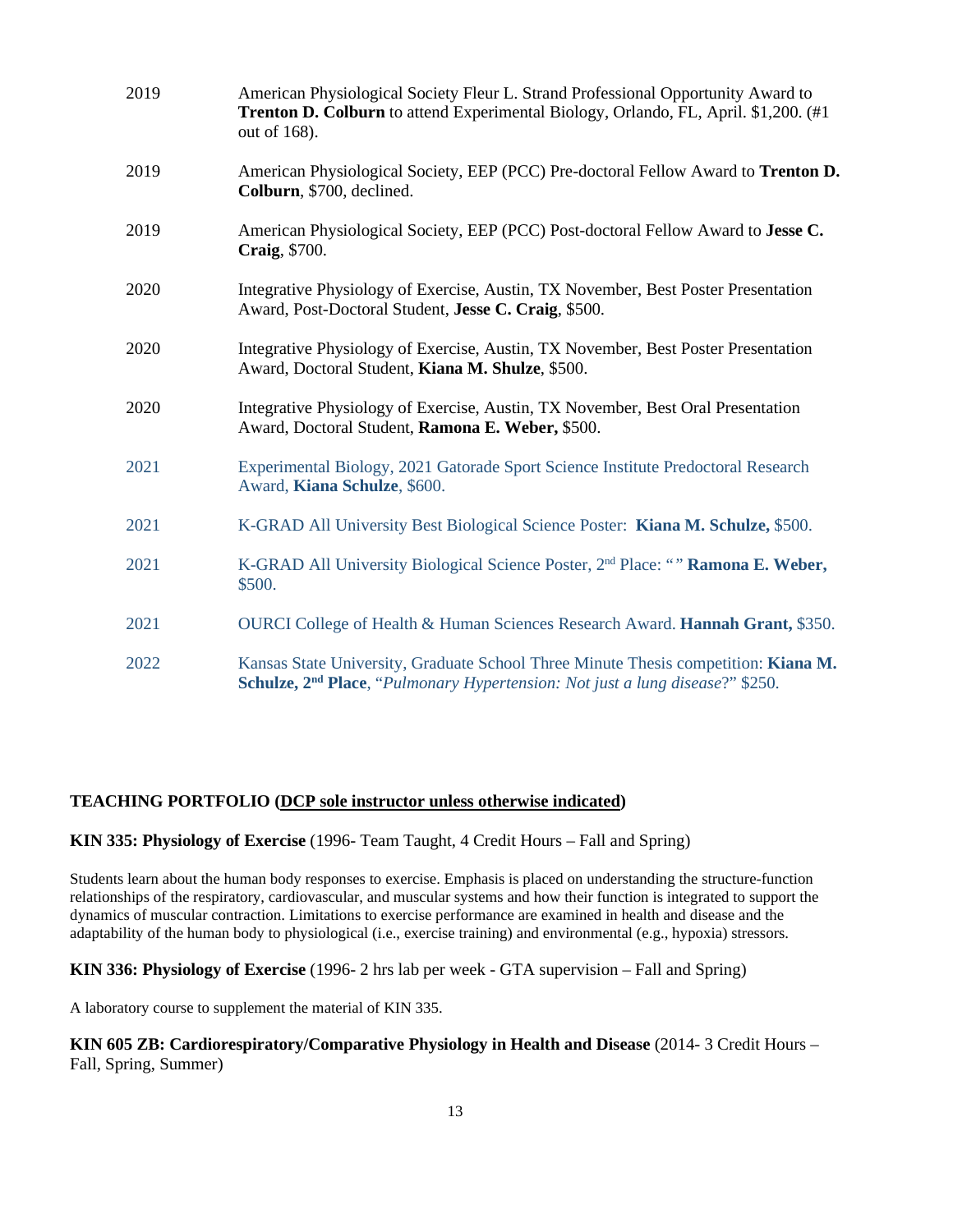This course seeks to fulfill the following objectives: (1) To provide the student with an awareness and mechanistic understanding of the effects of physical activity on humans and animals and the concept of homeostasis. (2) Foster an understanding of the integrative nature of kinesiology/physiology by considering the relationships among different systems and their response to stress in humans and animal species in health and disease. Focus is brought to bear in particular on the pulmonary, cardiovascular and muscle systems. Chronic and acute adaptations to special environments and physical stress are considered and the students are asked to consider how the different systems are controlled in health and disease. This course is recommended for pre-med students, biology and physiology majors, aspiring scientists in physiology and/or medicine and those interested in a career in health and human services.

# **KIN 635: Nutrition and Exercise – K-State 8 Course** (1996- 3 Credit Hours – Fall)

The interrelationships between diet, nutrition and exercise. Topics covered include: systems control, ventilation and gas exchange physiology, cellular energetics, metabolic control, nutritional supplements, physical fitness/oxygen transport, weight control, nutrient and substrate metabolism during exercise, and athletic performance.

# **AP 747: Veterinary Physiology - Integrative systems physiology** (Respiratory Physiology - Team Taught 1998- Course Coordinator 2012-2014; 6 Credit Hours, Spring)

Function of the cardiovascular, endocrine, respiratory, renal, digestive, and reproductive systems of domestic animals with emphasis on physiologic control mechanisms, interrelationships of body systems, and criteria for evaluating animal health.

# **KIN 796/824: Critical reading in physiology: Cardiorespiratory – microcirculation** (1995- Spring)

This course is designed to promote critical reading of the literature, particularly with respect to the understanding of the physiology of exercise. Students will take an active role in participation at all levels which includes presenting papers, joining in lively debate and discussion regarding all aspects of science and scientific philosophy. Students should have a solid grounding in basic and applied respiratory/ cardiovascular exercise physiology.

# **KIN 800 ZA: Comparative Physiology of Oxygen Transport** (2014- 3 Credit Hours – Fall)

This course uses the human as a template from which to understand how different animal species have adapted to take up oxygen from their environment, transport it to the tissues and contracting muscles and utilize it to produce energy and movement. Across the animal kingdom the structural and functional adaptation that facilitate superlative performances in flight, running and swimming will be examined. To illuminate different adaptive strategies, disparate environments (e.g., altitude, underwater), and acute and chronic adaptations in health, disease and aging will be studied. Information will be delivered through lectures and directed readings which will be provided. This course is especially relevant to students with an interest in health and science-related careers especially veterinary and human medicine.

#### **Additional Responsibilities: Guest/Periodic Lecturer: KIN 310; KIN 801; AP 740**

| <b>Elected Offices/Positions:</b> | President, American College of Sports Medicine, Central States Region,<br>2001-2002<br><b>Touring Fellow, American College of Sports Medicine, Texas Chapter,</b><br>2003<br>American Physiological Society, Councillor, Exercise and Environmental<br>Physiology Section, 2018-2021<br>American Physiological Society, Chair, Exercise and Environmental<br><b>Physiology Section, 2021-2024</b> |
|-----------------------------------|---------------------------------------------------------------------------------------------------------------------------------------------------------------------------------------------------------------------------------------------------------------------------------------------------------------------------------------------------------------------------------------------------|
| <b>National Societies:</b>        | American College of Sports Medicine (Fellow)<br><b>American Physiological Society</b><br>International Symposium on Oxygen Transport to Tissue                                                                                                                                                                                                                                                    |

Microcirculatory Society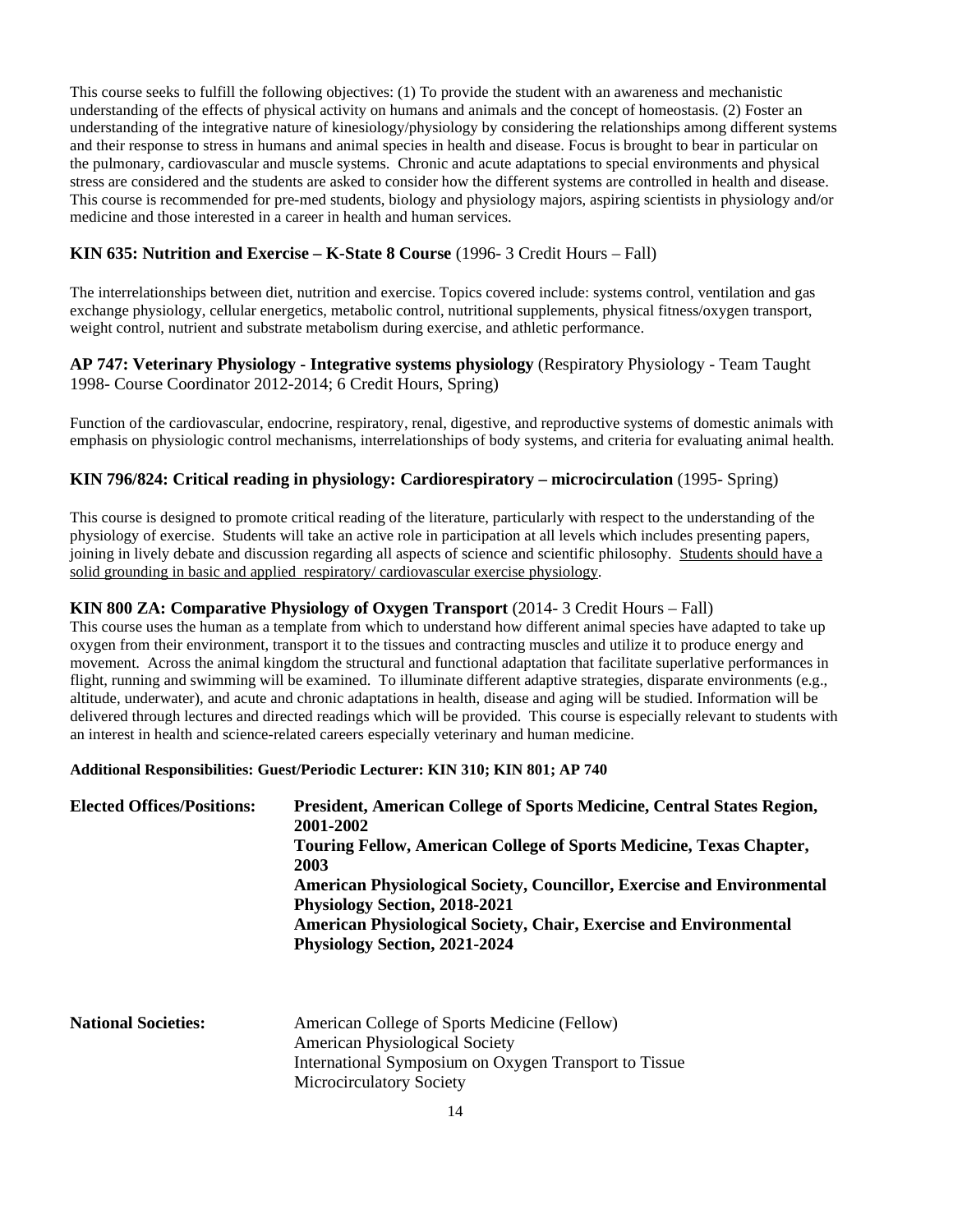# American Heart Association **Teaching Experience:** 1999-present Kansas State University, Department of Anatomy and Physiology. Respiratory Physiology. Veterinary Medicine. Lecture and Laboratory. 1995-present Kansas State University, Department of Kinesiology. Cardiorespiratory Exercise Physiology, Cellular Energetics, Advanced Microcirculation, Pulmonary Gas Exchange. Graduate and Undergraduate. Lecture and Laboratory. 1987-1994 University of California, San Diego, Department of Medicine. "Respiratory Physiology". Class and Laboratory. 1991 University of California, San Diego, Department of Biology. "Organ Physiology". Lecture. 1986-1987 University of California, Los Angeles, Department of Kinesiology. "Cardiorespiratory Physiology". Lecture. 1986-1987 University of California, Los Angeles, Department of Physiology. "Control of Breathing". Laboratory. 1986-1987 University of California, Los Angeles, Department of Kinesiology. "Energetics and Human Performance". Lecture. 1984-1985 University of California, Los Angeles, Department of Anesthesiology, Program of Nurse Anesthesia."Respiratory Physiology and Anatomy for Nurse Anesthetists". Laboratory. 1981-1985 University of California, Los Angeles, Department of Kinesiology, Teaching Assistant. "Respiratory and Environmental Physiology". Laboratory. 1983-1985 University of California, Los Angeles, Department of Kinesiology, Graduate Division. "Selected Topics in Respiration". Lecture. 1984 University of California, Los Angeles, Department of anesthesiology, Program of Nurse Anesthesia."Basic Statistical Principles and Their Application". Lecture.

# **Teaching/Research Honors/Awards:**

 **World Rankings Top 0.0079% (6 out of 75,875) of World Oxygen Consumption experts, @Expertscape Top 0.11% (34 out of 30,790) of World Exercise Tolerance experts, @Expertscape Top 0.004% (8 out of 218,146) of World Muscle Physiologists, @ExpertscapeNews, July, 2021**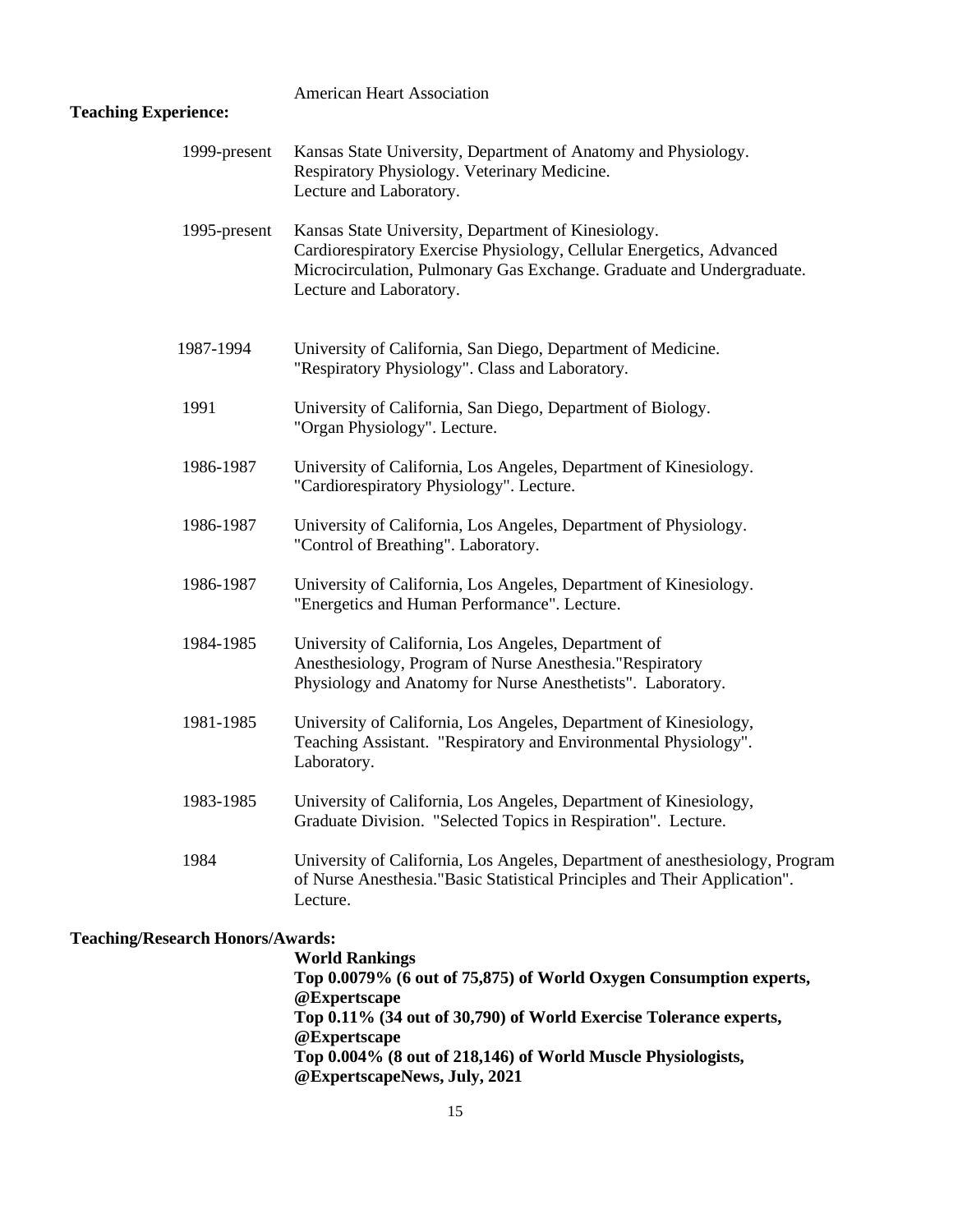|                             | Top 2% (#79 to date) Physiologist World Ranking, Stanford Survey,                                                               |
|-----------------------------|---------------------------------------------------------------------------------------------------------------------------------|
|                             | https://dx.doi.org/10.17632/btchxktzyw Jan. $2021$                                                                              |
|                             | Dr. Ron and Rae Iman Outstanding Faculty Award for Research,                                                                    |
|                             | October, 2019                                                                                                                   |
|                             | <b>Coffman Chair for Distinguished Teaching Scholars, 2019-</b>                                                                 |
|                             | K-State Professorial Performance Award (2007,2013,2019)                                                                         |
|                             | College of Veterinary Medicine, Faculty of the Month Award, Class of                                                            |
|                             | 2022, March, 2019                                                                                                               |
|                             | <b>ACSM Citation Award, 2019</b>                                                                                                |
|                             | University Distinguished Professor, Kansas State University, 2018                                                               |
|                             | Distinguished Service Citation, The American Physiological Society, 2017                                                        |
| $\hat{\phantom{a}}$         | <b>Outstanding Graduate Faculty, College of Human Ecology, 2017</b>                                                             |
|                             | The Physiological Society, Top Reviewer, 2016-17, 2019-2020<br>Kansas State University SPOTLIGHT (Top 10 teachers at KSU), 2017 |
|                             | Kansas State University International Collaboration Award, 2016                                                                 |
|                             | Myers-Alford Outstanding Teaching Award, College of Human Ecology,                                                              |
|                             | 2016                                                                                                                            |
|                             | Kansas State Provost's Academic Excellence Award, 2015                                                                          |
|                             | KSU College of Human Ecology, Faculty Research Excellence Award,                                                                |
|                             | 2013                                                                                                                            |
|                             | <b>Merial Award</b> for Excellence in Veterinary Medical Teaching (2012/2013)                                                   |
|                             | Kansas State Provost's Academic Excellence Award, 2013                                                                          |
|                             | American Physiological Society, Star Reviewer, 2012 (top 1 of 3,000)                                                            |
|                             | Pfizer Award for Research Excellence, College of Veterinary Medicine,                                                           |
|                             | (2010)                                                                                                                          |
|                             | Microcirculatory Society, Weiderhelm Award, Most Cited Paper,                                                                   |
|                             | <b>Experimental Biology, New Orleans (2009)</b>                                                                                 |
|                             | <b>American Physiology Society Renowned Professor recognition: Advances</b>                                                     |
|                             | Physiol. Educ. 31:308-311, 2007                                                                                                 |
|                             | Merial Award for Excellence in Veterinary Medical Teaching (2006)                                                               |
|                             | Lambda Chi Alpha, Exceptional Faculty Recognition Award (2006)                                                                  |
|                             | <b>Commerce Bank Award</b> for Distinguished Undergraduate Teaching (2002)<br>Phi Zeta Honorary Membership (2000)               |
|                             | Mortar Board Senior Honor Society (1999 and 2005)                                                                               |
|                             | <b>Golden Key National Honor Society (1998)</b>                                                                                 |
|                             | Sigma Kappa, Exceptional Faculty Recognition Award (1997)                                                                       |
|                             | <b>Medicine and Science in Sports and Exercise, Top Reviewer (1995)</b>                                                         |
|                             |                                                                                                                                 |
| <b>Editorial Positions:</b> | Associate Editor-in-Chief: Medicine & Science in Sports & Exercise (2017-)                                                      |
|                             | <b>Editor:</b> European Journal of Applied Physiology (2011-2017)                                                               |
|                             | <b>Associate Editor:</b> Journal of Applied Physiology (2011-2017)                                                              |
|                             | <b>North American Editor:</b> Equine and Comparative Physiology (2002-2005)                                                     |
|                             | <b>Boardmember:</b> Medicine and Science in Sports and Exercise (1996-2001)                                                     |
|                             | <b>Boardmember:</b> Journal of Applied Physiology (1995-2011)                                                                   |
|                             | <b>Boardmember:</b> European Journal of Applied Physiology (2003-2010)                                                          |
|                             | <b>Boardmember:</b> Respiration Physiology and Neurobiology (2006-)                                                             |
|                             | <b>Boardmember:</b> Journal of Exercise Science and Fitness (2009-)                                                             |
|                             | <b>Boardmember:</b> Microcirculation (2010-)                                                                                    |
|                             | <b>Boardmember:</b> Frontiers in Exercise Physiology (2011-)                                                                    |
|                             | Boardmember: European Journal of Sports Science (2011-)<br><b>Boardmember:</b> American Journal of Physiology - Heart (2011-)   |
|                             |                                                                                                                                 |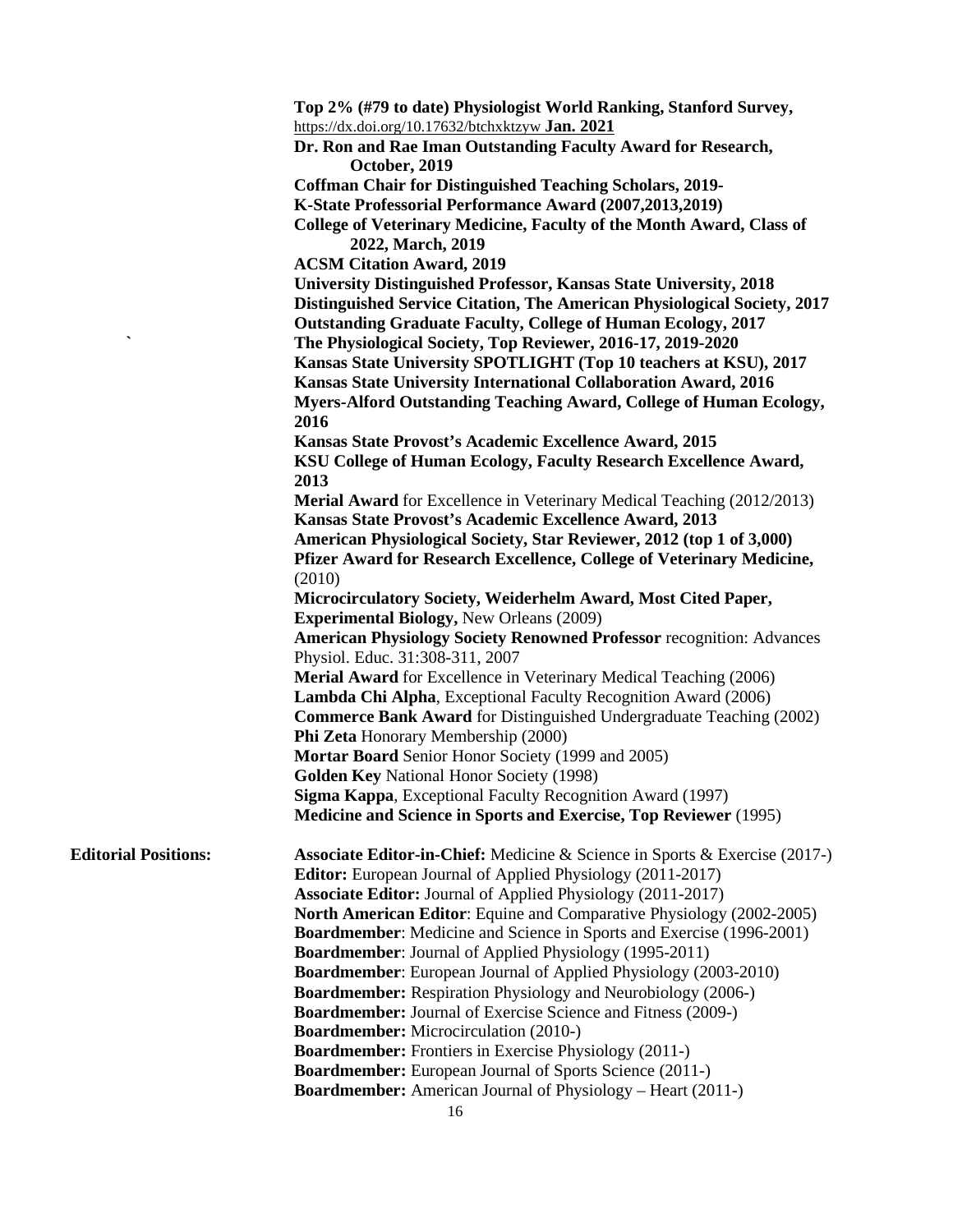|                             | <b>Boardmember:</b> International J. Anatomy & Applied Physiology (2015-)<br><b>Boardmember and Distributing Editor: "Function", (2019-)</b>                       |
|-----------------------------|--------------------------------------------------------------------------------------------------------------------------------------------------------------------|
| <b>Grant Review Boards:</b> | Canadian INSERM and NSERC grant review boards 1995-                                                                                                                |
|                             | Canadian Killiam Awards Review Group, 1996-.                                                                                                                       |
|                             | American Heart Association, Kansas Affiliate, 1997-98                                                                                                              |
|                             | Department of Defence, PPCR Study Section, 1999.                                                                                                                   |
|                             | National Institutes of Health, Heart, Lung, Blood Institute, reviewers reserve,<br>1998-.                                                                          |
|                             | National Institutes of Health, Respiratory and Applied Physiology, 2000.                                                                                           |
|                             | National Institutes of Health, Special Emphasis Panel, 2001.                                                                                                       |
|                             | Bank of America, Jeffress Memorial Trust Research Grant reviewer, 2002-.                                                                                           |
|                             | Pilot and Feasibility Study Program, Mouse Metabolic Phenotyping                                                                                                   |
|                             | Center, Vanderbilt, Dr. Richard Roberts: Optical Imaging of Capillary Blood<br>Flow in Living Mice, 2003.                                                          |
|                             | The Nuffield Foundation, United Kingdom. Science, Engineering and                                                                                                  |
|                             | Mathematics, 2003/2004                                                                                                                                             |
|                             | National Institutes of Health, General Clinical Research Center review panel,                                                                                      |
|                             | Mayo Clinic, Rochester, 2004                                                                                                                                       |
|                             | California Tobacco Related Diseases Research Program, ad hoc, San                                                                                                  |
|                             | Francisco, California, 2005, 2006                                                                                                                                  |
|                             | K-State FDA and USRG grant review board, 2005, 2006, 2007                                                                                                          |
|                             | Fonds Wetenschappelijk Onderezoek, Belgian Post-doctoral Fellowship - Dr.<br>Katrien Koppo, 2006, 2007, 2008                                                       |
|                             | Fonds Wetenschappelijk Onderezoek, Belgian Post-doctoral Fellowship - Dr.<br>Wim Derave, 2007                                                                      |
|                             | Wellcome Trust, United Kingdom, 2007.                                                                                                                              |
|                             | Natural Sciences and Engineering Research Council of Canada (NSERC)<br>Reviewers Reserve Panel, 2007-                                                              |
|                             | National Institutes of Health, Hypertension and Microcirculation<br>Study Section, 2007-2009                                                                       |
|                             | National Institutes of Health, Hypertension and Microcirculation                                                                                                   |
|                             | Study Section, Special Emphasis Panel, October, 2007.                                                                                                              |
|                             | National Institutes of Health, HM Study Section, Special Review panel:                                                                                             |
|                             | Circulation Regulation and Pathophysiology, February 2008.                                                                                                         |
|                             | National Institutes of Health, HM Study Section, AED Special Review panel<br>(ZRG1 CVS-F (90) S: Circulation Regulation and Pathophysiology,<br><b>March 2008.</b> |
|                             | K-Inbre Major Starter Grant Application. Paige C. Geiger "Protective Role of                                                                                       |
|                             | Heat Shock proteins in Insulin resistance." June, 2008.<br>Wellcome Trust, United Kingdom, 2008. Dr. Anni Vanhatalo,                                               |
|                             | Research Fellow Application.                                                                                                                                       |
|                             | Biotechnology and Biological Sciences Research Council Research Grant,                                                                                             |
|                             | U.K. Dr. Harry B. Rossiter, 2010.                                                                                                                                  |
|                             | National Institutes of Health, CSR National Registry of Volunteer Reviewers,<br>2010-                                                                              |
|                             | Romanian Research Council, Life Sciences Expert Review Panel, 2011-                                                                                                |
|                             | National Institutes of Health CSR Special Emphasis Panel, Cardiovascular and<br>Respiratory Sciences IRG, ZRG1 CVRS-B (90), 2012                                   |
|                             | 17                                                                                                                                                                 |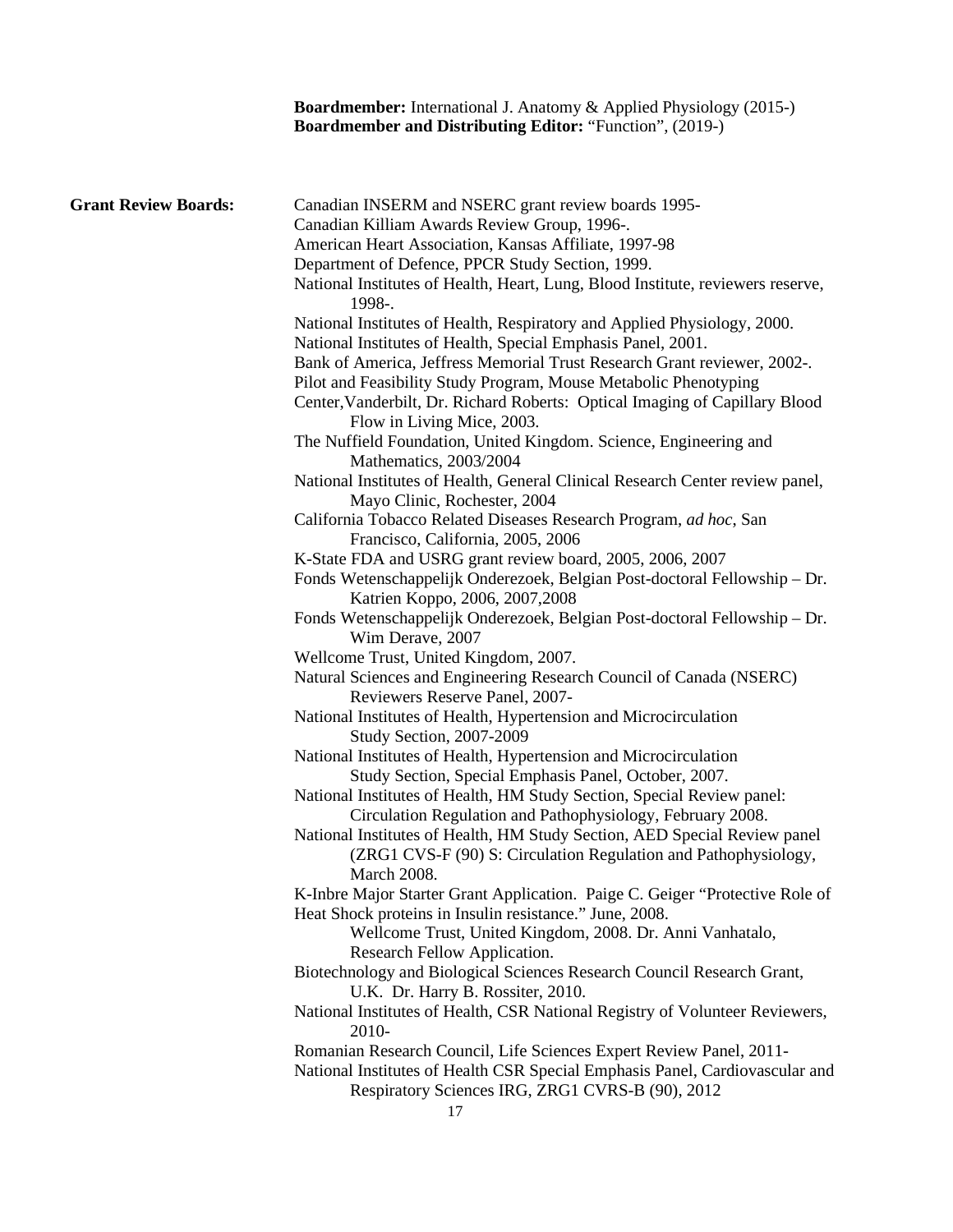| National Institutes of Health CSR Special Emphasis Panel, Cardiovascular and |  |
|------------------------------------------------------------------------------|--|
| Respiratory Sciences, ZRG1 CVRS-M (90), 2013                                 |  |

National Institutes of Health CSR, Cardiovascular and Respiratory Sciences, 10 ZRG1 CVRS-Q (90), 2013, Chair

National Institutes of Health CSR, Cardiovascular and Respiratory Sciences, ZRG1 CVRS-E80 A, 2013

National Institutes of Health CSR, Cardiovascular and Respiratory Sciences, ZRG1 CVRS-Q(80), 2014, Chair

Pi Beta Phi Distinguished Faculty, 2014

National Institutes of Health CSR, Cardiovascular and Respiratory Sciences, ZRG1 CVRS-K(80), 2014.

NASA Research and Technology Development to Support Crew Health and Performance in Space Exploration Missions. NASA/NSBRI 2014-2015 Crew Health Step-2 Review Study Section, 2015.

 NSF Physiological Mechanisms & Biomech. Study Section, October 5, 2015. Congressionally Directed Medical Research Programs - Cardiovascular Health.

Focused Program Award of the Dept. of Defense. Dec./Jan., 2015-16. Canadian INSERM grant review board 2015-16.

National Institutes of Health CSR, Cardiovascular and Respiratory Sciences, ZRG1 CVRS-Q (80) A, 2016.

Biotechnology and Biological Sciences Research Council (**BBSRC**) – UK Research Council. "*The tongue microbiome and nitric oxide bioavailability across the human lifespan*." 2016.

U.K. Leverhulme Trust Awards Committee, 2016.

National Institutes of Health CSR, Cardiovascular and Respiratory Sciences, ZRG1 CVRS-L (80), 2017.

 National Institutes of Health, HLBI, Special Emphasis Panel/Scientific Review Group **2018/01 HLBP 1** Program Project review: "*Mechanisms of Exercise Intolerance and Adaptation in HFpEF.*" 2017.

 Auckland Medical Research Foundation, Project Grant, Dr. G. Carrick-Ranson, "*Cardiovascular Disease in Older Women*", 2017.

 Muscular Dystrophy UK. Prof. A.M. Jones and Dr. Catherine Moorwood: "*Effects of inorganic nitrate on mitochondrial bioenergetics in DMD muscle cells*", 2018.

 Research Council KU Leuven, Belgium. *"Combating age-related sarcopenia: the anti-inflammatory approach."* PI Dr. Katrien Koppo (C24/18/071), 2018.

Sydney and J.L. Huffines Institute for Sports Medicine and Human Performance, Faculty Research Seed Grant Program, 2018.

K-State UDP Graduate Student Award, 2020, 2021

 Fonds Wetenschappelijk Onderezoek, ESF Grant "*Modern applications of the Critical Power Concept: real-time monitoring of energetic balance during exercise."* Dr. Jan Boone, June 2021

 Danish National Research Fund: Dr. Soren Grubb, "*Protection of the microcirculation in the aging brain*." July, 2021

**Journals Reviewed:** Science

 American Journal of Physiology: Heart Circ American Journal of Physiology: Regulatory and Integrative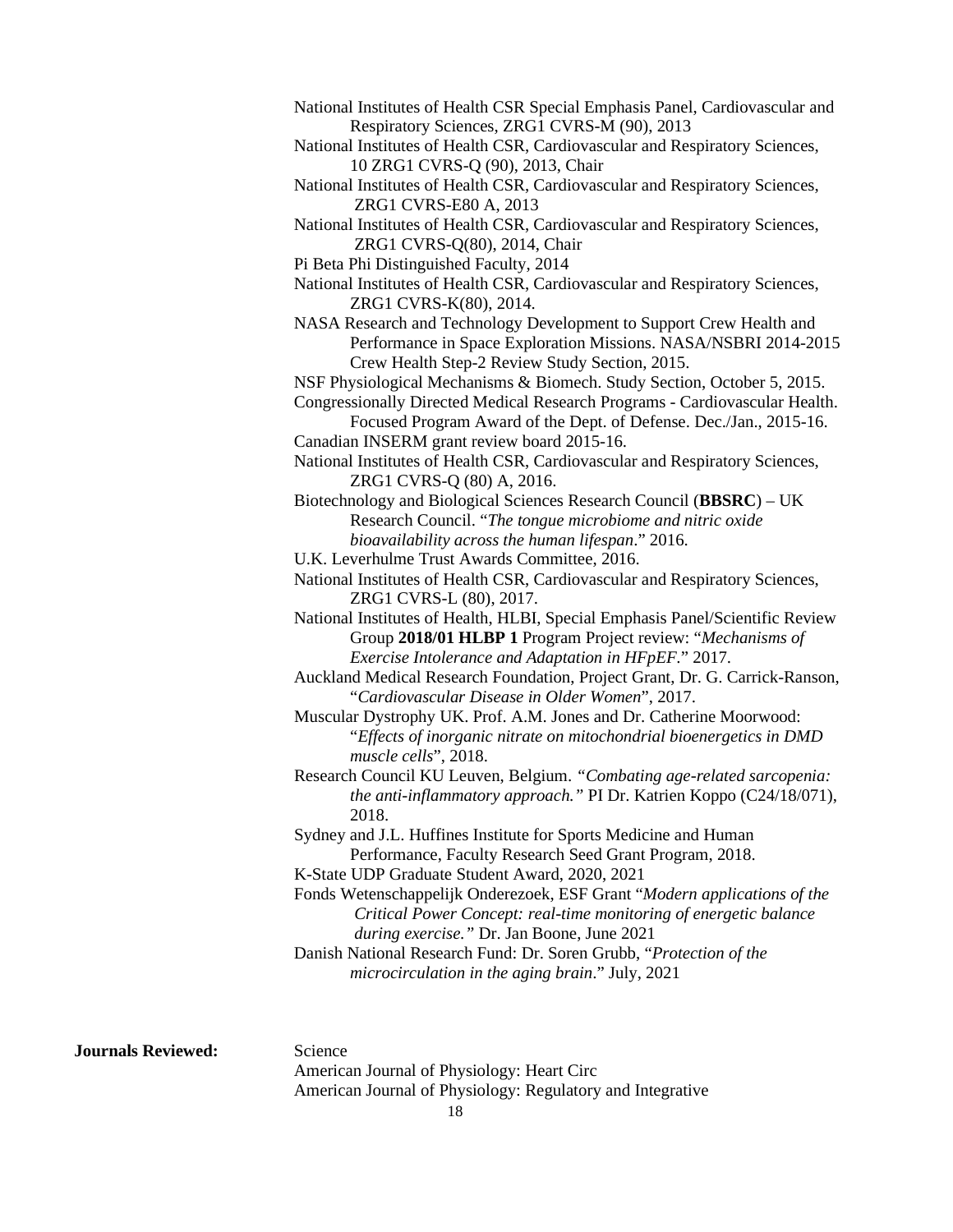|                                         | Journal of Applied Physiology<br>Journal of Physiology (London)<br>Journal of Clinical Investigation<br>International Journal of Obesity<br>Journal of Experimental Physiology<br>Journal of Clinical Investigation<br>Microvascular Research<br>PLOS1<br>Physiological Reports<br>Microcirculation<br>FASEB J. | Medicine and Science in Sports and Exercise<br>International Journal of Sports Medicine<br>American Journal of Clinical Nutrition<br>European Journal of Applied Physiology<br>The Veterinary Journal, Microcirculation<br>Respiratory Physiology and Neurobiology<br>American Journal of Respiratory and Critical Care Medicine<br>Molecular and Cellular Endocrinology                                                                                                                                                                                                                                                                                                                                                                                                                          |  |
|-----------------------------------------|-----------------------------------------------------------------------------------------------------------------------------------------------------------------------------------------------------------------------------------------------------------------------------------------------------------------|---------------------------------------------------------------------------------------------------------------------------------------------------------------------------------------------------------------------------------------------------------------------------------------------------------------------------------------------------------------------------------------------------------------------------------------------------------------------------------------------------------------------------------------------------------------------------------------------------------------------------------------------------------------------------------------------------------------------------------------------------------------------------------------------------|--|
| <b>Committees (National):</b>           | <b>Organizing Committee</b>                                                                                                                                                                                                                                                                                     | ACSM Pronouncements Committee 1996-1999.<br><b>ACSM Research Awards Committee 2002-6</b><br>American Physiological Society Research Awards Committee 2002-6<br>American Physiological Society Exercise Study Design Workshop 2003-4<br>Microcirculatory Society Awards Committee 2008-2011<br>ACSM and World Congress on the Basic Science of Exercise Fatigue, 2015,<br>APS Exercise and Environmental Physiology Program Chair, 2014-2016                                                                                                                                                                                                                                                                                                                                                       |  |
|                                         | FASEB Science Research Conferences: Advisory Committee, 2018-2021<br>EEP Exercise Councillor, 2018-2021                                                                                                                                                                                                         |                                                                                                                                                                                                                                                                                                                                                                                                                                                                                                                                                                                                                                                                                                                                                                                                   |  |
| <b>Committees (University/College):</b> | 2020<br>2019-2020                                                                                                                                                                                                                                                                                               | Graduate Program Self Study, 1999-2005<br>Research Committee, Member and Chair, College of Veterinary<br>Medicine, 2008-2012<br>Assoc. Dean for Research, 5 yr rev., College of Veterinary Med. 2016<br>College Committee on Planning, CCOP, Human Ecology, 2015-2017<br>College of Human Ecology, Tenure and Promotions Committee, 2017-<br>Provost's Task for on Professional Development, 2018<br>Search Committee, Dean of Veterinary Medicine, 2018<br>Chair, College of Human Ecology, Tenure and Promotions Committee,<br>University Distinguished Professors Graduate Student Grant Award<br>Selection Committee, 2020<br>University Distinguished Professors Selection Committee, 2020, 2021<br>Vice President for Research Search Committee, 2021<br>President's Search Committee, 2021 |  |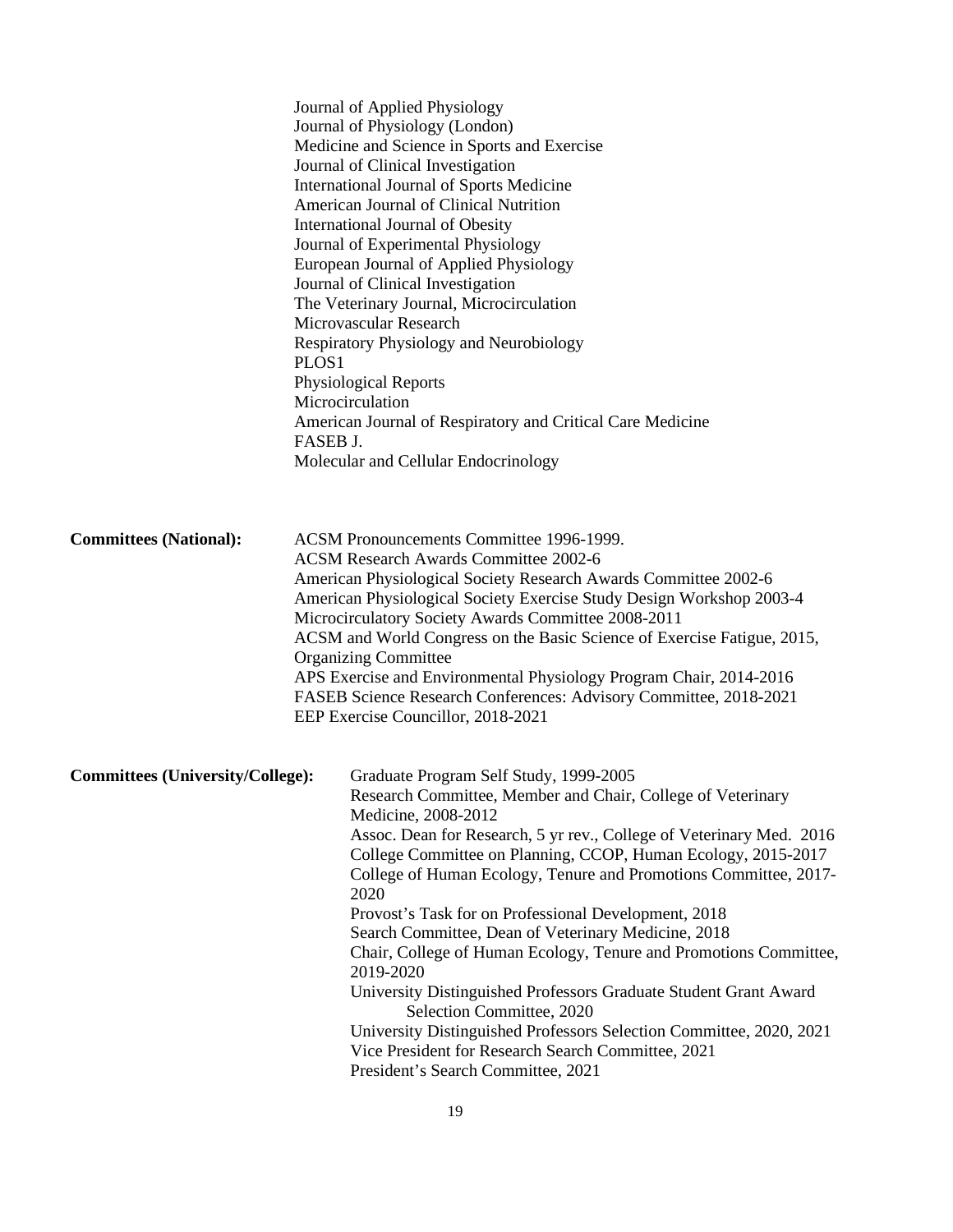| <b>Committees (Departmental):</b> Faculty Search Committee, Dr. Thomas J. Barstow, 1996. |
|------------------------------------------------------------------------------------------|
| Faculty Search Committee, Dr. Richard M. McAllister, 1996.                               |
| Faculty Search Committee, Dr. Craig A. Harms, 1997.                                      |
| Faculty Search Committee, Dr. Nancy Gyurcik, 2000.                                       |
| Faculty Search Committee, Dr. Paul Estabrooks, 2000.                                     |
| Kinesiology Graduate Comm. 1995-                                                         |
| Anatomy and Physiology Research Review Panel, 2002.                                      |
| Scholarship and Awards Committee (Chair), 2007-2016                                      |
| Awards Banquet Committee (Chair), 2007-2016                                              |
| Merit Award Committee (Chair), 2010.                                                     |
| Anatomy and Physiology, Graduate Executive Committee, 2011-2016                          |
| Faculty Review Committee (Dr. David Dzewaltowski reappointment), 2012.                   |
| Faculty Search Committee, Dr. Brad J. Behnke, 2013.                                      |
| Faculty Search Committee, Dr. Steven W. Copp, 2014/15.                                   |
| Faculty Search Committee, Dr. Carl Ade, 2016.                                            |
| Anatomy and Physiology, Departmental Advisory Committee, 2013-                           |

#### **Referee for Tenure and/or Promotion:** Susan A. Ward, Professor, UCLA

 Russell S. Richardson, Associate Professor, UCSD Ronald A. Herb, Associate Professor, N. Arizona Univ. Andrew M. Jones, Senior Lecturer, Manchester Metropolitan Univ. William L. Sexton, Professor, Kirksville College of Osteopathic Med. I. Mark Olfert, Project Scientist, UCSD John David Symons, Assist. Prof. Univ. of Utah  $(2<sup>nd</sup> / 3<sup>rd</sup>$  year revs.) Richard M. McAllister, Associate Professor, Kansas State University David Dzewaltowski, Professor, Kansas State University Thomas J. Barstow, Professor, Kansas State University Craig A. Harms, Associate Professor, Kansas State University Brian J. Whipp, Professor, University of Leeds, U.K. John David Symons, Associate Prof. University of Utah Andrew M. Jones, Professor, Manchester Metropolitan Univ. Mark Olfert, Assistant Professor, UCSD Andrew M. Jones, Professor, University of Exeter Kenneth H. McKeever, Professor, Rutgers Ramiro Isaza, Associate Professor, University of Florida Bruno Grassi, Professor, University of Udine, Italy James C. Martin, Associate Professor, University of Utah John P. Mattson, Associate Professor, Gustavius Adolphus University Kenneth H. McKeever, Professor, Rutgers Brad J. Behnke, Assistant Professor, Florida State University Donald H. Paterson, Distinguished University Professor, UWO Michael C. Hogan, Professor, University of California, San Diego Jefferson C. Frisbee, Professor, West Virginia University Paige C. Geiger, Associate Professor, Dept. Molecular & Integrative Physiology, University of Kansas, School of Medicine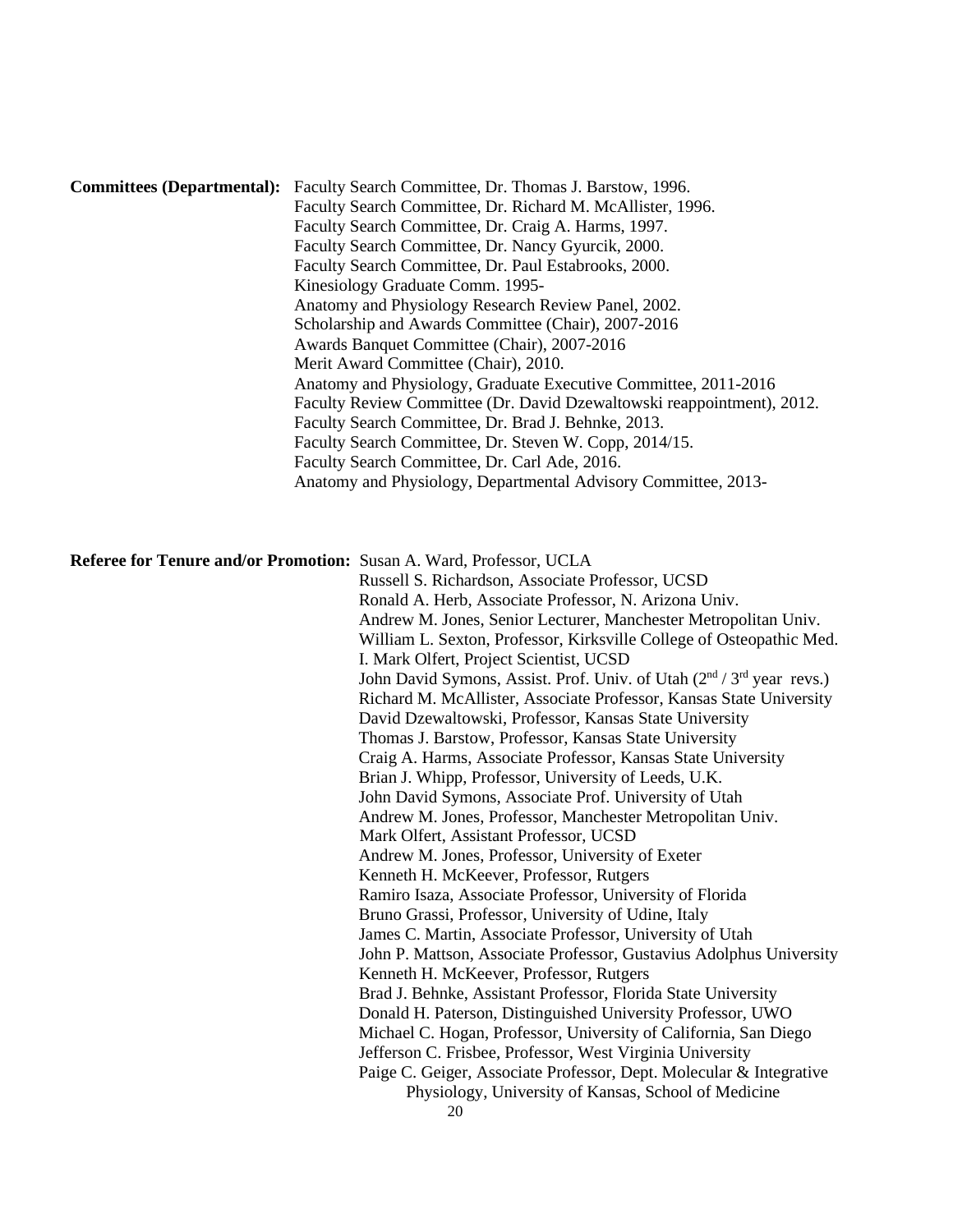Ellen C. Breen, Research Scientist, UCSD

John R. Halliwill, Professor, University of Oregon, 2011.

Brendon J. Gurd, Assist. Professor, Queens University, Canada, 2011

 Yutaka Kano, Professor, University of Electro-Communications, Chofu, Japan, 2012

Harry B. Rossiter, Associate Professor, Harbor-UCLA, 2012

Mark Burnley, Senior Lecturer, University of Kent, 2012

Ingrid Langsetmo, Assistant Professor, Texas A&M, 2012

Jason David Allen, Associate Professor, Duke University, 2012

John David Symons, Professor. University of Utah, 2012

Christos S. Katsanos, Associate Prof. Arizona State University, 2013

Joslyn Ahlgren, Senior Lecturer, University of Florida, 2013

 Lisa A. Lesniewski, Assistant Professor. University of Utah,  $3<sup>rd</sup>$  year reappointment, 2012

 Anthony J. Donato, Associate Professor with tenure. University of Utah, 2014

 Lisa A. Lesniewski, Assistant Professor. University of Utah, 5th year reappointment, 2014

 Russell S. Richardson, VA Rehabilitation Research and Development (RR&D) Senior Research Career Scientist Award, 2014

Russell T. Hepple, Professor, McGill University, Canada, 2014.

Mark Olfert, Associate Professor, University of West Virginia, 2014.

Mikel Egana, Associate Professor, Trinity College, Dept. of Medicine, University of Dublin, 2015.

Scott L. Davis, Associate Professor, Dept. Applied Physiology & Wellness, Southern Methodist Univ., Dallas, 2015

Ken McKeever, Distinguished Professor, Rutgers, 2015.

Lisa A. Lesniewski, Associate Professor. University of Utah, 2015

Michael K. Stickland, Professor of Medicine, Univ. of Alberta, 2016

Lisa A. Lesniewski, GS 14/1, Veterans Admin., SLC, Utah, 2016

Arturo Figueroa, Professor, Department of Nutrition, Food and Exercise Sciences, Florida State University, 2016

John G. Wood, Professor, Department of Molecular and Integrative Physiology, University of Kansas School of Medicine, 2016

David M. Keller, Professor, Department of Kinesiology, University of Texas at Arlington, 2016

 Juan M. Murias, Associate Professor, Faculty of Kinesiology, University of Calgary, Canada, 2016

 Bruno T. Roseguini, Associate Professor, Department of Health and Kinesiology, Purdue University, 2017

 Paige C. Geiger, Professor, Dept. Molecular & Integrative Physiology, University of Kansas, School of Medicine, 2017

 Gary P. Van Guilder, Associate Professor, Dept. Health and Nutritional Sciences, South Dakota State University, 2017

Siddhartha Angadi, Assoc. Professor, Arizona State University, 2018

Brian A. Irving, Assoc. Professor, Louisiana State University, 2018

Michael D. Nelson, Assoc. Professor, UT Arlington, 2018

Darren P. Casey, Assoc. Professor, University of Iowa, 2018

Joanne L. Bowtell, Professor and Head, University of Exeter, 2018.

Lisa A. Lesniewski, Associate Professor G14, VA Hospital, University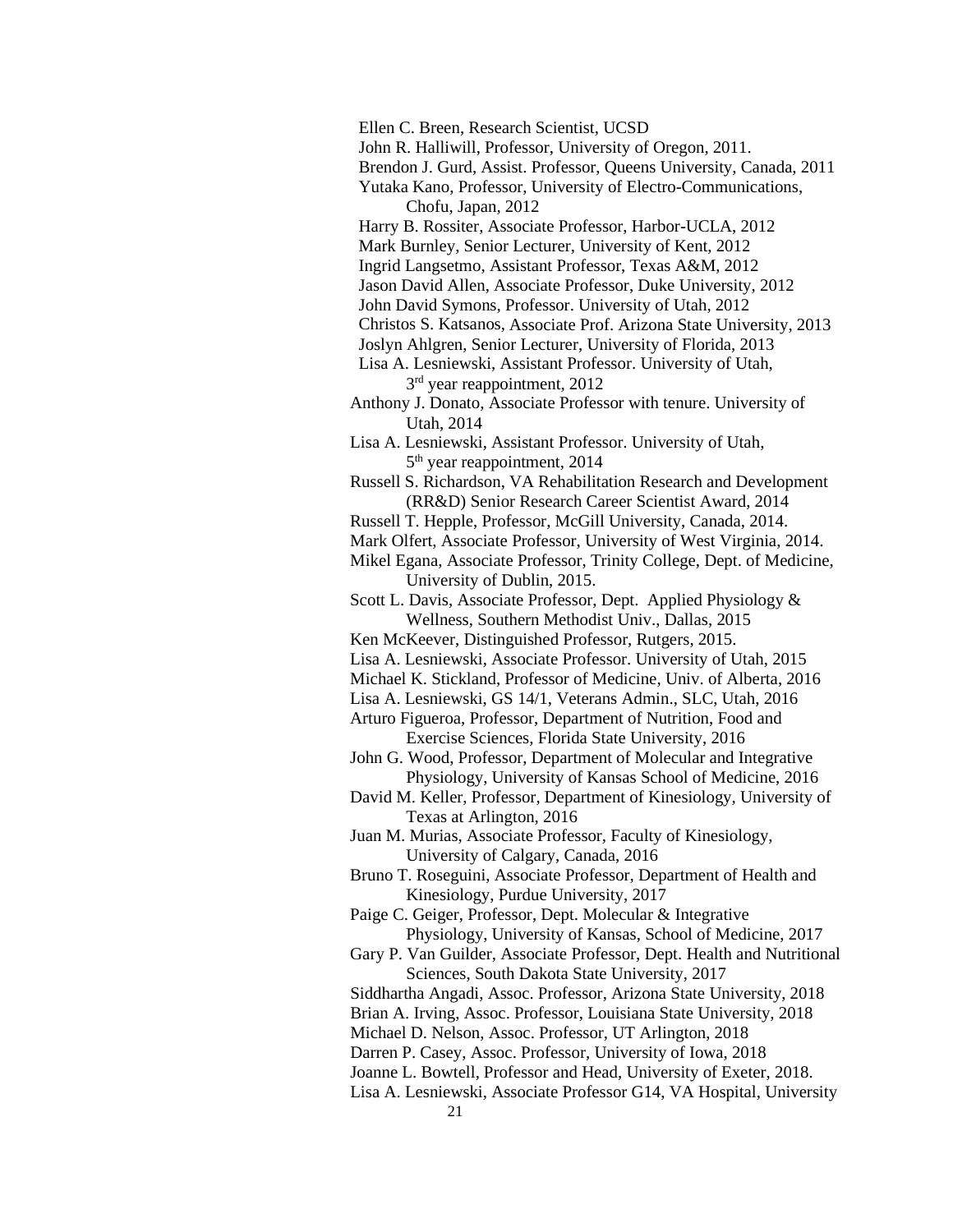| of Utah, 2019                                                       |
|---------------------------------------------------------------------|
| Ryan A. Harris, Professor, University of Georgia, 2019              |
| Anthony J. Donato, Professor, University of Utah, 2019              |
| Sushmiti Purkayastha, Associate Professor, Southern Methodist       |
| University, 2019                                                    |
| Michael Tschakovsky, Professor, Queens University, Canada, 2019     |
| Barry Scheuermann, Professor, University of Toledo, 2019            |
| Douglas J. Casa, Distinguished Professor, UCONN, 2019               |
| Jefferson C. Frisbee, Dean's Distinguished Performance Award, UWO,  |
| Canada, January, 2020                                               |
| Robert F. Chapman, Professor, Univ. Indiana, April, 2020            |
| Moh H. Malek, Professor, Wayne State University, July 2020          |
| Craig A. Harms, American Kinesiology Association, Jerry R. Thomas   |
| Distinguished Leadership Award, July, 2020                          |
| Bruce L. Gladden, Auburn University Creative Research &             |
| Scholarship Award, October, 2020.                                   |
| Melissa L. Bates, Associate Professor, Univ. of Iowa, October, 2020 |
| Lisa A. Lesniewski, Professor and compatible VA ranking, University |
| of Utah and VA Hospital, 2021                                       |
| Abdulhameed Al Ameer, Professor, King Fahd University of            |
| Petroleum & Minerals, Saudi Arabia, 2021                            |
| Ryan Broxterman, Assistant Professor, University of Utah,           |
| School of Medicine, 2021                                            |
| Daryl P. Wilkerson, Associate Professor, University of Exeter,      |
| Exercise and Sport Science, 2021                                    |
|                                                                     |

# **Support of Fellowship in Professional Societies**

| APS (FAPS) Dean John Buckwalter, 2019 |
|---------------------------------------|
| APS (FAPS) Thomas J. Barstow, 2019    |
| APS (FAPS) Kenneth H. McKeever, 2019  |

| <b>Media Releases</b> | 1/26/2010 | "Antioxidants aren't always beneficial to your health"                                                                               |
|-----------------------|-----------|--------------------------------------------------------------------------------------------------------------------------------------|
|                       | 3/23/2011 | "Anderson has strived for years to make Manhattan more livable"                                                                      |
|                       | 8/02/2011 | AJP Podcast "The rate of oxygen loss from mesenteric arterioles is<br>not unusually high" R.N. Pittman, W.G. Weir, K.H. Keehan, D.C. |
|                       |           | Poole                                                                                                                                |
|                       | 1/10/2012 | AJP Podcast "Muscle oxygen transport and utilization in heart                                                                        |
|                       |           | failure: Implications for exercise (in)tolerance." D.C. Poole, I.                                                                    |
|                       |           | Zucker, K.H. Keehan, P.D. Wagner.                                                                                                    |
|                       | 4/2012    | Perspectives Update, Kansas State University "For better health:                                                                     |
|                       |           | Rats, beetroot juice and fish oil." Steven W. Copp.                                                                                  |
|                       | 8/2012    | Cooking Light Magazine "Antioxidants Reconsidered" p. 51.                                                                            |
|                       |           | <b>Expert quote.</b>                                                                                                                 |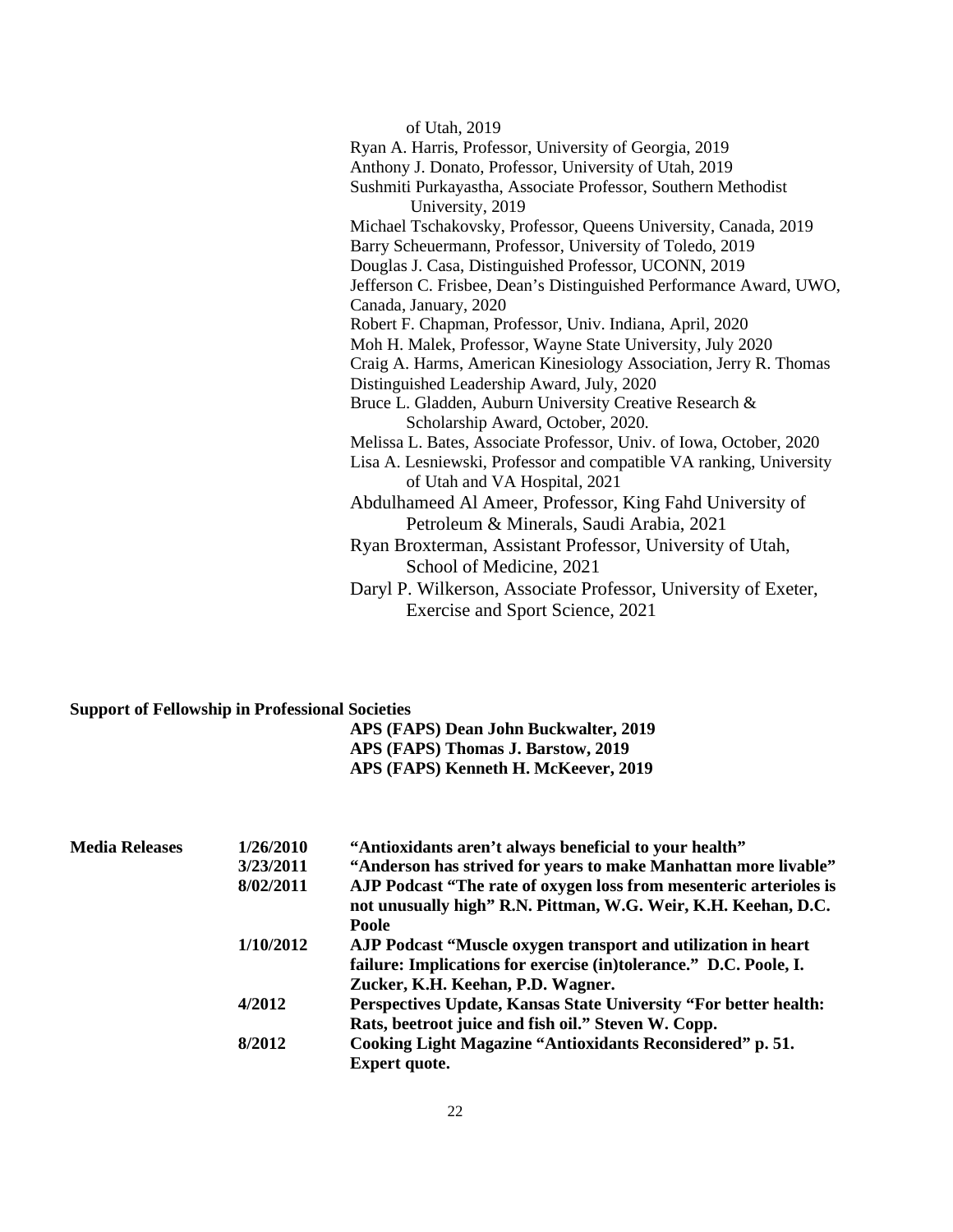| 11/14/2012 | AJP Podcast "Sildenafil improves oxygen uptake kinetics in heart<br>failure" D.C. Poole, J.A. Neder, K.H. Keehan, D.A. Kass. |
|------------|------------------------------------------------------------------------------------------------------------------------------|
| 3/1/13     | DVM Newsmagazine "Clearing the airway: Nasal strips and                                                                      |
| 4/23/14    | EIPH" E. Kane; expert opinion D.C. Poole.<br>AJP Podcast "Aerobic exercise acutely prevents the endothelial                  |
|            | dysfunction induced by mental stress." A.C.L. Nobrega, N.                                                                    |
|            | Kanagy, K.H. Keehan, D.C. Poole                                                                                              |
| 4/29/2014  | Kansas State Collegian. "Despite study local experts say active                                                              |
|            | lifestyle still ideal." Expert opinion.                                                                                      |
| 5/21/2014  | Kansas State News and Editorial Services. "Researchers find                                                                  |
|            | equine nasal strip reduces lung damage, may improve                                                                          |
|            | performance." H.H. Erickson, D.C. Poole.                                                                                     |
| 5/22/2014  | Horse Talk, New Zealand. "Do nasal strips help horses?" Expert                                                               |
|            | opinion. D.C. Poole.                                                                                                         |
| 5/25/2014  | ESPN. "Straight from the horse's nose. Does California Chrome's                                                              |
|            | nasal strip actually work?" Expert opinion.                                                                                  |
| 10/23/2014 | Kansas News Channel 27. "Beetroot juice for athletes and heart                                                               |
|            | failure patients." Story and interview.                                                                                      |
| 8/1/2016   | JAPPL Podcast "The effect of high intensity training on                                                                      |
|            | endothelial function in obese patients" G.A. Gaesser, M. Dawson,                                                             |
|            | D.C. Poole.                                                                                                                  |
| 9/9/2016   | <b>JAPPL Podcast "Home-based aerobic exercise training improves</b>                                                          |
|            | oxidative metabolism in patients with metabolic myopathies." S.                                                              |
|            | Porcelli, A. Adami, D.C. Poole.                                                                                              |
| 9/12/2016  | JAPPL Podcast "Pregnancy at high altitude in the Andes leads to                                                              |
|            | increased total vessel density in healthy newborns." I.K.M. Reiss,                                                           |
|            | L.G. Moore, D.C. Poole.                                                                                                      |
|            |                                                                                                                              |
| 6/28/2017  | JAPPL PodCast "Effect of exercise timing on post prandial glucose                                                            |
|            | levels." H. Tanaka, S. Kurti, D.C. Poole.                                                                                    |
|            |                                                                                                                              |
| 6/30/2017  | Science of Ultra. Ultramarathon Podcast "Application of Critical                                                             |
|            | Power Theory to Ultramarathon Running: S. Bearden, D.C. Poole.                                                               |
|            |                                                                                                                              |
| 9/06/2017  | "Professors are rated by students and colleagues differently." K-                                                            |
|            | State Collegian, p. 3. D.C. Poole.                                                                                           |
|            |                                                                                                                              |
| 6/20/18    | <b>ACUE Community of Professional Practice: "Teaching and</b>                                                                |
|            | <b>Research Excellence: Complimentary Sides of the Same Coin."</b>                                                           |
|            | D.C. Poole. Distributed to 8,000+ higher education administrators,                                                           |
|            | faculty members and stakeholders.                                                                                            |
|            |                                                                                                                              |
| 11/28/2018 | <b>MSSE Blog. "Contrasting Perspectives in Medicine &amp; Science in</b>                                                     |
|            | Sports & Exercise."                                                                                                          |
|            |                                                                                                                              |
| 4/28/2020  | APS-AJP-Heart PodCast. "Poole, D.C., S.W. Copp, M. Sturek, D.                                                                |
|            | O'Leary, I.H. Zucker, and T.I. Musch. "Guidelines for animal                                                                 |
|            | exercise and training protocols for cardiovascular studies."                                                                 |
|            |                                                                                                                              |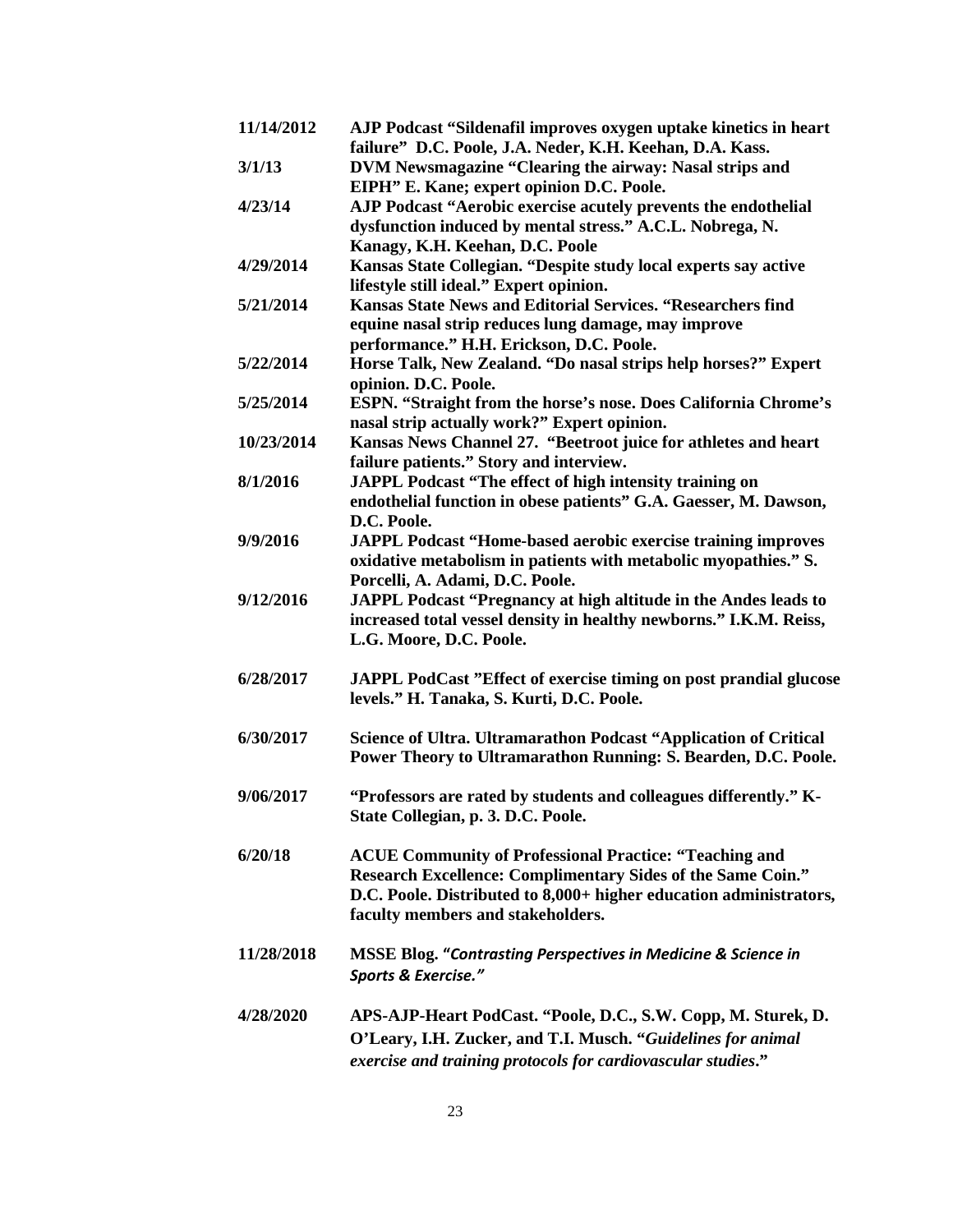**Specific Airings of "Beetroot juice for athletes and heart failure patients": Report:** http://mms.tveyes.com/NetReport.aspx?ReportHash=a19bd0250db0b431d950a57e0e8f652a UPDATE 8/10/15: http://mms.tveyes.com/NetReport.aspx?ReportHash=ed38f0df4ed4deef98c9748e5d00c89e Pathfire Downloads: Stories Aired: KSNT **NBC** (10.24.14) o Topeka, KS - 4 a.m., 6 a.m. KTKA **ABC** (10.24.14) o Topeka, KS - 6 a.m. KSAT **ABC** (10.24.14) o San Antonio, TX - 5 a.m. KNOP **NBC** (10.30.14) o North Platte, NE - 6 a.m. WNYT **NBC** (11.11.14) o Albany, NY - 5p.m. KLRT **FOX** (11.11.14) o Little Rock, AR - 5 p.m. KVRR **FOX** (11.11.14) o Fargo, ND - 9 p.m. COVERAGE UPDATE: 8.10.15 - Additional value: \$4,424 WBKPDT **CW** (8.03.15) o Marquette, MI - 7 a.m.  $\Box$  WNLY (8.03.15) o New York, NY - 7 a.m.  $\Box$  WRAZ---RAL FOX (8.3.15)

 $\circ$  Raleigh, NC – 6 a.m.

**The Horse. 75 minute talk: "Exercise-induced pulmonary hemorrhage: Pushing and pulling across the blood gas barrier." http://www.thehorse.com/videos/38098/mechanisms-of-exercise-induced-pulmonaryhemorrhage?utm\_source=Newsletter&utm\_medium=health-news&utm\_campaign=09-06-2016**

| 1/18/2017 | <b>JAPPL Podcast "The effect of obesity on the contractile performance of isolated</b><br>mouse soleus, EDL and diaphragm muscles." J. Tallis, L.F. Ferreira, D.C. Poole. |
|-----------|---------------------------------------------------------------------------------------------------------------------------------------------------------------------------|
| 1/27/2017 | K-State Today Cover article: "Research collaboration pushes exercise past the<br><i>'red line</i> " M. Burnley, A. Vanhatalo, and D.C. Poole.                             |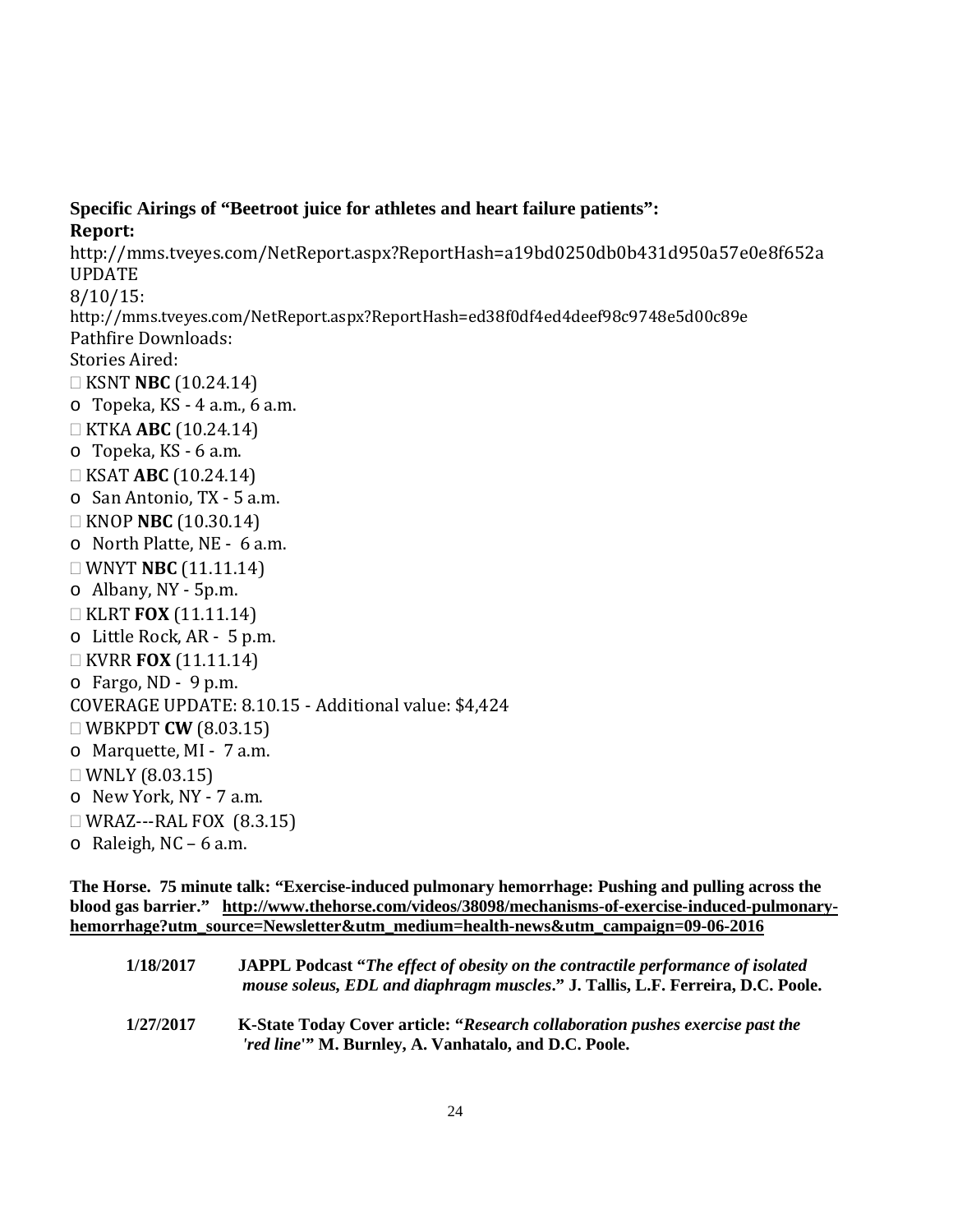| 5/2018     | Seek: Research Magazine for Kansas State University, Spring 2018, p. 31.<br>"Keeping hearts beating with beetroot", Jennifer Tidball.                                                                                                                             |
|------------|-------------------------------------------------------------------------------------------------------------------------------------------------------------------------------------------------------------------------------------------------------------------|
| 8/21/2021  | <b>Wearing Covid-19 Masks: Blood oxygenation and exercise capacity</b><br>Newstalk! https://www.kwch.com/video/2021/08/20/k-state-research-extension-masks-gyms/                                                                                                  |
| 9/03/2021  | K-State Today "K-State study finds that exercise and masks do mix".<br>https://www.k-state.edu/media/newsreleases/2021-09/masks-ok-during-exercise9221.html                                                                                                       |
| 10/6/2021  | "Extraordinary Human Performances": Consultant for Michael Batchelder and<br>Kerry Lambert. The History Channel and Prometheus Entertainment, Los<br>Angeles.                                                                                                     |
| 10/8/2021  | Kinesiology Today Article: "Wearing Covid-19 masks and physical activity: The<br>science". Article by Patrick Wade (217-390-2261).                                                                                                                                |
| 10/19/2021 | Platinum Performance Webinar "Exercise-induced Pulmonary Hemorrhage in<br>Performance Horses", RACE-AAEP Approved continuing education. With Dr.<br><b>Warwick Bayly and Jesse Bengoa.</b><br>https://www.platinumperformance.com/articles/managing-bleeders.html |
| 10/2021    | Quoted in the he Horse magazine "The bleeding edge of EIPH" by Stacey Oke,<br>pages 14-21.                                                                                                                                                                        |

#### **Invited Presentations (selected)**

**Harbor-UCLA, 1985.** Department of Medicine. "Interrelationships between metabolism and pulmonary gas exchange kinetics."

**Harbor-UCLA, 1986.** Department of Medicine. "Control of breathing during isometric exercise." **UCLA, 1986.** Department of Anaesthesiology. "Metabolic and gas exchange limitors of high intensity exercise."

**University of Western Ontario, Canada, 1988.** Department of Medical Biophysics. "Plasticity of capillary geometry after exercise training."

**University of Arizona, 1991.** Department of Cardiothoracic Surgery. "Microvascular structure as a determinant of maximal oxygen transfer capacity."

**University of Arizona, 1991.** Dept. of Physiology. "Cap.-to-fiber geometrical changes during systole." **Kirksville College of Osteopathic Medicine, 1992.** Department of Physiology. "Capillary and fiber geometry in the heart during systole and diastole: Implications for oxygen transfer."

**University of Texas, Southwestern Medical Center, 1992.** "Diaphragm microstructure: Implications for function."

**Freie Universitat, Berlin, Germany, 1992**. Department of Anaesthesiology. "Tissue Gas Exchange: structural plasticity and hypoxemia."

**University of Wisconsin at Madison, Wisconsin, 1993.** Department of Kinesiology. "Structural and functional plasticity in the pathway for oxygen."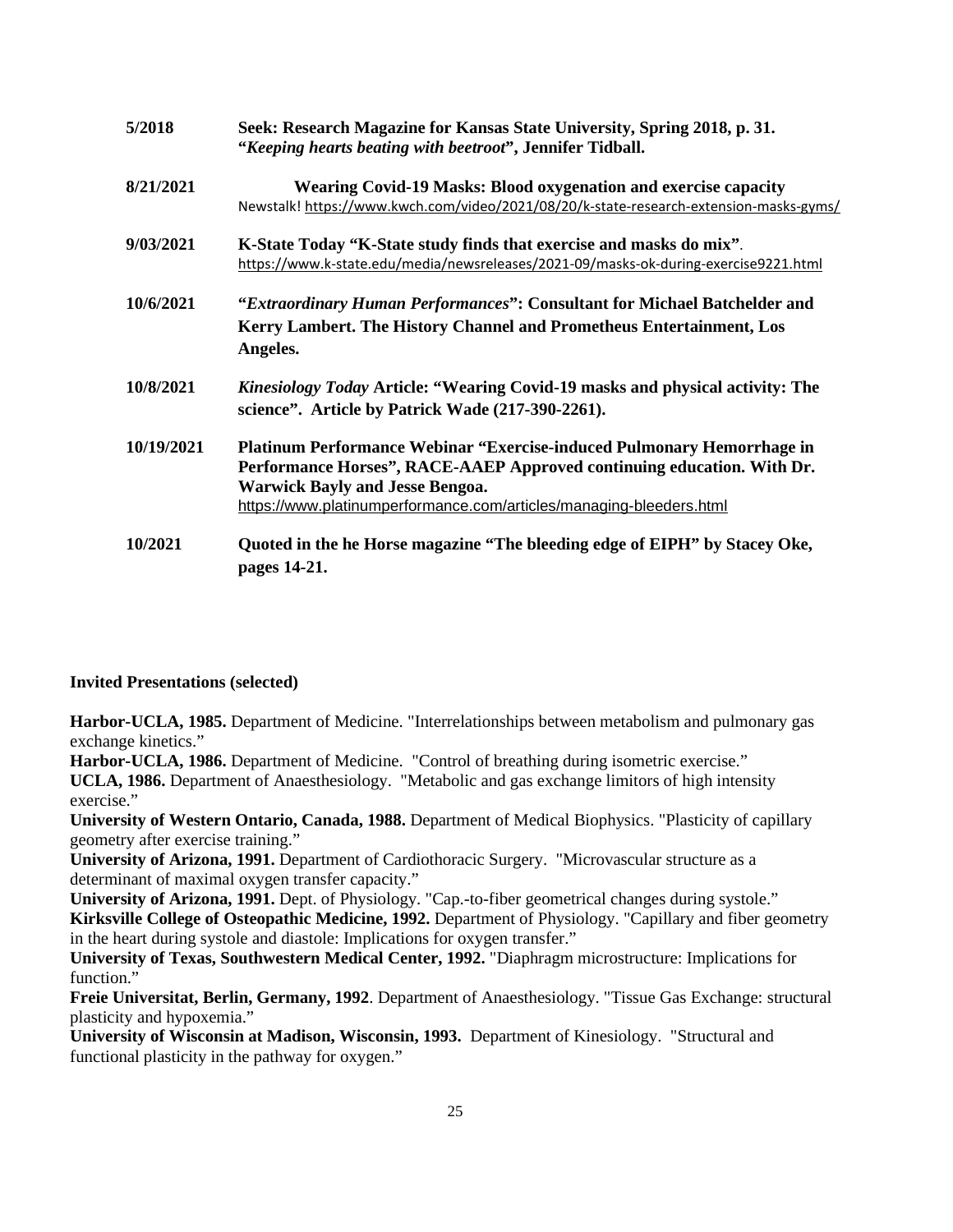**Kansas State University, Manhattan, 1994.** Departments of Kinesiology and Anatomy/Physiology. "Skeletal muscle microstructure and function."

**Baylor College of Medicine, Houston, 1996.** Departments of Molecular Physiology and Biophysics and Medicine. "Diaphragm microcirculation: Structure and Function."

**University of Kansas Medical Center, Kansas City, 1996.** Departments of Physiology and Medicine. "Integrated structure-function relationships in the diaphragm."

**Arizona State University, Tempe, Arizona, 1997.** Department of Exercise Science. "Skeletal muscle structure, plasticity and function."

**University of California, San Diego, 1997.** Department of Medicine. "Structural and Functional Microcirculatory Plasticity."

**University of North Texas, Denton, 1997.** Department of Kinesiology. "Pulmonary and peripheral gas exchange during exercise."

**Hiroshima Womens University, Hiroshima, Japan, 1997.** Department of Kinesiology. "Pulmonary and peripheral oxygen exchange during exercise."

**Kyoto University, Kyoto, Japan, 1997.** Japanese Respiratory Physiology Society. "Mechanistic bases for  $\dot{V}O_2$ kinetics."

**Keio Medical School, Tokyo, 1997.** Biochemistry Department. "Muscle microcirculatory consequences of myocardial and diabetic pathology."

**Kirksville College of Osteopathic Medicine, 1998.** Department of Physiology. "Microcirculatory structurefunction relationships in myocardial pathology."

**John Moores University, Liverpool, 1998.** Research Institute for Sports and Exercise Sciences. "Muscle microcirculation: structure-function relationships."

**University of Birmingham, England, 1998.** Department of Physiology**.** "Muscle microcirculatory control." **St. George's Medical School, London, England, 1998.** Department of Physiology. "Control of muscle oxygen delivery."

**Biomedical Engineering Society, Cleveland, Ohio, 1998.** "Mechanistic basis for the  $\dot{V}O_2$  slow component." **Biomedical Engineering Society, Cleveland, Ohio, 1998.** "Effects of chronic disease on muscle microcirculatory  $O_2$  delivery."

**Florida State University, Tallahassee, Florida, 1999**. "Muscle oxygen exchange: Physiology and Pathophysiology"

**Rutgers University, New Brunswick, New Jersey, 2000.** "Oxygen exchange dynamics in health and disease." **University of North Texas, Health Sciences Center, 2001.** "Dynamics of oxygen exchange in skeletal Muscle."

**Vanderbilt, Nashville, Tennessee, 2001.** "Dynamics of muscle oxygen exchange in health and disease: chronic heart failure and diabetes"

**Case Western Reserve University, 2002.** "Muscle microvascular oxygen exchange during exercise in health and disease"

**Lexington, Kentucky, International Conference on Equine Exercise Physiology, 2002.** "Current concepts of oxygen transport during exercise"

**University of Kansas Medical School, 2002.** "Dynamics of muscle oxygen exchange in health and disease." **University of North Texas Health Science Center, 2003.** "Muscle microcirculatory oxygen exchange in health and disease."

**Institute for Exercise and Environmental Medicine, 2003.** "Muscle microcirculatory oxygen exchange in health and disease."

**Texas A&M, Departments of Health and Kinesiology and Medical Physiology, 2003.** "Muscle microcirculatory oxygen exchange in health and disease."

**University of Texas Medical Branch, Galveston, 2003.** "Muscle microcirculatory oxygen exchange in health and disease."

**University of Texas Health Science Center, San Antonio, 2003.** "Muscle microcirculatory oxygen exchange in health and disease."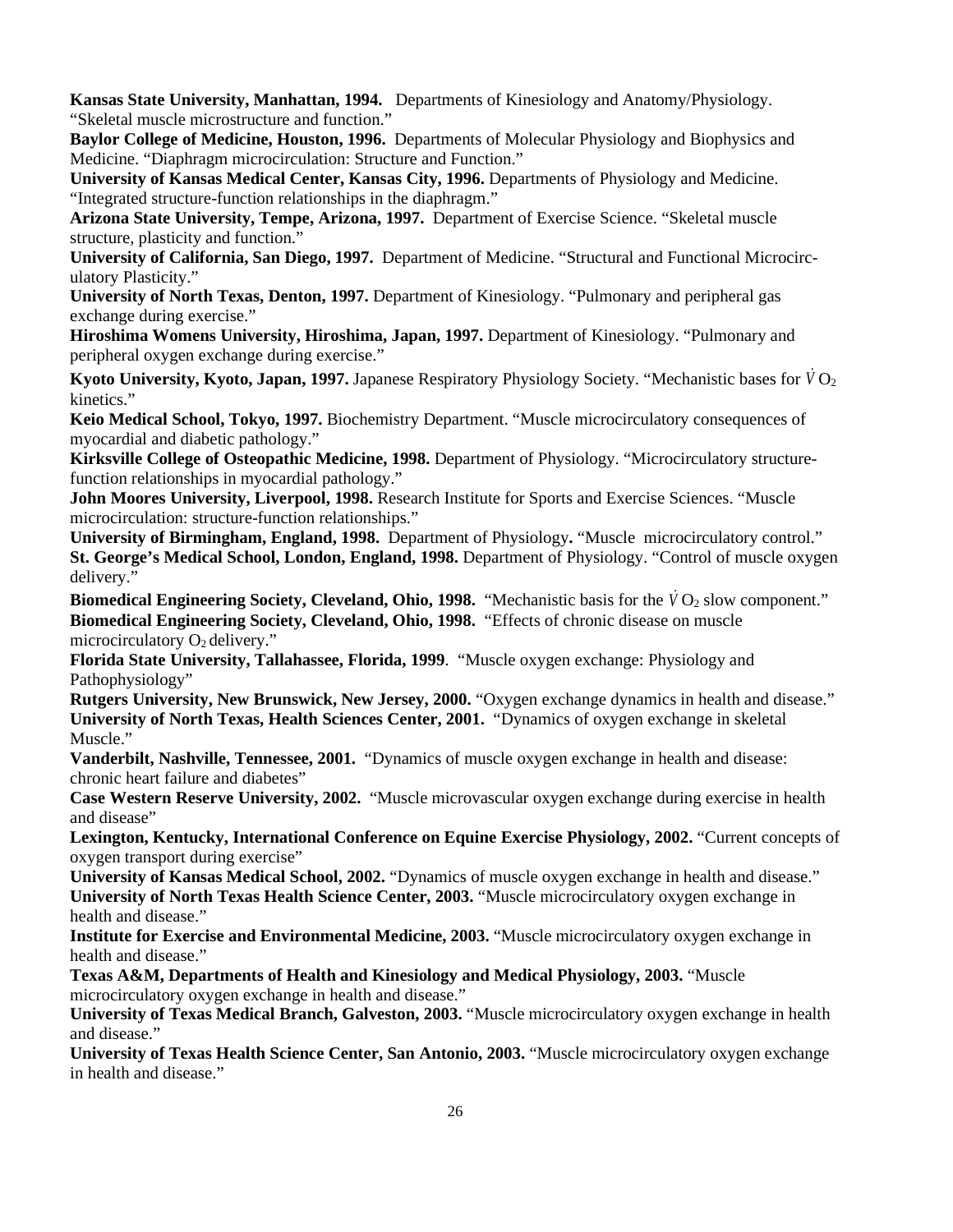**Manchester Metropolitan University, England, 2003.** "Muscle microcirculatory oxygen exchange in health and disease."

**American College of Sports Medicine, Indianapolis, 2004.** "Dynamics of microcirculatory oxygen exchange."

**American College of Sports Medicine, Central States Chapter, Kansas City, 2004.** "Sport, exercise and the ACSM: An historical perspective."

**Havemeyer Workshop on EIPH, Vancouver, Canada, 2006.** "Alternative therapies for EIPH."

**American College of Sports Medicine, Indianapolis, 2006. "**Control of oxygen uptake during exercise." **American College of Sports Medicine, Indianapolis, 2006**. "Capillary recruitment in skeletal muscle during exercise: No"

**School of Sports and Health Sciences, University of Exeter, 2006.** "Limitations to oxygen transport during exercise in health and disease."

**School of Sport and Exercise Sciences, University of Birmingham, 2006.** "Is muscle capillary recruitment obligatory at exercise onset?"

**Department of Sport and Exercise Science, Aberystwyth, 2006.** "Limitations to oxygen transport during exercise in health and disease."

**Institute of Membrane and Systems Biology, Leeds University, 2006. "Dynamics of oxygen exchange in** health and disease."

**Peninsula Medical School, Universities of Exeter and Plymouth, 2006.** "Microvascular oxygen transport in health and disease: Myths and misconceptions."

**Department of Sports Sciences, University of Ghent, Belgium, 2006.** "Capillary recruitment at exercise onset: Yes or No?"

**School of Sports and Health Sciences, University of Exeter, 2007. BASES Workshop.** "An Introduction to *V* O<sub>2</sub> Kinetics"

**School of Sports and Health Sciences, University of Exeter, 2007. BASES Workshop.** "Mechanistic bases to the  $\dot{V}O_2$  slow component."

**School of Sports and Health Sciences, University of Exeter, 2007. BASES Workshop. "***V* **O<sub>2</sub> kinetics: State** of the art and directions for future research."

**\*Peter A. Rechnitzer Lecture, University of Western Ontario – Canadian Society for Aging, London Ontario, 2007.** "Muscle microcirculatory control in health and disease: Inconvenient truths."

**School of Sports and Health Sciences, University of Exeter, 2008. BASES Workshop.** "An Introduction to *V* O<sub>2</sub> Kinetics"

**School of Sports and Health Sciences, University of Exeter, 2008. BASES Workshop.** "Mechanistic bases to the  $V O_2$  slow component."

**School of Sports and Health Sciences, University of Exeter, 2008. BASES Workshop. "***V* **O<sub>2</sub> kinetics: State** of the art and directions for future research."

**\*International Symposium on Oxygen Transport to Tissue, Sapporo, 2008.** "Muscle microcirculatory oxygen exchange in health and disease." **Keynote Address.**

**Northlands American College of Sports Medicine Annual Meeting, Duluth, Minnesota, 2008. "**Myths and the Microcirculation"

**Northlands American College of Sports Medicine Annual Meeting, Duluth, Minnesota, 2008**. "Muscle O2 dynamics at exercise onset"

**University of Kansas Medical Center, Kansas City, 2009.** Departments of Molecular and Integrative Physiology and Medicine. "Myths and the microcirculation: Inconvenient truths."

**University of Missouri, Columbia, 2009.** Department of Biomedical Sciences. "Myths and the microcirculation: Inconvenient truths and contrary data."

**Saint Louis University, 2009.** Department of Pharmacological & Physiological Science. "Matching microcirculatory  $O_2$  delivery to metabolic demands in skeletal muscle."

**Virginia Commonwealth University, 2009.** Department of Physiology and Biophysics. "Matching muscle oxygen delivery to demand in health and disease."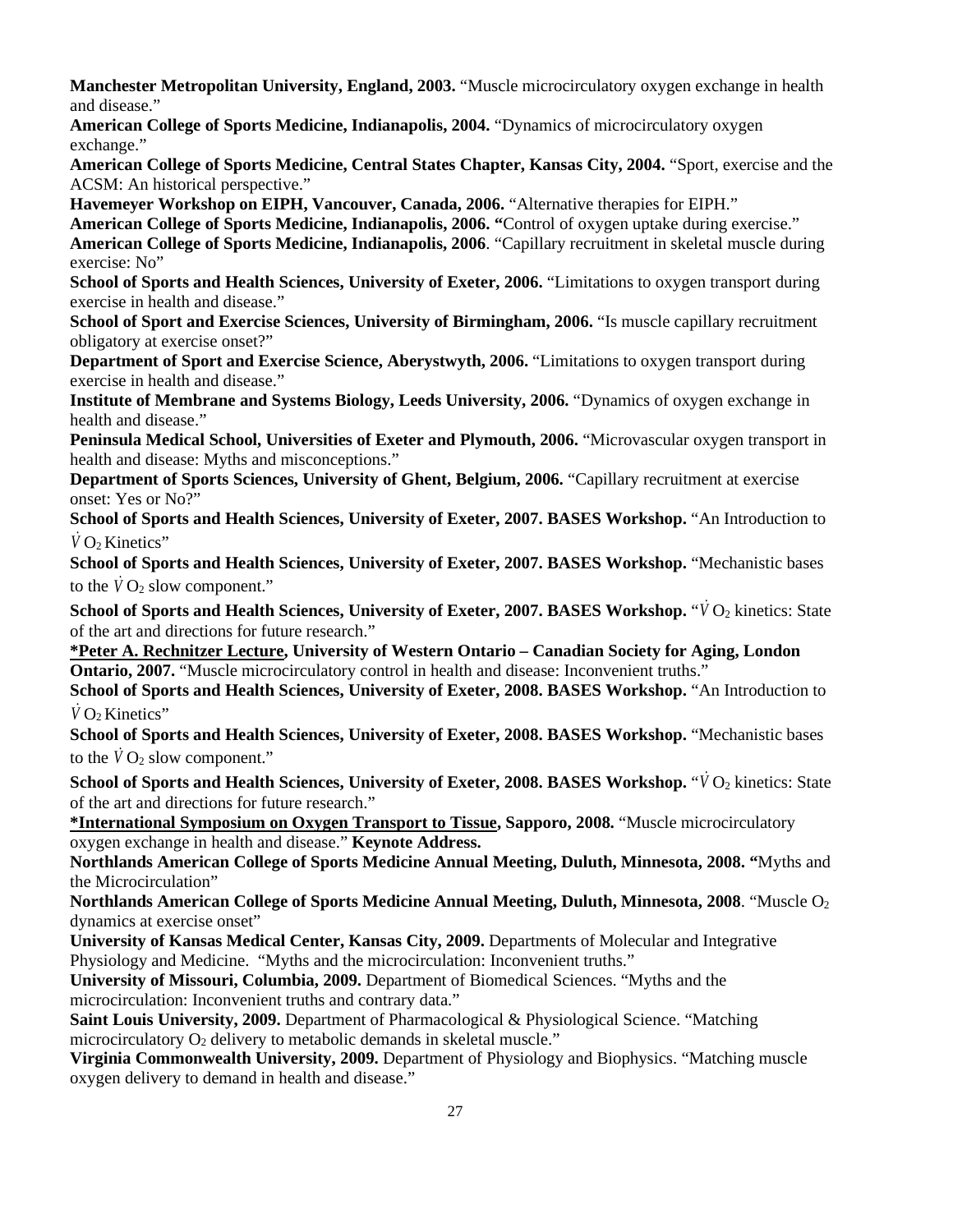**School of Sports and Health Sciences, University of Exeter, 2010.** "Blood-muscle O<sub>2</sub> flux during exercise: Data versus dogma."

**Exercise is Medicine Conference, University of Kansas Medical Center, Kansas City, 2010.** "Adaptability of oxygen uptake kinetics: Mechanisms and implications."

**\*The Royal Danish Academy of Sciences and Letters, Copenhagen, Denmark. August Krogh Symposium, 2010.** "Dynamics of muscle microcirculatory and blood-myocyte  $O<sub>2</sub>$  flux during contractions."

**Whole Health and Alternative Medicine, Department of Medicine, University of Kansas Medical Center, Kansas City, 2010.** "Exercise and nutrition: Inconvenient truths."

**West Virginia University, School of Medicine, 2010.** "Matching microcirculatory O<sub>2</sub> delivery to metabolic demands in skeletal muscle: Health and disease"

**University of Utah, Departments of Exercise Science, Medicine and Veterans Affairs, 2012.** "Muscle microvascular oxygen delivery in health and disease: Data versus Dogma."

**National Institutes of Health, 2012. HLBI Working Group on Exercise Training as Therapy for Heart**  Failure. "Basic Science: What more needs to be learned about pathophysiology of exercise intolerance in HFPEF (and HFREF) in order to design better exercise treatments?"

**Anatomy and Physiology, Departmental Seminar, College of Veterinary Medicine, Kansas State, 2013.**  "Oxygen delivery to tissues in health and disease: Heart failure and hypoxia."

**University of Aarhus, Department of Medicine, Aarhus, Denmark, 2014.** "Muscle Microvascular Oxygen Delivery in Health and Disease: Data versus Dogma."

**University of Copenhagen, Copenhagen, Denmark, 2014.** "Balancing Muscle Microcirculatory O2 Delivery and Utilization: Nullius in Verba."

**European College of Sport Science annual meeting, Amsterdam, 2014.** "The Power-Time Relationship: Mechanisms of Vascular Control."

**International Symposium on Human Adaptation to Environment and Whole-body Coordination, Kobe, Japan, 2015.** "Human Evolution of Exercise Tolerance."

**University of Electro-Communications Chofu and Daiichi-Sankyo Co., Tokyo, 2015.** "Oxygen Transport in Health and Disease: Role(s) of Nitric Oxide."

**American College of Sports Medicine, National Meeting, San Diego, 2015.** "Oxygen and skeletal muscle: Current perspectives/ Myths and twaddle."

**American College of Sports Medicine, National Meeting, San Diego, 2015.** "Vascular control above critical power."

**\*D.B. Dill Lecture. American College of Sports Medicine, SouthWest, Mesa, CA, 2015. "**Critical Power: Defining Human Physiology and Evolution"

\***The Brasel Basic and Translational Science Seminar**, 2015. Harbor-UCLA Medical Center, Torrance, CA. "Muscle Microvascular Oxygen Transport: Challenges in Heart Failure"

**University of Oklahoma, Department of Health and Exercise Science, 2015.** "Evolution of Exercise Tolerance."

**American Association of Equine Practitioners, Chicago, Il, October/November, 2015.** Expert panel on Exercise-Induced Pulmonary Hemorrhage (EIPH). "Role of the cardiovascular vs. respiratory systems on EIPH."

**Department of Biochemistry and Molecular Biophysics, Kansas State University, June, 2016.** "Muscle microvascular oxygen transport: Nitric oxide and heart failure."

**European College of Sports Sciences, Vienna, 2016.** "Oxygen uptake kinetics in health and disease." **University of Kentucky Gluck Equine Research Foundation, Lexington, Kentucky, October, 2016.**

"*Pushing and pulling across the blood-gas barrier: Mechanisms of Exercise-Induced Pulmonary Hemorrhage*" **\*60th Texas ACSM Lecture, 2016.** "Muscle microvascular oxygen transport: Challenges in heart failure."

**Department of Anatomy and Physiology TED Talk Series, March, 2017**: "Strolling Along the Oxygen Transport Pathway."

**\*2017 Health and Physical Activity Distinguished Lecture,** Virginia Commonwealth University, March, 2017. "*Heart Failure and Exercise: Novel Insights*."

**\*Alley Memorial Lecture,** University of Iowa, April, 2017. *"Muscle Vascular O2 Transport: Myths and Mechanisms."*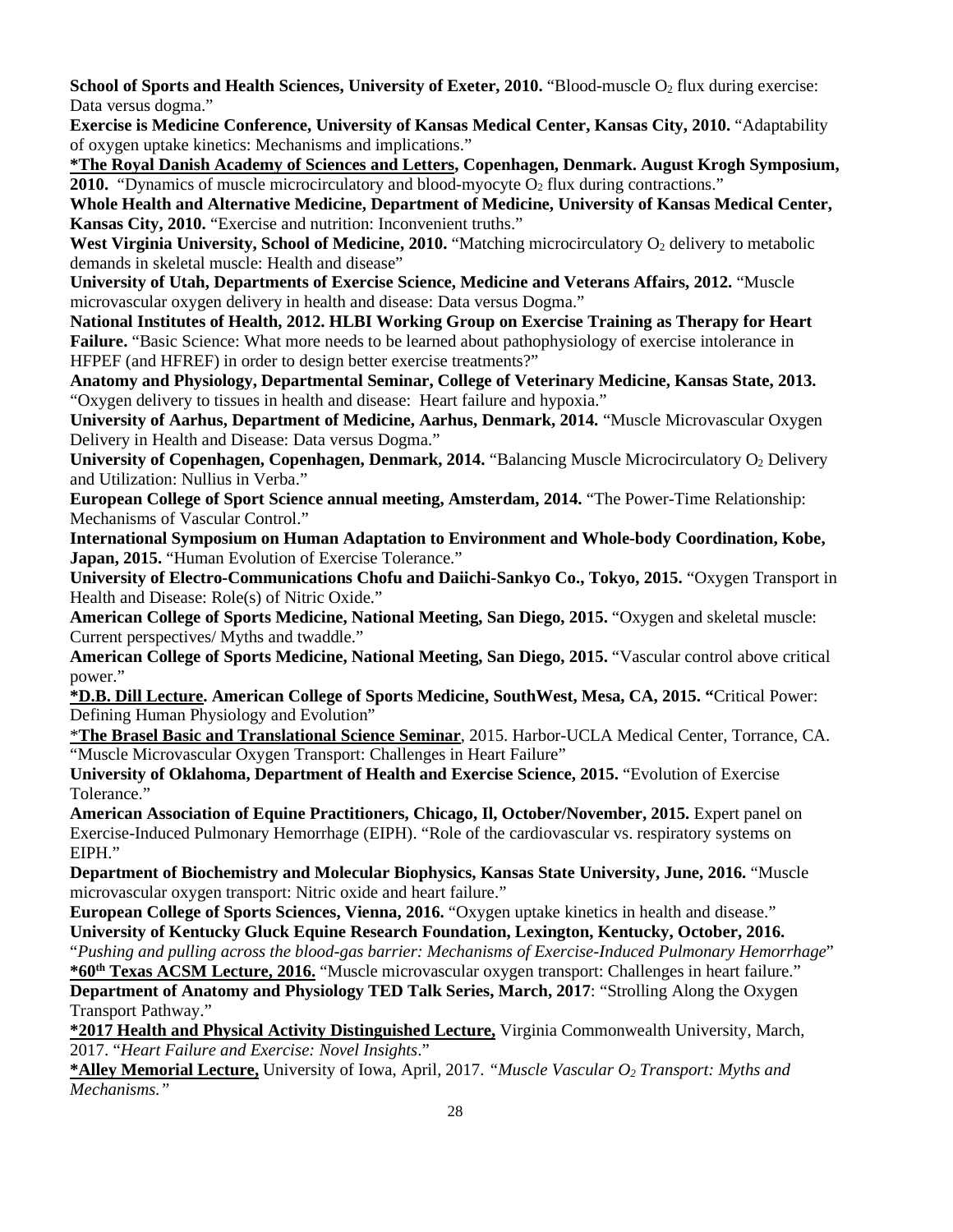**Departments of Physiology and Medicine,** Trinity College, Dublin University, Ireland, July/August, 2017. "*The Oxygen Transport Pathway in Health and Disease: Novel Insights.*"

**American Physiological Society Conference: Cardiovascular Aging**, Denver, Colorado, August, 2017. "*Skeletal muscle oxygen transport during exercise: Effects of aging and heart failure.*"

*\** **Environmental and Exercise Physiology (EEP) Edward F. Adolph Distinguished Lectureship,** *"Muscle microcirculation: Gateway to function and dysfunction."* Experimental Biology, San Diego, April, 2018. **Kansas Physical Therapy Association Annual Meeting,** "*Heart Failure*: *Novel Discoveries, Therapeutic Insights*." Manhattan, Kansas, October, 2018.

**American Physiological Society Writing Workshop**, Instructor, "*Use of Correct Grammar in Scientific Writing*." Orlando, Florida, January, 2019.

**All University Presentation:** "*The Oxygen Transport Pathway in Health and Disease: Novel Insights.*" Molde University, Norway, March, 2019.

**UCONN Sports Medicine Grand Rounds:** *"Incorporating New Science into Medicine: Challenges and Opportunities."* University of Connecticut, March 29, 2019.

**All University Lecture:** "*Teaching and Research: Complementary Sides of the Same Coin.*" University of Connecticut, March 2019.

**Department of Physiology,** "*Matching muscle oxygen delivery to demand in health and disease*" Michigan State University, East Lansing, May 9, 2019.

**Scandinavian Physiological Society, International Meeting, Reykjavik, Iceland, August, 2019.**  "*The Racehorse: A Model of Superlative Oxygen Transport and lung Failure*."

**Leo and Anne Albert Inaugural Workshop**, "*Understanding the acute effects of exercise on the brain*." Scottsdale, Arizona, October 4-6, 2019.

**American Physiological Society Writing Workshop**, Instructor, "*Use of Correct Grammar in Scientific Writing*." Orlando, Florida, January 23-26, 2020.

**Biomedicine 2020, Virtual Symposium Keynote Speaker.** "How our smallest blood vessels limit what humans can do. Memorial University, St. John's, Newfoundland, Canada, July 17, 2020.

**\*Kansas State University Provost's Lecture October, 2020.** "Teaching and Research Excellence: Best Practices in Times of Covid-19." https://mediasite.k-state.edu/mediasite/Play/1382043c7aa84aec8291af3a04a35c871d **Kansas State University, Exercise is Medicine, October, 2020.** "Exercise in time of Covid-19: Physiology of Masks." https://fb.watch/1YZCD0Kpbe/

**American Physiological Society Writing Workshop, Instructor, "***Writing a Title and Abstract***." And "***Being a Reviewer.***" Virtual, January 15-18, 2021.**

**University of California, San Diego. Department of Medicine, March, 2021. "Intramuscular Oxygen Transport: Old Myths and Novel Insights."**

**\*ACSM J.B. Wolffe Memorial Plenary Lecture June 2021,** *"How Do YOU Power Aerobic Exercise?"* **\*History of Physiology Distinguished Lecture: "***Skeletal Muscle Microcirculation: Misconceptions and Missed Perceptions***." Experimental Biology, Philadelphia, April 2022.** 

# **\*Distinguished/Named Lectureships**

**Scientific Sessions Chaired**

**American College of Sports Medicine, National Meeting, Indianapolis, 1994.** "Respiratory Physiology"

**American College of Sports Medicine, National Meeting, Indianapolis, 2000.** "Physical Activity and Cardiovascular Risk Factors"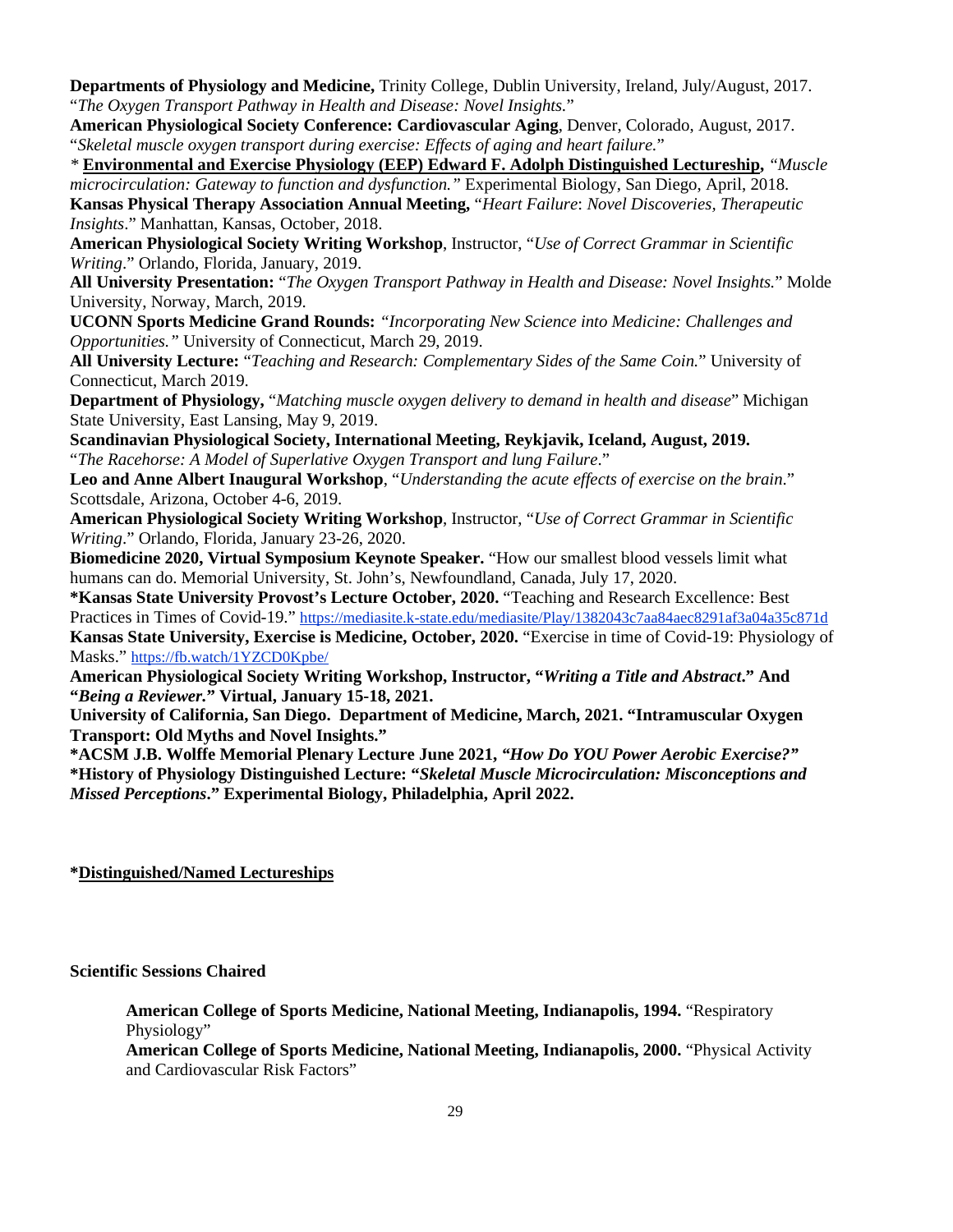**American College of Sports Medicine, National Meeting, Baltimore, 2001.** "Pulmonary Effects of Exercise"

**American College of Sports Medicine, Central States Chapter, Kansas City, 2001**. "Muscle metabolism and microcirculation."

**American College of Sports Medicine, National Meeting, San Francisco, 2003.** "Hypotension and Orthostasis." Guest chair with Dr. Michael L. Smith.

**American College of Sports Medicine, National Meeting, Indianapolis, 2004**. Symposium: "Oxygen uptake dynamics from muscle to mouth." Co-chaired with Dr. Andrew M. Jones, Manchester Metropolitan University, U.K.

**The Physiological Society, Main Meeting, University College London, 2006.** "Muscle-energetics and cardio-pulmonary determinants of exercise tolerance in humans."

**ACSM Integrative Physiology of Exercise, Indianapolis, 2006.** "Control of oxygen uptake during exercise."

**American College of Sports Medicine, National Meeting, Denver 2011.** "Blood flow."

**American College of Sports Medicine, National Meeting, San Francisco, 2012.** "Dynamic heterogeneity of exercising muscle  $O<sub>2</sub>$  exchange." Co-Chair with Professor Shunsaku Koga.

**European College of Sport Science annual meeting, Amsterdam, 2014.** "The Power-Duration Relationship: Physiological Determinants and Implications for Performance Assessment and Exercise Prescription." Co-Chair with Professor Andrew M. Jones.

**International Symposium on Human Adaptation to Environment and Whole-body Coordination, Kobe, Japan, 2015.** "Human Evolution of Exercise Tolerance and its Mechanistic Link." Co-Chair with Professor Shunsaku Koga.

**American College of Sports Medicine, National Meeting, San Diego, 2015. Threshold Concepts in Athletic Performance. "Physiological thresholds: Measurement and mechanistic bases." Chair. American College of Sports Medicine, National Meeting, San Diego, 2015.** "Comparative aspects of fatigue." Dr. James H. Jones. **Introductions and Chair.**

**European College of Sports Sciences, Vienna, 2016.** Exercise testing.

**European College of Sports Sciences, Vienna, 2016.** Intermittent exercise training.

**Scandinavian Physiological Society, National Meeting, Reykjavik, Iceland, August, 2019.** 

"Evolutionary and cross-species aspects of cardiovascular function at rest and during exercise."

#### **Symposium Presentations**

 **American College of Sports Medicine, National Meeting, Seattle, 1993.** 

"Mechanistic basis of the slow component of  $\overline{VO}_2$  kinetics during heavy exercise." **Chair and presenter**.

#### \***Oxygen Transport in Health and Disease, Barcelona, 1993.**

"Acute and Chronic Plasticity of Diaphragm Structure and Function." **Presenter.**

#### **American College of Sports Medicine, National Meeting, Cincinatti, 1996**

"Mechanical and Metabolic Heterogeneity in Diaphragm." **Co-chair and presenter.**

#### **\*Japanese Respiratory Physiology Society, Kyoto Symposium, 1997**

"Mechanistic bases for  $\text{VO}_2$  kinetics." **Keynote speaker.** 

#### \***Biomedical Engineering Society, Cleveland, Ohio, 1998.**

"Oxygen uptake kinetics during heavy exercise." **Co-chair and presenter.**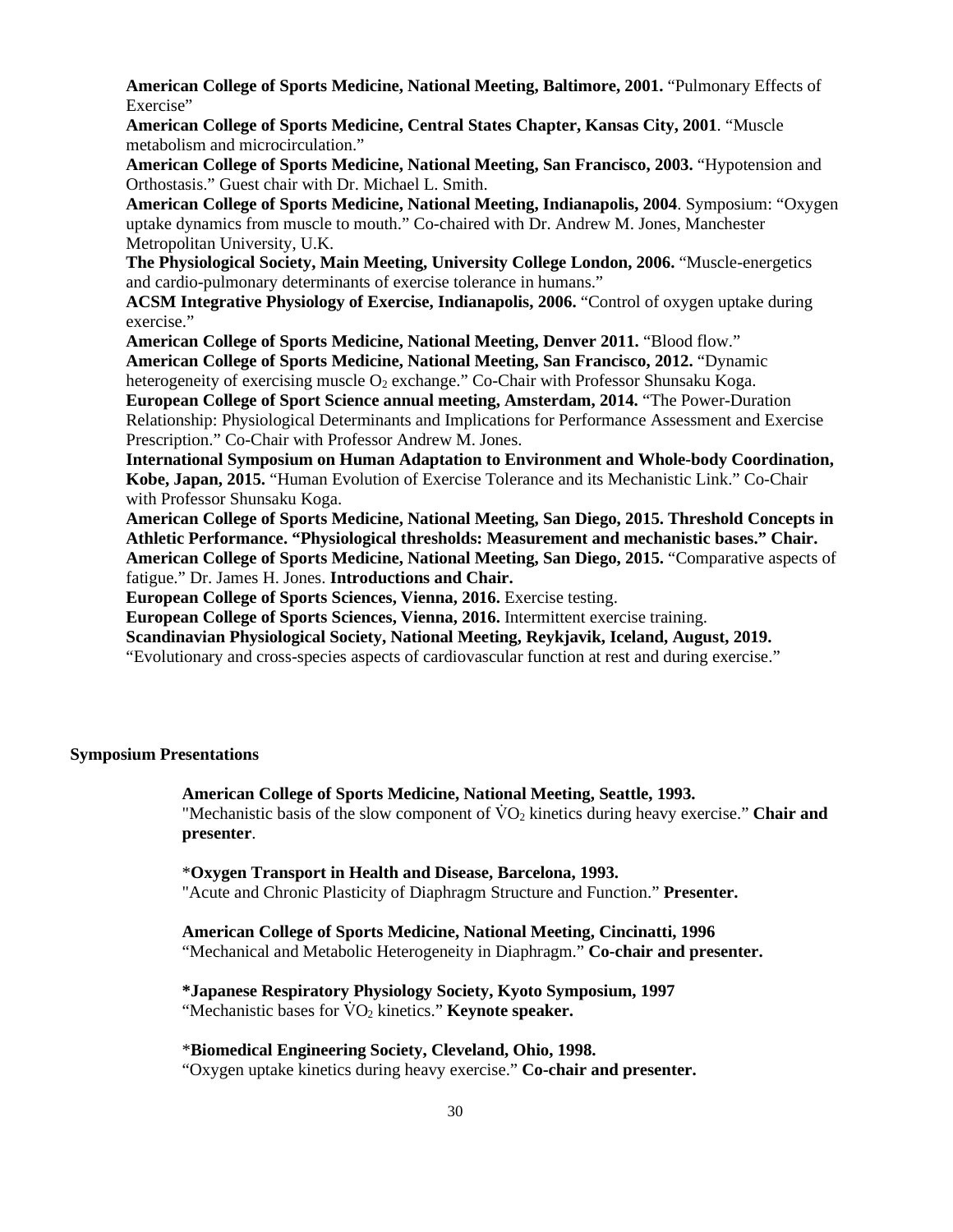# **American College of Sports Medicine, National Meeting, Indianapolis, 2000.**

"Microcirculatory dynamics in health and disease." **Presenter.**

 **\*BASES Conference, John Moores University, Liverpool, England, 2000.** "Dynamics of muscle O2 exchange: who's pulling, who's pushing?" **Keynote speaker.**

#### **\*European College of Sports Science, Cologne, 2001.** "Slow component of oxygen uptake kinetics." **Presenter.**

 **\*Experimental Biology, New Orleans 2002.** Wiggers Memorial Symposium in honor of Dr. Loring B. Rowell. "Capillary hemodynamics at the onset of muscle contractions." **Senior Author.**

**\*International Conference on Equine Exercise Physiology, Louisville, Kentucky, 2002.** "The role of the lungs and airways in exercise-induced pulmonary hemorrhage." **Presenter.**

**\*Respiratory Physiology and Neurobiology: Celebration of Peter Scheid's career, San Diego, California, 2003.** "Muscle oxygen exchange in health and disease." **Presenter.**

**American College of Sports Medicine, Indianapolis, 2004**. "Oxygen uptake dynamics: from muscle to mouth." **Co-Chair and Presenter.**

**American College of Sports Medicine, Indianapolis, 2004.** "Dynamics of microcirculatory oxygen exchange." **Presenter**.

**American College of Sports Medicine, Nashville, 2005.** "Microvascular oxygen exchange in emphysema." **Presenter.**

 **American College of Sports Medicine, Nashville, 2005**. "Diabetes and gas exchange." **Presenter.**

**\*Experimental Biology, San Francisco 2006.** "Microcirculatory hemodynamics and oxygenation in aged muscle." **Presenter.**

**\*ACSM Integrative Physiology of Exercise, Indianapolis, 2006.** "Control of oxygen uptake during exercise." **Introduction.**

**American College of Sports Medicine, Denver, 2006.** "Determinants of oxygen flux from capillary to myocyte." **Presenter.**

**\*The Physiological Society, London, 2006.** "Oxygen exchange: muscle-vascular-pulmonary coupling." **Presenter and Co-Chair.**

**\*BASES Workshop, University of Exeter, 2007.** "Oxygen Uptake Kinetics: A Practical Approach." **Presenter and Co-organizer** with Professor A.M. Jones.

**\*BASES Workshop, University of Exeter, 2008.** "Oxygen Uptake Kinetics: A Practical Approach." **Presenter and Co-organizer** with Professor A.M. Jones.

American College of Sports Medicine, Indianapolis, 2008. "*V* O<sub>2</sub>max in Aging and Disease: Role of Skeletal Muscle." **Presenter and Chair.**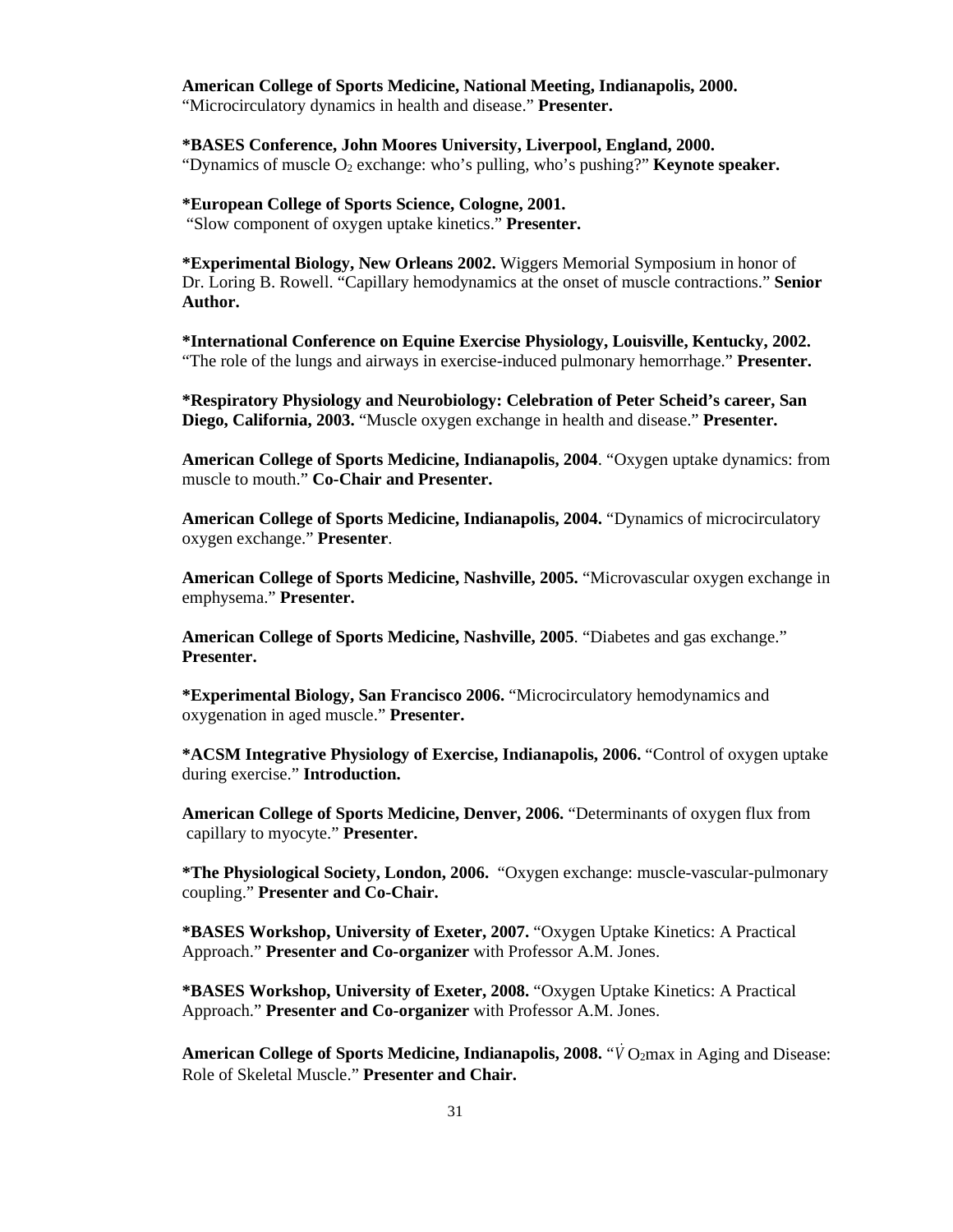**American College of Sports Medicine, Indianapolis, 2008.** "Skeletal Muscle Microcirculation." **Presenter and Chair.**

**\*Canadian Federation of Biological Sciences, Winnipeg, Canada, 2008.** "Dynamics of Microcirculatory Function and Oxygen Delivery in Aged Muscle." **Presenter.**

**American College of Sports Medicine, Seattle, 2009.** "The Critical Power Concept: Implications for the Determination of  $\overline{VQ_2}$  max and Exercise Tolerance." **Presenter.** 

**American College of Sports Medicine, Baltimore, 2010.** "The slow component of  $\text{VO}_2$ kinetics: History and significance." **Co-chair and presenter**.

**American College of Sports Medicine, National Meeting, San Francisco, 2012.** "Dynamic heterogeneity of exercising muscle O2 exchange" **Introduction and Co-Chair**.

**American College of Sports Medicine, National Meeting, San Francisco, 2012.** "Diabetic microangiopathy and impaired cardiopulmonary response to exercise." **Co-Chair and Presenter** with Dr. Chris Baldi.

**American College of Sports Medicine, National Meeting, San Francisco, 2012.** "Changing the oxygen cost of exercise: New discoveries, novel implications (In memory of Brian Whipp)" **Keynote Lecture.**

**\*The Systems Biology of Exercise: Cardio-Respiratory and Metabolic Integration, Leeds, U.K., 2012.** "Balancing muscle microcirculatory O*<sup>2</sup>* delivery and utilization: *Nullius in verba*. **Keynote Lecture.**

**American College of Sports Medicine, National Meeting, Indianapolis, 2013**. "Muscle hemodynamic control relative to critical power." **Presenter.**

**American College of Sports Medicine, National Meeting, Indianapolis, 2013.** "Brian Whipp's scientific legacy: Extraordinary insights and future directions." **Chair and Presenter.**

**American College of Sports Medicine, National Meeting, Indianapolis, 2013.** "Perspectives of scientific logic: Hindrances to understanding." **Presenter.**

**American College of Sports Medicine, National Meeting, San Diego, 2015.** "Oxygen and skeletal muscle: Current perspectives/ Myths and twaddle." **Presenter.**

**American College of Sports Medicine, National Meeting, San Diego, 2015.** "Vascular control above critical power." **Presenter.**

**American College of Sports Medicine, National Meeting, San Diego, 2015. Threshold Concepts in Athletic Performance. "**Physiological thresholds: Measurement and mechanistic bases**." Chair and presenter.**

**European College of Sports Sciences, Vienna, 2016.** "Oxygen uptake kinetics in health and disease."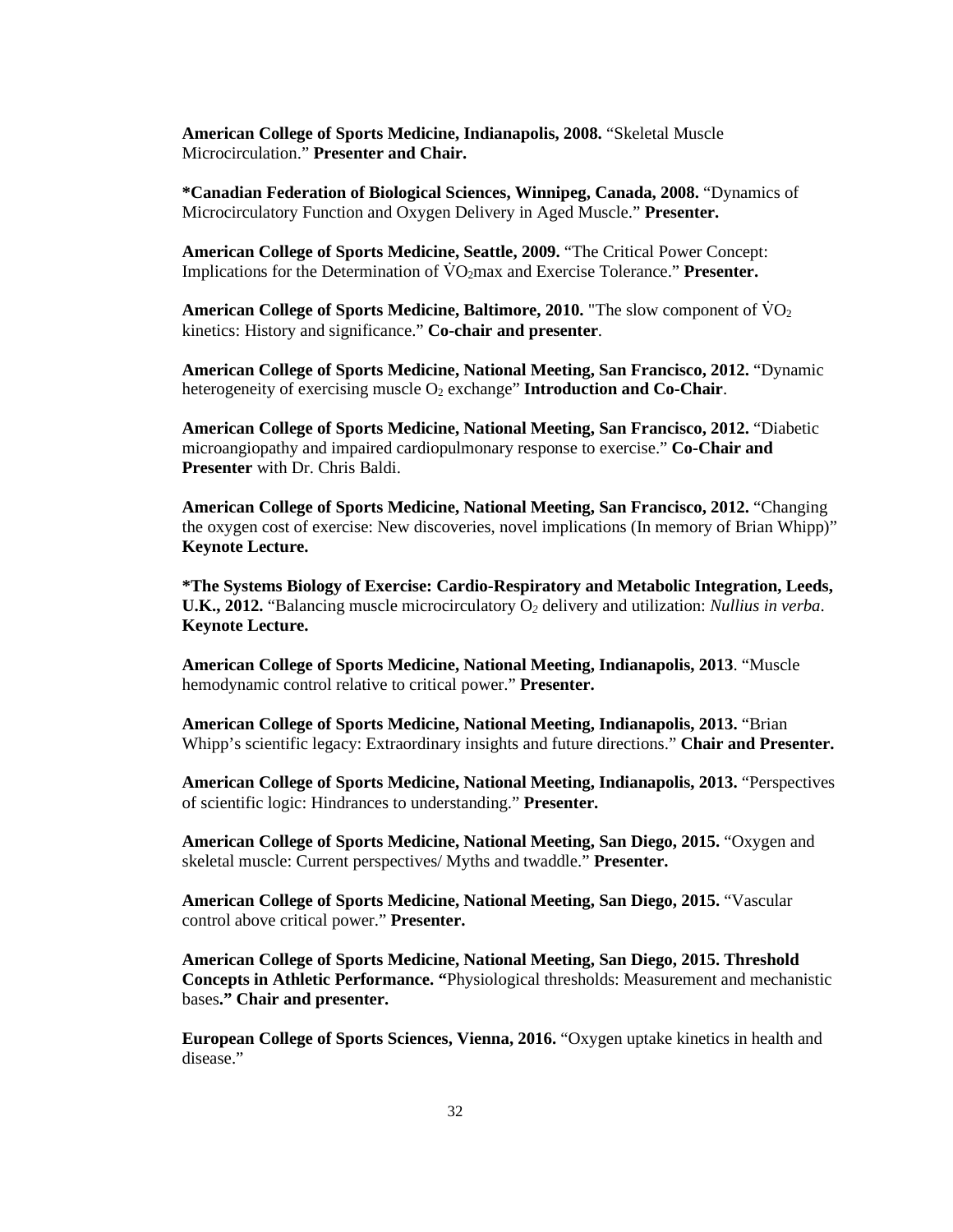\***Experimental Biology, Chicago, 2017.** "Nitric oxide and muscle microvascular O<sub>2</sub> transport: health and heart failure."

**American College of Sports Medicine, National Meeting, Denver, 2017.** "The Racehorse: Selective Breeding for  $\text{VO}_2$ max."

**American College of Sports Medicine, National Meeting, Denver, 2017.** "Mechanisms of Exercise Intolerance in Heart Failure."

**Experimental Biology, San Diego, 2018.** Craig, J.C. In: *Mechanisms of Exercise Tolerance in Health and Disease.* "Central cardiac determinants of the speed-duration relationship in heart failure rats."

**\*Integrative Physiology of Exercise, American College of Sports Medicine, 2018.**  "Matching O<sub>2</sub> delivery to uptake and O<sub>2</sub> diffusion in skeletal muscle."

**American College of Sports Medicine, National Meeting, Orlando, June, 2019.** "The Anaerobic Threshold: 50 Years of Controversy."

**\*Scandinavian Physiological Society, National Meeting, Reykjavik, Iceland, August, 2019.**  "The Racehorse: A Model of Superlative Oxygen Transport and lung Failure."

**\*Invited speaker.**

#### **Students/Scientists Trained**

**Selected Undergraduate:** Casey A. Kindig, Emily R. Diederich, Richard J. Roberts, Jay Harper, William Marshall, Holly Brown-Feltner, Brad J. Behnke, Janet K. Bailey, John A. Russell, Kevin Eklund, Kelly R. Brown, Lanell Blubaugh, Melissa Timm, Joslyn Hansen, \*Alex Fees, Angela Glean, Brian Collins, Trenton Colburn, Andrew Stevens, Konner Cool, Joseph Merino, Vanessa Turpin, \*Jordan Eberhardy (\*OURCI Scholars). *Howard Hughes Medical Institute Research Scholar*s *2002-*, Kyle Ross, Randy Eilert, Kyle Jansson. *McNair Scholars 2011-,* Gabrielle Sims, Hunter Jewett, Jordan Eberhardy, Ramona Weber, Kiana Shulze, Alaina Devolde.

**Masters:** Richard N. Petrisko\*, Christine S. Williams, Jamie A. Bulf, LinJing Xu, Gwen M. Appleberry, Tonya M. Bunkers, James T. Griffing\*, Karen Sue Hageman, Rebecca Harder, Casey A. Kindig\*, Christian Larson, Jennifer R. Mendoza, Richard J. Roberts, Brianna Williams, Winiata Shortland, Patrick C. Pfeiffer, Kristen Meadows, Brian Frazier, Crystal Finkbone/Geer\*, Emily R. Diederich\*, Brad J. Behnke\*, Troy E. Richardson\*, Janet K. Bailey, John A. Russell\*, Maria DeBoer, Kelly R. Brown, Serena McEntire, Kevin E. Eklund, Tyler Barker, Clay Greeson, Ekaterini Fotopoulou, Amy Downey, Allison Harper, Scott Hahn\*, Jeremiah Williams, Kim Lawson-Roth, Derek Mantey\*, Renee J. Wicker, Kyle F. Herspring, Steven W. Copp, Michelle Davis, Lauren Hammel, Matt Chrisman\*, Robert T. Davis III, Kate E. Swain, Dan Debes, Peter J. Schwagerl, Katie E. Schmidt, Sarah Corn ,Chrishonda Brown, Zacharia Afram Modi, Scott K. Ferguson\*, Ryan M. Broxterman, Tanner McNamara, Jeremy Keen, Gabrielle Rico (Sims), Erica Levitt, Susie Shlup, Samuel R. Emerson, Samuel Wilcox, Abigail Thomson (MFA), Megan Cole, Matthew Brown, Anthony Garcia, Brian Quaison, Jesse Craig (2014), Brian Sanborn\* (2015), Alex Winter (2015), Tammi Paolili (2015), Angela A. Glean (2015), Samantha Kannawin (2015), Elizabeth Gittemeier (2016), Craig Doan (2016),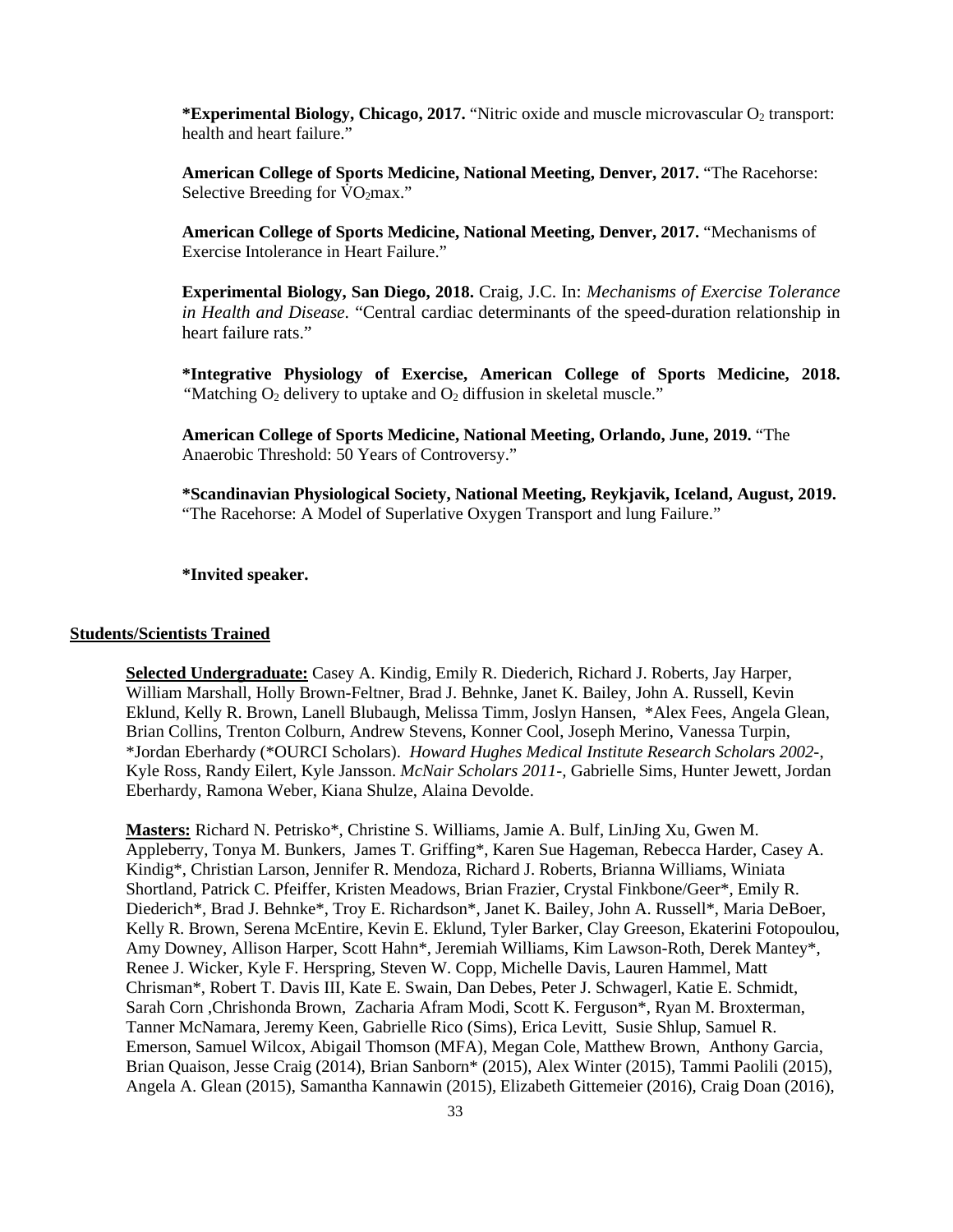Andrew Alexander (2017), Dennis Jilka\* (2017), Jackie Bell\*(2017), Joseph Augustine (2017), Shelbi Sutterfield (2017), Andrew Stevens (2018), Kyle Ragusan (2018), Nicole Caitloth (2018), Connor Nace, Dakota Coates (2018), Andrew Horn\* (2019), Kiana Schulze\* (2020), Ramona Weber\* (2020), Vanessa Rose-Turpin (2020), Shea Crum (2020), Emma Hilgenfeld (2020), Kendra Holte (2020), Cale Hepler (2021) (\*Chair/Co-Chair). Total = 91. 18 Major Professor.

**Professional NIH Veterinary Scholars:** Janet K. Bailey\*, Leah Ferguson, Casey Ramsel, Lisa Abbo\* Jessica Gentile,\* Stuart Clark-Price, DVM, Melanie Ray\*, Michael J. White, Jennifer L. Wright (2014)\*, Michael J. Shettler (2016)\* Jason Gregory (2019) (\*Chair)

**Doctoral:** Donald E. Bebout, Sanjay Batra, Ingrid Langsetmo\*, D.V.M., John P. Mattson, M.S., Casey A. Kindig\*, M.S., Paul McDonough, Timothy Bauer, Brad J. Behnke\*, Danielle Padilla\*, Leonardo F. Ferreira, Tammi Epp\*, Barbara Lutjemeir, Dana Townsend, Steven W. Copp, Fred DiMenna, Carl J. Ade, Daniel M. Hirai (2012)\*, Ryan M. Broxterman (2015), Scott K. Ferguson\* (2015), Christopher M. Bopp (2015), Clark T. Holdsworth (2015), Joshua Smith (2017) Jesse C. Craig\* (2018) Shane Hammer (2019), Trenton D. Colburn (2020), Andrew Alexander (2021), Kelly N. Shunje (Chemistry), Korynne Rollins (\*Chair/Co-Chair) **External Chair:** Li-Chun Lin, Barry Lambert, Jennifer Case, Mathew David Johnson, Nicole M. Green (2018), Michael D. Kleinhenz (2018), Smreeti Dahariya (2019)

**Post-Doctoral:** Walter Schaffartzik, M.D., Douglas R. Knight, M.D., Ph.D., Toniann Derion, Ph.D., Russell S. Richardson, Ph.D., Jose Arcos, M.D., Renato Prediletto, M.D., Bruno Grassi, M.D., Koichi Tsukimoto, M.D., Sadi S. Kurdak, M.D., Lorraine H. Manciet, Ph.D., Paul McDonough, Ph.D., Yutaka Kano, Ph.D. (2004-5), Tadakatsu Inagaki, Ph.D.(2014), Daniel M. Hirai, Ph.D. (2016-2018)

**Clinical Faculty/DMP Mentoring Committees (2007-2017):** Dr. Marco Margiocco, Assistant Professor of Cardiology and Dr. Justin Thomason, Assistant Professor of Cardiology: Department of Clinical Sciences, Kansas State University, College of Veterinary Medicine. Dr. Sally Davis, Diagnostic Medicine and Pathology, College of Veterinary Medicine.

**External Examiner/Mentor (International):** Fred Dimenna (Doctoral, Exeter, UK, 2010), Romina Villamonte (Masters, Auckland University, NZ, 2014), Alyssa Fenuta (Doctoral Candidacy, Queen's University, Canada, 2015), Scott Sheng-Yi Betteridge (Doctoral, Victoria University, Melbourne, Australia, 2015), Phillip M. Bellinger (Doctoral, Griffith University, Australia, 2016). Norita Gildea (Doctoral, Trinity College, Dublin University, 2017). Ole Kristian Berg (Doctoral, Molde University College, Norway, 2019). Hedyeh Khademi Motlagh (Masters, Shahid Beheshti, University, Tehran, Iran, 2021); Asher Mendelson (Doctoral, University of Western Ontario, Canada, 2021); Braden L. Mitchell (Doctoral, University of Adelaide, Australia, 2019-).

# **Detailed information on select Students/Scientists Trained**

**Name, degree, thesis title, publications, grants, awards/honors, current/last position (if known).**

**Most Recent Undergraduate Students**

**Gabrielle Rico/Sims, Project Title:** *"The role of nNOS in cardiovascular control."*  **Hunter Jewett Adam Huff Angela Glean, Project/Talk Title:** *"Effect of nitrite infusion on blood flow & conductance in heart failure."*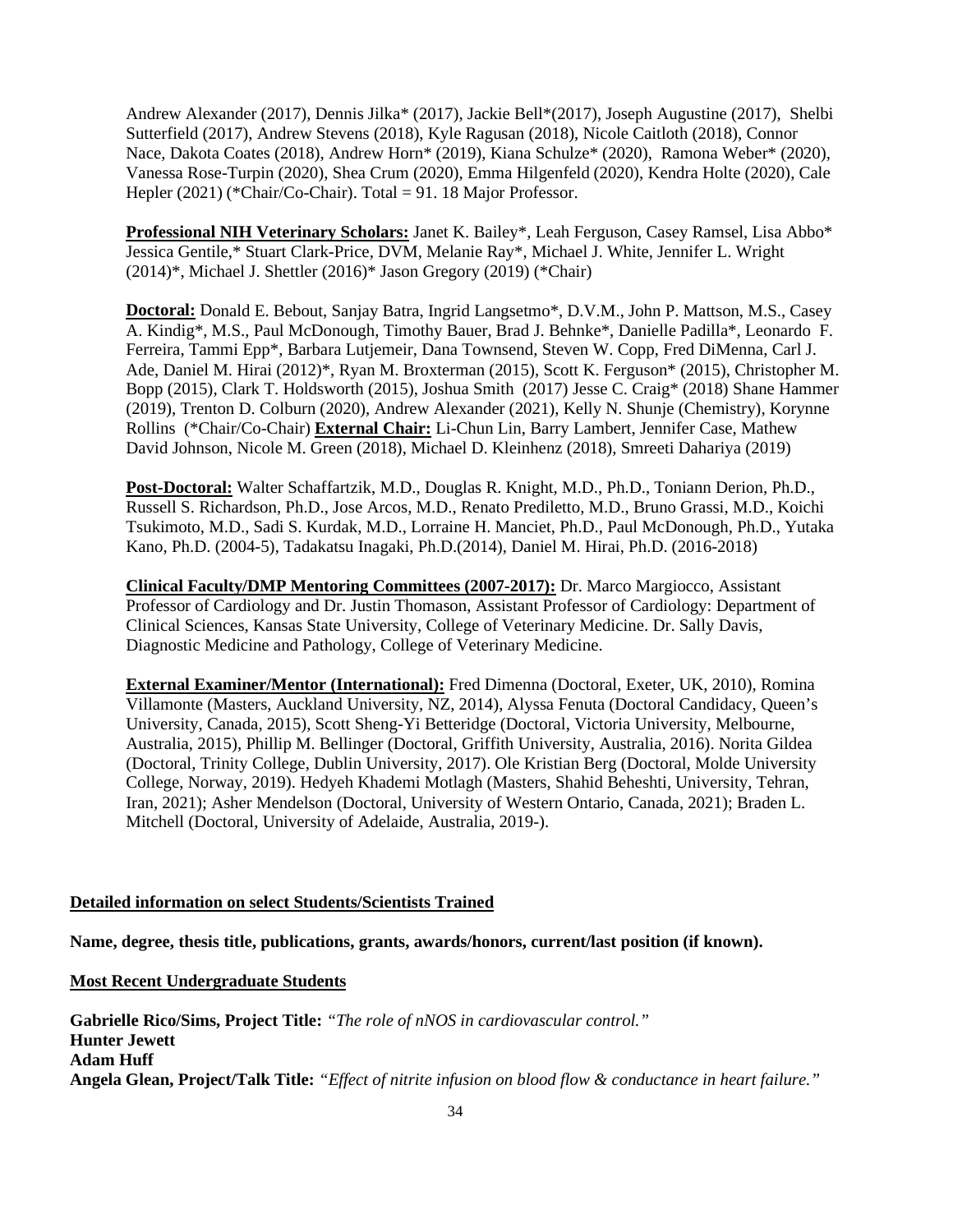**Samuel Wilcox**

**Alex J. Fees, Project/Talk Title:** *"Vascular KATP channels reduce severe muscle O2 delivery-to-O2 utilization mismatch during contractions in chronic heart failure rats."* 

**Jordan Eberhardy,** *OURCI, \$1,000, 2018* 

**Ramona Weber,** *McNair Scholar, 2018 "Role of KATP channels in oxygen transport: Central versus peripheral effects"*

# **Professional (DVM) Students**

**Janet K. Bailey, Project Title: "***Spinotrapezius muscle microcirculatory function: effects of surgical exteriorization*"

**Leah Ferguson, Project Title: "***Effects of external nasal support on pulmonary gas exchange and EIPH in the horse.*"

**Casey Ramsel, Project Title: "***Inclined running increases pulmonary hemorrhage in the Thoroughbred horse."*

**Lisa Abbo, Project Title: "***Hypovolemic hypotension alters the dynamic balance between*  $O_2$  *delivery and utilization in contracting skeletal muscle."*

**Jessica Gentile, Project Title:** "*Exercise-induced pulmonary hemorrhage (EIPH) during sub-maximal exercise."*

**Melanie A. Ray, Project Title:** *"Effects of nNOS Inhibition on Sympathetic Nerve Activity"*

**Michael J. White, Project Title:** "*Epicatechin administration and exercising skeletal muscle vascular control and microvascular oxygenation in healthy rats."*

**Jennifer Wright, Project Title:** *"Microcirculatory consequences of traumatic ischemia."*

**Michael J. Schettler, Project Title:** "*No evidence for sexual dimorphism of nitric-oxide (NO) mediated vascular control in rat skeletal muscle*."

**Jason Gregory, Project Title:** *"ATP-sensitive potassium channel blockade: Mechanisms for decreased exercise tolerance."* 

# **Masters Students**

**Richard N. Petrisko, M.S., Thesis Title:** *"Structural and functional heterogeneity of the horse diaphragm."* **1 publication, 1 abstract, Medical Research Assistant, Sloane Kettering Hospital.**

**Rebecca Harder, M.S., Thesis Title:** *"The use of exercise in the prevention of falling in the elderly population."*

**Registered Nurse specializing in care of the elderly.**

**Linjing Xu, M.S., Thesis Title:** "*Microvascular consequences of chronic heart failure in skeletal muscle: Implications for oxygen transfer.*" **1 publication, 1 abstract, Research Associate, Physiology, University of Iowa.**

**Patrick C. Pfeiffer, M.S., Thesis Title:** *"Effects of skeletal muscle oxidative capacity on exercise tolerance following myocardial infarction."* **2 publications, 2 abstracts, Doctor of Physical Therapy, Creighton University.** 

**K. Sue Hageman, M.S., Thesis Title:** *"Skeletal muscle blood flow responses in female and male rats at rest and during exercise."* **3 publications, 4 abstracts, Research Technician, Dept. Anatomy and Physiology, Kansas State University.**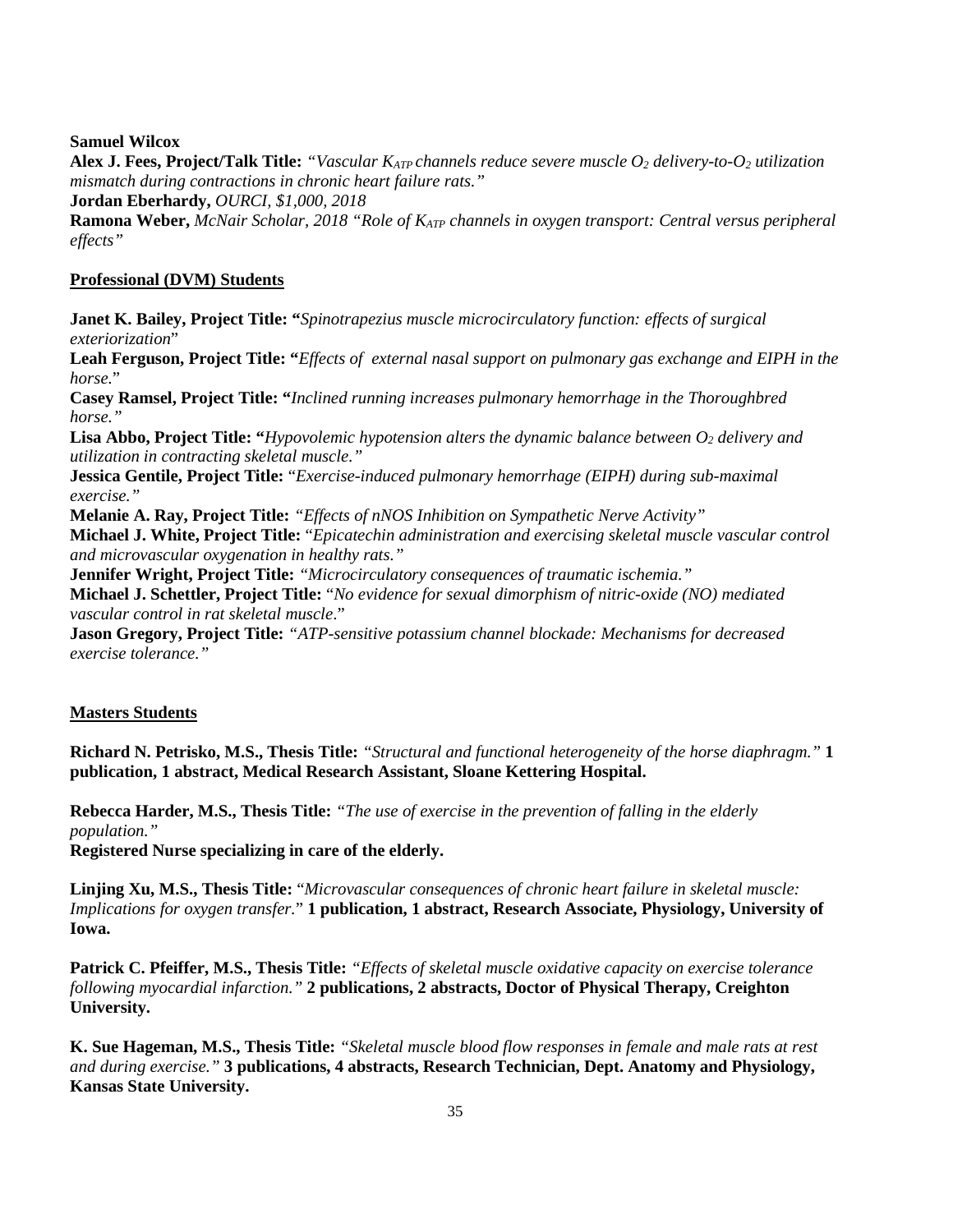**Emily R. Diederich, M.S., Thesis Title***: "The effect of myocardial infarction on microvascular PO2 dynamics."* **1 publication, 4 abstracts; 1st Place poster award, ACSM (Central states Chapter), M.D. and Medical Resident; University of Pennsylvania.**

**Toby Tinsley, M.S., Thesis Title:** *"The effects of heating on paraventricular nucleus FOS expression."* **M.D. Baylor, Texas.** 

**Kevin E. Eklund, M.S., Thesis Title:** *"Impact of aging on muscle blood flow in chronic heart failure."* **2 publications, 2 abstracts, Doctoral student, Dept. Physiology, University of Missouri, Columbia.** 

**Brad J. Behnke, M.S., Thesis Title:** *"Dynamics of muscle microvascular PO<sub>2</sub> across the rest-exercise transition."* **3 publications, 8 abstracts, Post-Doctoral Fellow (12/03); Texas A&M University (Mentor: Dr. Michael Delp) Tenure Track Assist. Prof. Univ. Florida.** 

**Janet K. Bailey, M.S., Thesis Title:** *"Spinotrapezius muscle microcirculatory function: effects of surgical exteriorization."* **2 publications, 4 abstracts; NIH Short-term training program scholar 1999-2000, Resident Veterinarian in Cardiology, University of Louisiana Veterinary Medical Center.**

**Casey A. Kindig, M.S., Thesis Title:** *"A comparison of the microcirculation in the passive spinotrapezius and diaphragm muscles of the rat."* **4 publications, 11 abstracts, continued into Doctoral Program, Anatomy and Physiology, Kansas State University, Deceased.** 

**Crystal M. Geer, M.S., Thesis Title***: "Dynamics of microvascular oxygen exchange: Role of oxidative capacity."* **1 publication, 2 abstracts, Research Consultant; Gore Medical Products; Flagstaff, AZ.**

**Troy E. Richardson, M.S., Thesis Title***: "The effects of chronic heart failure on skeletal muscle blood flow across the rest-to-exercise transition: Implications for oxygen diffusing capacity."* **3 publications, 5 abstracts: 1st Place poster award, ACSM (Central States Chapter, ACSM), Ph.D. Candidate, Department of Statistics, Kansas State University.** 

**John A. Russell, M.S., Thesis Title:** *"Effects of aging on muscle microcirculation."* **1 publication, 1 abstract, Research Technician and Doctoral Student; University of Wisconsin, Madison, WI.**

**Tyler Barker, M.S., Thesis Title:** *"The critical power-oxygen uptake relation at different pedaling frequencies."* (Major Professor: Dr. T.J. Barstow). **1 publication, 1 abstract, Ph.D., Oregon State University. Staff Scientist, The Orthopedic Specialty Hospital, Murray, UT.** 

**Kyle F. Herspring, M.S., 2 publications, 5 abstracts. Thesis Title***: "Effects of antioxidants on contracting muscle microvascular oxygenation and blood flow in aged rats."* **2 publications, 5 abstracts. Physicians Assistant Program, Wichita State University.** 

**Steven W. Copp, M.S., Thesis Title:** *"The effects of aging on capillary hemodynamics in contracting rat spinotrapezius muscle."* **4 publications, 6 abstracts, Doctoral Program in Anatomy and Physiology at Kansas State University, currently a post-doctoral fellow with Dr. Marc Kaufman, Heart and Vascular Institute, Penn State College of Medicine, Hershey, PA.**

**Katherine E. Swain, M.S., Thesis Title: "***Sex differences in exercise-induced flow limitation in prepubescent*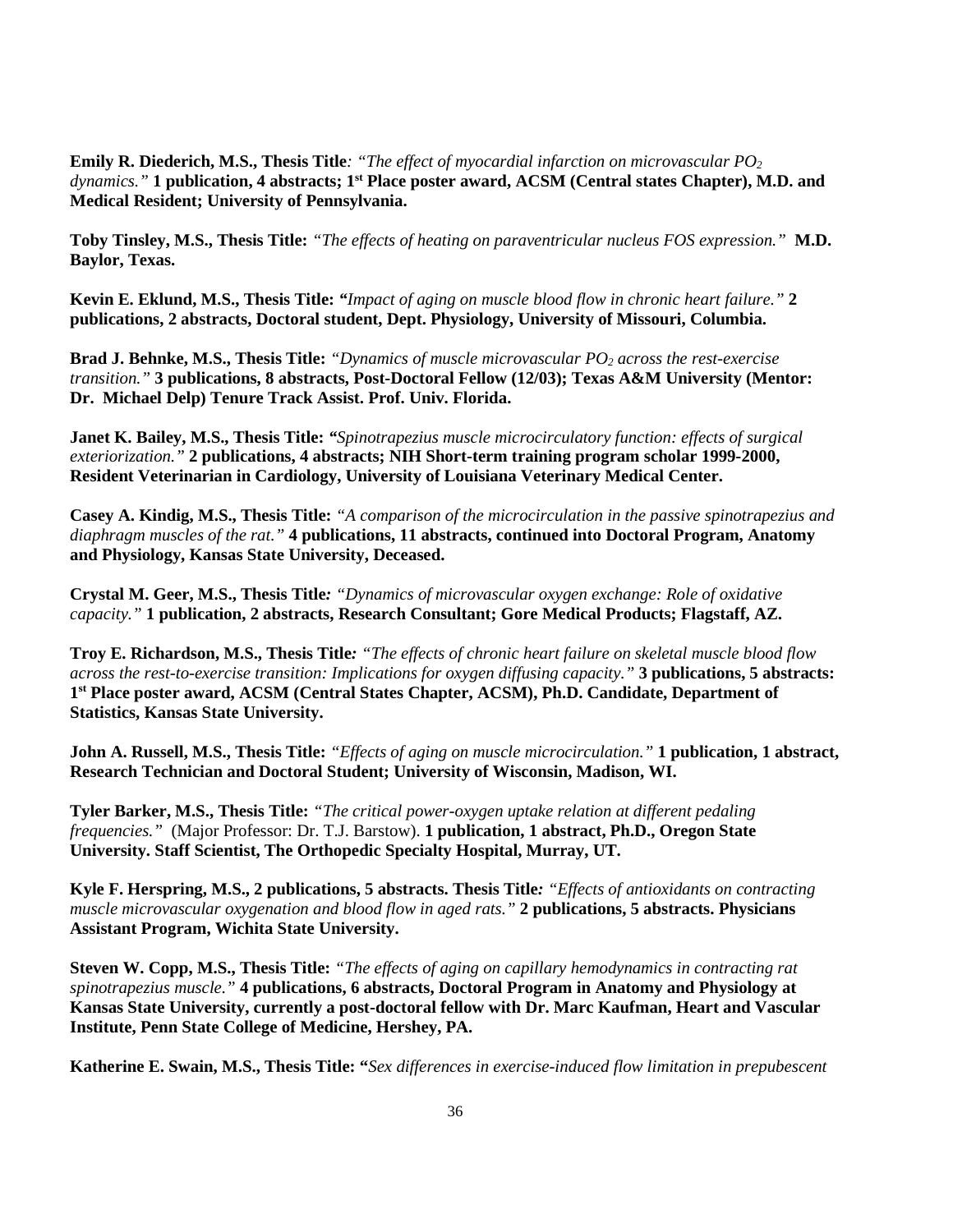*children: prevalence and implications.*" **2 publications (1 published, 1 in preparation), 1 abstract, 1<sup>st</sup> year of Medicine, College of Osteopathic Medicine at Des Moines University.**

**Scott A. Hahn, M.S., Thesis Title:** *"Downhill treadmill running trains the rat spinotrapezius muscle."* **3 publications, 1 abstract, Research Associate, Kansas State University College of Veterinary Medicine.**

**Peter J. Schwagerl, M.S., Thesis Title:** *"The Effects of Ascorbic Acid on Skeletal Muscle Blood Flow in Aged Rats."* **1 publication, 4 abstracts, Pre-doctoral scholar, University of Florida.** 

**Clark T. Holdsworth, M.S., Thesis Title:** *"Effects of dietary fish oil on exercising skeletal muscle vascular control in chronic heart failure rats."* **6 publications, 10 abstracts, Pre-doctoral scholar, K-State, A&P.** 

**Scott K. Ferguson, M.S., Thesis Title:** *"Impact of dietary nitrate supplementation via beetroot juice on exercising muscle vascular control in rats."* **8 publications, 12 abstracts, Kinesiology Best Master's Student Award, 2013. Pre-doctoral scholar, K-State, A&P.**

**Gabrielle Rico (Simms), M.S., Thesis Title: "***Effect of pentoxyfilline on muscle vascular control in chronic heart failure***" Medical Studies Director, KU Med.**

**Angela Glean, M.S. Thesis Title: "***Effects of nitrate supplementation on muscle vascular control in health and cardiovascular disease.***" APS Summer Stride Scholarship.**

**Trenton D. Colburn, M.S. Thesis Title:** "*Effect of sodium nitrite on local control of contracting skeletal muscle microvascular oxygen pressure in healthy rats."* **All-University Best Biological Science Poster, 2016.** 

**Kiana M. Shulze, M.S. Thesis Title:** *"Nitric oxide donor reveals alterations in interstitial oxygen pressures during skeletal muscle contractions in rats with pulmonary hypertension." (2020)*

**Ramona E. Weber, M.S. Thesis title:** "*Effects of soluble guanylate cyclase activation on skeletal muscle microcirculatory oxygen exchange in rats with heart failure with reduced ejection fraction*."

### **Doctoral Students**

**John P. Mattson, Ph.D. (1997), Dissertation/Project Title:** *"Induction of mitochondrial stress proteins following treadmill running."* **H-Index 5; 6 publications, 10 abstracts; ACSM Young investigator Award, 1996, Assistant Professor, Physiology, Gustavus Adolphus University, Minnesota.**

**Ingrid Langsetmo, Ph.D. (1998), Dissertation/Project Title:**  $\forall$  *O*<sub>2</sub> *kinetics in the horse at moderate and heavy exercise."* **7 publications, Fibrogen Inc., San Francisco, Director of Cardiovascular Research.**

**Casey A. Kindig, Ph.D. (2001), Dissertation Title:** *"Regulation of microvascular oxygen exchange in skeletal muscle."* 

**H-index 21; 32 publications, 49 abstracts; 3 grants including: NIH Post-Doctoral Fellowship; ACSM Young Investigator Award, Assistant Research Physiologist; UCSD (La Jolla), Tenure Track Assist. Prof. Univ. Kansas, School of Medicine. Deceased.**

**Brad J. Behnke, Ph.D. (2003), Dissertation Title:** *"Control of microvascular oxygen pressures at the onset of contractions in health and disease"* **Current H-index 26; At K-State - 33 publications, 34 abstracts; 3**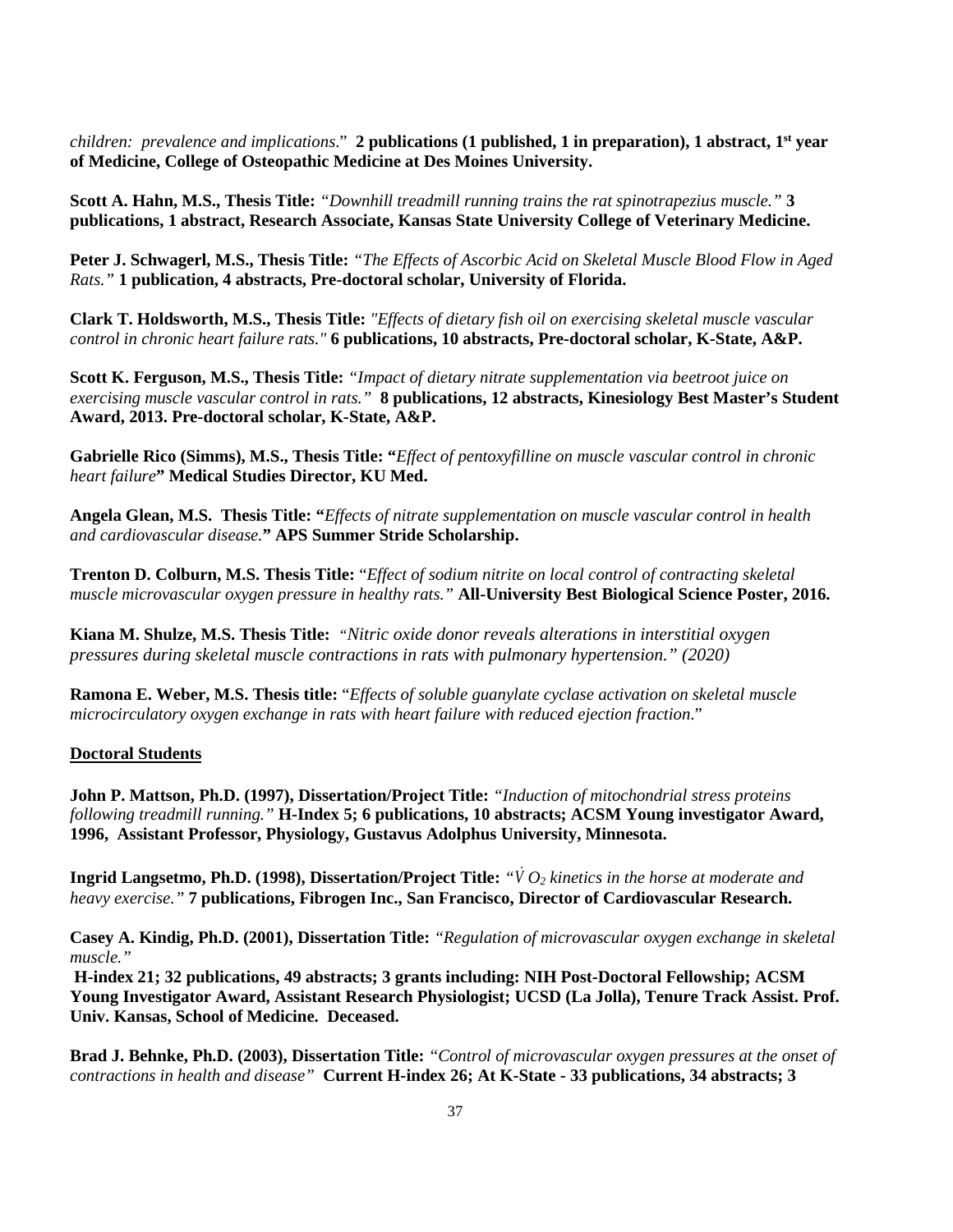**grants including NIH Pre-doctoral Fellowship; APS Environmental and Exercise Physiology Recognition Award; ACSM 1st Place Student Research Award, Individual NIH NRSA 2005-2008, NIH K-Award 2008, APS EEP New Investigator Award 2009. Professor of Kinesiology, Kansas State University, 2016.** 

**ACSM New Investigator Award 2009, Post-Doctoral Fellow (12/03); Texas A&M University (Mentor: Dr. Michael Delp), Tenure Track Assist. Prof. Univ. Florida.**

**Timothy A. Bauer, Ph.D., (2005) Dissertation Title:** "*Oxygen uptake kinetics in peripheral arterial disease."* **2 publications, Research Associate, University of Colorado Health Sciences Center.**

**Danielle J. Padilla, Ph.D., (2005) Dissertation Title:** *"Cardiovascular and ventilatory limitations in the oxygen transport pathway."* **H-index 5; 16 publications, 20 abstracts; NIH Pre-doctoral Fellowship; American Quarter Horse Association Research Grant, Post-doctoral Fellow, EPA – Toxicology, N. Carolina. Health Science Administrator, the Division of Extramural Research & Training at the National Institutes of Environmental Health Sciences (NIEHS).**

**Tammi S. Hildreth/Epp, Ph.D., (2005) Dissertation Title***: "Exercise-induced pulmonary hemorrhage: Determination of mechanisms and potential treatments."* **8 publications, 5 abstracts; 4 grants including NSF, KRGC, AAEP; Excellence in Science Presentation, 2nd Place, 2003, United BioNutrition, Director of Research, Equine Consultant.**

**Leonardo F. Ferreira, Ph.D., (2006) Dissertation Title:** *"Effects of altered nitric oxide availability on rat muscle microvascular oxygenation during contractions."* **H-index 6; 16 publications, 17 abstracts, ACSM. Science Award, >\$110,000 grant funding, Post-Doctoral Fellow, Dept. of Physiology, University of Kentucky (Mentor: Dr. Michael B. Reid). Associate Professor, Department of Applied Physiology and Kinesiology, University of Florida, Gainesville, FL.** 

**Daniel M. Hirai, Ph.D. (2012) Dissertation Title:** "*Oxygen delivery-utilization matching in skeletal muscle*." **Capes-Brazil Fulbright Fellow. H-index 5; 19 publications, 15 abstracts, ACSM Pre-doctoral Fellow Science Award, >\$105,000 grant funding. Post-doctoral mentor: Dr. Alberto Neder , Department of Medicine, Queens University, Kingston, ON.**

**Carl J. Ade, Ph.D. (2013) Dissertation: "***Anterograde and retrograde blood velocity profiles in the intact human cardiovascular system.*" **9 publications, Co-I on NASA Grant, \$1,000,000 with T.J. Barstow (Major Professor). Assistant Professor, Department of Health and Exercise Science, University of Oklahoma.** 

**Steven W. Copp, Ph.D. (2013)** Dissertation Title: "*Enzymatic regulation of skeletal muscle oxygen transport: Novel roles for neuronal nitric oxide synthase*." **H-index 8; 28 publications, 29 abstracts, ACSM Predoctoral Fellow Science Award, >\$80,000 grant funding. Post-doctoral mentor: Dr. Marc Kaufman, Hershey Medical Center, Hershey, Pennsylvania.**

**Scott K. Ferguson, Ph.D. (2015)** Dissertation Title: "S*keletal muscle vascular and metabolic control: Impacts of exogenous and endogenous nitric oxide synthesis."* **H-index 6; 17 publications, 20 abstracts, APS Predoctoral Award, Best Master's Student in Kinesiology, 3 CVM Scholarships, 2 Provost's Research Excellence Awards. Post-doctoral mentor: Dr. David C. Irwin. Cardiovascular Pulmonary Research Group, Division of Cardiology, School of Medicine, University of Colorado at Denver.** 

**Clark T. Holdsworth, Ph.D. (2015)** Dissertation Title: "*Vascular ATP sensitive potassium channels impact spatial and temporal oxygen transport: Implications for sulphonylurea therapy*." **H-index 6. University**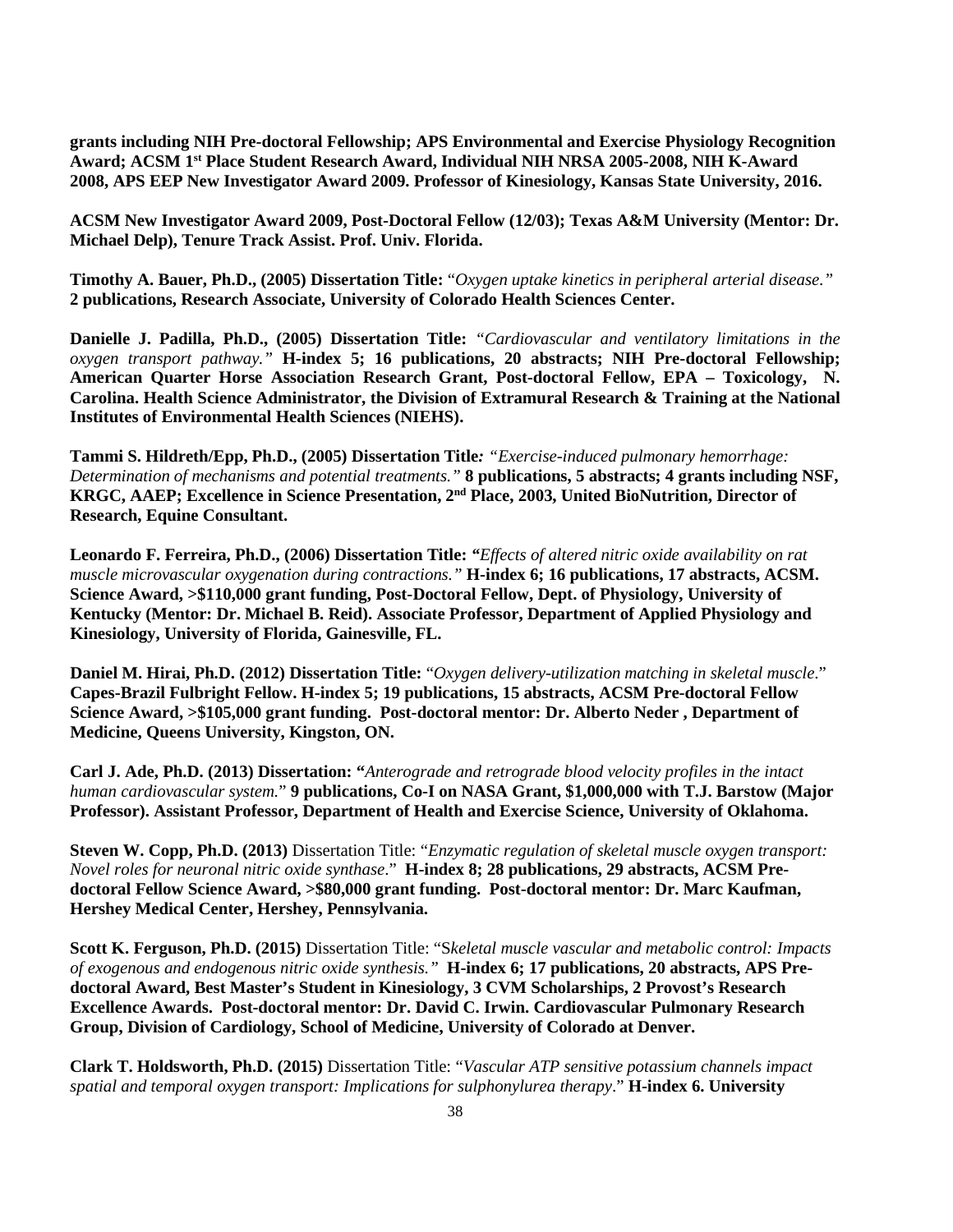**Distinguished Professor's Doctoral Award. 17 publications, 17 abstracts, APS Pre-doctoral Award, 2 CVM Scholarships, 2 Provost's Research Excellence Awards.**

**Joshua R. Smith, Ph.D. (2017)** Dissertation Title: "*Sex differences in cardiopulmonary responses to exercise.*" **H-index 4. Charles M. Tipton Student Scholar Award, 2017. 24 publications, 20 abstracts.** 

**Jesse C. Craig, Ph.D. (2018)** Dissertation Title: "*Exploring the mechanisms of sexual dimorphism in oxygen delivery-utilization matching in skeletal muscle"* **H-index 6. Kinesiology Best Doctoral Student (2017), Clarenburg Research Fellow (2017-18). 23 publications, 39 abstracts.** 

**Trenton D. Colburn, Ph.D. (2020)** Dissertation Title: "*Sexual Dimorphism in the Physiological Function of ATP-sensitive Potassium Channels*" **H-index 8. Kinesiology Best Doctoral Student (2018), Clarenburg Research Fellow (2018-20). NIH Pre-Doctoral Fellowship (2018-2020), 22 publications, 31 abstracts.** 

## **Post-Doctoral Fellows**

**Walter Schaffartzik, M.D., Project Title:** "Contribution of exercising legs to the slow component of oxygen uptake kinetics in man." **6 publications, 7 abstracts, Head of Intensive Care Department, Frei Universitat, Berlin, Germany.** 

**Douglas R. Knight, M.D., Ph.D., Project Title:** "*Relationship between body and leg*  $\dot{V}O_2$  during maximal *cycle ergometry."* **9 publications, 13 abstracts, Cardiology Diagnostic Services, Children's Hospital, Columbus, Ohio.** 

**Toniann Derion, Ph.D., Project Title:** "Ventilation/perfusion  $(\nabla_{A}/\nabla)$  relationships in the lung during head*out water immersion."* **3 publications, 3 abstracts, Science Editor, BELS.** 

**Russell S. Richardson, Ph.D., Project Title:** *"High muscle blood flow in man: Is maximal O<sub>2</sub> extraction compromized?"* **4 publications, 9 abstracts, Professor, Division of Geriatrics, Department of Medicine, University of Utah, Salt Lake City.** 

**Bruno Grassi, M.D., Project Title:** *"Muscle O2 kinetics in humans: implications for metabolic control."* **4 papers, 5 abstracts, Professor, Universita degli Studi di Udine, Italy.**

**Sadi S. Kurdak, M.D., Project Title:** *"L-(+)-Lactate infusion into working dog gastrocnemius: no evidence lactate per se mediates*  $\dot{V}O_2$  *slow component.*" **4 publications, 4 abstracts, Clinical and Science Faculty, Cukurova Universitesi, Balcali-Adana, Turkey.** 

**Paul McDonough, Ph.D., Project Title:** *"Effects of fiber type profile on microvascular oxygenation during and following contractions."* **H-Index 12; 32 publications, 31 abstracts; 4 grants including NIH Individual Post-doctoral NRSA, Associate Professor, Department of Kinesiology, UT Arlington.**

**Yutaka Kano, Ph.D., Project Title:** *"Effects of eccentric exercise on microcirculation and microvascular oxygen pressures in rat spinotrapezius muscle."* **5 publications, 6 abstracts, Professor, Department of Applied Physics and Chemistry, University of Electrocommunications, Chofu, Tokyo, Japan.** 

**Daniel M. Hirai, Ph.D.** "*Oxygen delivery-utilization matching in skeletal muscle*." **Capes-Brazil Fulbright Fellow. H-index 12; 467 citations; 66 publications.**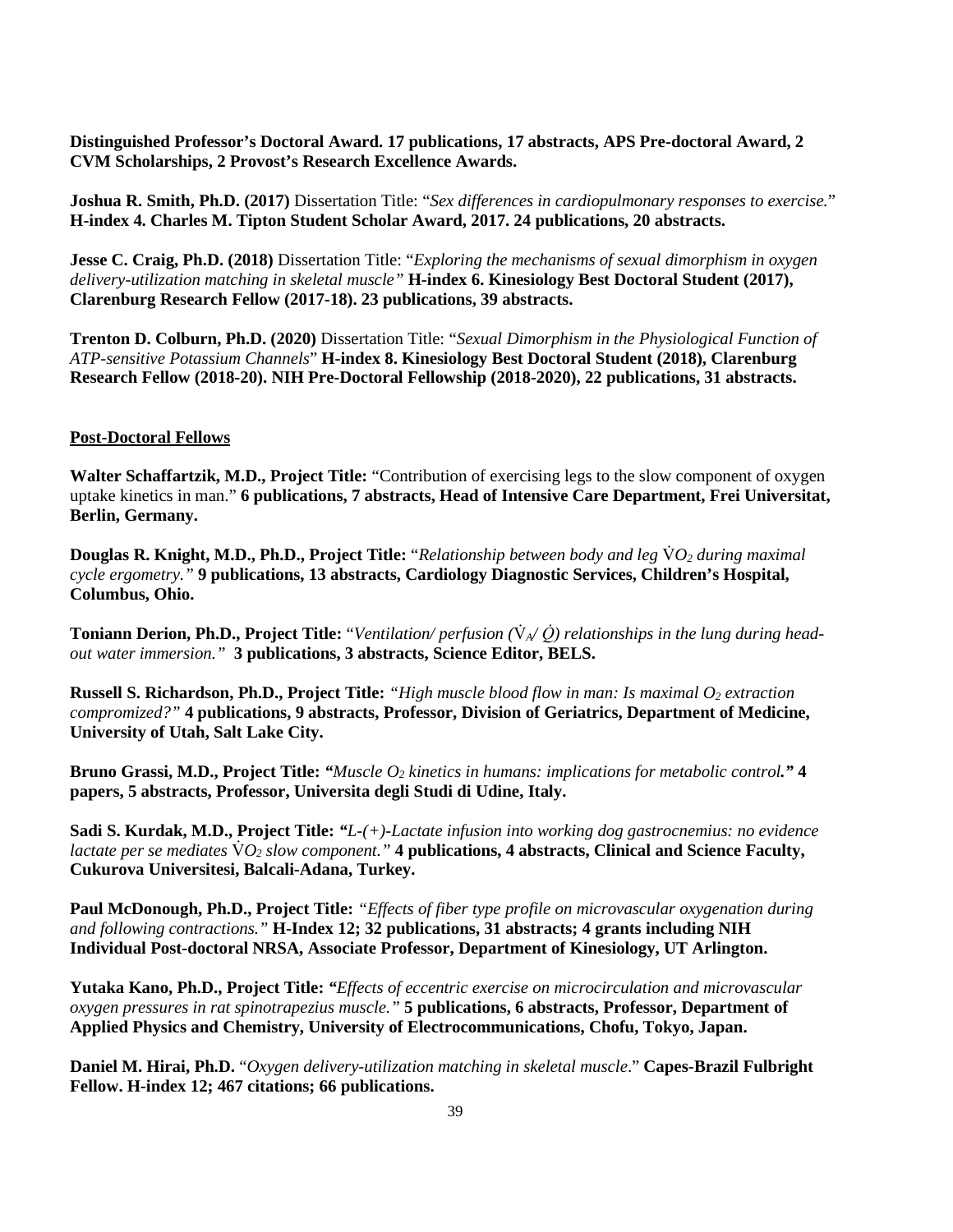## **Community Academic Service**

**Eugene Field Science night (1st-3rd grade), 1997-.** "How lungs work in health and what smoking does." **Professor M. Roger Fedde Retirement Roast, 1998.** College of Veterinary Medicine. **Manhattan Mercy Hospital Better Breathers Association, 1999-.** "Respiratory muscle function in emphysema." "Role of exercise training in reducing the ventilatory demands of physical activity." **GROW (Girls reaching out to the World) Program for introducing girls to science, 1998-.** "Introduction to equine research and performance." **Treadmill demonstrations and introduction to equine research, 1998-.** 4 H groups, 1998-. Animal Science, Veterinary, Kinesiology students **Flint Hills Christian School, 2002.** "What blood cells looks like and how they work." **Animal Exercise Study Design Workshop, American Physiological Society, 2003-2005. Presidential Lecture Series, 2005&2006.** "The pathway for oxygen: Powering human and animal muscles" **American Heart Association, 2005.** "Mechanisms of microcirculatory dysfunction in heart failure." **Graduate Student Council, 2006.** "Teaching Philosophy for Graduating Graduate Students." **SCAVMA 1<sup>st</sup> Annual Talent Show.** Master of Ceremonies and impromptu stand-up, 2007. **Presidential Lecture Series, 2007. "Everyone should be a scientist." American Diabetes Association.** Annual meeting abstract reviewer, 2008. **Presidential Lecture Series, 2008. "Running fast: Secrets from Animals." SCAVMA 3<sup>rd</sup> Annual Talent Show.** Master of Ceremonies and impromptu stand-up, 2009. **College of Veterinary Medicine, White Coat Ceremony**. Basic Sciences speaker, 2009. Lee Elementary School, 2009. "Oxygen: Why we need it, where it goes and how it gets there." **Presidential Lecture Series, 2009/2010/2011. "Why horses run faster than we do: An oxygen transport story." Presidential Lecture: Council Grove High School,** 2009. **Presidential Lecture: Macksville High School, "Everyone should be a scientist".** 2010. **Presidential Lecture: Topeka West High School, "Why do horses run faster than we do?": An oxygen transport story. Ms. Lila Bartel,** 2011**. Professor Howard H. Erickson Retirement Speech,** 2011. College of Veterinary Medicine. **President Barack Obama Recognition Award Speech,** 2011**.** To Mrs. Markeydi Ewing and Lee School. **Presidential Lecture: Olathe North High School "Is obesity a disease?" Ms. Sara Heptig**, 600 E. Prairie, Olathe, KS 66061, 2011. **SCAVMA 5th Annual Talent Show.** Master of Ceremonies and impromptu stand-up, 2012. **Animal Resource Facility Lecture**, **K-State** "Chronic heart failure: experimental strategy and progress." 2012. **Meet the Editor, Journal of Applied Physiology, American Physiological Society,** ACSM National Meeting, San Francisco, 2012. **Lee Elementary School, 2013.** "Costa Rica, Fauna, Flora and Herpetology." **Kansas State University Open House**, "**Obesity as a Disease**", 2014. Lee Elementary School, 2014. "The heart and lungs in health and disease." **Presidential Lectures: Olathe North High School "Is obesity a disease?" Ms. Mary Caylamore**, 600 E. Prairie, Olathe, KS 66061, 2013. **Auctioneer, Exotic Animal Medicine Club**, College of Veterinary Medicine semi-annual fundraiser, 2012, 2014, 2016, 2018, 2021. **Herpetological Surveyor**, Fort Riley, Kansas, 2013, 2015, 2016, 2017, 2018, 2021 **Meet the Editor, Journal of Applied Physiology, American Physiological Society,** ACSM National Meeting, Indianapolis, San Diego, Boston, 2013-2016. **Presidential Lecturer: "Is obesity a disease?"** 2013-2016. **SCAVMA 7th Annual Talent Show.** Master of Ceremonies and impromptu stand-up, 2014-

**Parallel Paths College of Veterinary Medicine Mentor.** 2016-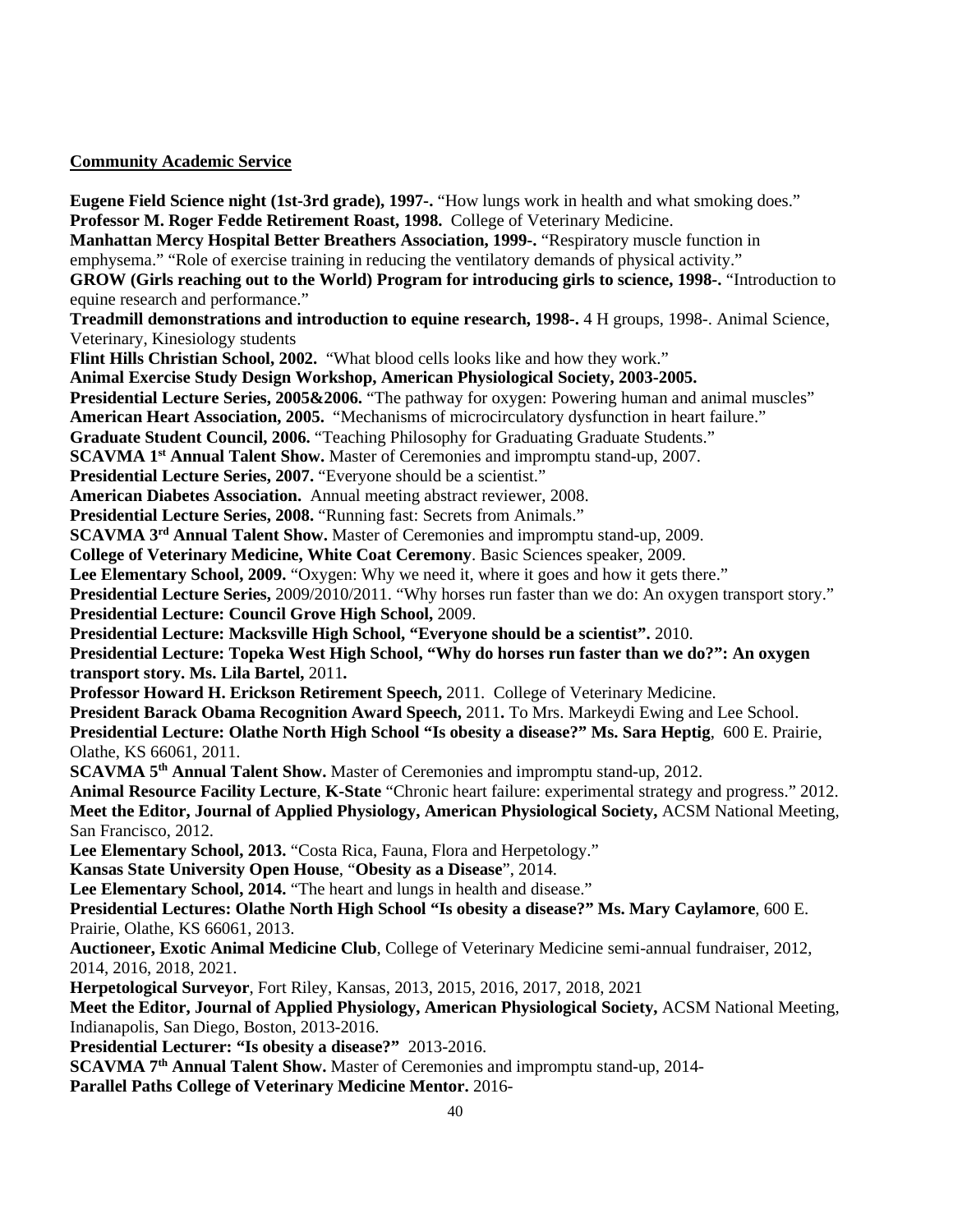**Grants Review Workshop, NIH Panel Expert**, Kansas State University, College of Human Ecology, 2016. **Human Ecology GSC Speakers in Higher Education Panel Discussion on Teaching,** 2016.

**KSU New TEVAL Research Panel,** 2016.

**Mortar Board Honor Society**, Kansas State University, 2017. "Last Lecture."

**Journal of Physiology** Top Reviewer 2016-2017.

Presidential Lectures: Butler Community College, El Dorado, "How science in Kansas impacts the World", 2017.

**Graduate Student Association, National Post-doc Appreciation Week,** "Preparing for a career in science", September, 2017.

**Science Café,** "Oxygen transport and your health: Humor, hubris and a little physiology", March, 2018. **Celebration of Excellence, Voiceover presenter,** College of Human Ecology, 10/11/2018.

**Graduate Student Association, Professional Development for Post-doctoral Fellows:** "Appling for your first job: Do's and definitely don't's" September, 2018.

**Invested Faculty Presentation, K-State Bluemont Room**, "Engaging the Students: Why we are (still) relevant." November, 2018.

**American Physiological Society, Professional Skills Training Workshop, Writing and Reviewing for Scientific Journals**, Plenary Talk: "*The Grammar of Science*." Orlando, January 10-13, 2019.

**The Teaching and Learning Center**, "*Engaging the Learner: Lessons from an Ex-GTA.*" Kansas State University, January 17, 2019.

**Veterinary Medical Students Casino Night**, Blackjack croupier, April 19, 2019.

**Graduate Student Association, Professional Development for Post-doctoral Fellows:** "Writing a Research Statement for your First Professional Job." September, 2019.

**College of Engineering, KSU:** "Unraveling how our smallest blood vessels limit what humans can do." March, 2020. Host: Dr. Todd Easton.

# **Publications**

# **Refereed Papers (Students bolded)**

- 1. Maughan, R.J. and D.C. Poole. The effects of a glycogen loading regimen on the capacity to perform anaerobic exercise. Eur. J. Appl. Physiol. 46:211-219, 1981.
- 2. Gaesser, G.A., D.C. Poole and **B.P. Gardner**. Dissociation between  $VO<sub>2</sub>$  and ventilatory threshold responses to endurance training. Eur. J. Appl. Physiol. 53:242-247, 1984.
- 3. Poole, D.C. and G.A. Gaesser. Response of ventilatory and lactate thresholds to continuous and interval training. J. Appl. Physiol. 58:1115-1121, 1985.
- 4. Gaesser, G.A. and D.C. Poole. Lactate and ventilatory thresholds: Disparity in time course of adaptations to training. J. Appl. Physiol. 61:999-1004, 1986.
- 5. Henson, L.C., D.C. Poole, C.P. Donahoe and D. Heber. Effects of exercise training on resting energy expenditure during caloric restriction. Am. J. Clin. Nutr. 46:893-899, 1987.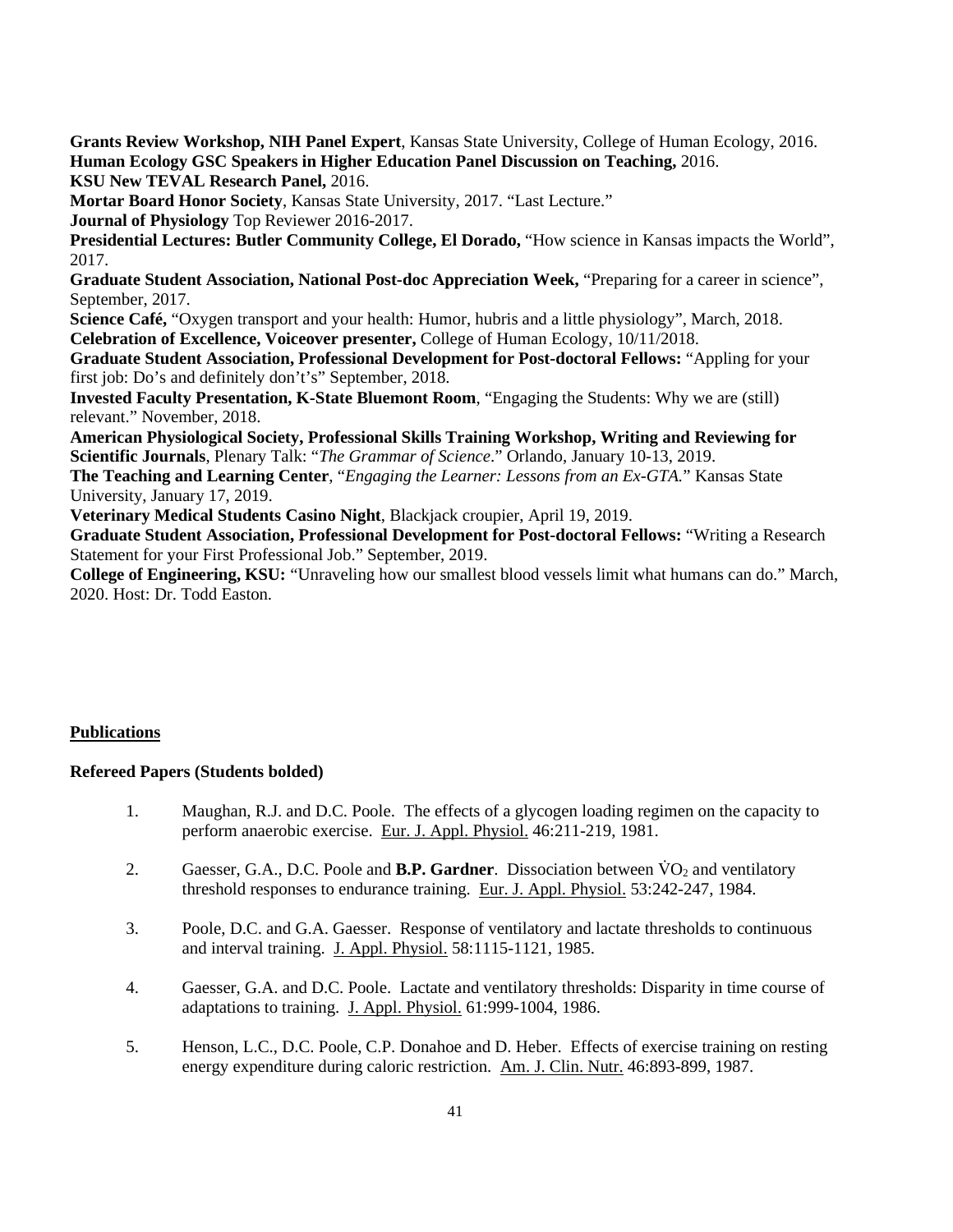- 6. Poole, D.C. and L.C. Henson. The effect of acute caloric restriction on work efficiency. Am. J. Clin. Nutr. 47:15-18, 1988.
- 7. Poole, D.C., S.A. Ward and B.J. Whipp. Control of blood gas and acid-base status during isometric exercise in humans. J. Physiol. (London). 396:365-377, 1988.
- 8. Poole, D.C., S.A. Ward, G. Gardner and B.J. Whipp. A metabolic and respiratory profile of the upper limit for prolonged exercise in man. Ergonomics 31: 1265-1279, 1988.
- 9. Gaesser, G.A. and D.C. Poole. Blood lactate during exercise: Time course of training adaptation in humans. Int. J. Sports Med. 9: 284-288, 1988.
- 10. Poole, D.C., O. Mathieu-Costello and J.B. West. Capillary tortuosity in rat soleus muscle is not affected by endurance training. Am. J. Physiol. 256: H1110-1116, 1989.
- 11. Poole, D.C., and O. Mathieu-Costello. Muscle capillary geometry: Effects of chronic altitude exposure. Respir. Physiol.77: 21-30, 1989.
- 12. Henson, L.C., D.C. Poole and B.J. Whipp. Fitness as a determinant of the oxygen uptake response to constant-load exercise. Eur. J. Appl. Physiol. 59: 21-28, 1989.
- 13. Poole, D.C., S.A. Ward and B.J. Whipp. The effect of training on the metabolic and respiratory profile of heavy and severe exhausting exercise. Eur. J. Appl. Physiol. 59: 421-429, 1990.
- 14. **Bebout, D.E., D. Story**, J. Roca, M.C. Hogan, D.C. Poole, R. Gonzalez, **O. Ueno**, P. Haab and P.D. Wagner. Effects of altitude acclimatization on pulmonary gas exchange during exercise. J. Appl. Physiol. 67: 2286-2295, 1990.
- 15. Poole, D.C., and O. Mathieu-Costello. Analysis of capillary geometry in rat sub-epicardium and sub-endocardium. Am. J. Physiol. 259: H204-210, 1990.
- 16. Poole, D.C., and O. Mathieu-Costello. Effect of hypoxia on capillary orientation in anterior tibialis muscle of highly active mice. Respir. Physiol. 82: 1-10, 1990.
- 17. Poole, D.C., W. Schaffartzik, D.R. Knight, T. Derion, B.Kennedy, H.J.B. Guy, R. Prediletto, and P.D. Wagner. Contribution of exercising legs to the slow component of oxygen uptake kinetics in man. J. Appl.Physiol. 71:1245-1253, 1991.
- 18. **Schaffartzik, W**., D.C. Poole, **T. Derion**, **K. Tsukimoto**, M.C. Hogan, **J. Arcos, E. Bebout** and P.D. Wagner.  $\dot{V}_{A}/\dot{Q}$  distribution during heavy exercise and recovery in humans: implications for pulmonary edema. J. Appl. Physiol. 72: 1657-1667, 1992.
- 19. Poole, D.C., **S. Batra**, O. Mathieu-Costello, K. Rakusan. Capillary geometrical changes with fiber shortening in rat myocardium. Circ. Res. 70: 697-706, 1992.
- 20. **Derion, T**., H.J.B. Guy, K. Tsukimoto, **W. Schaffartzik, R. Prediletto, D.R. Knight**, D.C. Poole, and P.D.Wagner. Ventilation/ perfusion  $(\dot{V}_{A}/\dot{Q})$  relationships in the lung during headout water immersion. J. Appl. Physiol. 72: 64-72, 1992.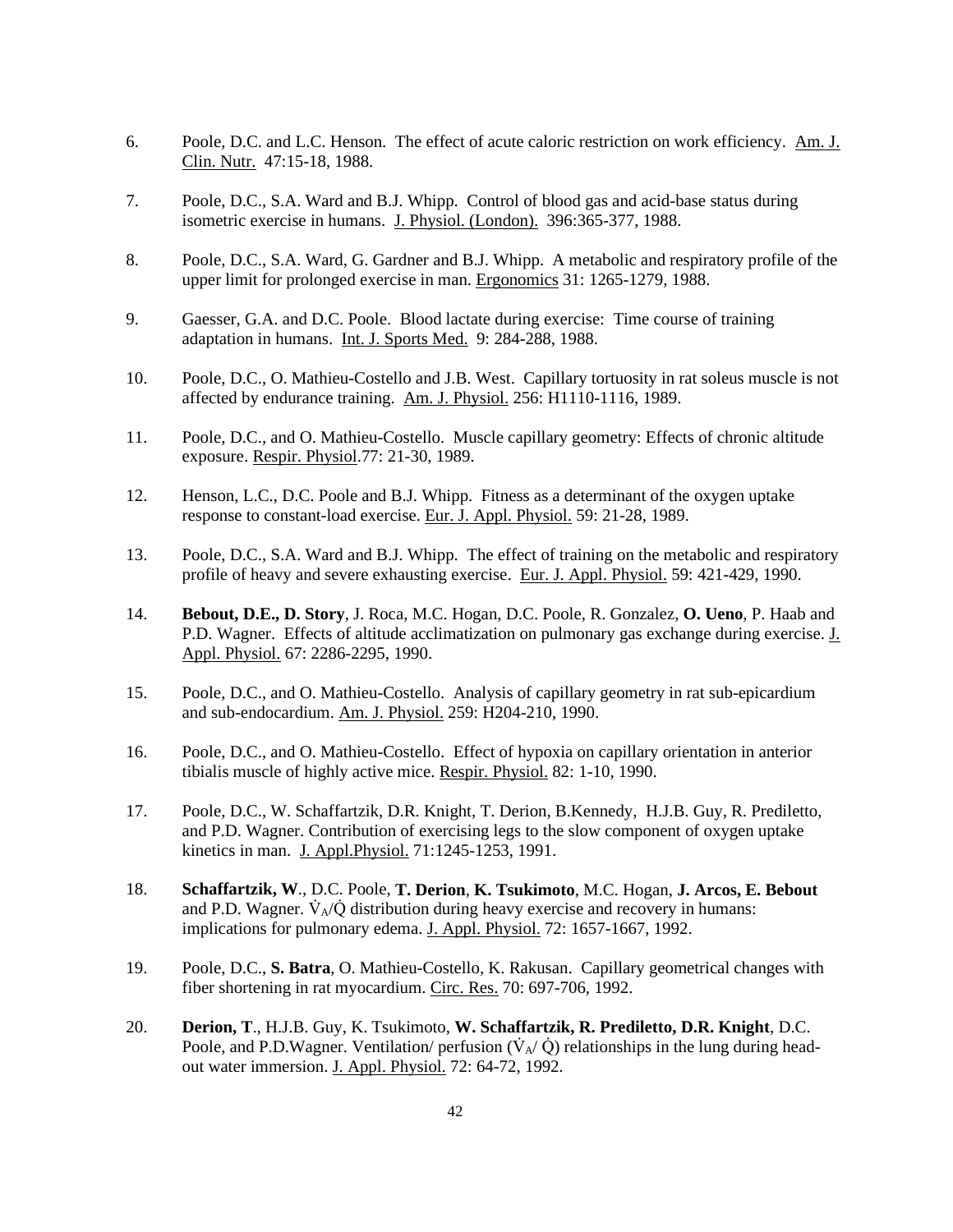- 21. Poole, D.C., and O. Mathieu-Costello. Capillary and fiber geometry in rat diaphragm perfusion fixed in situ at different sarcomere lengths. J. Appl. Physiol. 73: 151-159, 1992.
- 22. **Knight, D.R**., D.C. Poole, **W. Schaffartzik**, H.J. Guy, **R. Prediletto**, M.C. Hogan, and P.D. Wagner. Relationship between body and leg  $\rm\dot{V}O_2$  during maximal cycle ergometry. J. Appl. Physiol. 73: 1114-1121, 1992.
- 23. Roca, J., A.G. Agusti, A. Alonso, D.C. Poole, C. Viegas, J.A. Barbera, R. Rodriguez-Roisin, A. Ferrer, and P.D. Wagner. Effects of training on muscle  $O_2$  transport at  $\rm \ddot{V}O_2$  max. J. Appl. Physiol. 73: 1067-1076, 1992.
- 24. Poole, D.C., G.A. Gaesser, M.C. Hogan, **D.R. Knight**, and P.D. Wagner. Pulmonary and leg  $VO<sub>2</sub>$  during submaximal exercise: implications for muscular efficiency. J. Appl. Physiol. 72: 805-810, 1992.
- 25. Schaffartzik, W., **E.D. Barton**, D.C. Poole, M.C. Hogan, **K. Tsukimoto, D.E. Bebout**, and P.D. Wagner. The effect of altered hemoglobin concentration on  $O<sub>2</sub>$  diffusion from blood to muscle at maximal exercise. J. Appl. Physiol. 75: 491-498, 1993.
- 26. Richardson, R.S., D.C. Poole, D.R. Knight, **S.S. Kurdak**, M.C. Hogan, B. Grassi, E.C. Johnson, **K.Kendrick**, B.K. Erickson, and P.D. Wagner. High muscle blood flow in man: Is maximal O<sub>2</sub> extraction compromized? J. Appl. Physiol. 75: 1911-1916, 1993.
- 27. **Knight, D.R., W. Schaffartzik**, D.C. Poole, M.C. Hogan, and P.D. Wagner. Effect of hyperoxia on maximal leg  $O_2$  supply and utilization in man. J. Appl. Physiol. 75: 2586-2594, 1993.
- 28. Poole, D.C., R.L. Lieber, and O. Mathieu-Costello. Myosin and actin filament lengths in diaphragm from emphysematous hamsters. J. Appl. Physiol. 76: 1220-1225, 1994.
- 29. Poole, D.C., L.B. Gladden, **S. Kurdak**, and M.C. Hogan. L-(+)-Lactate infusion into working dog gastrocnemius: no evidence lactate per se mediates  $\rm \ddot{V}O_{2}$  slow component. J. Appl. Physiol. 76: 787-792, 1994.
- 30. Manciet, L.H., D.C. Poole, O. Mathieu-Costello, P.F. McDonough and J.G. Copeland. Microvascular compression during myocardial ischemia: mechanistic basis for no-reflow phenomenon. Am. J. Physiol. 266: H1541-1550, 1994.
- 31. Sexton, W.L., D.C. Poole, and O. Mathieu-Costello. Microcirculatory structure-function relationships in skeletal muscle of diabetic rats. Am. J. Physiol. 266: H1502-1511, 1994.
- 32. Suematsu, M., F.A. DeLano, D.C. Poole, R.L. Engler, B.W. Zweifach, and G.W. Schmid-Schoenbein. Spatial and temporal relationship between leucocyte behavior and cell injury in postischemic muscle microcirculation. Lab. Invest. 70: 684-695, 1994.
- 33. Hogan, M.C., L.B. Gladden, **S. Kurdak**, and D.C. Poole. L-(+)-lactate infusion into submaximally working dog gastrocnemius. II. Tension reduction independent of pH. Med. Sci. Sports Exerc. 27: 371-377, 1995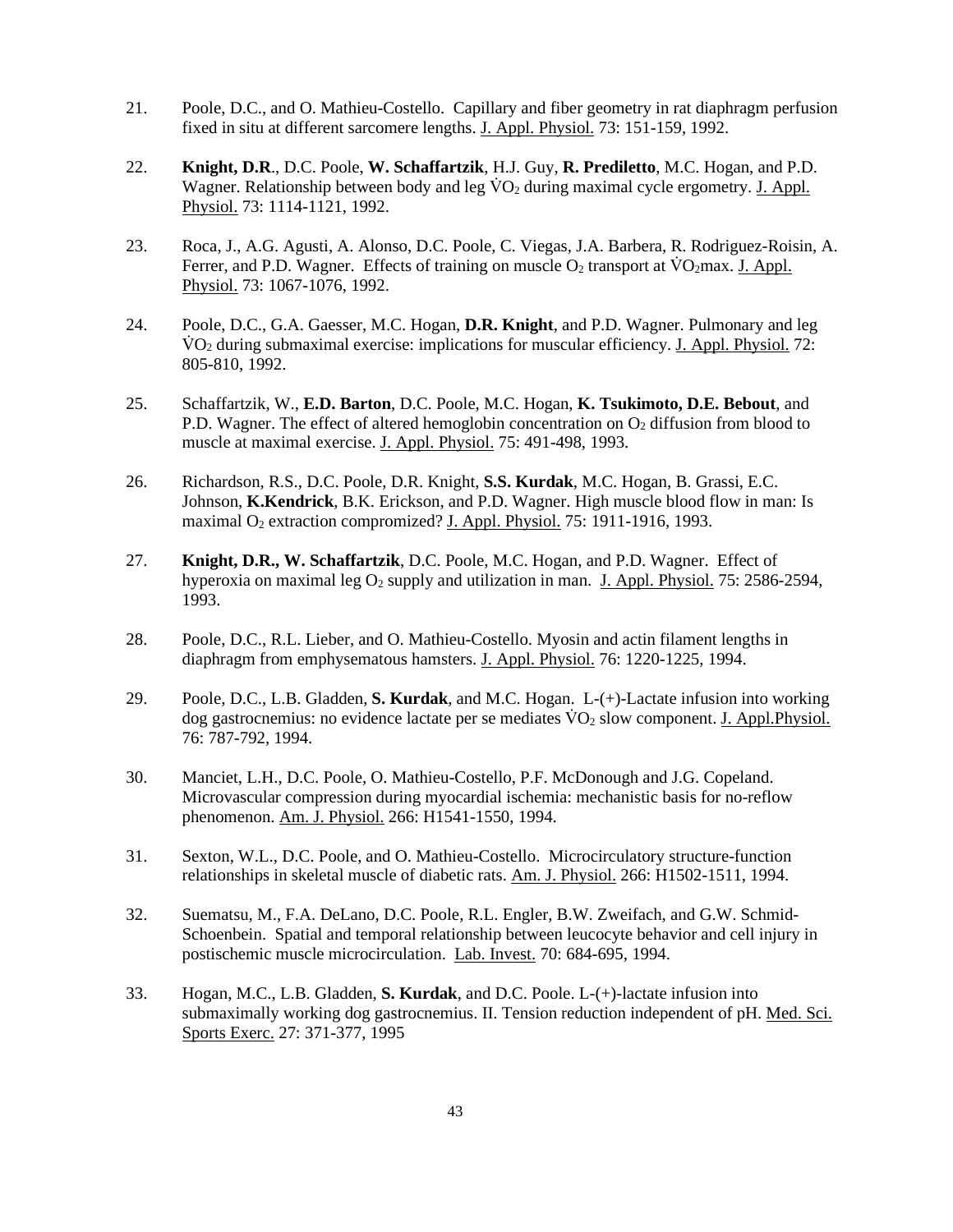- 34. Richardson, R.S., **D.R. Knight**, D.C. Poole, **S. Sadi Kurdak**, M.C. Hogan, B. Grassi and P.D. Wagner. Determinants of  $\text{VO}_2$  during single leg knee extensor exercise in man. Am. J. Physiol., 268: H1453-1461, 1995.
- 35. Wait, J.L., **D. Staworn**, and D.C. Poole. Diaphragm thickness heterogeneity at functional residual capacity and total lung capacity. J. Appl. Physiol. 78: 1030-1036, 1995.
- 36. Poole, D.C., P.D. Wagner, and D.F. Wilson. Diaphragm microvascular plasma PO2 measured in vivo. J. Appl. Physiol. 79: 2050-2057, 1995.
- 37. Sexton, W.L., and D.C. Poole. Costal diaphragm blood flow heterogeneity at rest and during exercise. Respir. Physiol. 101: 171-182, 1995.
- 38. Suzuki, H., D.C. Poole, B.W. Zweifach and G.W. Schmid-Schoenbein. Temporal correlation between maximum force and cell death in postischemic rat skeletal muscle. J. Clin. Invest. 96: 2892-2897, 1995.
- 39. Grassi, B., D.C. Poole, R.S. Richardson, **D.R. Knight**, B.K. Erickson, and P.D. Wagner. Muscle  $\rm\dot{VO}_2$  kinetics in humans: implications for metabolic control. J. Appl. Physiol. 80: 988-998, 1996.
- 40. **Knight, D.R**., D.C. Poole, M.C. Hogan, **D.E. Bebout**, and P.D. Wagner. The effect of inspired O2 concentration on leg lactate release during incremental exercise. J. Appl. Physiol. 81: 246- 251, 1996.
- 41. Poole, D.C., and O. Mathieu-Costello. Relationship between fiber capillarization and mitochondrial volume density in control and trained rat soleus and plantaris muscles. Microcirculation 3: 175-186, 1996.
- 42. Musch, T.I., and D.C. Poole. Blood flow response to treadmill running in the rat spinotrapezius muscle. Am. J. Physiol. 271: H2730-2734, 1996.
- 43. Poole, D.C., and O. Mathieu-Costello. Effect of pulmonary emphysema on diaphragm capillary geometry. J. Appl. Physiol., 82: 599-606, 1997
- 44. Poole, D.C., T.I. Musch, and C.A. Kindig. In vivo microvascular structural and functional consequences of muscle length changes. Am. J. Physiol. 272: H2107-2114, 1997.
- 45. **Langsetmo, I., G.E. Weigle**, M.R. Fedde, H.H. Erickson, and D.C. Poole. VO<sub>2</sub> kinetics in the horse during moderate and heavy exercise. J. Appl. Physiol. 83: 1235-1241, 1997.
- 46. Kindig, C.A., W.L. Sexton, M.R. Fedde, and D.C. Poole. Skeletal muscle microcirculatory structure and function in diabetes. Respir. Physiol. 111: 163-175, 1998.
- 47. Sexton, W.L., and D.C. Poole. Effect of emphysema on diaphragm blood flow during exercise. J. Appl. Physiol. 84: 971-979, 1998.
- 48. **Xu, L.,** D.C. Poole, and T.I. Musch. Effect of chronic heart failure on muscle capillary geometry: implications for oxygen exchange. Med. Sci. Sports Exerc. 30: 1230-1237, 1998.
- 49. Kindig, C.A., and D.C. Poole. Microcirculatory characteristics of the rat diaphragm and spinotrapezius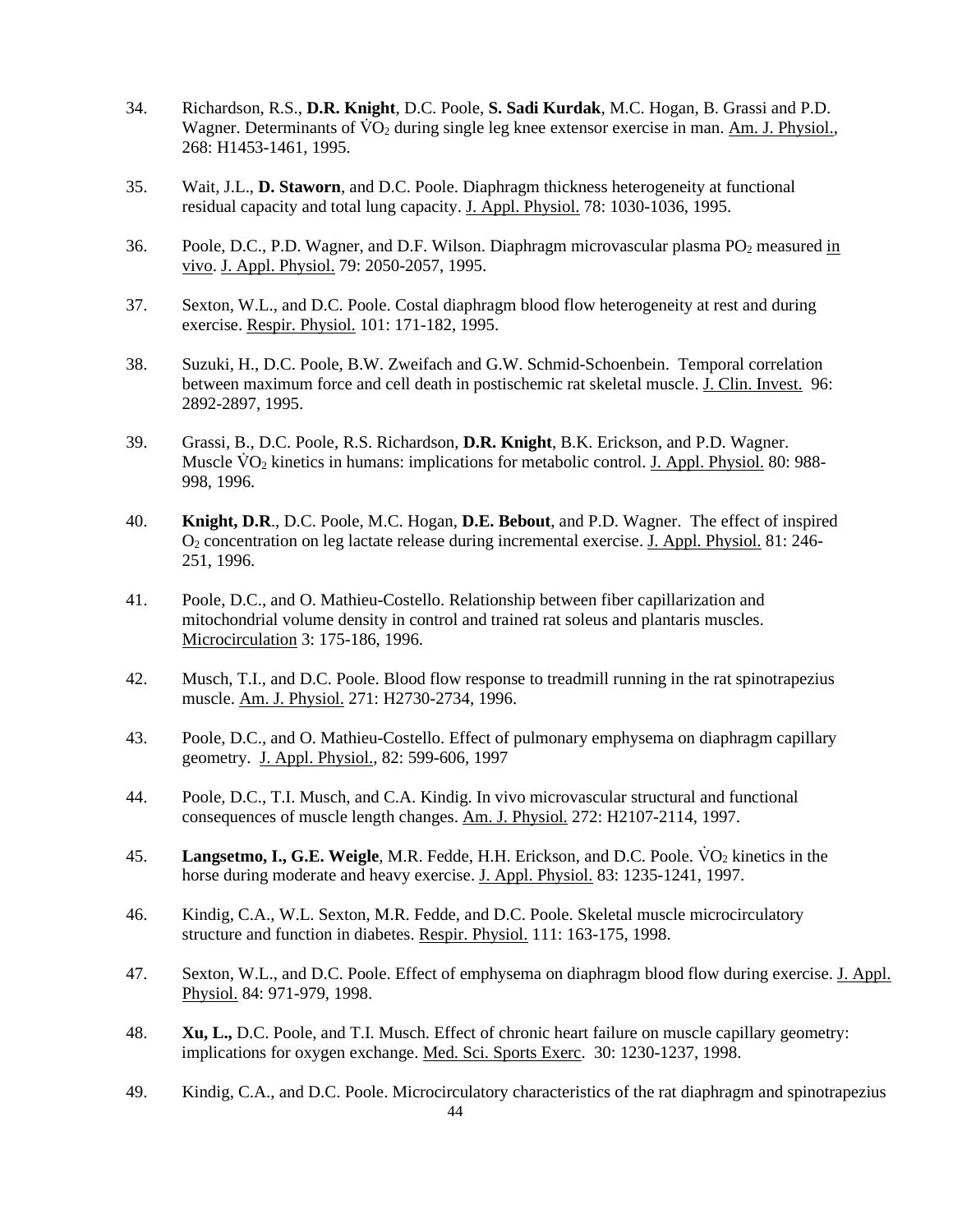muscles. Microvasc. Res. 55: 249-259, 1998.

- 50. **Mattson, J.P.** and D.C. Poole. Pulmonary emphysema decreases hamster skeletal muscle oxidative enzyme capacity. J. Appl. Physiol. 85: 210-214. 1998
- 51. Richardson, R.S., **J. Sheldon**, D.C. Poole, S.R. Hopkins, A.L. Reis, and P.D. Wagner. Evidence of skeletal muscle metabolic reserve during whole body exercise in patients with COPD. Am. J. Resp. Crit. Care Med. 159: 881-885, 1999.
- 52. **Kindig, C.A**., and D.C. Poole. Effects of sarcomere length on in vivo capillary distensibility. Microvasc Res. 57: 144-152, 1999.
- 53. **Kindig, C.A**., T.I. Musch, R. Basaraba, and D.C. Poole. Impaired capillary hemodynamics in skeletal muscle of rats in chronic heart failure. J. Appl. Physiol. 87: 652-660, 1999.
- 54. **Langsetmo, I.,** and D.C. Poole. VO<sub>2</sub> recovery kinetics in the horse following moderate, heavy and severe exercise. J. Appl. Physiol. 86: 1170-1177, 1999.
- 55. Poole, D.C., W.L. Sexton, **B.J. Behnke**, **C.S. Ferguson**, K.S. Hageman and T.I. Musch. Respiratory muscle blood flows during physiological and chemical hyperpnea in the rat. J. Appl. Physiol., 88: 186- 194, 2000.
- 56. **Kindig, C.A., D. Quackenbush, L.L. Gallatin,** H.H. Erickson, M.R. Fedde, and D.C. Poole. Cardiorespiratory impact of nitric synthase inhibition in the exercising horse. Respir. Physiol., 120: 151- 166, 2000.
- 57. **Kindig, C.A.,** H.H. Erickson, and D.C. Poole. Dissociation of exercise-induced pulmonary hemorrhage and pulmonary artery pressure via nitric oxide synthase inhibition. J. Equine Vet. Sci: 20: 579, 2000.
- 58. Poole, D.C., **C.A. Kindig**, G. Fenton, **L. Ferguson**, B.R. Rush, and H.H. Erickson. Effects of external nasal support on pulmonary gas exchange and EIPH in the horse. J. Equine Vet. Sci. 20: 579-585, 2000.
- 59. **Bailey, J.K., C.K. Kindig, B.J. Behnke**, T.I. Musch, G.W. Schmid-Schoenbein, and David C. Poole. Spinotrapezius muscle microcirculatory function: effects of surgical exteriorization. Am. J. Physiol. 279: H1331-1337, 2000.
- 60. Koga, S., T.J. Barstow, T. Shiojiri, T. Takaishi, T. Fukuba, N. Kondo, M. Shibasaki, and D.C. Poole. Effect of muscle mass on  $\rm \ddot{V}O_2$  kinetics at the onset of work. J. Appl. Physiol. 90: 461-468, 2001.
- 61. **Kindig, C.A.,** and D.C. Poole. Sarcomere length-induced alterations of capillary hemodynamics in rat spinotrapezius muscle: Vasoactive vs. passive control. Microvasc. Res. 61: 64-74, 2001.
- 62. Poole, D.C., **C.A. Kindig, and B.J. Behnke**. Effects of emphysema on diaphragm microvascular oxygen pressure. Am. J. Resp. Crit. Care Med. 163: 1081-1086, 2001.
- 63. **Behnke, B.J., C.A. Kindig**, T.I. Musch, S. Koga, and D.C. Poole. Dynamics of muscle microvascular oxygen pressure across the rest-exercise transition. Respir. Physiol. 126: 53-63, 2001.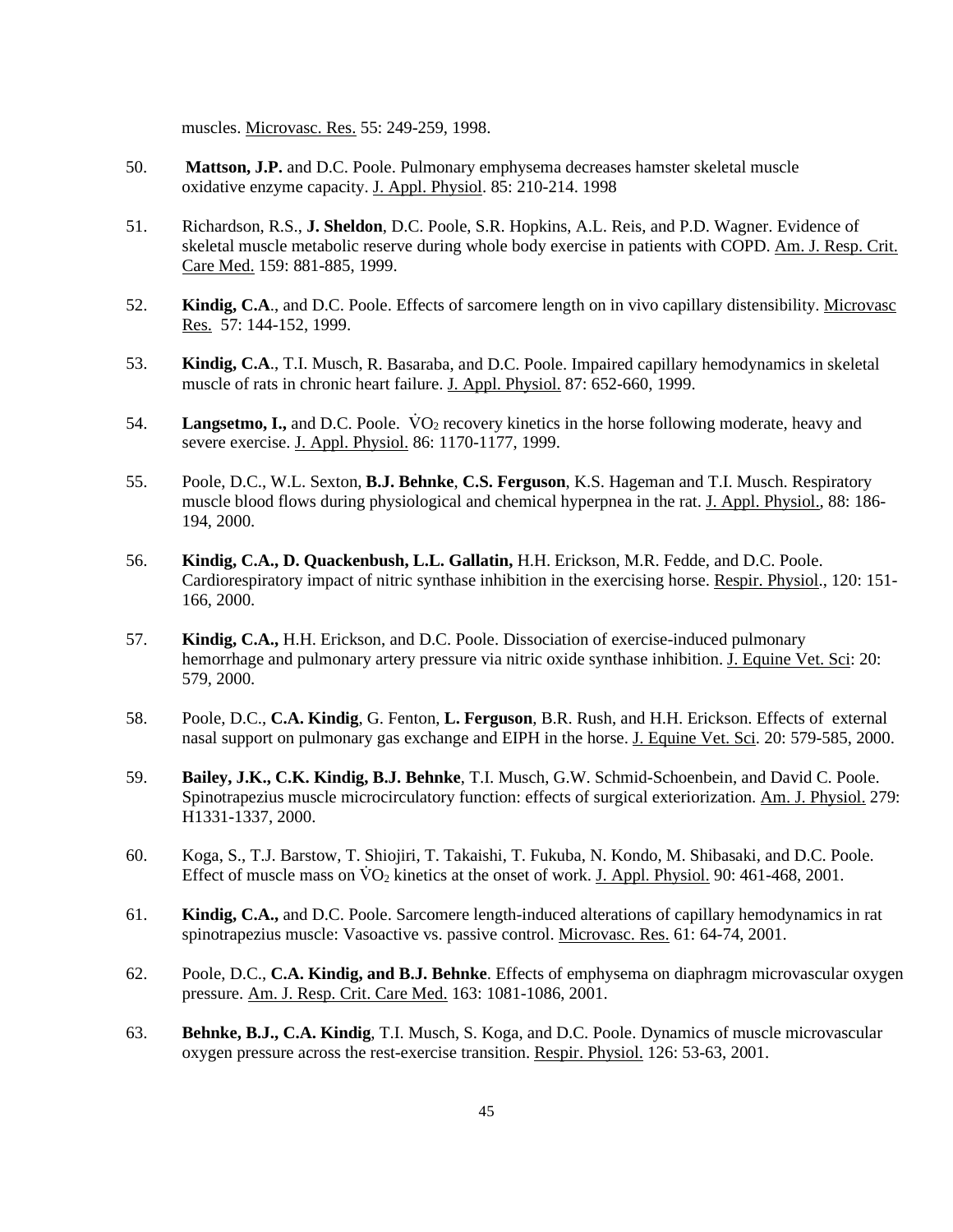- 64. **Kindig, C.A., P. McDonough**, H.H. Erickson, and D.C. Poole. Effect of L-NAME on oxygen up take kinetics during heavy intensity exercise in the horse. J. Appl. Physiol. 91: 891-896, 2001.
- 65. **McDonough, P, B.J. Behnke, C.A. Kindig**, and D.C. Poole. Rat muscle microvascular PO<sub>2</sub> kinetics during the exercise off-transient. J. Exp. Physiol. 126: 53-63, 2001.
- 66. **Kindig, C.A., P. McDonough**, G. Fenton, D.C. Poole, and H.H. Erickson. Efficacy of nasal strip and furosemide in mitigating exercise-induced pulmonary hemorrhage in Thoroughbred horses. J. Appl. Physiol. 91: 1396-1400, 2001.
- 67. Musch, T.I., R.M. McAllister, J.D. Symons, T. Hirai, K.S. Hageman, and D.C. Poole. Effects of NO synthase inhibition on vascular conductance during high speed treadmill exercise in rats. Exp. Physiol. 86: 749-757, 2001.
- 68. **Kindig, C.A., P. McDonough, M.R. Finley, B.J. Behnke, T.E. Richardson**, D.J. Marlin, H.H. Erickson, and D.C. Poole. Nitric oxide inhalation reduces pulmonary hypertension but not hemorrhage in maximally exercising horses. J. Appl. Physiol. 91: 2674-2680, 2001.
- 69. Hill, D.W., D.C. Poole, and J.C. Smith. The relationship between power and the time to achieve V̇ O2max. Med. Sci. Sports Exerc. 34: 709-714, 2002.
- 70. **McDonough, P., C.A. Kindig,** H.H. Erickson, and D.C. Poole. Mechanistic basis for the gas exchange threshold in the Thoroughbred horse. J. Appl. Physiol. 92:1499-1505, 2002.
- 71. **Behnke, B.J., C.A. Kindig**, W.L. Sexton, T.I. Musch, and D.C. Poole. Effects of prior contractions on muscle microvascular  $PO<sub>2</sub>$  at the onset of subsequent contractions. J. Physiol. (Lond.) 539: 927-934, 2002. PMID: 11897861; PMCID: 2290194
- 72. **Geer, C.M., B.J. Behnke, P. McDonough**, and D.C. Poole. Dynamics of microvascular oxygen pressure in the rat diaphragm. J. Appl. Physiol. 93: 242-250, 2002. PMID: 12070209; PMCID: 12070209
- 73. **McDonough, P., C.A. Kindig, T. Hildreth, B.J. Behnke**, H.H. Erickson, and D.C. Poole. Effect of body incline on cardiac performance. Equine Vet. J. Supplement 34: 506-509, 2002.
- 74. **Kindig, C.A., T.E. Richardson**, and D.C. Poole. Skeletal muscle capillary hemodynamics from rest to contractions: implications for oxygen transfer. J. Appl. Physiol. 92: 2513-2520, 2002. PMID:12015367; PMCID: 12015367
- 75. Marlin, D.J., R.C. Schroter, P. Cashman**, C.M. Deaton**, D.C. Poole, **C.A. Kindig, P. McDonough**, and H.H. Erickson. Movements of thoracic and abdominal compartments during ventilation at rest and on exercise. Equine Vet. J. Supplement 34: 384-390, 2002.
- 76. **Mattson, J.P.,** J. Sun, D.M. Murray, and D.C. Poole. Lipid peroxidation in the skeletal muscle of hamsters with emphysema. Pathophysiology, 8: 215-221, 2002. PMID: 12039654; PMCID: 12039654
- 77. Poole, D.C., **R.N. Petrisko,** L. Anderson, M.R. Fedde, and H.H. Erickson. Structural and metabolic heterogeneity of the horse diaphragm. Equine Vet. J. Supplement 34: 459-463, 2002.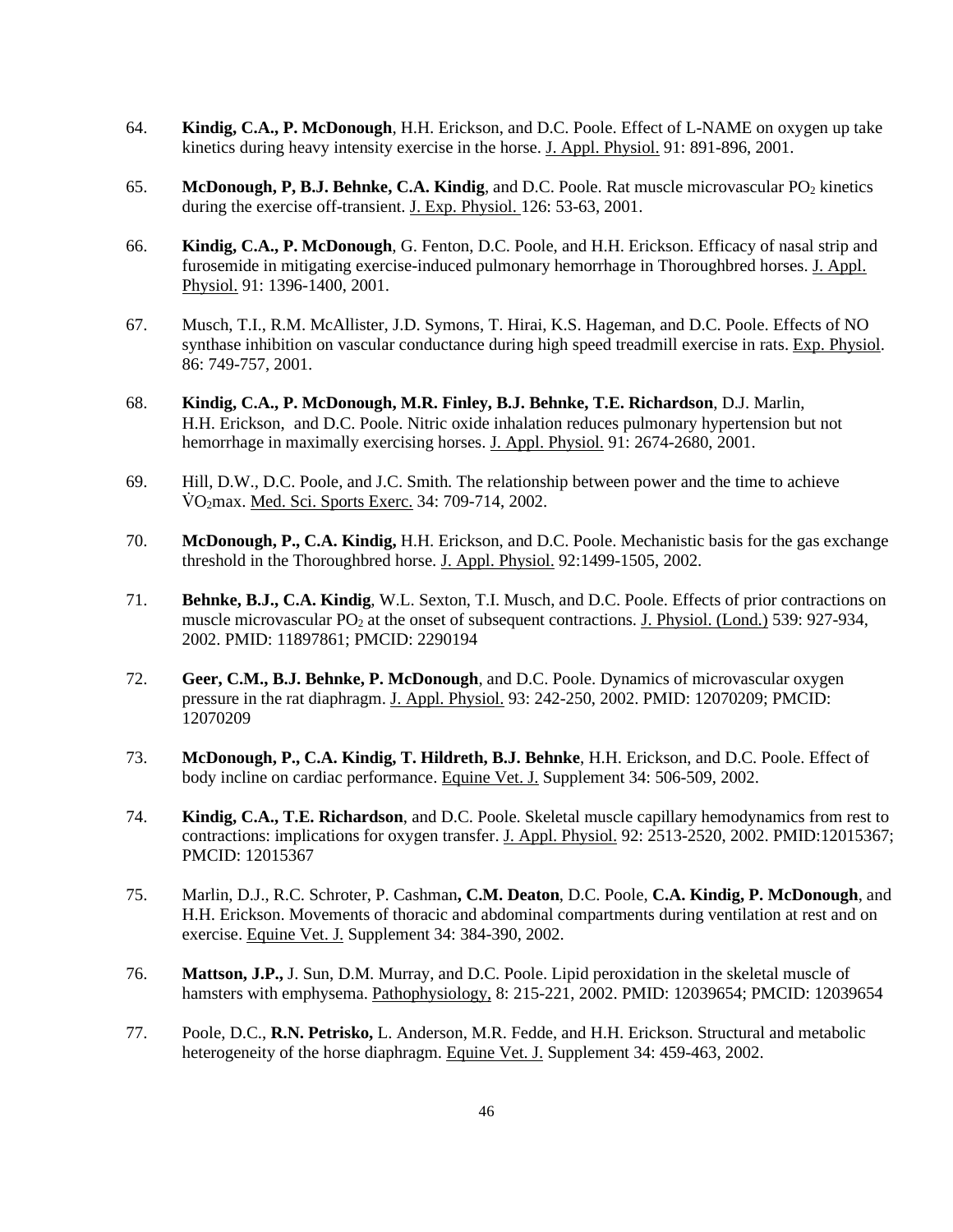- 78. **McDonough, P., C.A. Kindig, C. Ramsel**, D.C. Poole, and H.H. Erickson. Effect of inclined running on the metabolic and gas exchange thresholds. J. Exp. Physiol. 87: 499-506, 2002. PMID: 12392114; PMCID: 12392114
- 79. **Behnke, B.J., C.A. Kindig, P. McDonough**, D.C. Poole, and W.L. Sexton. Dynamics of microvascular oxygen pressure during the rest-exercise transition in skeletal muscle of diabetic rats. Am. J. Physiol. 283: H926-932, 2002. PMID: 12181120; PCMID: 12181120
- 80. **Kindig, C.A., P. McDonough**, H.H. Erickson, and D.C. Poole. Nitric oxide synthase inhibition speeds oxygen uptake kinetics in horses during moderate domain running. Respir. Physiol. Neurobiol. 132: 169- 178, 2002. PMID: 12161330; PMCID: 12161330
- 81. **Diederich, E.R., B.J. Behnke, P. McDonough, C.A. Kindig**, T.J. Barstow, D.C. Poole and T.I. Musch. Effects of chronic heart failure on microvascular PO<sub>2</sub> dynamics in contracting muscle. Cardiovasc. Res. 56: 479-486, 2002. PMID: 12445889; PCMID: 12445889
- 82. **Mattson, J.P**., T.A. Miller, D.C. Poole, and M.D. Delp. Fiber composition and oxidative capacity of hamster skeletal muscle. J. Cytochem. Histochem. 50: 1685-1692, 2002. PMID: 12486092; PMCID: 12486092
- 83. **Behnke, B.J.,** T.J. Barstow, **C.A. Kindig, P. McDonough**, T.I. Musch and D.C. Poole. Dynamics of oxygen uptake following exercise onset in rat skeletal muscle. Respir. Physiol. Neurobiol. 133: 229-239, 2002. PMID: 12425970; PMCID: 12425970
- 84. Isaza, R., **B.J. Behnke, J.K. Bailey, P. McDonough**, N.C. Gonzalez, and D.C. Poole. Arterial blood gas control in the upright versus recumbent Asian elephant. Respir. Physiol. Neurobiol. 134: 169-176, 2003. PMID: 12609483; PMCID: 12609483
- 85. **Kindig, C.A., C. Ramsel, P. McDonough**, H.H. Erickson, and D.C. Poole. Inclined running increases pulmonary hemorrhage in the Thoroughbred horse. Equine Vet. J. 35: 581-5, 2003.
- 86. **Shea, J.E.,** S.C. Miller, D.C. Poole, and **J.P. Mattson**. Cortical bone dynamics, strength and densitometry after induction of emphysema in hamster. J. Appl. Physiol. 95:631-634, 2003. PMID: 12851418; PMCID: 12851418
- 87. Hill, D.W., **L.P. Stephens, S.A. Blumoff**, D.C. Poole, and J.C. Smith. Effect of sampling strategy on measures of VO<sub>2</sub>peak obtained using commercial breath-by-breath systems. Eur. J. Appl. Physiol. 89(6): 564-569, 2003. PMID: 12756572; PMCID: 12756572
- 88. Warren, S., L. Nagl, R. Schmitz, J. Yao, **T. Hildreth**, H.H. Erickson, D.C. Poole, and D. Andresen. A distributed infrastructure for veterinary medicine. Engin Med. Biol. Proc. 25<sup>th</sup> Ann. Int. Con. IEEE 2: 1394-1397, 2003.
- 89. **Russell, J.A., C.A. Kindig**, D.C. Poole, and T.I. Musch. Effects of aging on capillary geometry and hemodynamics in rat spinotrapezius muscle. Am. J. Physiol. 285:H251-H258, 2003. PMID: 12649079; PMCID: 12649079
- 90. **Behnke, B.J., P. McDonough, D.J. Padilla**, T.I. Musch, and D.C. Poole. Oxygen exchange profile in muscles of contrasting fibre types. J. Physiol. (Lond.) 549:597-605, 2003. PMID: 12692174; PMCID 2342949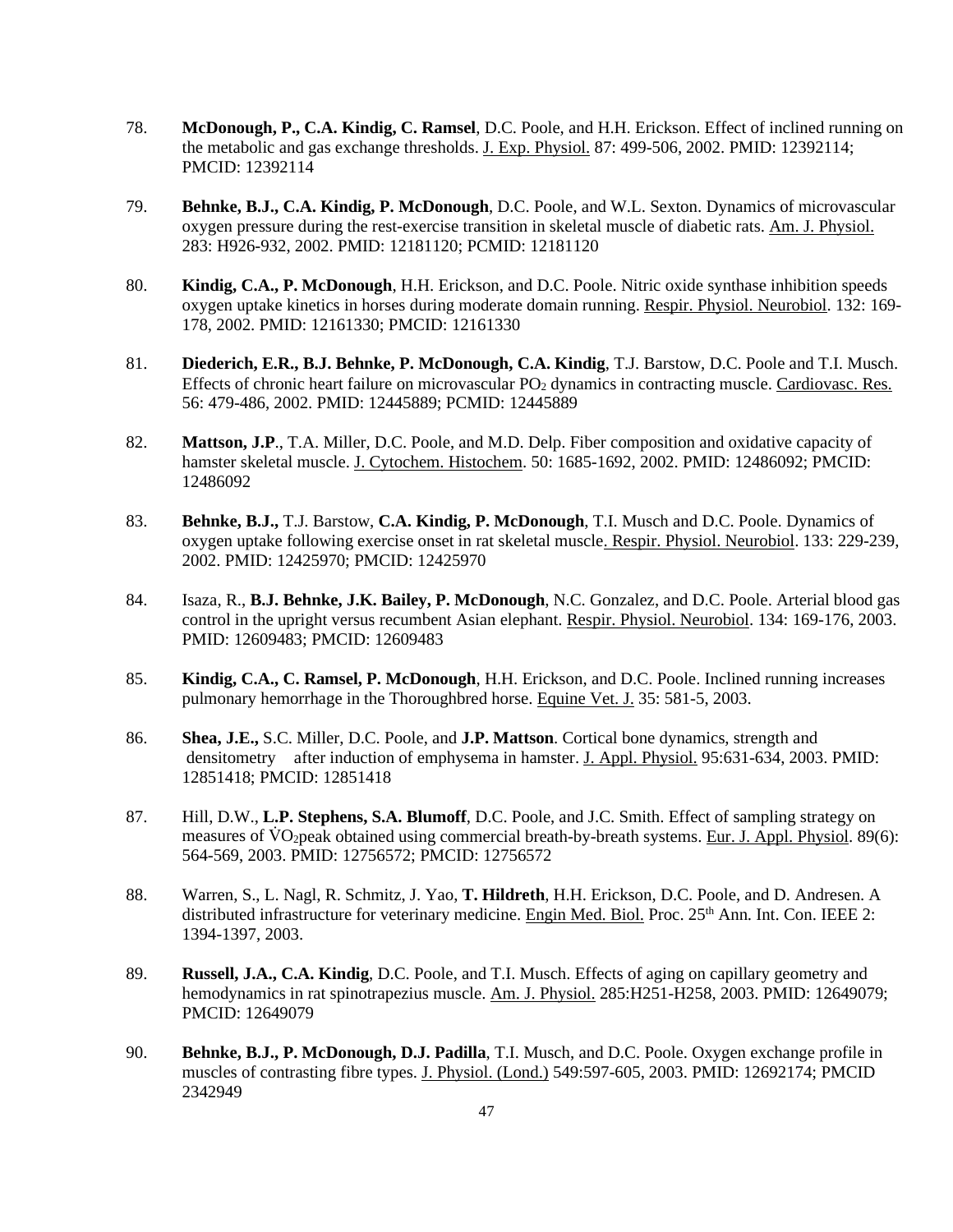- 91. **Richardson, T.E., C.A. Kindig**, T.I. Musch, and D.C. Poole. Effects of chronic heart failure on skeletal muscle capillary hemodynamics at rest and during contractions. J. Appl. Physiol. 95(3):1055-1062, 2003. PMID: 12740313; PMCID: 12740313
- 92. Musch, T.I., **K.E. Eklund, K.S. Hageman**, and D.C. Poole. Altered regional blood flow responses to submaximal exercise in older rats. J. Appl. Physiol. 96: 81-88, 2004. PMID: 12959955; PMCID: 12959955
- 93. **McDonough, P., B.J. Behnke**, T.I. Musch, and D.C. Poole. Recovery of microvascular PO<sub>2</sub> during the off-transient in muscles of different fiber type. J. Appl. Physiol. 96(3):1039-44, 2004. PMID: 15131070; PMCID: 14607847
- 94. \*\*\*Poole, D.C., **B.J. Behnke, P. McDonough**, and D.F. Wilson. Measurement of muscle microvascular oxygen pressures: compartmentalization of phosphorescent probe. Microcirc. 11(4):317-326, 2004. PMID: 15280071; PMCID: 15280071
- 95. **Behnke, B.J.,** M.D. Delp, **S.A. Spier**, D.C. Poole, and T.I. Musch. Effects of chronic heart failure on microvascular oxygen exchange dynamics in muscles of contrasting fiber type. Cardiovasc. Res. 61: 325-332, 2004. PMID: 14736549; PMCID: 14736549
- 96. **Mattson, J.P.,** M.D. Delp, and D.C. Poole. Differential effects of emphysema on skeletal muscle fiber atrophy in hamsters. Europ. Respir. J. 23: 703-7, 2004. PMID: 15176683; PMCID: 15176683
- 97. **McDonough, P., C.A. Kindig, T.S. Hildreth, D.J. Padilla, B.J. Behnke,** H.H. Erickson and D.C. Poole. Effect of furosemide and the equine nasal strip on EIPH and time to fatigue in running Thoroughbred horses. Equine Comp. Exerc. Physiol. 1(3): 177-184, 2004.
- 98. **Padilla, D.J., P. McDonough, C.A. Kindig, B.J. Behnke**, H.H. Erickson, and D.C. Poole. Control of ventilation and arterial CO<sub>2</sub> pressure following cessation of exercise in the Thoroughbred horse. J. Appl. Physiol. 96: 2187-93, 2004. PMID: 14766783; PMCID: 14766783
- 99. **McDonough, P., B.J. Behnke**, T.I. Musch, and D.C. Poole. Effects of chronic heart failure on recovery of microvascular PO2 in muscles of opposing fiber types. J. Exp. Physiol. 89(4):473-85, 2004. PMID: 15131070; PMCID: 15131070
- 100. Kano, Y., **D. Padilla, K.S. Hageman**, D.C. Poole, and T.I. Musch. Downhill running: A model of exercise hyperemia in the rat spinotrapezius muscle. J. Appl. Physiol. 97(3): 1138-42, 2004. PMID: 15133005; PMCID: 15133005
- 101. **Epp, T.S., P. McDonough, D.J. Padilla**, J.H. Cox, D.C. Poole, and H.H. Erickson. The effect of herbal supplementation on the severity of exercise-induced pulmonary hemorrhage. Equine Comp. Exerc. Physiol. 2: 17-25, 2005.
- 102. Koga, S., D.C.Poole, T. Shiojiri, N. Kondo, Y. Fukuba, A. Miura, and T.J. Barstow. A comparison of oxygen uptake kinetics during knee extension and cycle exercise. Am. J. Physiol. 288(1): R212-20, 2005. PMID: 15331378; PMCID: 15331378
- 103. **Behnke, B.J.,** M.D. Delp**, P.J. Dougherty**, T.I. Musch and D.C. Poole. Effects of aging on microvascular oxygen pressures in rat skeletal muscle. Respir. Physiol. Neurobiol., 146: 259-268, 2005. PMID: 15766914; PMCID: 15766914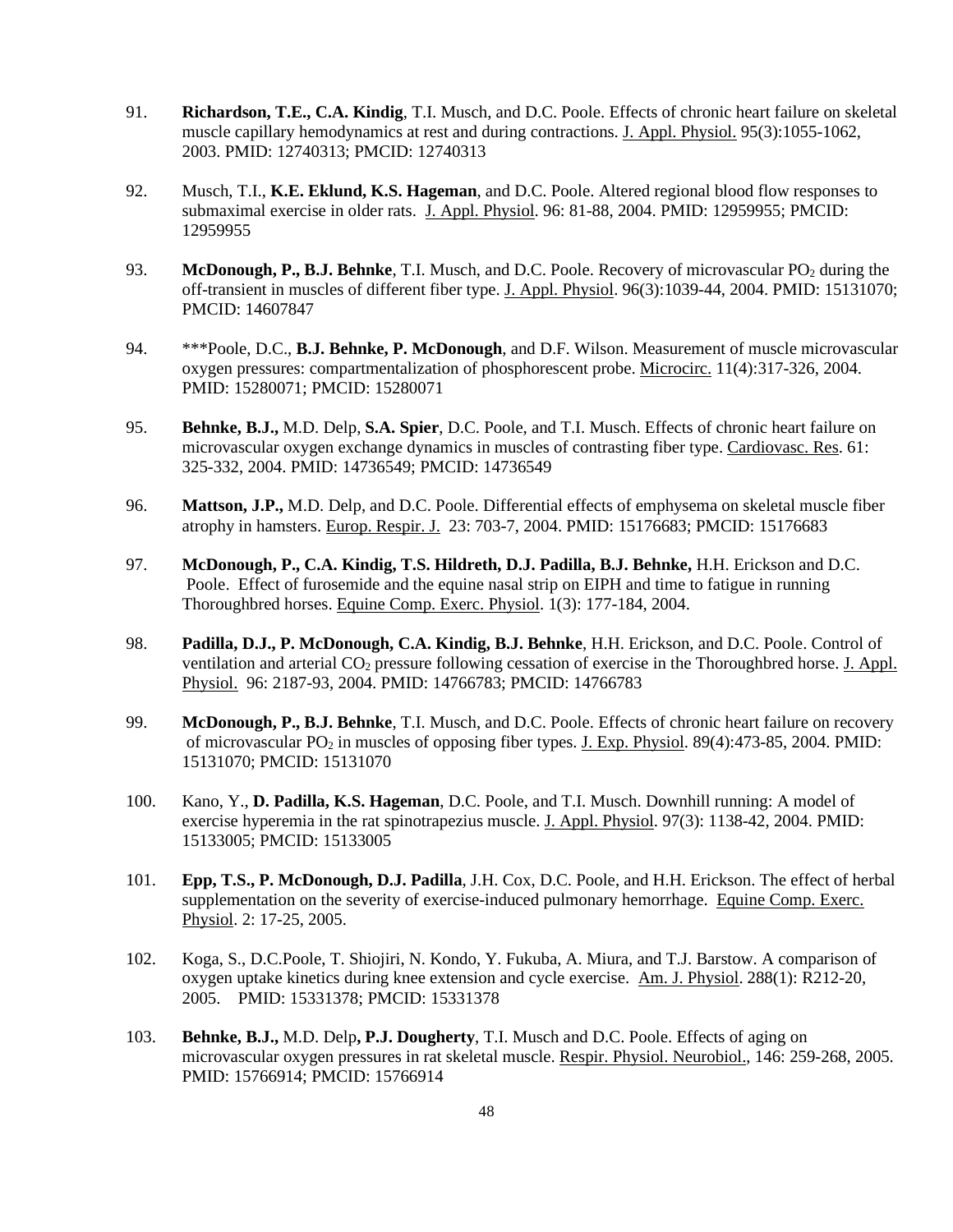- 104. **McDonough, P., B.J. Behnke, D.J. Padilla**, T.I. Musch, and D.C. Poole. Control of microvascular oxygen pressures in muscles comprised of different fibre types. J. Physiol., 563: 903-913, 2005. PMID: 15637098; PMCID: 1665627
- 105. **Ferreira, L.F.,** D.C. Poole, and T.J. Barstow. Muscle blood flow-O<sub>2</sub> uptake interaction and their relation to the on-exercise dynamics of  $O_2$  exchange. Respir. Physiol. Neurobiol., 147: 91-103, 2005. PMID: 15848127; PMCID: 15848127
- 106. **Eklund, K.E., K.S. Hageman**, D.C. Poole, and T.I. Musch. Impact of aging on muscle blood flow in chronic heart failure. J. Appl. Physiol., 99: 505-514, 2005. PMID: 15802367; PMCID: 15802367
- 107. Kano, Y., **D.J. Padilla, B.J. Behnke, K.S. Hageman**, T.I. Musch, and D.C. Poole. Effects of eccentric exercise on microcirculation and microvascular oxygen pressures in rat spinotrapezius muscle. J. Appl. Physiol., 99: 1516-1522, 2005. PMID: 15994245; PMCID: 15133005
- 108. **Epp, T.S., P. McDonough, B.J. Behnke, D.J. Padilla,** D.C. Poole, and H.H. Erickson. The effects of concentrated equine serum on exercise-induced pulmonary hemorrhage in Thoroughbred horses. Equine Comp. Exerc. Physiol. 2: 17-25, 2005.
- 109. **Ferreira, L.F., D.J. Padilla, J. Williams**, **K.S. Hageman**, T.I. Musch, D.C. Poole. Effects of altered nitric oxide availability on rat muscle microvascular oxygenation during contractions. Acta Physiol. (Oxf.) 186: 223-232, 2006. PMID: 16497201; PMCID: 16497201
- 110. **Padilla, D.J., T.S. Epp, P. McDonough**, D.J. Marlin, H.H. Erickson, D.C. Poole. Effects of a specific endothelin-1A antagonist on exercise-induced pulmonary hemorrhage in Thoroughbred horses. Equine Vet J Suppl. 36:198-203, 2006. PMID: 17402418
- 111. **Epp, T.S., P. McDonough, D.J. Padilla, J.M. Gentile, K.L. Edwards**, H.H. Erickson, D.C. Poole. Exercise-induced pulmonary hemorrhage (EIPH) during sub-maximal exercise. Equine Vet J Suppl. 36:502-507, 2006. PMID: 17402474
- 112. **Behnke, B.J., D. Padilla, L.F. Ferreira**, M.D. Delp, T.I. Musch, D.C. Poole. Effects of arterial hypotension on microvascular oxygen exchange in contracting skeletal muscle. J. Appl. Physiol. 100:1019-26, 2006. PMID: 16282435; PMCID: 16282435
- 113. **Ferreira, L.F., P. McDonough, B.J. Behnke,** T.I. Musch, D.C. Poole. Blood flow and O<sub>2</sub> extraction as a function of O<sub>2</sub> uptake in muscles composed of different fiber type. Respir. Physiol. Neurobiol. 153:237-249, 2006. PMID: 16376620; PCMID: 16376620
- 114. **Barker, T.,** D.C. Poole, L. Noble, T.J. Barstow. The critical power-oxygen uptake relation at different pedaling frequencies. Exp. Physiol. 91: 621-632, 2006. PMID: 16527863; PMCID: 16527863
- 115. **Ferreira, L.F., D.J. Padilla,** T.I. Musch, and D.C. Poole. Temporal profile of skeletal muscle capillary hemodynamics during recovery from contractions. J. Physiol. (Lond.) 573:787-97, 2006. PMID: 16581868; PMCID: PMC1779738
- 116. **Ferreira, L.F., K.S. Hageman, S.A. Hahn, J. Williams**, **D.J. Padilla**, D.C. Poole and T.I. Musch. Muscle microvascular oxygenation in chronic heart failure: role of nitric oxide availability. Acta Physiol. (Oxf.) 188:3-13, 2006. PMID: 16911248; PMCID: 16911248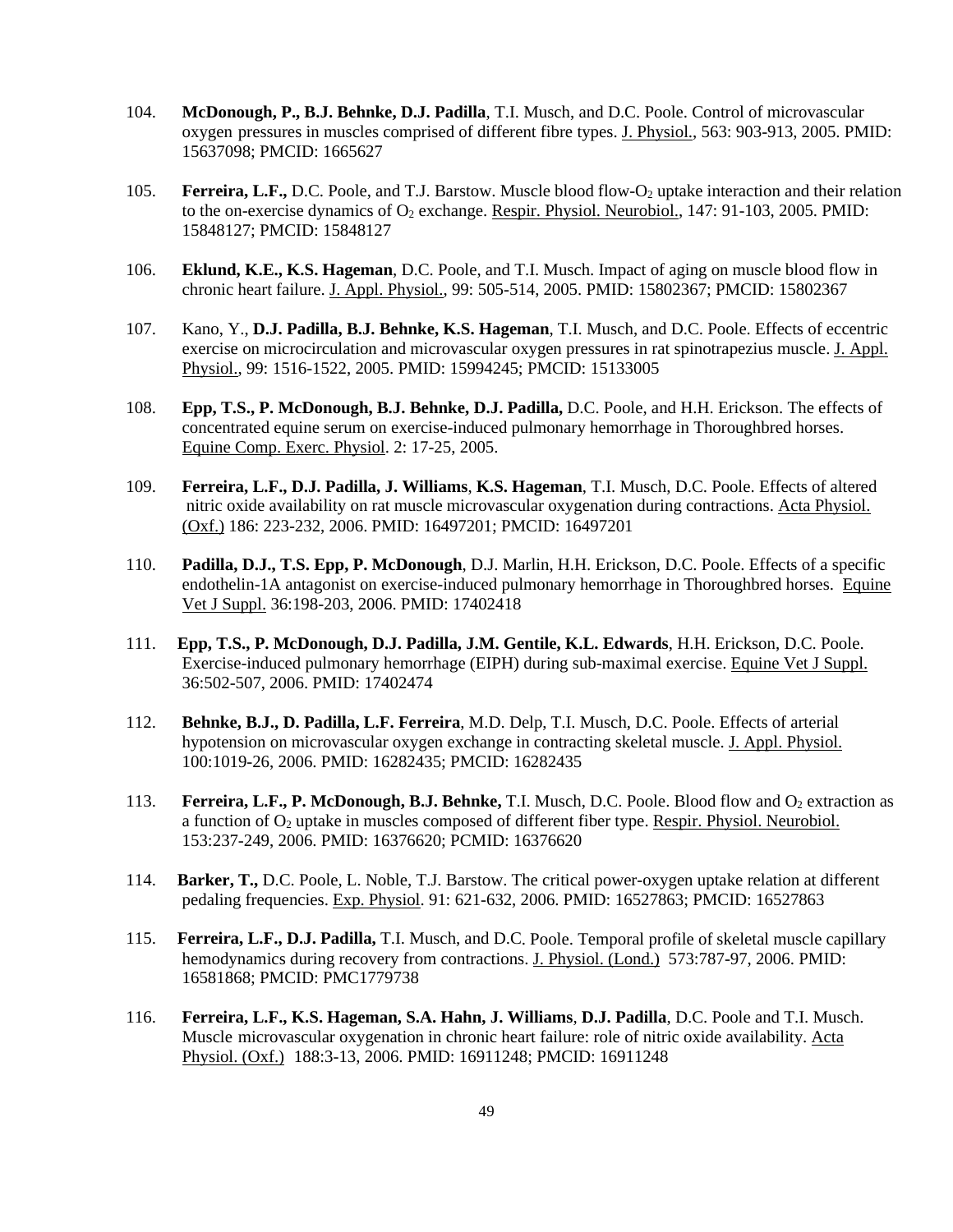- 117. **Padilla, D.J., P. McDonough, B.J. Behnke**, Y. Kano, K.S. Hageman, T.I. Musch, and D.C. Poole. Effects of Type II diabetes on capillary hemodynamics in skeletal muscle. Am. J. Physiol. Heart Circ. 291:H2439-2444, 2006. PMID: 16844923
- 118. **Padilla, D.J., P. McDonough, B.J. Behnke**, Y. Kano, **K.S. Hageman**, T.I. Musch, and D.C. Poole. Effects of Type II diabetes on muscle microvascular oxygen pressures. Resp. Physiol. Neurobiol. 156:187-195, 2007. PMID: 17015044; PMCID: 17015044
- 119. **Hahn, S.A., L.F. Ferreira, J.B. Williams, K.P. Jansson**, B. J. Behnke, T.I. Musch, and D.C. Poole. Downhill treadmill running trains the rat spinotrapezius muscle. J. Appl. Physiol. 102:412-416, 2007. PMID: 16931561; PMCID: 16931561
- 120. **McDonough, P., B.J. Behnke, D.J. Padilla**, T.I. Musch, and D.C. Poole. Control of microvascular oxygen pressures during recovery in rat fast-twitch muscle of differing oxidative capacity. Exp. Physiol. 92:731- 8, 2007. PMID: 17449542; PMCID: 17449542
- 121. **Behnke, B.J.,** M.D. Delp, D.C. Poole and T.I. Musch. Aging potentiates the effect of congestive heart failure on muscle microvascular oxygenation. J. Appl. Physiol. 103:1757-63, 2007. PMID: 17761789; PMCID: 17761789
- 122. Koga, S., D.C. Poole,**L.F. Ferreira**, B.J. Whipp, N. Kondo, T. Saitoh, E. Ohmae, and T.J. Barstow. Spatial heterogeneity of quadriceps muscle deoxygenation kinetics during cycle exercise. J. Appl. Physiol. 103:2049-56, 2007. PMID: 17885024; PMCID: 17885024
- 123. **Epp, T.S.,** H.H. Erickson, J. Woodworth, and D.C. Poole. Effects of oral L-carnitine supplementation in racing Greyhounds. Equine Comp. Exerc. Physiol. 4: 141-148, 2007.
- 124. \*Poole, D.C., D.P. Wilkerson, and A.M. Jones. Validity of criteria for establishing maximal  $O_2$  uptake during ramp exercise. Eur. J. Appl. Physiol. 102(4):403-10, 2008. PMID: 17968581; PMCID: 17968581
- 125. **Lutjemeier, B.J., L.F. Ferriera**, D.C. Poole, **D.K. Townsend**, and T.J. Barstow. Muscle microvascular hemoglobin concentration and oxygenation within the contraction-relaxation cycle. Resp. Physiol. Neurobiol. 160(2):131-8, 2008. PMID: 17964228; PMCID: 17964228
- 126. Jones, A.M., D.P. Wilkerson, F. DiMenna, J. Fulford, and D.C. Poole. Validation of the 'critical power' concept for human exercise using 31P magnetic resonance spectroscopy. Am. J. Physiol. 294(2):R585- 93, 2008. PMID: 18056980; PMCID: 18056980
- 127. **Sonobe, T., T. Inagaki**, D.C. Poole, and Y. Kano. Intracellular calcium accumulation following eccentric contractions in rat skeletal muscle *in vivo*: role of stretch-activated channels. Am. J. Physiol. 294(4):R1329-37, 2008. PMID: 18199588; PMCID: 18199588
- 128. **Mattson, J.P.,** D.C. Poole, **S.A. Hahn,** T.I. Musch, R.T. Hinkle, and R.J. Isfort. Maximal force is unaffected by emphysema-induced atrophy in extensor digitorium longus. Resp. Physiol. Neurobiol. 161: 119-124, 2008. PMID: 18314399
- 129. **Epp, T.S.,** B. Szladovits, A. Buchannan, **L. Gates, P. McDonough, D.J. Padilla,** J. Smart, D.C. Poole, and H.H. Erickson. The presence and severity of exercise-induced pulmonary hemorrhage in racing Greyhounds. Comp. Exerc. Physiol. 5: 21-32, 2008.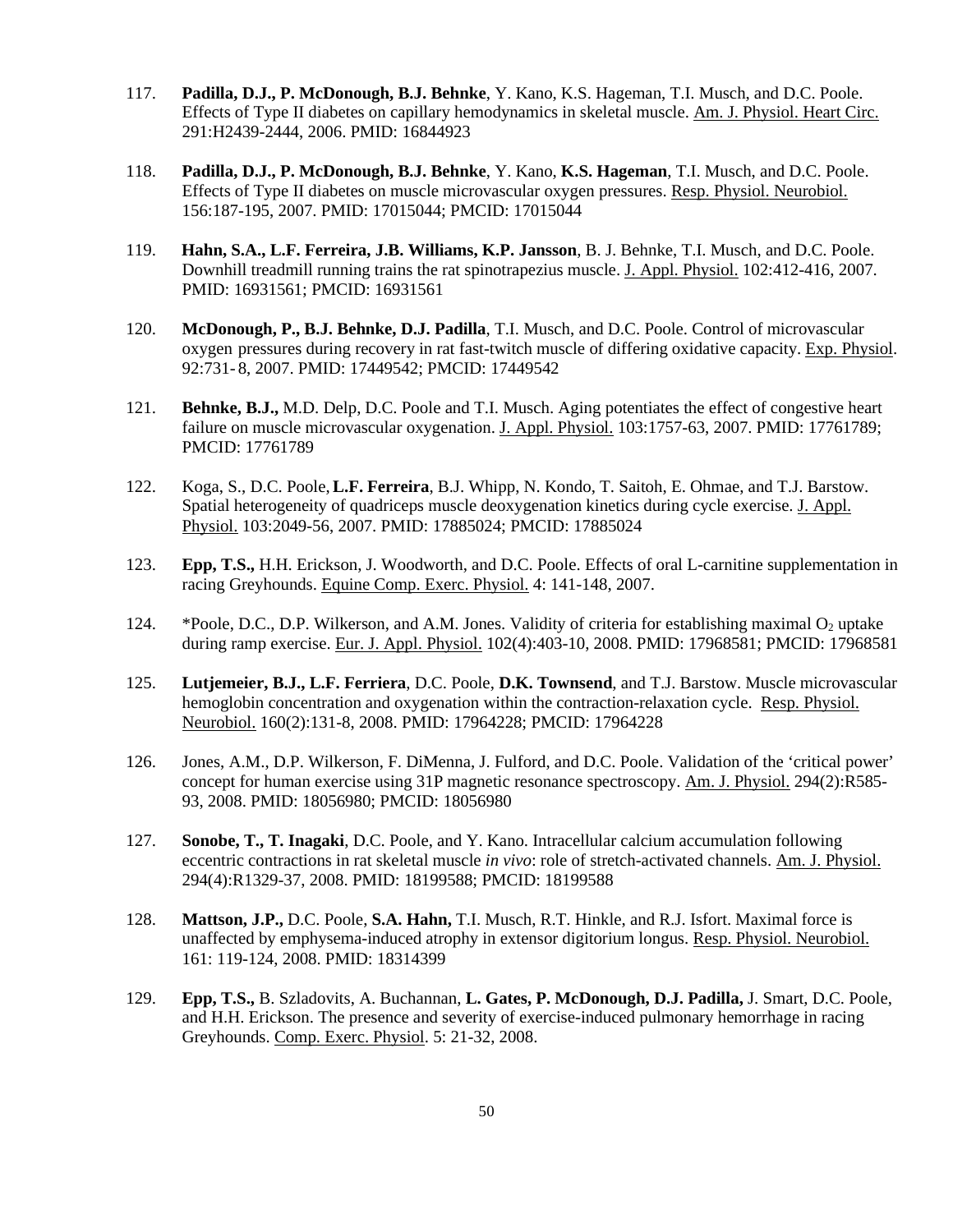- 130. **Davies, R.,** R.G. Eston, D.C. Poole, A. Rowlands, F. DiMenna, D.P. Wilkerson, C. Twist, and A.M. Jones. The effect of eccentric exercise-induced muscle damage on the dynamics of muscle deoxygenation and pulmonary gas exchange. J. Appl. Physiol. 105: 1413-1421, 2008. PMID: 18703757; PMCID: 18703757
- 131. **Herspring, K.F., L.F. Ferreira, S.W. Copp , B.S. Snyder**, D.C. Poole, and T.I. Musch. Effects of antioxidants on contracting spinotrapezius muscle force production and oxygen consumption in aged rats. J. Appl. Physiol. 105: 1889-1896, 2008. PMID: 18845782; PMCID: 18845782
- 132. **Epp, T.S., K.L. Edwards**, D.C. Poole, and H.H. Erickson. Effects of conjugated estrogens and aminocaproic acid upon exercise-induced pulmonary hemorrhage. Comp. Exerc. Physiol. 5: 95-103, 2008.
- 133. **Copp, S.W., L.F. Ferreira, K.F. Herspring**, T.I. Musch, and D.C. Poole. The effects of aging on capillary hemodynamics in contracting rat spinotrapezius muscle. Microvasc. Res. 77: 113-9, 2009. PMID: 19094997
- 134. **Copp, S.W., Davis R.T.**, Poole, D.C., and Musch, T.I. Reproducibility of endurance capacity and V̇ O2peak in male Sprague-Dawley rats. J. Appl. Physiol. 106: 1072-8, 2009. PMID: 19213934; PMCID: 19213934
- 135. **Epp, T.S., P. McDonough**, D.E. Myers, **D.J. Padilla, B.J. Behnke, C.A. Kindig,** D.C. Poole, and H.H. Erickson. The effectiveness of immunotherapy in treating exercise-induced pulmonary haemorrhage. J. Equine Vet. Science. 29: 527-32, 2009.
- 136. **Copp, S.W., L.F. Ferreira, K.F. Herspring, D.M. Hirai, B.S. Snyder**, D.C. Poole, and T.I. Musch. The effects of antioxidants on microvascular oxygenation and blood flow in skeletal muscle of young rats. Exp. Physiol. 94: 961-71, 2009. PMID: 19502293; PMCID: 19502293
- 137. **Saitoh, T., L.F. Ferreira**, T.J. Barstow, D.C. Poole, A. Ooue, N. Kondo, and S. Koga. Effects of heavy exercise on heterogeneity of muscle deoxygenation kinetics during subsequent heavy exercise. J. Appl. Physiol. 297: R615-21, 2009. PMID: 19535682; PMCID: 19535682
- 138. **Behnke, B.J., L.F. Ferreira, P.J. McDonough,** T.I. Musch, and D.C. Poole. Recovery dynamics of skeletal muscle oxygen uptake during the exercise off-transient. Resp. Physiol. Neurobiol. 168: 254- 260, 2009. PMID: 19619675; PMCID: 19619675
- 139. **Hirai, D.M., S.W. Copp, K.H. Herspring, L.F. Ferreira**, D.C. Poole, and T.I. Musch. Aging impacts microvascular oxygen pressures during recovery from contractions in rat skeletal muscle. Resp. Physiol. Neurobiol. 169:315-22, 2009. PMID: 19833236; PMCID: 19833236
- 140. **Copp, S.W., D.M. Hirai, K.S. Hageman**, D.C. Poole, and T.I. Musch. Nitric oxide synthase inhibition during treadmill exercise reveals fiber-type specific vascular control in the rat hindlimb. Am. J. Physiol. 298:R478-85, 2010. PMID: 20007515; PMCID: 2828181
- 141. **Copp, S.W., D.M. Hirai, P.J. Schwagerl**, T.I. Musch, and D.C. Poole. Effects of neuronal nitric oxide synthase inhibition on resting and exercising hindlimb muscle blood flow in the rat. J. Physiol. (Lond) 588: 1321-31, 2010. PMID: 20176629; PMCID 2872736
- 142. **Hirai, D.M., S.W. Copp, L.F. Ferreira**, T.I. Musch and D.C. Poole. Nitric oxide bioavailability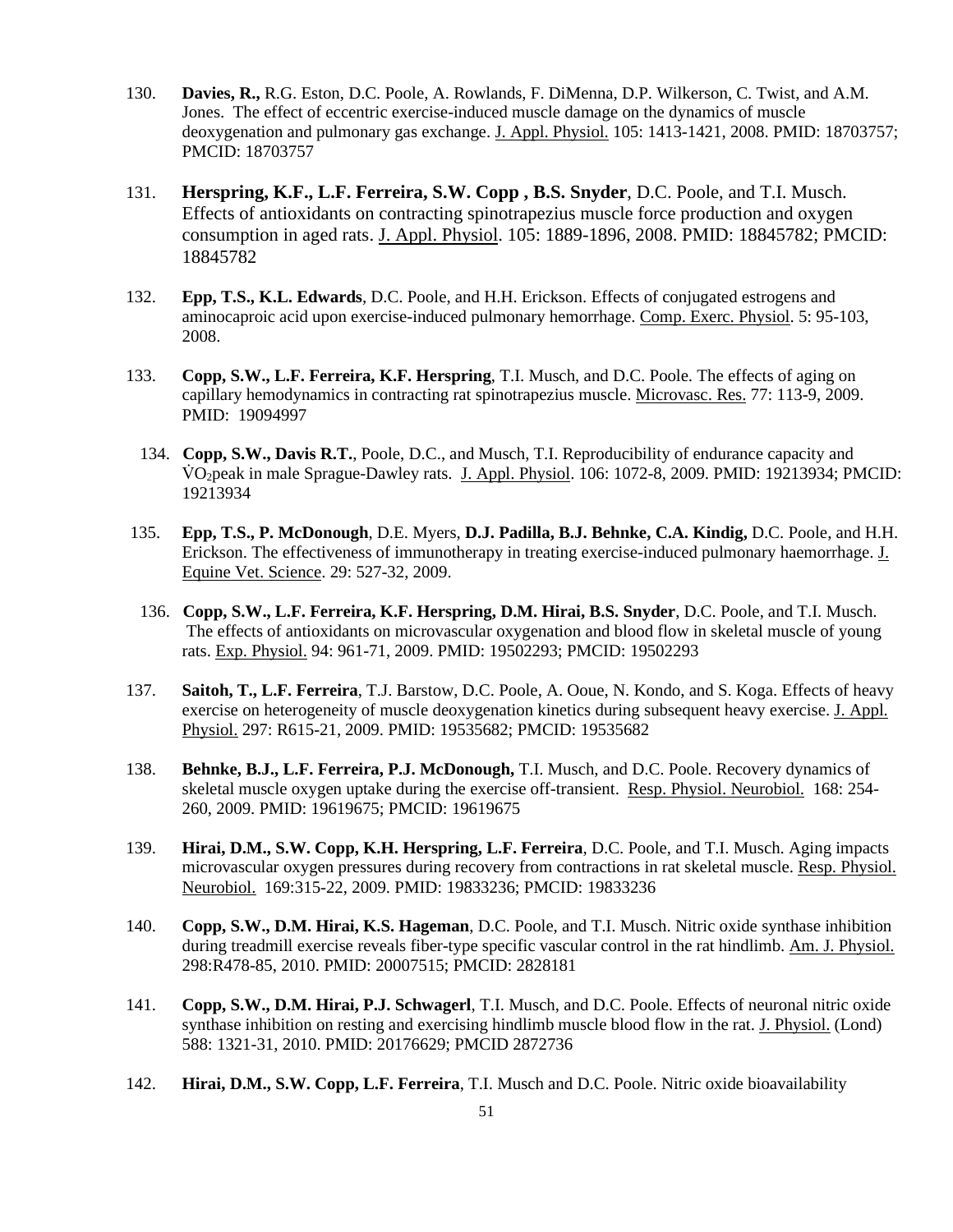modulates the dynamics of microvascular oxygen exchange during recovery from contractions. Acta Physiol. (Oxf.) 200: 159-69, 2010. PMID: 20384595.

- 143. **Sonobe, T., T. Inagaki, M. Sudo, D.C.** Poole, and Y. Kano. Sex differences in intracellular Ca<sup>2+</sup> accumulation following eccentric contractions of rat skeletal muscle *in vivo*. Am. J. Physiol. 299(4):R1006-12, 2010. PMID:20631296
- 144. **Copp, S.W., K.S. Hageman, B.J. Behnke**, D.C. Poole, and T.I. Musch. Effects of Type II diabetes on exercising skeletal muscle blood flow in the rat. J. Appl. Physiol. 109: 1347-53, 2010. PMID:20798267 PMCID:PMC2980369
- 145. **Copp, S.W., D.M. Hirai, L.F. Ferreira**, D.C. Poole, and T.I. Musch. Progressive chronic heart failure slows recovery of microvascular oxygen pressures following contractions in rat spinotrapezius muscle. Am. J. Physiol. 299: H1755-61, 2011. PMID:20817826 PMCID:PMC3006296
- 146. **Copp, S.W., D.M. Hirai**, T.I. Musch and D.C. Poole. Critical speed in the rat: implications for hindlimb muscle blood flow distribution and fiber recruitment. J. Physiol. (Lond.) 588: 5077-87, 2011. PMID: 20962004 PMCID:PMC3036198
- 147. Vanhatalo, A., D.C. Poole, F.J. DiMenna, S.J. Bailey, and A.M. Jones. Muscle fiber recruitment and the slow component of O<sub>2</sub> uptake: constant work rate vs. all-out sprint. Am. J. Physiol. 300: R700-7, 2011. PMID:21160059
- 148. Wilkerson, D.P., D.C. Poole, A.M. Jones, J. Fulford, D.M. Mawson, C.I. Ball, and A.C. Shore. Older Type 2 diabetic males do not exhibit abnormal pulmonary oxygen uptake and muscle oxygen utilization dynamics during sub-maximal cycling exercise. Am. J. Physiol. Regul. Integr. Comp. Physiol. 300: R685-92, 2011. PMID:21178129
- 149. **Davies, R.C.,** A.V. Rowlands, D.C. Poole, A.M. Jones, and R.G. Eston. Eccentric exercise-induced muscle damage dissociates the lactate and gas exchange thresholds. J. Sports Sci. 29: 181-9, 2011. PMID:21170804
- 150. **Hirai, D.M., S.W. Copp, P. Schwagerl**, M.D. Haub, D.C. Poole, and T.I. Musch. Acute antioxidant supplementation and skeletal muscle vascular conductance in aged rats: role of exercise and fiber type. Am. J. Physiol. Regul. Integr. Comp. Physiol. 300: H1536-44, 2011. PMID:21239634
- 151. Hinkle, R.T., F.R. Lefever, E.T. Dolan, D.L. Reichart, J.M. Zwolshen, T.P. O'Neil, K.G. Maloney, **J.P. Mattson, L.F. Ferreira**, T.I. Musch, D.C. Poole, R.J. Isfort. Treatment with a corticotrophin releasing factor 2 receptor agonist improves skeletal muscle function in animals with chronic diseases. BioMed. Central. 12: 15, 1-12, 2011. PMID:21235761 PMCID:PMC3025927
- 152. **Inagaki T., T. Sonobe**, D.C. Poole, and Y. Kano. Progressive arteriolar vasoconstriction and fatigue during tetanic contractions of rat skeletal muscle are inhibited by α-receptor blockade. J. Physiol. Sci. 61: 181-9, 2011. PMID:21312014
- 153. **Hirai, D.M., S.W. Copp, P.J. Schwagerl**, T.I. Musch, and D.C. Poole. Acute effects of hydrogen peroxide on skeletal muscle microvascular oxygenation from rest to contractions. J. Appl. Physiol. 110: 1290-8, 2011. PMID:21372096
- 154. \*\***Copp, S.W., D.M. Hirai, S.K. Ferguson**, T.I. Musch, and D.C. Poole. Role of neuronal nitric oxide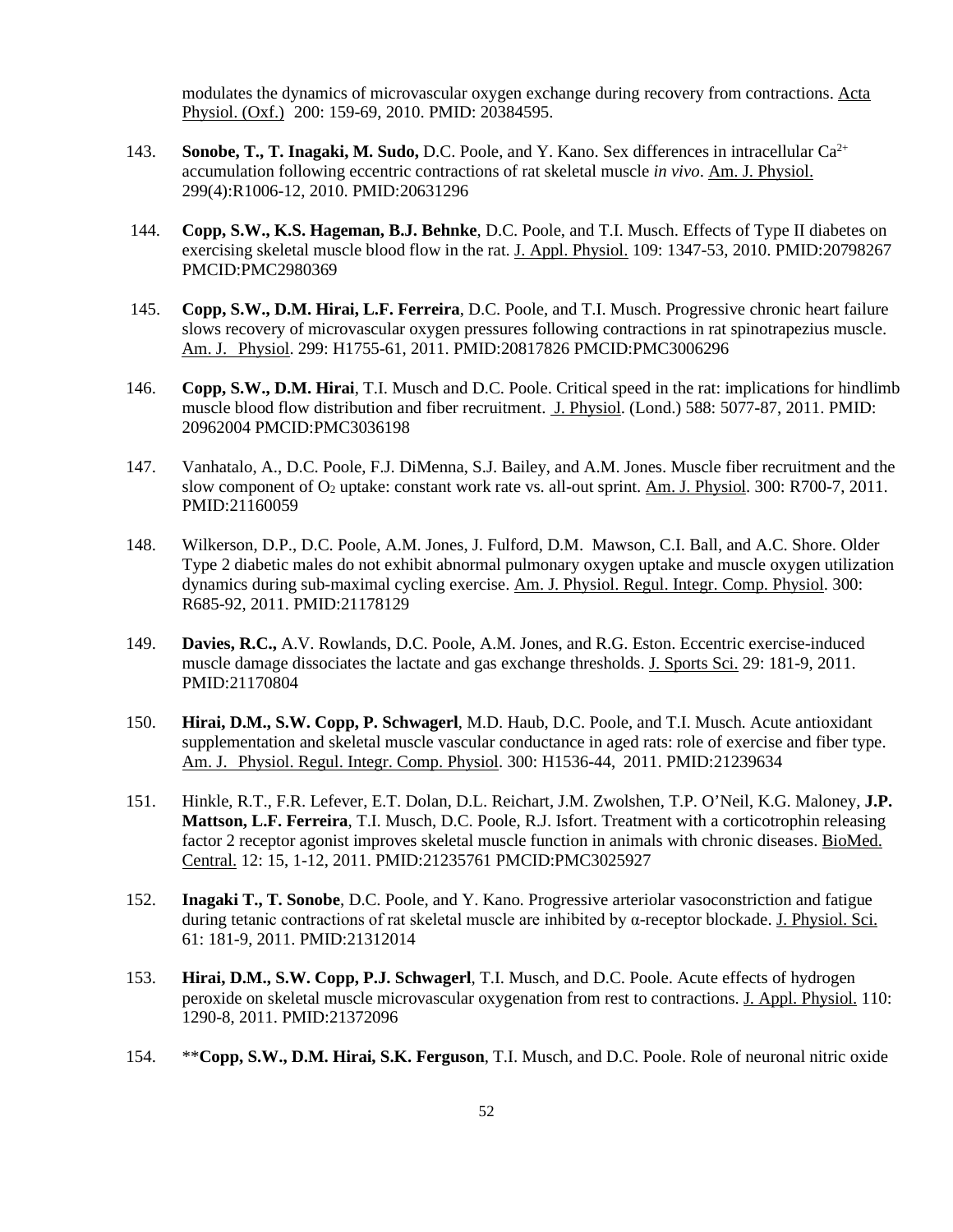synthase in modulating microvascular and contractile function in rat skeletal muscle. Microcirculation. 18: 501-11, 2011. PMID:21535296

- 155. McKeever, K.H., S.J. Wickler, T.R. Smith, and D.C. Poole. Effects of high altitude and exercise on plasma erythropoietin in equids. Comp. Exerc. Physiol. 7: 193-199, 2011.
- 156. Koga, S., D.C. Poole, Y. Fukuoka, **L.F. Ferreira**, N. Kondo, E. Ohmae, and T.J. Barstow. Methodological validation of the dynamic heterogeneity of muscle deoxygenation within the quadriceps during cycle exercise. Am. J. Physiol. Regul. Integr. Comp. Physiol. 301(2):R534-41, 2011. PMID:21632845
- 157. **Hirai, D.M., S.W. Copp, K.S. Hageman**, D.C. Poole, and T.I. Musch. Aging alters the contribution of nitric oxide to regional muscle hemodynamic control at rest and during exercise in rats. J. Appl. Physiol. 111: 989-98, 2011. PMID:21757576
- 158. Kano, Y., D.C. Poole, M. Sudo, S. Miura, and O. Ezaki. Control of microvascular PO<sub>2</sub> kinetics following onset of muscle contractions: Role for AMPK. Am. J. Physiol. Regul. Integr. Comp. Physiol. 301: R1350-7, 2011. PMID:21849631
- 159. Koga, S., Y. Kano, T.J. Barstow,**L.F. Ferreira**, E. Ohmae, **M. Sudo**, and D.C. Poole. Kinetics of muscle deoxygenation and microvascular  $PO<sub>2</sub>$  during contractions in rat: Comparison of optical spectroscopy and phosphorescence-quenching techniques. J. Appl. Physiol. 112: 26-32, 2012. PMID:21979807
- 160. **McDonough, P., D.J. Padilla**, Y. Kano, T.I. Musch, D.C. Poole, and B.J. Behnke. Plasticity of microvascular oxygenation in rat fast-twitch muscle: Effects of experimental creatine depletion. Resp. Physiol. Neurobiol. 181(1):14-20, 2012. PMID:22285799 PMCID: PMC3296908
- 161. **Copp, S.W., D.H. Hirai, S.K. Ferguson, C.T. Holdsworth**, T.I. Musch, and D.C. Poole. Effects of chronic heart failure on neuronal nitric oxide synthase- mediated control of microvascular  $O_2$  pressure in contracting rat skeletal muscle. J. Physiol. 590(Pt 15):3585-96, 2012. PMID: 22687613
- 162. **Hirai, D.M., S.W. Copp, S.K. Ferguson, C.T. Holdsworth**, T.I. Musch, and D.C. Poole. Exercise training and muscle microvascular oxygenation: Role of nitric oxide bioavailability. J. Appl. Physiol. 113: 557-65, 2012. PMID: 22678970 PMCID: PMC3424059
- 163. **Epp, T.S.,** D. Biller, **P. McDonough**, **D.J. Carlin**, D.C. Poole, and H.H. Erickson. Radiographic determination of the location and benefits associated with blind passage of a bronchoalveolar lavage catheter in Greyhound dogs. JLAVECC 4: 148-58, 2012.
- 164. **Robben, K.E**., D.C. Poole, and C.A. Harms. Maximal oxygen uptake validation in children with expiratory flow limitation. Ped. Ex. Science. 25: 84-100, 2013. PMID:23406709
- 165. **Hirai, D.M., S.W. Copp, S.K. Ferguson, C.T. Holdsworth**, D.C. Poole, and T.I. Musch. Effects of neuronal nitric oxide synthase inhibition on microvascular and contractile function in skeletal muscle of aged rats. Am. J. Physiol. Heart Cir. Physiol. 303(8):H1076-84, 2012. PMID: 22923618 PMCID: PMC3469646
- 166. **Copp, S.W., P.J. Schwagerl, D.M. Hirai**, D.C. Poole, and T.I. Musch. Acute ascorbic acid and hindlimb skeletal muscle blood flow distribution in old rats: rest and exercise. Can. J. Physiol. Pharmacol. 90: 1-8, 2012. PMID: 23181277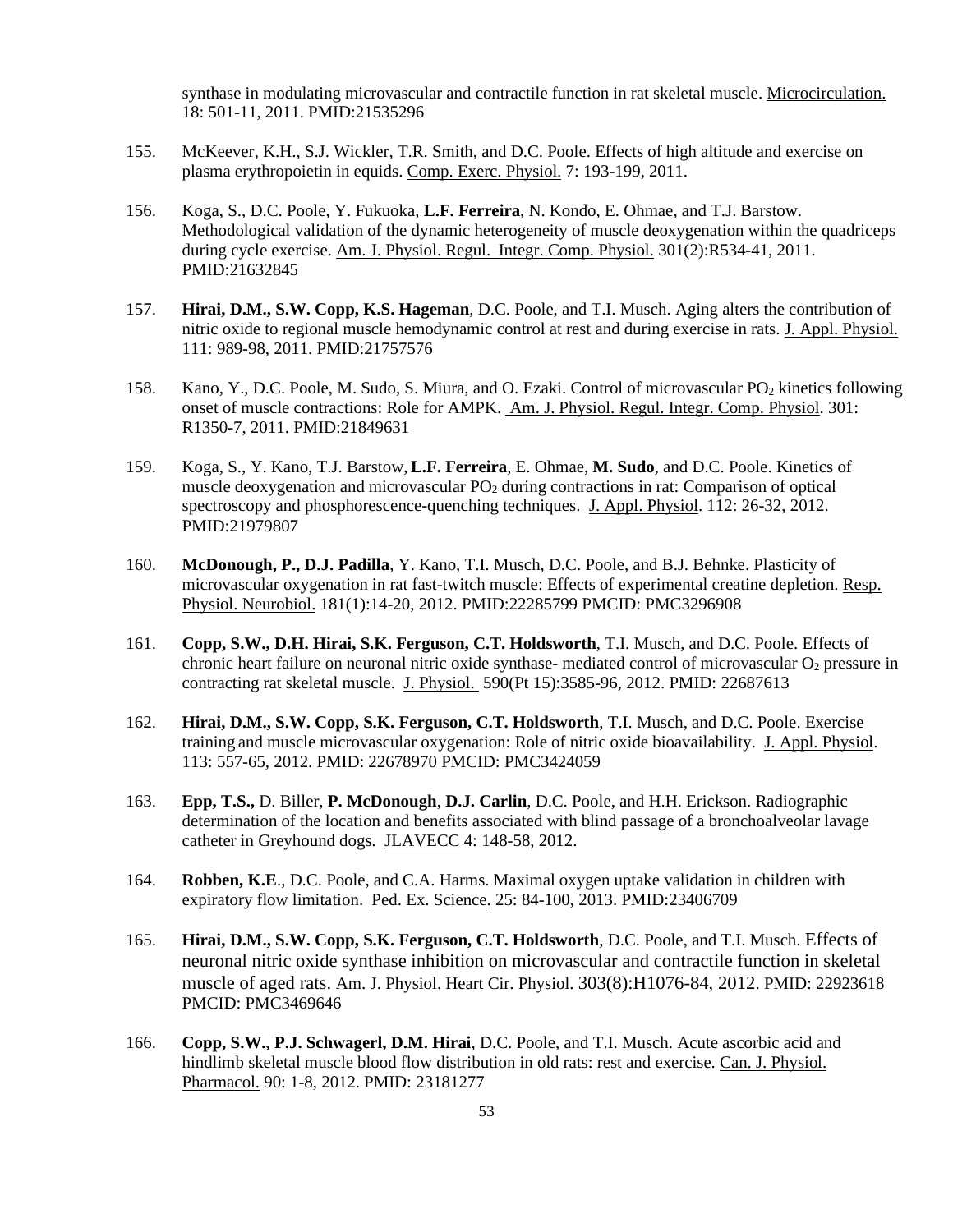- 167. **Broxterman, R.M., C. Ade,** C.A. Harms, D.C. Poole, and T.J. Barstow. A single test for the determination of the speed: time-to-exhaustion relationship. Resp. Physiol. Neurobiol. 185: 380-5, 2013. PMID: 22981969
- 168. Ferguson, S.K., D.M. Hirai, S.W. Copp, C.T. Holdsworth, J.D. Allen, A.M. Jones, T.I. Musch, and D.C. Poole. Impact of dietary nitrate supplementation via beetroot juice on exercising muscle vascular control in rats. J. Physiol. 591: 547-57, 2013. PMID: 23070702
- 169. **Copp, S.W., T. Inagaki, M.J. White,** D.M. Hirai, **S.K. Ferguson, C.T. Holdsworth, G.E. Sims,** D.C. Poole, and T.I. Musch. –(-) Epicatechin administration and exercising skeletal muscle vascular control and microvascular oxygenation in healthy rats. Am. J. Physiol. Heart Cir. Physiol. 304: H206-14, 2013. PMID: 23144313 PMCID: PMC3543670
- 170. **Hirai, D.M., S.W. Copp, S.K. Ferguson, C.T. Holdsworth,** T.I. Musch, and D.C. Poole. The NO donor sodium nitroprusside: evaluation of skeletal muscle vascular and metabolic dysfunction. Microvasc Res. 85: 104-11, 2013. PMID:23174313 PMCID: PMC3556448
- 171. **Copp, S.W., D.M. Hirai, G.E. Sims**, R.J. Fels, T.I. Musch, D.C. Poole, and M.J. Kenney. Neuronal nitric oxide synthase inhibition and regional sympathetic nerve discharge: implications for peripheral vascular control. Resp. Physiol. Neurobiol. 186: 285-289, 2013. PMID:23454026
- 172. **Copp, S.W., C.T. Holdsworth, S.K. Ferguson, D.M. Hirai**, D.C. Poole, and T.I. Musch. Muscle fibretype influences neuronal nitric oxide synthase-mediated vascular control in the rat during high speed treadmill running. J. Physiol. 591: 2885-96, 2013. PMID: 23507879
- 173. **Ferguson, S.K., D.M. Hirai, S.W. Copp, C.T. Holdsworth**, J.D. Allen, A.M. Jones, T.I. Musch and D.C. Poole. Effects of nitrate supplementation via beetroot juice on contracting skeletal muscle microvascular oxygen pressure. Resp. Physiol. Neurobiol. 187: 250-5, 2013. PMID: 23584049
- 174. **Eshima, H.,** Y. Tanaka, T. Sonobe, **T. Inagaki**, T. Nakajima, D.C. Poole, and Y. Kano. *In vivo* imaging of intracellular calcium after muscle contractions and direct calcium injection in rat skeletal muscle. Am. J. Physiol. Regulat. Physiol. 305(6):R610-8, 2013.
- 175. **Holdsworth, C.T., S.W. Copp, D.M. Hirai, S.K. Ferguson, G.E. Sims, K.S. Hageman**, C.L. Stebbins, D.C. Poole, and T.I. Musch. The effects of dietary fish oil on exercising skeletal muscle vascular and metabolic control in chronic heart failure rats. Appl. Physiol. Nutr. Metab. 39: 299-307, 2014.
- 176. **Hirai, D.M., S.W. Copp, C.T. Holdsworth, S.K. Ferguson,** D. McCullough, B.J. Behnke, T.I. Musch, and D.C. Poole. Skeletal muscle microvascular oxygenation dynamics in heart failure: Exercise training and nitric oxide-mediated function. Am. J. Physiol. Heart Cir. Physiol. 306(5):H690-8, 2014.
- 177. **Sims, G.E., K.S. Hageman, S.W. Copp, D.M. Hirai, S.K. Ferguson, C.T. Holdsworth**, D.C. Poole, And T.I. Musch. Effects of pentoxifylline on skeletal muscle vascular control in rats with chronic heart failure. J Cardiol. Therapeut. 2: 32-44, 2014.
- 178. **Ferguson, S.K., D.M. Hirai, S.W. Copp, C.T. Holdsworth**, J.D. Allen, A.M. Jones, T.I. Musch and D.C. Poole. Dose dependent effects of nitrate supplementation on cardiovascular control and microvascular oxygenation dynamics in healthy rats. Nitric Oxide. 39:51-8, 2014.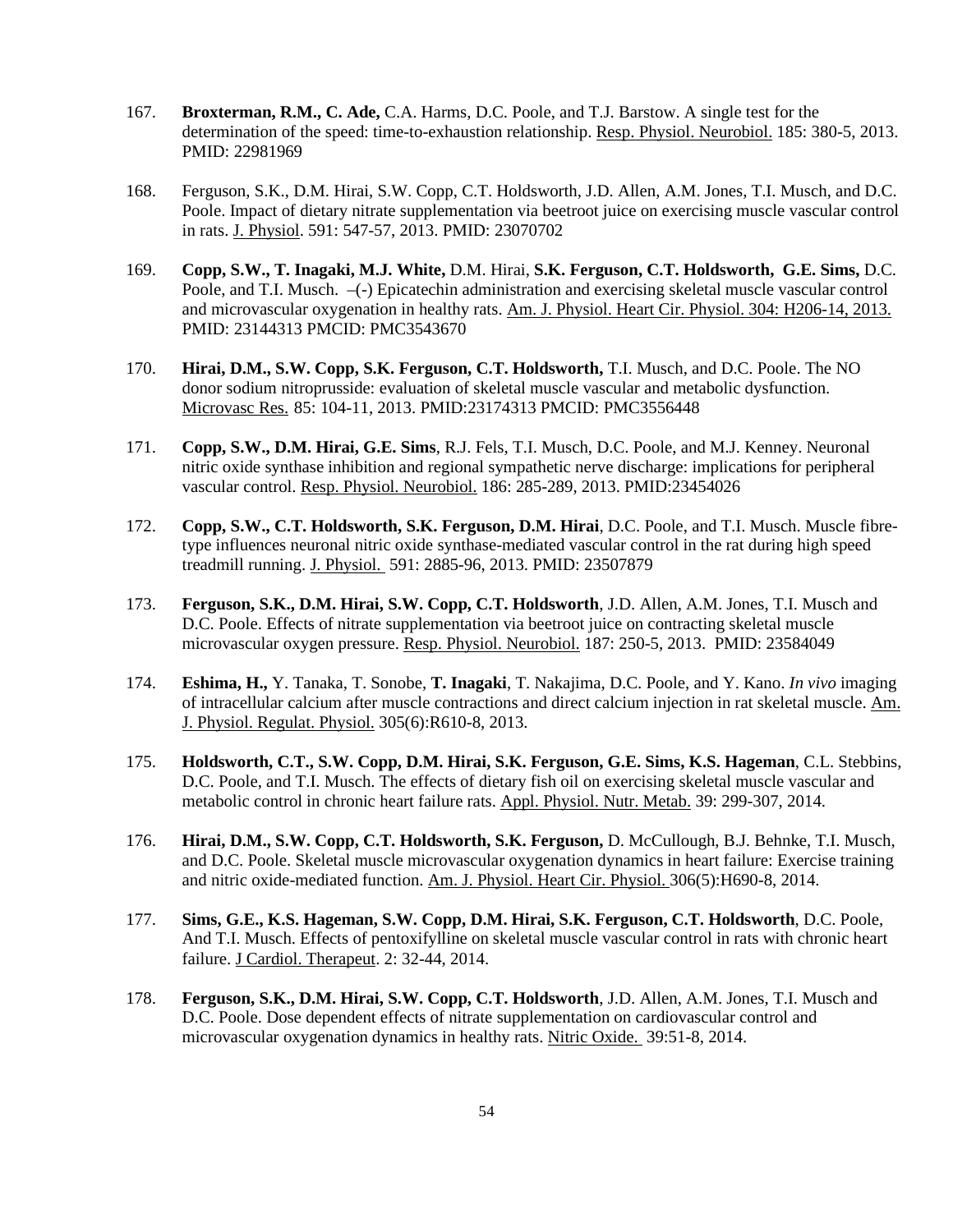- 179. Kano, Y., S. Miura, **H. Eshima**, and D.C. Poole. The effects of PGC-1α on control of microvascular PO<sup>2</sup> kinetics following onset of muscle contractions. J. Appl. Physiol. 117: 163-70, 2014.
- 180. **Ferguson, S.K., C.T. Holdsworth , J.L. Wright, A.J. Fees,** T.I. Musch, and D.C. Poole. Microvascular oxygen pressures in muscles comprised of different fiber types: Impact of nitrate supplementation. Nitric Oxide. 48: 38-43, 2015.
- 181. Koga, S., D.C. Poole, N. Kondo, A. Oue, E. Ohmae, and T.J. Barstow. Effects of increased skin blood flow on muscle oxygenation/deoxygenation: Comparison of time-resolved and continuous-wave nearinfrared spectroscopy signals. Eur. J. Appl. Physiol. 115: 335-43, 2015.
- 182. Zamani, P., D. Rawat, P. Shiva-Kumar, S. Geraci, R. Bhuva, P. Konda, P.-T. Doulias, H. Ischiropoulos, R.R. Townend, K.B. Margulies, T.P. Cappola, D.C. Poole, and J.A. Chirinos. The effect of inorganic nitrate on exercise capacity in heart failure with preserved ejection fraction. Circulation. 131: 371-80, 2015.
- 183. **Holdsworth, C.T., S.W. Copp, D.M. Hirai, S.K. Ferguson, G.E. Sims,** D.C. Poole, and T.I. Musch. Acute blockade of ATP-sensitive  $K^+$  channels impairs skeletal muscle vascular control in rats during treadmill exercise. Am. J. Physiol. Heart Cir. Physiol. 308:H1434-42, 2015.
- 184. Koga, S., T.J. Barstow, D. Okushima, H.B. Rossiter, N. Kondo, E. Ohmae, and D.C. Poole. Validation of a high-power time resolved near-infrared spectroscopy system for measurement of superficial and deeper muscle deoxygenation during exercise. J. Appl. Physiol. 118:1435-42, 2015.
- 185. **Eshima, H.,** D.C. Poole, and Y. Kano. *In vivo* Ca<sup>2+</sup> buffering capacity and microvascular oxygen pressures following muscle contractions in diabetic rat skeletal muscles: fiber-type specific effects. American Journal of Physiology - Regulatory, Integrative and Comparative Physiology. 309(2):R128-37, 2015.
- 186. Fukuoka, Y., D.C. Poole, T.J. Barstow, N. Kondo, M. Nishiwaki, D.Okushima, and S. Koga. Reduction of  $\rm\dot{VO}_2$  slow component by priming exercise: Novel mechanistic insights from time-resolved nearinfrared spectroscopy. Physiol. Rep. 3: e12432, 2015.
- 187. **Sudo, M**., A. Soichi, D.C. Poole, and Y. Kano. Blood flow restriction prevents muscle damage but not protein synthesis signaling following eccentric contractions. Physiol. Rep. 3: e12449, 2015.
- 188. **Glean, A.A., S.K. Ferguson, C.T. Holdsworth, K.S. Hageman**, D.C. Poole, and T.I. Musch. Effects of nitrite infusion on skeletal muscle vascular control during exercise in rats with chronic heart failure. Am. J. Physiol. Heart Cir. Physiol. 309:H1354-60, 2015.
- 189. **Okushima, D.,** D.C. Poole, H.B. Rossiter, T.J. Barstow, N. Kondo, E. Ohmae, and S. Koga. Muscle deoxygenation in the quadriceps during ramp incremental cycling: deep versus superficial heterogeneity. J. Appl. Physiol. 119:1313-9, 2015.
- 190. Yamakoshi, K., K. Yagishita, H. Tsuchimochi, T. Inagaki, M. Shirai, D.C.Poole, and Y. Kano. Microvascular oxygen partial pressure during hyperbaric oxygen in diabetic rat skeletal muscle. Am. J.Physiol.- Reg. Integ. Comp. Physiol. 309: R1512-20, 2015.
- 191. **Holdsworth, C.T., S.K. Ferguson, J.L. Wright, A.F. Fees, M.J. White**, K.S. Hageman, D.C. Poole, and T.I. Musch. Modulation of rat skeletal muscle microvascular  $O_2$  pressure via  $K_{ATP}$  channel inhibition following the onset of contractions. Resp. Physiol. Neurobiol. 222: 48-54, 2015.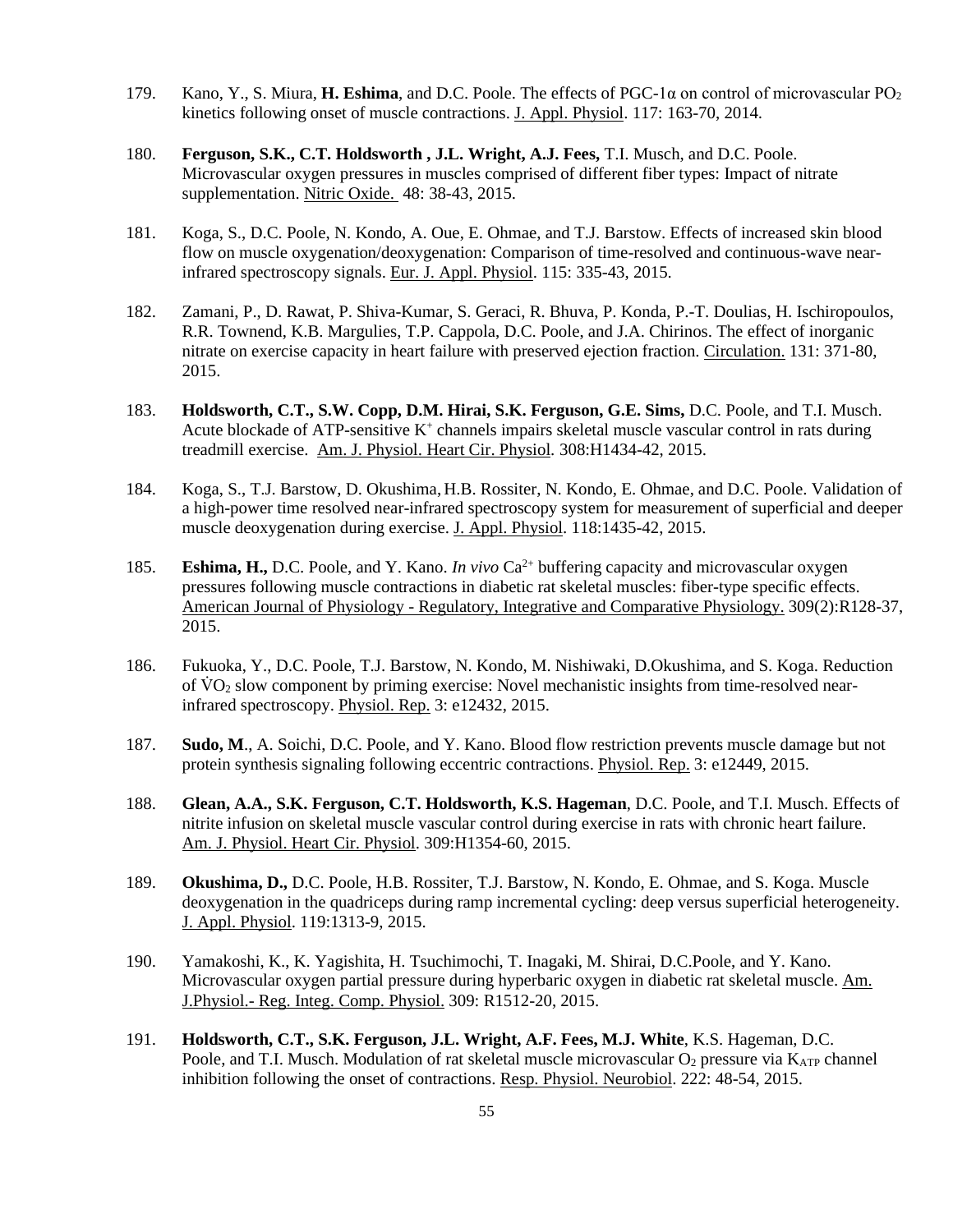- 192. **Ferguson, S.K., A.A. Glean, C.T. Holdsworth , J.L. Wright, A.J. Fees, T.D. Colburn,** J.D. Allen, A.M. Jones, Timothy I. Musch, and D.C. Poole. Skeletal muscle vascular control during exercise: impact of nitrite infusion during nitric oxide synthase inhibition in healthy rats. J Cardiovasc. Pharmacol. Therapeut. 21: 201-208, 2016.
- 193. McKeever, K.H., K. Hinchcliff, B. McNally, and D.C. Poole. Effects of erythropoietin on systemic hematocrit and oxygen transport in the splenectomized horse. Resp. Physiol. Neurobiol. 225:38-47, 2016.
- 194. Tanaka, Y., **T. Inagaki,** D.C. Poole, and Y. Kano. pH buffering of single rat skeletal muscle fibers in the *in vivo* environment. Am. J.Physiol.- Reg. Integ. Comp. Physiol. 310:R926-33, 2016.
- 195. **Ferguson, S.K., C. T. Holdsworth, T.D. Colburn, J.L. Wright, J.C. Craig, A.J. Fees,** A.M. Jones, J.D. Allen, T.I. Musch, and D.C. Poole. Dietary nitrate supplementation: Impact on skeletal muscle vascular control in exercising rats with chronic heart failure. J. Appl. Physiol. 121:661-9, 2016.
- 196. **Colburn, T.D., S.K. Ferguson, C.T. Holdsworth,** T.I. Musch, and D.C. Poole. Nitrite enhances microvascular oxygen pressure dynamics in healthy rat skeletal muscle. J. Appl. Physiol. 122: 153-60, 2017.
- 197. **Okushima, D.,** D.C. Poole, T.J. Barstow, H.B. Rossiter, N. Kondo, T.S. Bowen, T. Amato, S. Koga. Greater  $VO<sub>2</sub>peak$  associates with the amplitude but not the temporal profile of deoxygenation in individual muscles. Physiol. Rep. pii: e13065, 2017.
- 198. Zamani, P., V. Tan, H. Soto-Calderon, M. Beraun, J.A. Brandimarto, L. Trieu, S. Varakantam, P.T. Doulias, R.R. Townsend, J. Chittams, K.B. Margulies, T.P. Cappola, D.C. Poole, H. Ischiropoulos, J.A.Chirinos. Pharmacokinetics and Pharmacodynamics of Inorganic Nitrate in Heart Failure With Preserved Ejection Fraction. Circ. Res. 120: 1151-61, 2017. PMCID PMC5376233
- 199. **Holdsworth CT, S.K. Ferguson, T.D. Colburn, A.J. Fees,** J.C. Craig, D.M. Hirai, D.C. Poole, T.I. Musch. Vascular  $K_{ATP}$  channels mitigate severe muscle  $O_2$  delivery-utilization mismatch during contractions in chronic heart failure rats. Resp. Physiol. Neurobiol. 238:33-40, 2017. PMCID PMC5357564
- 200. **Smith, J.K., K.S. Hageman,** C.A. Harms, D.C. Poole, and T.I. Musch. Respiratory muscle blood flow during exercise: effects of sex and ovarian cycle. J. Appl. Physiol. 122: 918-24, 2017.
- 201. Wakizaka, M., **H. Eshima**, Y. Tanaka, H. Shirakawa, D.C. Poole, and Y. Kano. *In vivo* Ca<sup>2+</sup> dynamics induced by  $Ca^{2+}$  injection in individual rat skeletal muscle fibers. Physiol. Rep. pii: e13180. doi: 10.14814/phy2.13180, 2017.
- 202. Billinger, S.A., J.C. Craig, **S.J. Kwapiszeski**, J-F.V. Sisante, E.D. Vidoni, R. Maletsky, and D.C. Poole. Dynamics of middle cerebral artery blood flow velocity during moderate intensity exercise. J. Appl. Physiol. 122: 1125-33, 2017.
- 203. **Eshima H**., S. Miura, N. Senoo, K. Hatakeyama, D.C. Poole, and Y. Kano. Improved skeletal muscle Ca<sup>2+</sup> regulation in vivo following contractions in mice overexpressing PGC-1 $\alpha$ . Am. J.Physiol.-Reg. Integ. Comp. Physiol. 213:R1017-28, 2017.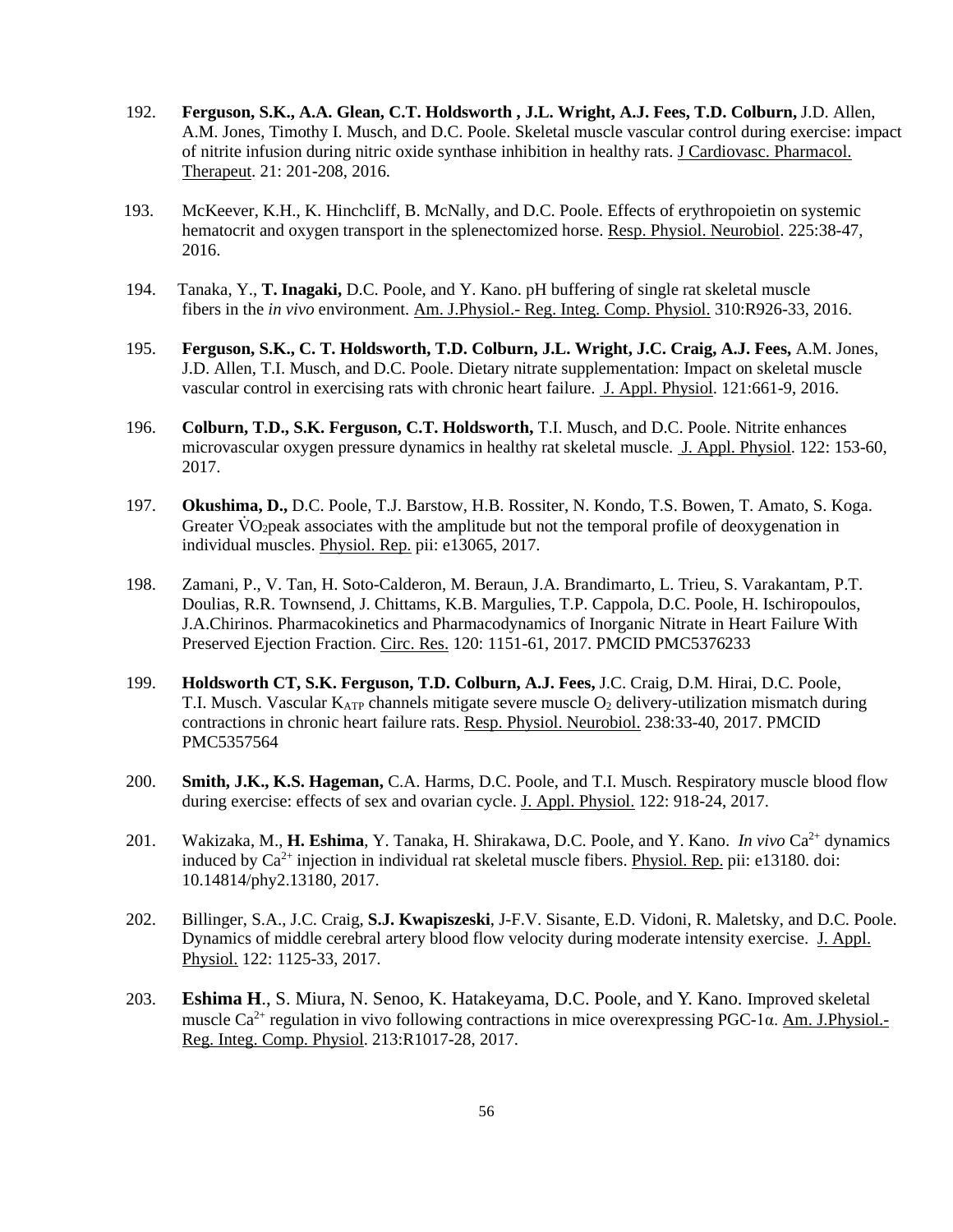- 204. **Smith, J.K., K.S. Hageman,** C.A. Harms, D.C. Poole, and T.I. Musch. Effect of chronic heart failure in older rats on respiratory muscle and hindlimb blood flow during submaximal exercise. Respir. Physiol. Neurobiol. 243: 20-6, 2017.
- 205. Breese, B.C., D.C. Poole, S.J. Bailey, A.M. Jones, N. Kondo, T. Amano, D. Okushima, S. Koga. The effect of beetroot juice supplementation on quadriceps deoxygenation during moderate- and heavyintensity cycling exercise: deep versus superficial heterogeneity. Physiol. Rep. 5: e13340, 2017.
- 206. Watanabe, A., D.C. Poole, and Y. Kano. The effects of RSR13 on microvascular PO<sub>2</sub> kinetics and muscle contractile performance in the rat model of peripheral arterial disease. J. Appl. Physiol. 123:764-772, 2017.
- 207. Koga, S., **D. Okushima**, T.J. Barstow, H.B. Rossiter, N. Kondo, D.C. Poole. Near infrared spectroscopy of superficial and deep rectus femoris reveals markedly different exercise response to superficial vastus lateralis. Physiol. Rep. 5: e13402, 2017.
- 208. **Hirai, D.M., S.W. Copp, S.K. Ferguson, C.T. Holdsworth, K.S. Hageman**, D.C. Poole and T.I. Musch. Neuronal nitric oxide synthase regulation of skeletal muscle functional hyperemia: exercise training and moderate compensated heart failure. Nitric Oxide, 74: 1-9, 2017. PMCID PMC5825278
- 209. **Esau, P.J. E.M. Gittemeier**, A.B. Opoku-Acheampong, **K.S. Rollins, D.R. Baumfalk**, D.C. Poole, T.I. Musch, B.J. Behnke and S.W. Copp. Prostate cancer reduces endurance exercise capacity in association with reductions in cardiac and skeletal muscle mass in the rat. Cancer Res. 7: 2566-76, 2017.
- 210. **Hirai, D.M., J.C. Craig, T.D. Colburn, H. Eshima,** Y. Kano, W.L. Sexton, T.I. Musch, and D.C. Poole. Skeletal muscle microvascular and interstitial PO<sub>2</sub> from rest to contractions. J. Physiol. 596:869-883, 2018.
- 211. **Smith, J.K., S.K. Ferguson, K.S. Hageman**, C.A. Harms, D.C. Poole, and T.I. Musch. Dietary nitrate supplementation opposes the elevated diaphragm blood flow in chronic heart failure during submaximal exercise. Respir. Physiol. Neurobiol. 247: 140-5, 2018.
- 212. **Craig, J.C., T.D. Colburn, D.M. Hirai, M.J. Schettler**, T.I. Musch, and D.C. Poole. Sex and nitric oxide bioavailability interact to modulate interstitial PO<sub>2</sub> in healthy rat skeletal muscle. J. Appl. Physiol., 124: 1558-66, 2018. PMID:29369738.
- 213. Nakajima, T., S. Koide, T. Yasuda, T. Hasegawa, T.Yamasoba, S. Obi, S. Toyoda, F. Nakamura, T. Inoue, D.C. Poole, and Y. Kano. Muscle hypertrophy following blood flow-restricted low force isometric electrical stimulation in rat tibialis anterior: Role for muscle hypoxia. J. Appl. Physiol. 125: 134-45, 2018.
- 214. Hotta, K., B.J Behnke, K. Masamoto, R. Shimotsu, N. Onodera, A.Yamaguchi, D.C. Poole, and Yutaka Kano. Microvascular Permeability of Skeletal Muscle After Eccentric Contraction-Induced Muscle Injury: *In Vivo* Imaging Using Two-Photon Laser Scanning Microscopy. J. Appl. Physiol. 125: 369-80, 2018.
- 215. **Ward, J.L., J.C. Craig,** Y. Liu, E.D. Vidoni; R. Malesky; D.C. Poole, S.A. Billinger. Effect of Healthy Aging and Sex on Middle Cerebral Artery Blood Velocity Dynamics During Moderate Intensity Exercise. Am. J. Physiol. Heart Cir. Physiol. 315: H492-501, 2018.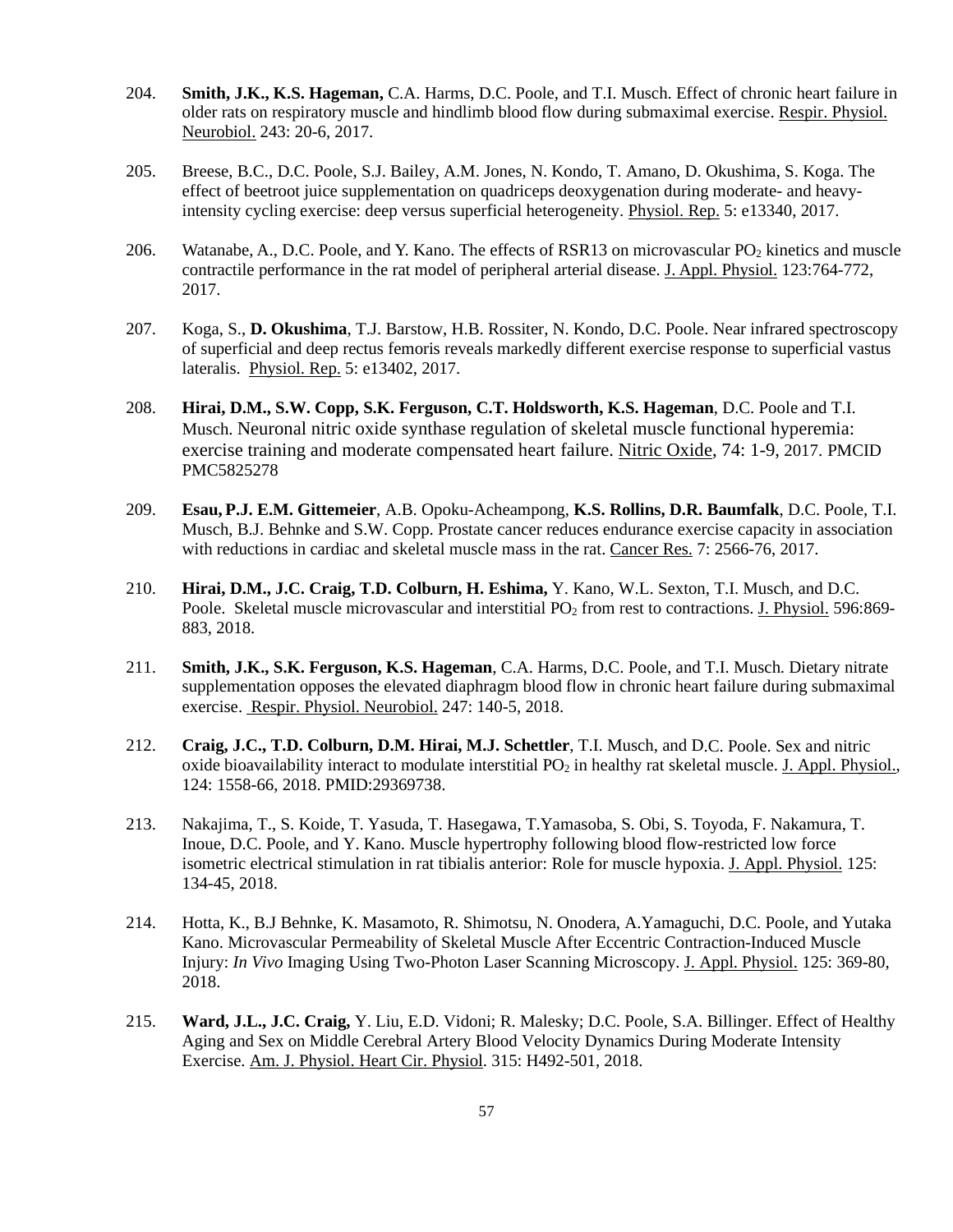- 216. **Ikegami, R.,** H. Eshima, T. Mashio, T. Ishiguro, D. Hoshino, D.C. Poole, and Y. Kano. Accumulation of intramyocyte TRPV1-mediated calcium during heat stress is inhibited by concomitant muscle contractions. J. Appl. Physiol. 126: 691-8, 2019.
- 217. **Witte, E.,** Y. Lui, J.L. Ward, K.S. Kempf, A. Whitaker, E.D. Vidoni, **J.C. Craig**, D.C. Poole, R. Maletsky, S.A. Billinger. Exercise intensity and middle cerebral artery dynamics in humans. Respir. Physiol. Neurobiol. 262: 32-39, 2019.
- 218. **Smith, J.R**., K.S. Hageman, C.A. Harms, D.C. Poole, and T.I. Musch. Intercostal blood flow is elevated in old rats during submaximal exercise. Respir. Physiol. Neurobiol. 263: 26-30, 2019.
- 219. Koga, S., **Okushima, D.,** D.C. Poole, H.B. Rossiter, N. Kondo, and T.J. Barstow. Unaltered VO<sub>2</sub> kinetics despite greater muscle oxygenation during heavy-intensity two-legged knee extension *versus* cycle exercise in humans. Am. J.Physiol.- Reg. Integ. Comp. Physiol. July, 317: R203-13, 2019.
- 220. **Craig, J.C., T.D. Colburn, D.M. Hirai**, T.I. Musch and D.C. Poole. Sexual dimorphism in the control of skeletal muscle interstitial PO2 of heart failure rats: Effects of dietary nitrate supplementation. J. Appl. Physiol. August, 126: 1184-92, 2019.
- 221. **Craig, J.C., T.D. Colburn, J.T. Caldwell, D.M. Hirai**, **A. Tabuchi, D.R. Baumfaulk,** B.J. Behnke, C.J. Ade, T.I. Musch and D.C. Poole. Central and peripheral factors mechanistically linked to exercise intolerance in heart failure. J. Appl. Physiol. 317: H434-44, 2019.
- 222. **Horn, A.G., R.T. Davis, D.R. Baumfaulk, O.N. Kunkel,** C.S. Bruells, D.J. McCullough, **A.B. Opoku-Acheampong**, D.C. Poole, and B.J. Behnke. Impaired diaphragm resistance vessel vasodilation with prolonged mechanical ventilation. J. Appl. Physiol. August, 127: 423-31, 2019.
- 223. **Tabuchi, A.**, H. Eshima, Y. Tanaka, S. Nogami, N.Inoue, M. Sudo, H. Okada, D.C. Poole and Y. Kano. Regional differences in  $Ca^{2+}$  entry along the proximal-middle-distal axis during eccentric contractions in rat skeletal muscle. J. Appl. Physiol. September, 127: 828-37, 2019.
- 224. **Hirai, D.M., J.C. Craig, T.D. Colburn**, H. Eshima, Y. Kano, T.I. Musch, and D.C. Poole. Skeletal muscle interstitial PO<sub>2</sub> kinetics during recovery from contractions. J. Appl. Physiol. October, 127: 930-9, 2019.
- 225. **Watanabi, D., K. Hatakeyama, R. Ikegami**, H. Eshima, **K. Yagishita**, D.C. Poole, and Y. Kano. Sex differences in mitochondrial Ca<sup>2+</sup> handling in mouse fast-twitch skeletal muscle in vivo. J. Appl. Physiol. February, 128: 241-251, 2020.
- 226. Zamani P., E.A. Proto, J.A. Mazurek, S.B. Prenner, K.B. Margulies, R.R. Townsend, D.P. Kelly, Z. Arany, D.C. Poole, P.D. Wagner, and J.A. Chirinos. Peripheral determinants of oxygen utilization in heart failure with preserved ejection fraction: Central role of adiposity. JACC: Basic to Translational Science. March, 5: 211-225, 2020.
- 227. **Okushima, D.,** D.C. Poole, T.J. Barstow, N. Kondo, L.M.K. Chin, and S. Koga. Effect of differential muscle recruitment patterns on muscle deoxygenation and microvascular hemoglobin regulation. Exp. Physiol. March, 105: 531-541, 2020.
- 228. **Colburn, T.D., Holdsworth, C.T., Craig, J.C.**, Hirai, D.M., Montgomery, S., Poole, D.C., Musch, T.I., and M.J. Kenney. ATP-sensitive K+ channel inhibition in rats decreases kidney and skeletal muscle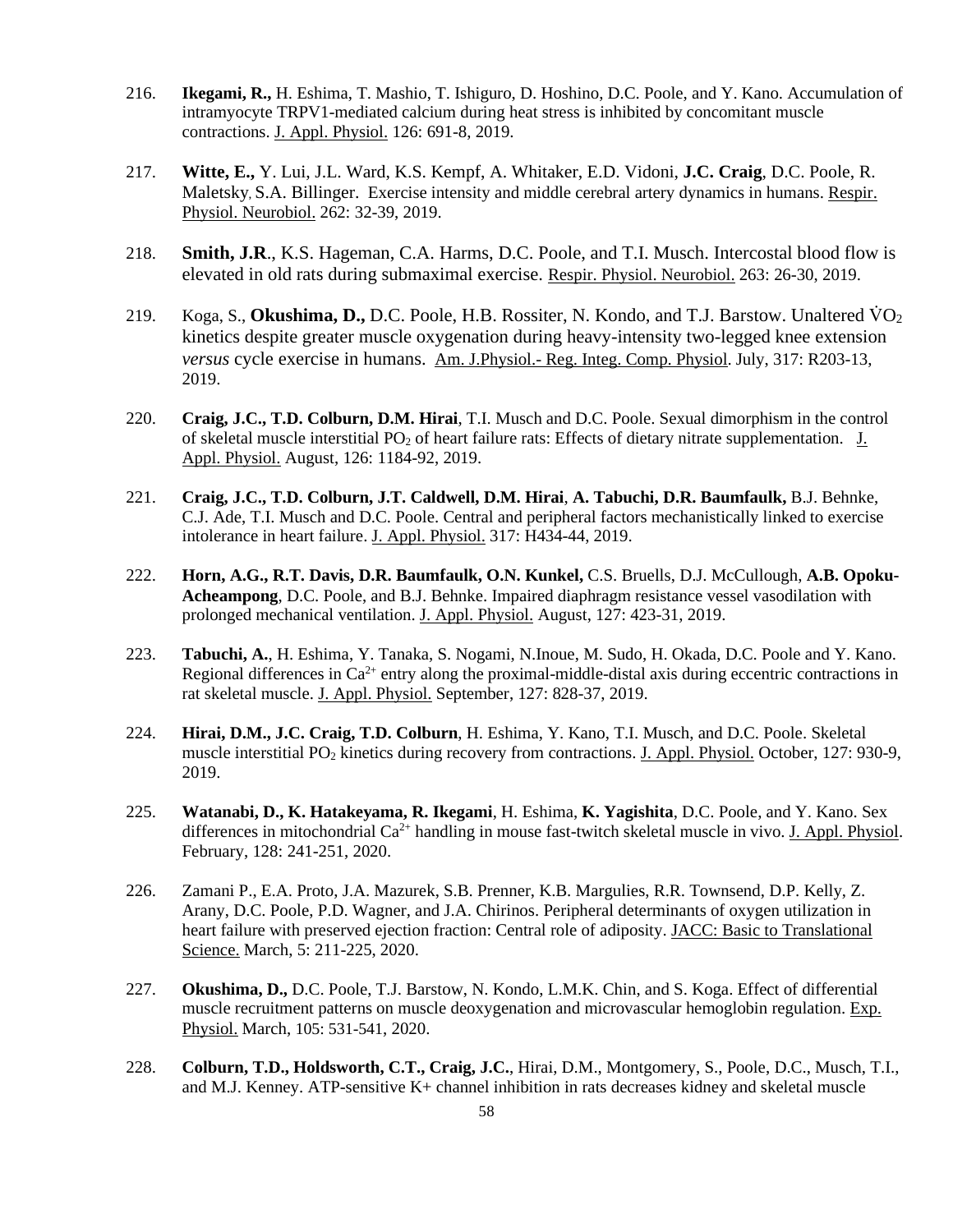blood flow without increasing sympathetic nerve discharge. Respir Physiol Neurobiol. 278: 103444, July, 2020.

- 229. **Tabuchi, A., Craig, J.C.**, Hirai,D.M., **Colburn, T.D**., Kano, Y., Poole, D.C., and Musch, T.I. Systemic NOS inhibition reduces contracting muscle oxygenation more in intact female than male rats. Nitric Oxide. 100-101: 38-44, August, 2020.
- 230. **Colburn, T.D**., Hirai, D.M., **Craig, J.C**., Ferguson , S.K., **Weber, R.E**., **Schulze, K.M**., Behnke, B.J., Musch, T.I., and Poole, D.C. Transcapillary  $PO<sub>2</sub>$  gradients in contracting muscles across the fibre type and oxidative continuum. J. Physiol. 598: 3187-3202, August, 2020.
- 231. Rioja, M.A.G., González-Mohino, F., Poole, D.C. and González-Ravé,J.M. Relative proximity of Critical Power and Metabolic/Ventilatory Thresholds: Systematic review and meta-analysis. Sports Med. 50: 1771-1783, October, 2020.
- 232. **Goulding, R., D. Okushima,** S. Marwood, D.C. Poole, T.J. Barstow, T-H. Lei, N. Kondo, and S. Koga. Impact of supine exercise on muscle deoxygenation kinetics heterogeneity: Mechanistic insights into slow pulmonary oxygen uptake dynamics. J. Appl. Physiol. 129: 535-546, September, 2020.
- 233. **Horn, A.G., D. Baumfalk, K..M. Schulze, O. Kunkel, T.D. Colburn, R.E. Weber**, C. Bruells, T.I. Musch, D.C. Poole, and B.J. Behnke. Effects of elevated positive-end expiratory pressure on diaphragmatic blood flow and vascular resistance during mechanical ventilation. J. Appl. Physiol. 129: 626-635, September, 2020.
- 234. **Butenas, A., Smith, J.R.,** S.W. Copp, K.S. Hageman, D.C. Poole and T.I. Musch. Type II diabetes accentuates diaphragm blood flow increases during submaximal exercise in the rat. Respir Physiol Neurobiol. 281: 103518, 2020.
- 235. **Goulding, R., D. Okushima,** S. Marwood, D.C. Poole, T.J. Barstow, T-H. Lei, N. Kondo, and S. Koga. Effect of priming exercise and body position on pulmonary oxygen uptake and muscle deoxygenation kinetics during cycle exercise. J. Appl. Physiol. 129: 810-822, October, 2020.
- 236. **Colburn, T.D., R.E. Weber,** K.S. Hageman, **J.T. Caldwell, K.M. Schulze,** C.J. Ade, B.J. Behnke, D.C. Poole, and T.I. Musch. Vascular ATP-sensitive K<sup>+</sup> channels support maximal aerobic capacity and critical speed via convective and diffusive  $O_2$  transport. J. Physiol. 598(21):4843-4858, 2020.
- 237. **Takagi, R., A. Tabuchi**, T. Asamura, S. Hirayama, **R. Ikegama**, Y. Tanaka, D. Hoshino, D.C. Poole, and Y. Kano. *In vivo* Ca<sup>2+</sup> dynamics during cooling after eccentric contractions in rat skeletal muscle. Am. J. Physiol. Reg. 320: R129-137, 2021.
- 238. **Ikegami, R**., H. Eshima, T. Nakajima, S. Toyoda, D.C.Poole, and Y. Kano. Type I diabetes suppresses intracellular calcium ion increase normally evoked by heat stress in rat skeletal muscle. Am. J. Physiol. Reg. 320: R384-392, 2021.
- 239. **Butenas, A., T.D. Colburn, D. Baumfalk**, C.A., Ade, K.S. Hageman, S.W. Copp, D.C. Poole and T.I. Musch. Angiotensin converting enzyme inhibition improves cerebrovascular control during exercise in rats with heart failure. Respir Physiol Neurobiol. 286:103613, 2021.
- 240. **Goulding, R., D. Okushima,** S. Marwood, D.C. Poole, T.J. Barstow, T-H. Lei, N. Kondo, and S. Koga. Impact of supine versus upright exercise on muscle deoxygenation heterogeneity during ramp incremental cycling is site specific. Eur. J. Appl. Physiol. 121: 1283-1296, 2021.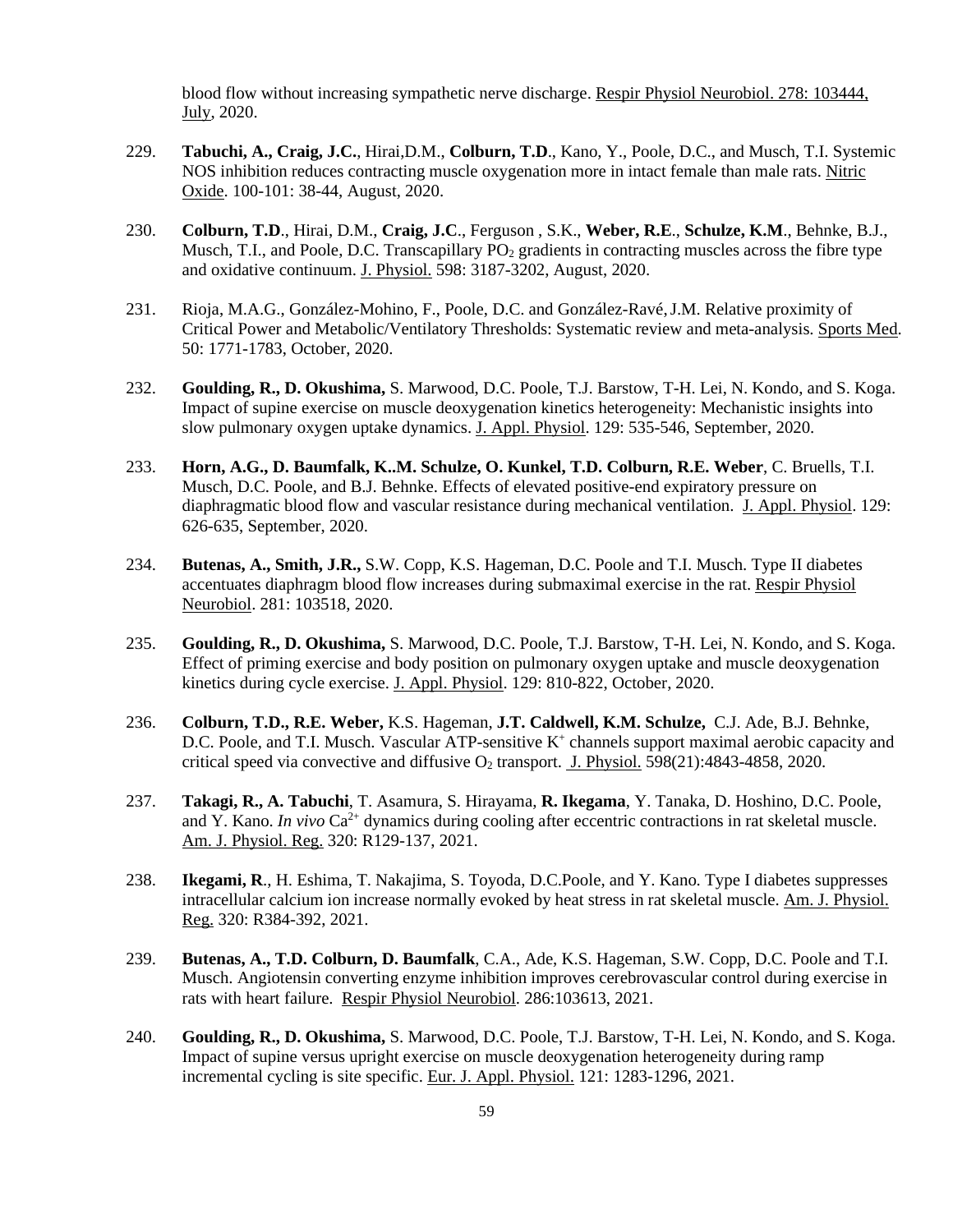- 241. **Hirai, D.M., A. Tabuchi, J.C. Craig, T.D. Colburn**, T.I. Musch, and D.C. Poole. Regulation of capillary hemodynamics by  $K_{ATP}$  channels in resting skeletal muscle. Physiol. Rep. 9(8): e14803, 2021.
- 242. Zamani, P., E.A. Proto, N. Wilson, A. Davila Jr., J.A. Mazurek, S.B. Prenner, B. Desjardins, K.B. Margulies, D.P. Kelly, Z. Arany, P.-T. Doulias, H. Ischiropoulos, J.W. Elrod, M.E. Allen, K. D'Aquilla, D. Kumar, D. Thakuri, K. Prabhakaran,M.C. Langham, D.C. Poole, R. Reddy, and J.A. Chirinos. Multimodality assessment of the skeletal muscle in HFpEF reveals anatomic differences in the machinery of energy metabolism and exercise. Euro Soc. Cardiol.: Heart Failure, doi: 10.1002/ehf2.13329, May, 2021.
- 243. **Colburn, T.D., R.E. Weber, K.M. Schulze,** K.S. Hageman, **A.G. Horn,** B.J. Behnke, D.C. Poole, and T.I. Musch. Sexual dimorphism in vascular ATP-sensitive  $K^+$  channel function supporting interstitial  $PO<sub>2</sub>$  via convective and/or diffusive  $O<sub>2</sub>$  transport. J. Physiol. 599: 3279-3293, July, 2021.
- 244. **Shimotsu, R**., K. Hotta, **R. Ikegami**, T. Asamura, **A. Tabuchi**, K. Masamoto, K. Yagishita, D.C. Poole, and Y. Kano. Vascular permeability of skeletal muscle microvessels in rat arterial ligation model: in vivo analysis using two-photon laser scanning microscopy. Am. J. Physiol. Reg. 320: R972-R983, June, 2021.
- 245. **Takagi, R., A. Tabuchi,** D.C. Poole, and Y. Kano. *In vivo* cooling-induced intracellular Ca<sup>2+</sup> elevation and tension in rat skeletal muscle. Physiol. Rep. 9: e14921. doi: 10.14814/phy2.14921. May 2021.
- 246. **Smith, J.R**., D.M. Hirai, S.W. Copp, S.K. Ferguson, C.T. Holdsworth, K.S. Hageman,D.C. Poole, and T.I. Musch. Exercise training decreases intercostal and transversus abdominis muscle blood flows in heart failure rats during submaximal exercise. Respir. Physiol. Neurobiol. 292:103710, June, 2021.
- 247. Ade, C.A., **Turpin V-R.G., Parr, S.K., Hammond, S.T., White, Z., Weber, R.E., Schulze, K.M., Colburn, T.D**., Poole, D.C. Does wearing a facemask decrease arterial blood oxygenation and impair exercise tolerance? Respir. Physiol. Neurobiol. Dec; 294:103765, 2021.
- 248. **Horn, AG., O.N. Kunkel, D.R. Baumfalk, M.E. Simon, K.M. Schulze,** W-W. Hsu, J. Muller-Delp, D.C. Poole, and B.J. Behnke. Prolonged mechanical ventilation increases diaphragm arteriole circumferential stretch without changes in stress/stretch: Implications for the pathogenesis of ventilatorinduced diaphragm dysfunction. Microcirculation, Nov;28(8):e12727, 2021.
- 249. **Goulding, R.,** S. Marwood, T-H. Lei, **D. Okushima,** D.C. Poole, T.J. Barstow, N. Kondo, and S. Koga. Dissociation between exercise intensity thresholds: mechanistic insights from supine exercise. Am. J. Physiol. Reg. Nov 1;321(5):R712-R722, 2021.
- 250. **Schulze, K.M., R.E. Weber, T.D. Colburn, A.G. Horn,** C.J. Ade, W-W. Hsu, D.C. Poole, and T.I. Musch. The effects of pulmonary hypertension on skeletal muscle oxygen pressures in contracting rat spinotrapezius muscle. Exp. Physiol. Oct;106: 2070-2082, 2021.
- 251. **Tabuchi, A., Y. Tanaka, R. Takagi, H. Shirakawa, T. Shibaguchi, T. Sugiura**, D.C. Poole, Y. Kano. Ryanodine receptors mediate high intracellular  $Ca^{2+}$  and some myocyte damage following eccentric contractions in rat fast twitch skeletal muscle. Am. J. Physiol. Reg. Jan 1;322(1):R14-R27, 2022.
- 252. **Horn, A.G., K.M. Schulze, R.E. Weber,** T.J. Barstow, T.I. Musch, D.C. Poole, B.J. Behnke. Postocclusive reactive hyperemia and skeletal muscle capillary hemodynamics. Microvasc. Res. 140:104283, 2022.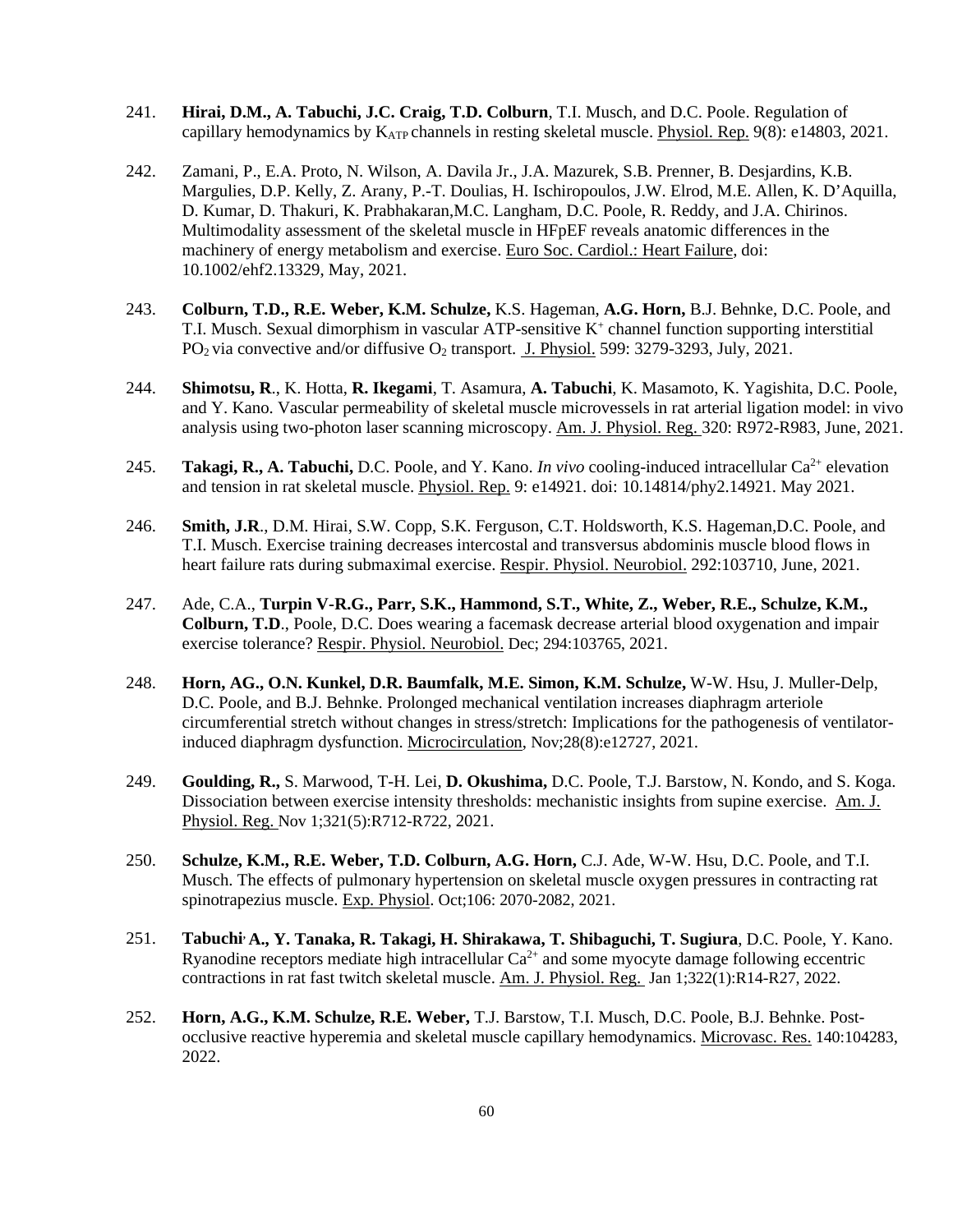- 253. **Weber, R.E., K.M. Schulze, T.D. Colburn, A.G. Horn,** K. Sue Hageman, C.J. Ade, S.E. Hall, P. Sandner, T.I. Musch, and D.C. Poole. Capillary hemodynamics and contracting skeletal muscle oxygen pressures in rats with heart failure: Impact of soluble guanylyl cyclase activator. Nitric Oxide, 119:1-8, 2022.
- 254. **Schulze, K.M., R.E. Weber, A.G. Horn, T.D. Colburn**, C.J. Ade, D.C. Poole, and T.I. Musch. Effects of pulmonary hypertension on microcirculatory hemodynamics in rat skeletal muscle. Microvasc. Res. 141: 104334, January 2022.
- 255. **Horn, A.G., O.N. Kunkel, K.M. Schulze, D.R. Baumfalk, R.E. Weber**, D.C. Poole, B.J. Behnke. Supplemental oxygen administration during mechanical ventilation reduces diaphragm blood flow and oxygen delivery. J. Appl. Physiol. In press, March, 2022.

\*Top 30 most cited papers in EJAP for 2012, 4/11/2013 \*\*Faculty of 1,000 voted top 2% publication, 8/26/2011 \*\*\*Microcirculation most cited paper, 2009

### **Journal Covers**

- Poole, D.C., S.W. Copp, S.K. Ferguson, and T.I. Musch. Skeletal muscle capillary function: Contemporary observations and novel hypotheses. Exp. Physiol. 98(12), 2013.
- Poole, D.C., M.J. White, and B.J. Whipp. "*The discovery of oxygen*" Hektoen International Facebook page, August  $29<sup>th</sup>$ , 2016.

#### **Books written/edited:**

#### **Published**

 Oxygen Transport to Tissue XVIEdited by M.C. Hogan, O. Mathieu-Costello, D.C. Poole, and P.D. Wagner, Plenum Press, New York, 1994, 652 pages.

 Jones, A.M., and D.C. Poole. Oxygen uptake kinetics in sport, exercise and medicine. Routledge, London, 2005, 405 pages, ISBN #0-415-30560-8 (hardback) and #0-415-30561-6 (paperback).

 Kregel, K.C., D.L. Allen, F.W. Booth, M.R. Fleshner, E.J. Henriksen, T.I. Musch, D.S. O'Leary, C.M. Parks, D.C. Poole, A.W. Ra'anan, D.D. Sheriff, M.S. Sturek, and L.A. Toth. Resource Book for the Design of Animal Exercise Protocols. American Physiological Society, Bethesda, MD, 2006, 137 pages.

# **Unpublished**

Poole, D.C., and K. S. Hageman. My Life: Casey Allen Kindig, 2006, 124 pages.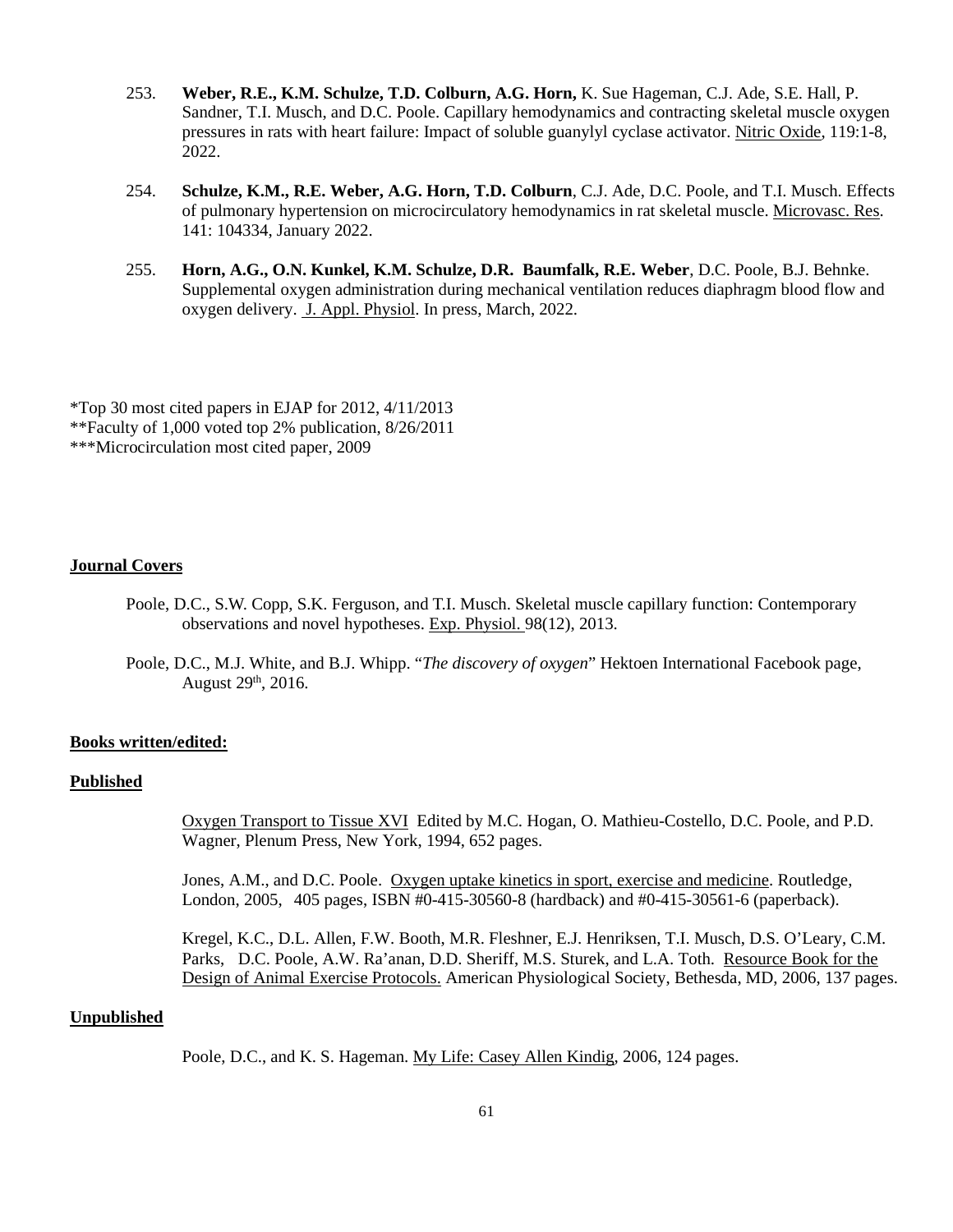### **Invited Reviews (Peer Reviewed) Book Chapters, Symposium Proceedings and Editorials**

- 1. Mathieu-Costello, O., D.C. Poole and R.B. Logemann. Muscle fiber size and chronic exposure to hypoxia. In: Oxygen Transport To Tissue Xl Edited by K. Rakusan, G.P. Biro, T.K. Goldstick and Z. Turek, Plenum Press, New York, 1988.
- 2. Wagner, P.D., J. Roca, M.C. Hogan, D.C. Poole and P. Haab. Experimental support for the theory of diffusion limitation of  $\rm\ddot{V}O_2$  max. Oxygen Transport to Tissue X11 Ed. J. Piiper et al., Plenum, New York, 1990.
- 3. Poole, D.C., and O. Mathieu-Costello. Effect of altitude and chronic exercise on the gas exchange potential of skeletal muscle. In: Natural History of Eastern California and High-Altitude Research, White Mountain Research Station Symposium Vol. 3, Eds. C.A. Hall, V. Doyle-Jones and B. Widawski, University of California, Los Angeles 1990.
- 4. Richardson, R.S., D.C. Poole, D.R. Knight, and P.D. Wagner. Red blood cell transit time in man: Theoretical effect of capillary density. In: Oxygen Transport to Tissue XVIEdited by M.C. Hogan, O. Mathieu-Costello, D.C. Poole, and P.D. Wagner, Plenum Press, New York, 1993, pp. 521-32.
- 5. Poole, D.C. Role of exercising muscle in slow component of  $\overline{VQ_2}$ . Med. Science Sports Exerc. 26: 1335-1340, 1994.
- 6. Poole, D.C., T.J. Barstow, G.A. Gaesser, W.T. Willis and B.J. Whipp. VO<sub>2</sub> slow component: Physiological and functional significance. Med. Science Sports Exerc., 26: 1354-1358, 1994.
- 7. Gaesser, G.A., and D.C. Poole. The slow component of oxygen uptake kinetics in humans. In: Exercise and Sports Science Reviews 1996, Vol. 25. Edited by J.O. Holloszy, Williams and Wilkins, pp. 35-70.
- 8. Poole, D.C. Influence of exercise training on skeletal muscle oxygen delivery and utilization. In: **The Lung:Scientific Foundations.** Eds: R.G. Crystal, J.B. West, E.R. Weibel, P.J. Barnes, Raven Press, New York, 1997, pp. 1957-1967.
- 9. Poole, D.C., G.A. Farkas, S.K. Powers, M.B. Reid, and W.L. Sexton. Diaphragm structure and function in health and disease. Med. Science Sports Exerc., 29: 738-754, 1997.
- 10. Poole, D.C., and R.S. Richardson. Determinants of oxygen uptake: implications for exercise testing. Sports Med., 24: 308-320, 1997.
- 11. Koga, S., T. Shiojiri, N. Kondo, M. Shibasaki, D.C. Poole, and T.J. Barstow. Effect of altered muscle temperature on oxygen uptake kinetics during exercise. In: The 1997 Nagano Symposium on Sports Science. Eds: H. Nose, E.R. Nadel, and T. Morimoto, Cooper Publishing Group, 1998.
- 12. Poole, D.C., and T.I. Musch. Pulmonary and peripheral gas exchange during exercise. In: Pulmonary and peripheral gas exchange in health and disease. Eds. J. Roca, R. Rodriguez-Roisin, and P.D. Wagner, 2000, pp. 469-523.
- 13. Koga, S., D.C. Poole, T. Shiojiri, N. Kondo, M. Shibasaki, Y. Fukuba, and T.J. Barstow. Kinetics of pulmonary oxygen uptake during exercise: A new criterion for evaluation of aerobic work capacity. In: Physiological anthropology - The future perspectives. Eds. M. Sato, H.W. Juergens, N. Smolej- Narancic, and P. Rudan, 2000.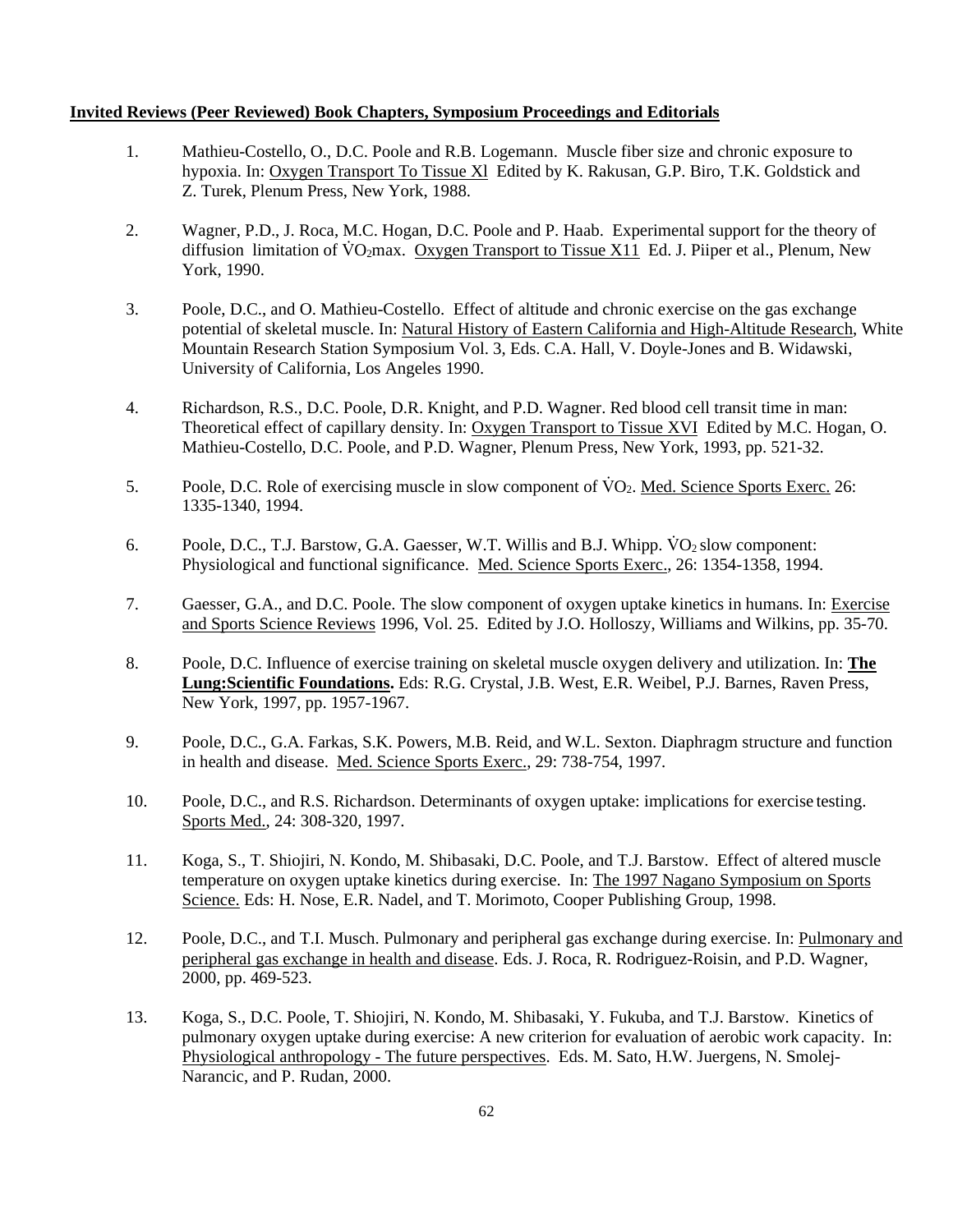- 14. Erickson, H.H., C.A. Kindig, and D.C. Poole. Exercise-induced pulmonary hemorrhage: A new concept in treatment. J. Equine Vet. Sci. 20: 164-167, 2000.
- 15. Erickson, H.H., T.S. Hildreth, D.C. Poole, and J.H. Cox. Management of exercise-induced pulmonary hemorrhage in non-racing performance horses. Comp. Cont. Edu. Pract. Vet., 23: 1090-1093, 2001.
- 16. Erickson, H.H., and D.C. Poole. Exercise-induced pulmonary hemorrhage. In: Equine Respiratory Diseases. Ed. P. Lekeux. International Veterinary Information Services (www.ivis.org Document No. B0320.0102), 2002.
- 17. Poole, D.C., and H.H. Erickson. Heart and vessels: Function during exercise and response to training. In: Equine Sports Medicine and Surgery. Eds. K. Hinchcliff, R.J. Geor, A.J. Kaneps. Elsevier Science, 2004, pp. 697-727.
- 18. Erickson, H.H., D.C. Poole, and D.K. Detweiler. Pulmonary circulation. In: Dukes' Physiology of Domestic Animals. 12<sup>th</sup> edition. Ed. W.O. Reece. Cornell Univ. Press, Ithaca, New York, 2004.
- 19. Erickson, H.H., and D.C. Poole. Exercise physiology. In: Dukes' Physiology of Domestic Animals.  $12^{th}$ edition. Ed. W.O. Reece. Cornell Univ. Press, Ithaca, New York, 2004.
- 20. Koga, S., T.J. Barstow, T. Shiojiri, Y. Fukuba, N. Kondo, Y. Fukuoka, M. Shibasaki, and D.C. Poole. Pulmonary and muscle oxygen uptake kinetics at the onset of exercise.: In: Exercise, Nutrition and Environmental Stress. Volume 3, Eds., Nose, H, Mack, GW and Imaizumi, K. Cooper Publishing Group, LLC, pp. 63-84, 2001.
- 21. Warren, S, L Nagl, R Schmitz, J Yao, T Hildreth, H Erickson, D Poole, D Andresen. A distributed infrastructure for veterinary telemedicine. Proc 25th Ann Int Conf of the IEEE Engin. in Med. and Biol. Soc. 25:1394-1397, 2003.
- 22. Poole, D.C. Current concepts of oxygen transport during exercise. Equine Comp. Exerc. Physiol. 1: 5- 22, 2004.
- 23. Jones, A., and D.C. Poole. Introduction to oxygen uptake kinetics and historical development of the discipline. In: Oxygen uptake kinetics in sport, exercise and medicine. Eds. A.M. Jones, D.C. Poole. Routledge, London, 2005, pp. 3-35.
- 24. Kindig, C.A., B.J. Behnke, and D.C. Poole. VO<sub>2</sub> dynamics in different species. In: Oxygen uptake kinetics in sport, exercise and medicine. Eds. A.M. Jones, D.C. Poole. Routledge, London, 2005, 115- 137.
- 25. Behnke, B.J., T.J. Barstow, and D.C. Poole. Relationship between  $\rm\ddot{V}O_{2}$  responses at the mouth and across the exercising muscles. In: Oxygen uptake kinetics in sport, exercise and medicine. Eds. A.M. Jones, D.C. Poole. Routledge, London, 2005, 141-153.
- 26. Poole, D.C., and A.M. Jones. Towards an understanding of the mechanistic bases of  $\rm VO_2$  kinetics. In: Oxygen uptake kinetics in sport, exercise and medicine. Eds. A.M. Jones, D.C. Poole. Routledge, London, 2005, 294-328.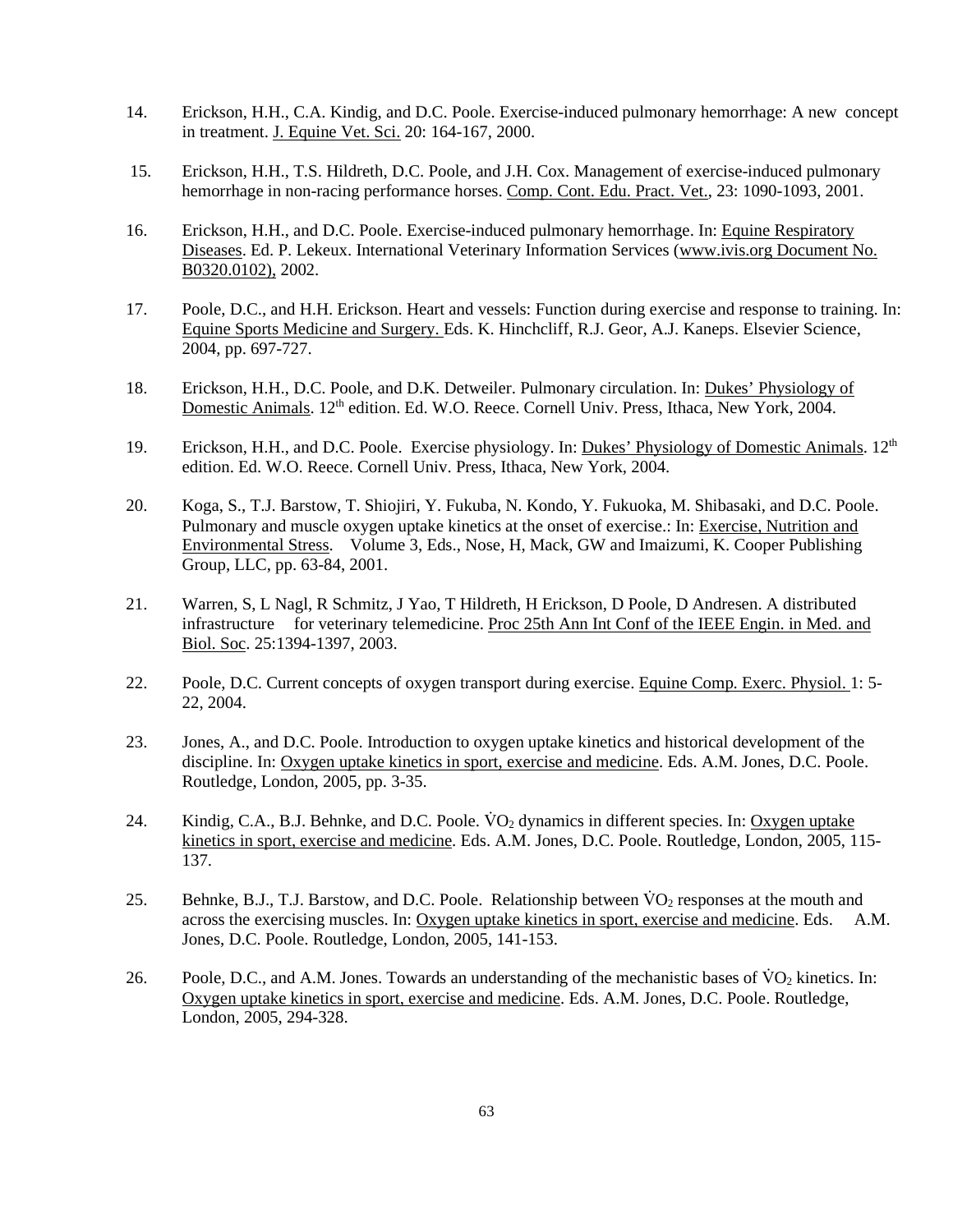- 27. Poole, D.C., C.A. Kindig and B.J. Behnke. VO<sub>2</sub> kinetics in different disease states. In: Oxygen uptake kinetics in sport, exercise and medicine. Eds. A.M. Jones, D.C. Poole. Routledge, London, 2005, 353- 372.
- 28. Poole, D.C., and H.H. Erickson. Heart and vessels: function during exercise and response to training. In: Books in progress, J. Equine Vet. Science, 24: 1-7, 2004.
- 29. Warren, S, D Andresen, L Nagl, S Schoenig, B Krishnamurthi, H Erickson, T Hildreth, D.C. Poole, M Spire. Wearable and Wireless: Distributed, Sensor-Based Telemonitoring Systems for State of Health Determination in Cattle. 9th Annual Talbot Informatics Symposium. AVMA 2004 Convention Notes, July 25, 2004.
- 30. Poole, D.C., C.A. Kindig, B.J. Behnke, and A.M. Jones. Oxygen uptake kinetics in different species: a brief review. Equine Comp. Exerc. Physiol., 2: 1-15, 2005.
- 31. Poole, D.C., B.J. Behnke, and D.J. Padilla. Dynamics of microcirculatory oxygen exchange. Med. Sci. Sports Exerc., 37:1559-1566, 2005
- 32. Jones, A.M., and D.C. Poole. Oxygen uptake dynamics: From muscle to mouth. Med. Sci. Sports Exerc., 37:1542-1550, 2005.
- 33. McDonough, P., B.J. Behnke, D.J. Padilla, and T.I. Musch, and D.C. Poole. Control of oxygen delivery within skeletal muscle. Physiol. News. 60: 23-24, 2005.
- 34. Poole, D.C., B.J. Behnke, and T.I. Musch. Capillary hemodynamics and oxygen pressures in the aging microcirculation. Microcirculation, 13: 279-289, 2006.
- 35. Ferreira, L.F., D.J. Padilla, J. Williams, K.S. Hageman, T.I. Musch, D.C. Poole. **Editor's Choice**: Effects of altered nitric oxide availability on rat muscle microvascular oxygenation during contractions. Ed. Jensen, F.B. Acta Physiol. Scand. 186: 169, 2006.
- 36. Poole, D.C. Exercise protocols in large animals: Treadmill exercise in horses. In: Resource Book for the design of Animal Exercise Protocols. American Physiological Soc., Bethesda, MD. 2006, pp. 59-63.
- 37. Hogan, M.C., (Ferreira, L.F., D.J. Padilla, J. Williams, K.S. Hageman, T.I. Musch, D.C. Poole). Vascular NO availability is an important determinant of impaired skeletal muscle microvascular  $PO<sub>2</sub>$ in chronic heart failure. Editorial. Acta Physiol. (Oxf.) 188: 1, 2006.
- 38. Poole, D.C., and L.F. Ferreira. Oxygen exchange in muscle of young and old rats: muscle-vascular pulmonary coupling. J. Exp. Physiol. 92: 341-346, 2007.
- 39. Erickson, H.H., T.S. Epp, and D.C. Poole. Review of alternative therapies for EIPH. AAEP Proc. 53: 1- 4, 2007.
- 40. Poole, D.C., L.F. Ferreira, B.J. Behnke, T.J. Barstow, and A.M. Jones. The final frontier: Oxygen flux into muscle at exercise onset. Exercise and Sports Science Reviews. 35: 166-173, 2007.
- 41. Erickson, H.H., and D.C. Poole. Exercise-induced pulmonary hemorrhage: Current concepts. In: Equine Respiratory Diseases. Ed. P. Lekeux. International Veterinary Information Services (www.ivis.org), 2007.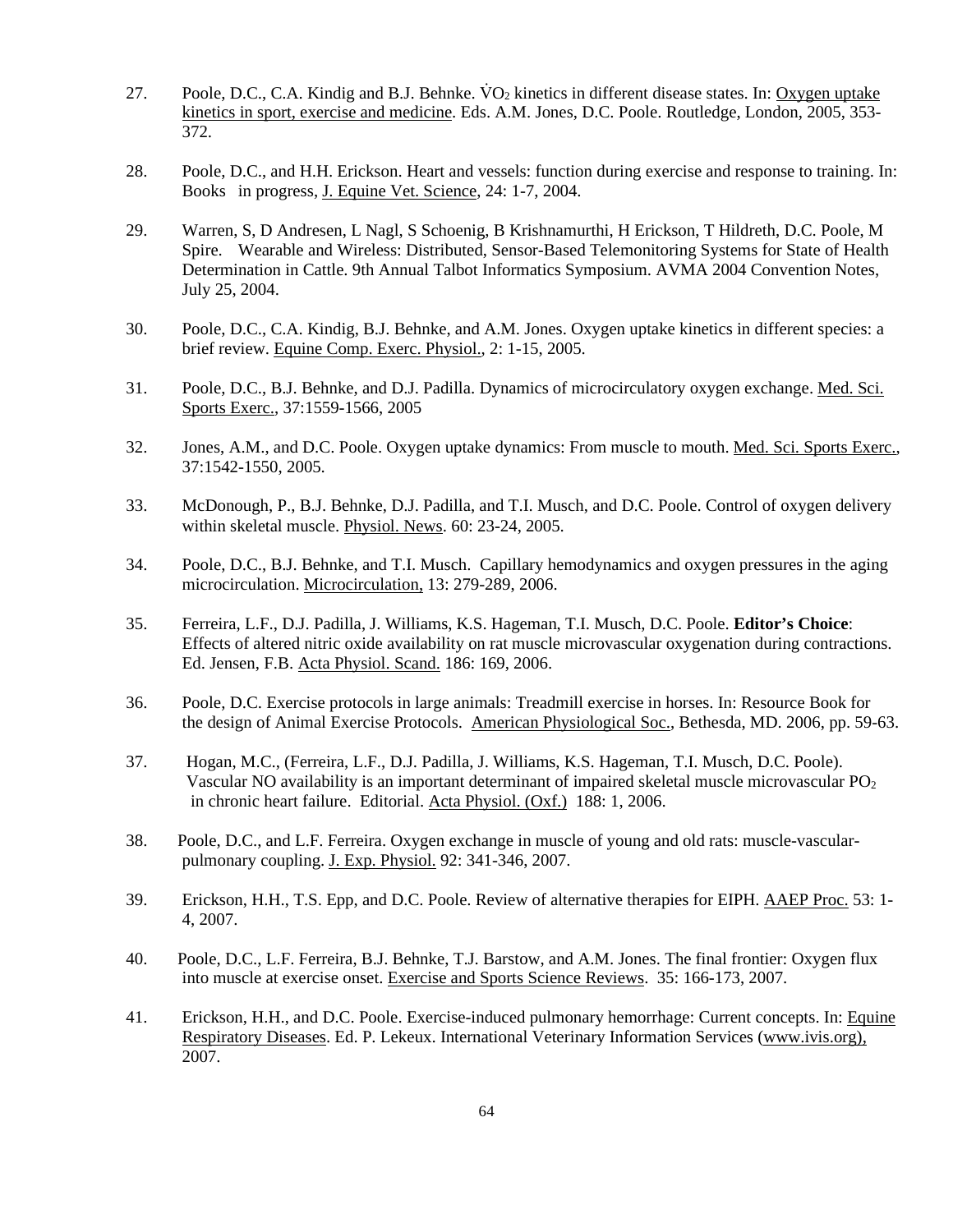- 42. Poole, D.C., and H.H. Erickson. Cardiovascular function and oxygen transport: responses to exercise and training. In: Equine Exercise Physiology. The Science of Exercise in the Athletic Horse. Eds. K. Hinchcliff, R.J. Geor, A.J. Kaneps. Saunders, Elsevier, New York, 2008, pp. 212-245.
- 43. Poole, D.C., M.D. Brown, and O. Hudlicka. Point-Counterpoint: There is not capillary recruitment in skeletal muscle during exercise. J. Appl. Physiol. 104: 891-893, 2008.
- 44. Poole, D.C., M.D. Brown, and O. Hudlicka. Rebuttal: There is not capillary recruitment in skeletal muscle during exercise. J. Appl. Physiol. 104: 893-894, 2008.
- 45. Poole, D.C., M.D. Brown, and O. Hudlicka. Last word on Point-Counterpoint: There is not capillary recruitment in skeletal muscle during exercise. J. Appl. Physiol. 104: 901, 2008.
- 46. Erickson, HH, TS Epp, and DC Poole. Alternative therapies for EIPH. Havemeyer Foundation Monograph, 20:37-39, 2008
- 47. Poole, D.C., T.J. Barstow, P. McDonough, and A.M. Jones. Control of oxygen uptake during exercise. Med Sci.Sports Exerc. 40: 462-474, 2008.
- 48. Epp, T.S., K.L. Edwards, D.C. Poole, and H.H. Erickson. Effects of conjugated estrogens and aminocaproic acid on reducing exercise-induced pulmonary hemorrhage. AAEP Proc. 54: 1-3, 2008.
- 49. Jones, A.M., and D.C. Poole. Physiological demands of endurance exercise. In: Olympic Textbook of Science in Sport. Ed. R.J. Maughan. Blackwell Publishing, Chichester, U.K., ISBN: 978-1-4051-5638-7, 2009, pp. 43-55.
- 50. Poole, D.C. Resolving the determinants of high-intensity exercise. J. Exp. Physiol. 94: 197-8, 2009.
- 51. Poole, D.C., and T.I. Musch. Post-myocardial infarction insulin resistance: A sentinel role for the microcirculation. Chapter 10, pp. 107-118. In: Microcirculation and Insulin Resistance. Eds. Wiernsperger N, Bouskela E, Kraemer-Aguilar LG, Bentham e-Books, ISBN: 978-1-60805-057-4, 2009.
- 52. Poole, D.C., and T.I. Musch. Mechanistic insights into how advanced age moves the site of kinetics limitation upstream. J. Appl. Physiol. 108: 5-6, 2010.
- 53. Jones, A.M., A. Vanhatalo, M. Burnley, R.H. Morton, and D.C. Poole. Critical power: Implications for the determination of  $\rm\dot{VO}_{2}$  max and exercise tolerance. Med. Sci.Sports Exerc. 42: 1876-90, 2010. PMID:20195180
- 54. Inagaki T., T. Sonobe, D.C. Poole and Y. Kano. Arteriolar vasomotor control and contractile performance during fatiguing tetanic contractions in rat skeletal muscle: role of sympathetic system. Adv. Exp. Med. Biol. 662:309-15, 2010. PMID:20204808
- 55. Poole, D.C., and T.I. Musch. Muscle microcirculatory  $O_2$  exchange in health and disease. Adv. Exp. Med. Biol. 662: 301-7, 2010. PMID:20204807
- 56. Poole, D.C., and H.H. Erickson. Highly athletic terrestrial mammals: Horses and dogs. Compr. Physiol. 1: 1-37, 2011.
- 57. Poole, D.C., S.W. Copp, D.M. Hirai, and T.I. Musch. Dynamics of muscle microcirculatory and blood-myocyte  $O_2$  flux during contractions. Acta Physiol (Oxf) 202: 293-310, 2011. PMID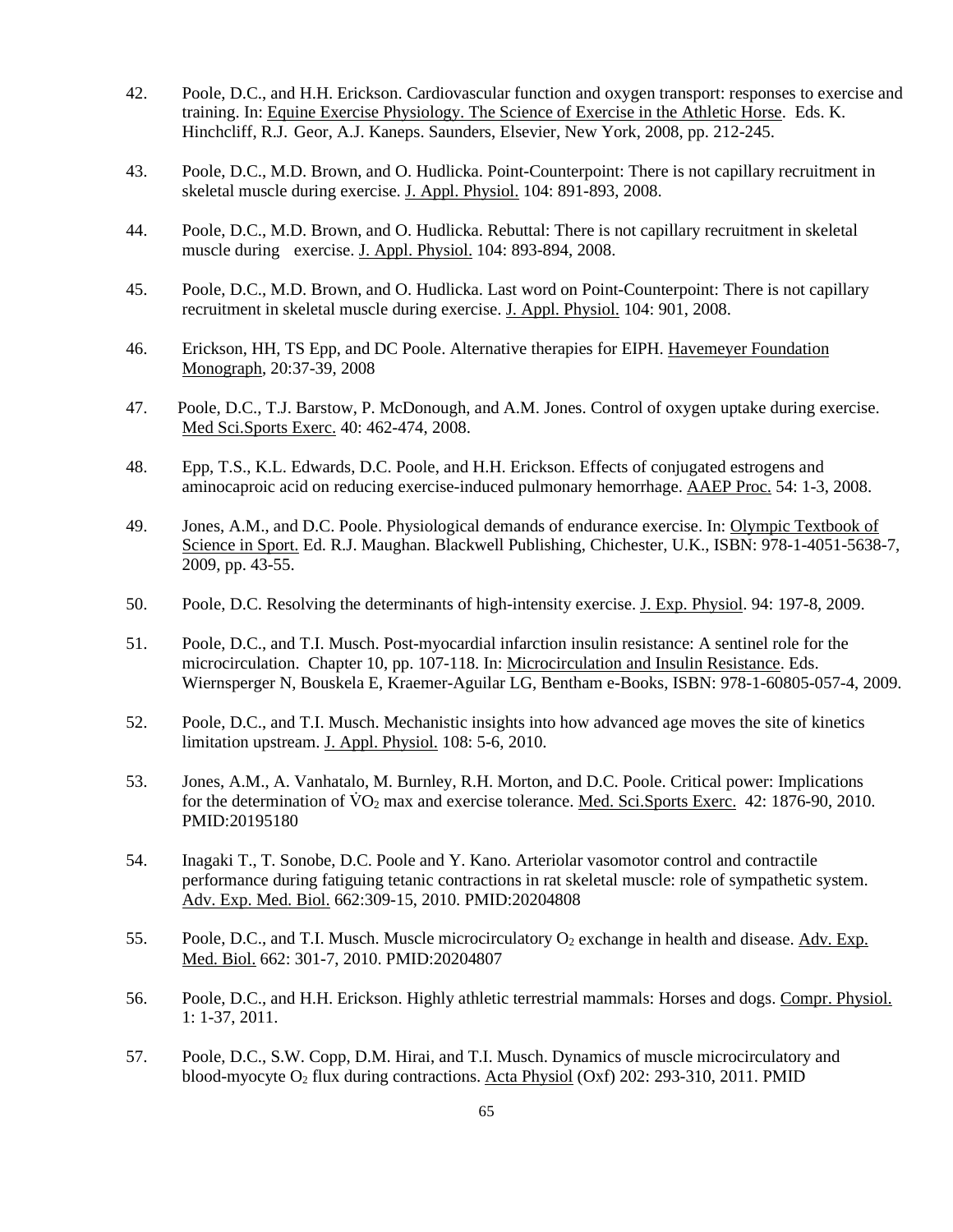21199399

- 58. Jones, A.M., B. Grassi, P. Christensen, P. Krustrup, J. Bangsbo, and D.C. Poole. The slow component of  $O_2$  uptake kinetics: mechanistic bases and practical applications. Med. Sci.Sports Exerc. 43:2046-62, 2011. PMID:21552162
- 59. Poole, D.C., S.W. Copp, D.M. Hirai, and T.I. Musch. Oxygen partial pressure (PO<sub>2</sub>) in heavy exercise. Encyclopedia of Exercise Medicine in Health and Disease. Springer-Verlag, 1: 683-8, 2012.
- 60. \*Poole, D.C., and A.M. Jones. Oxygen uptake kinetics. Compr. Physiol. 2: 933-96, 2012.
- 61. Poole, D.C., S.W. Copp, D.M. Hirai, and T.I. Musch. Muscle oxygen transport and utilization in heart failure: Implications for exercise (in)tolerance. Am. J. Physiol. 302: H1050-63, 2012. PMID: 22101528 PMCID:PMC3311454
- 62. Kano, Y., Sonobe T, Inagaki T, Sudo M, and D.C. Poole. Mechanisms of exercise-induced muscle damage and fatigue: intracellular calcium accumulation. J Phys. Fit. Sports Med. 1: 505-512, 2012.
- 63. Poole, D.C., S.W. Copp, S.K. Ferguson, and T.I. Musch. Skeletal muscle capillary function: Contemporary observations and novel hypotheses. Exp. Physiol. 98(12):1645-58, 2013.
- 64. Poole, D.C., and H.H. Erickson. Heart and vessels: Function during exercise and adaptations to training. In: Equine Sports Medicine and Surgery. 2nd edition. Eds. K. Hinchcliff, R.J. Geor, A.J. Kaneps. Elsevier Science, 667-694, 2014. ISBN 978 0 7020 4771 8
- 65. Koga, S., H.B. Rossiter, I. Heinonen, T.I. Musch, and D.C. Poole. Dynamic heterogeneity of exercising muscle blood flow and  $O_2$  utilization. Med. Sci. Sports Exerc. 46: 860-76, 2014.
- 66. Eshima, H., D.C. Poole, and Y. Kano*. In vivo* calcium regulation in diabetic skeletal muscle. Cell Calcium, 56(5):381-389, 2014.
- 67. Poole, D.C. CrossTalk: "*De novo* capillary recruitment in healthy muscle is not necessary to explain physiological outcomes" J Physiol. 592: 5133-5, 2014.
- 68. Poole, D.C. CrossTalk Rebuttal: "*De novo* capillary recruitment in healthy muscle is not necessary to explain physiological outcomes" J Physiol. 592: 5139, 2014.
- 69. Flegg, J.L., B. Borlaug, L. Cooper, B. D. Levine, D. Whellan, I.L. Pina, D. Kitzman, D.C. Poole, M.A. Pfeiffer, W. Kraus, G. Reeves. NHLBI Working Group on Exercise Training as Therapy for Heart Failure. Circulation Heart, 8:209-220, 2015.
- 70. Poole, D.C., and H.H. Erickson. Pulmonary circulation. In: Dukes' Physiology of Domestic Animals. 13<sup>th</sup> edition. Ed. W.O. Reece. Cornell Univ. Press, Ithaca, New York, 2015, pp. 386-398.
- 71. Poole, D.C., and H.H. Erickson. Exercise physiology. In: Dukes' Physiology of Domestic Animals. 13<sup>th</sup> edition. Ed. W.O. Reece. Cornell Univ. Press, Ithaca, New York, 2015, pp. 443-463.
- 72. Poole, D.C., M.J. White, and B.J. Whipp. The Discovery of Oxygen. Hektoen International, 7: ISSN 2155-3017, 2015. http://www.hekint.org/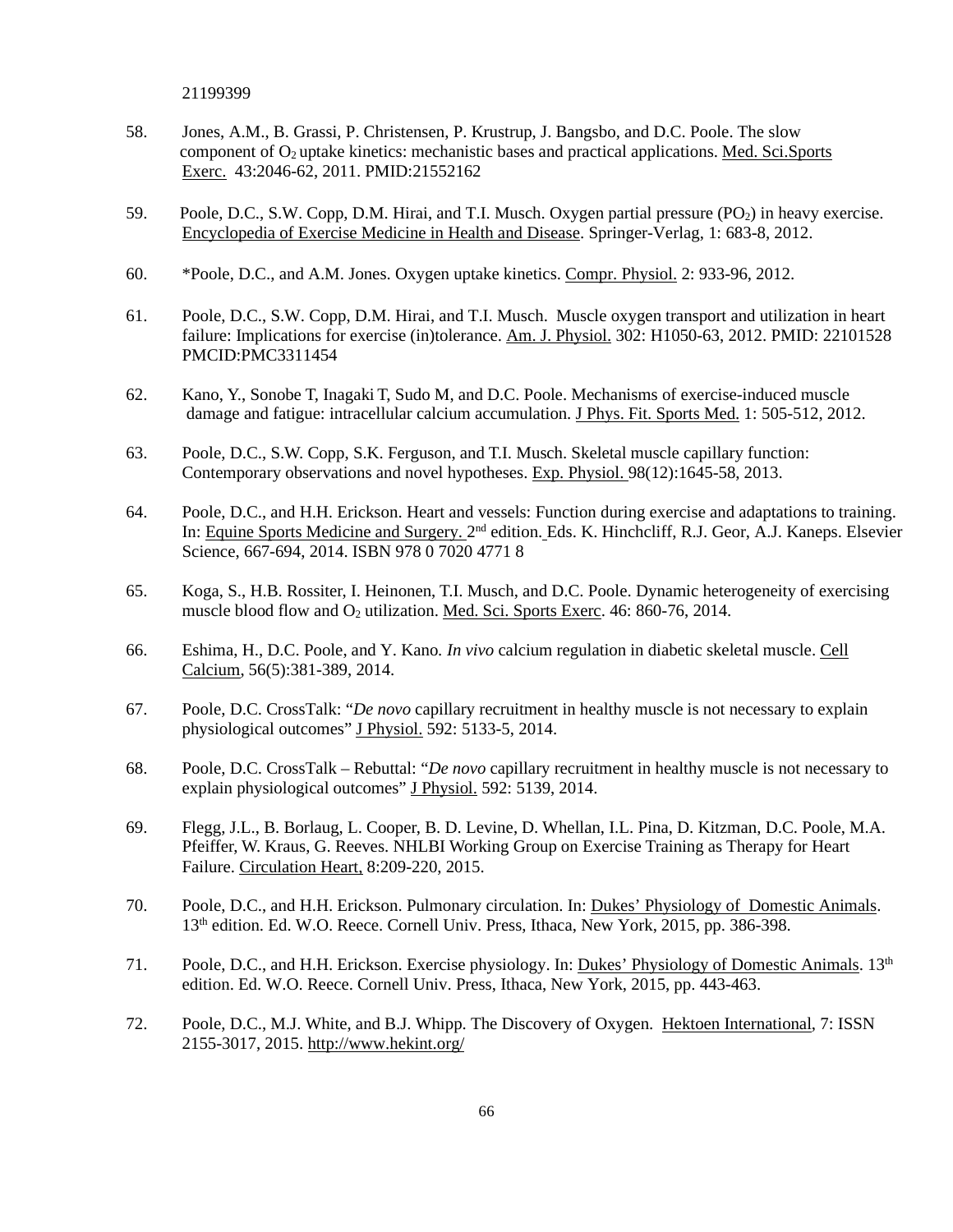- 73. Poole, D.C., and Behnke, B.J. Control of muscle exercise hyperemia: Are the mechanisms found in transition? Exp. Physiol. 100: 373-4, 2015.
- 74. Heinonen, I., S. Koga, K.K. Kalliokoski, T.I. Musch, and D.C. Poole. Heterogeneity of muscle blood flow and metabolism: Influence of exercise, aging and disease states. Exercise and Sports Science Reviews, 43: 117-124, 2015.
- 75. Poole, D.C., and T.J. Barstow. Commentary: The critical power framework provides novel insights into fatigue mechanisms. Exercise and Sports Science Reviews, 43: 65-6, 2015.
- 76. Dzewaltowski, D.A., M. McElroy, T.I. Musch, D.C. Poole and C.A. Harms. Kansas State University Activity Systems Framework: Integration of the discipline of Kinesiology and Public Health for higher education. In Press, 2015.
- 77. Hirai, D.M., T.I.Musch, and D.C. Poole. Exercise training in chronic heart failure: Improving skeletal muscle O2 transport and utilization. Am. J. Physiol. 309:H1419-39, 2015.
- 78. Jones, A.M., S.K. Ferguson, S.J. Bailey, A. Vanhatalo, and D.C. Poole. Fiber-type specific effects of dietary nitrate. Exercise and Sports Science Reviews, 44: 53-60, 2016.
- 79. Poole, D.C., and W.L. Sexton. Howard H. Erickson: Contributions to Equine Exercise Physiology and Veterinary Medicine. Compar. Exerc. Physiol. 12: 55-62, 2016.
- 80. Tanaka, Y., D.C. Poole, and Y. Kano. pH homeostasis in contracting and recovering skeletal muscle: Integrated function of the microcirculation with the interstitium and intramyocyte milieu. Curr Topics Medicinal Chem. 16:2656-63, 2016.
- 81. Poole, D.C., M. Burnley, A. Vanhatalo, H.B. Rossiter, and A.M. Jones. Critical Power: An Important Fatigue Threshold in Exercise Physiology. Med. Sci. Sports Exerc. 48: 2320-34, 2016.
- 82. Kent JA, Ørtenblad N, Hogan MC, Poole DC, Musch TI. No Muscle is an Island: Integrative Perspectives on Muscle Fatigue. Med Sci Sports Exerc. 48: 2281-93, 2016.
- 83. Poole, D.C., and H.H. Erickson. Exercise-induced pulmonary hemorrhage: Where are we now? Vet Med: Research Reports, 7: 133-48, 2016.
- 84. Burnley, M., A. Vanhatalo, and D.C. Poole. Crossing the red line: Critical power and exertional fatigue. ACSM Sports Medicine Bulletin, 2017. http://www.multibriefs.com/briefs/acsm/jan24.htm
- 85. \*\*Poole, D.C., and A.M. Jones. Cores of Reproducibility in Physiology (CORP) Invited review article. Measurement of the Maximum Oxygen Uptake ( $\overline{VQ_2}$ max):  $\overline{VQ_2}$ peak is no longer acceptable. J. Appl. Physiol. 122: 997-1002, 2017.
- 86. Poole, D.C. Escaping Virgil's Underworld: Dissociating Aeneas's task from his toil. J. Physiol. 595: 6591-2, 2017.
- 87. Poole, D.C., R.S. Richardson, M. Haykowsky, D. M. Hirai, and T.I. Musch. Exercise Limitations in Heart Failure with Reduced and Preserved Ejection Fraction. J. Appl. Physiol. 124: 208-24, 2018.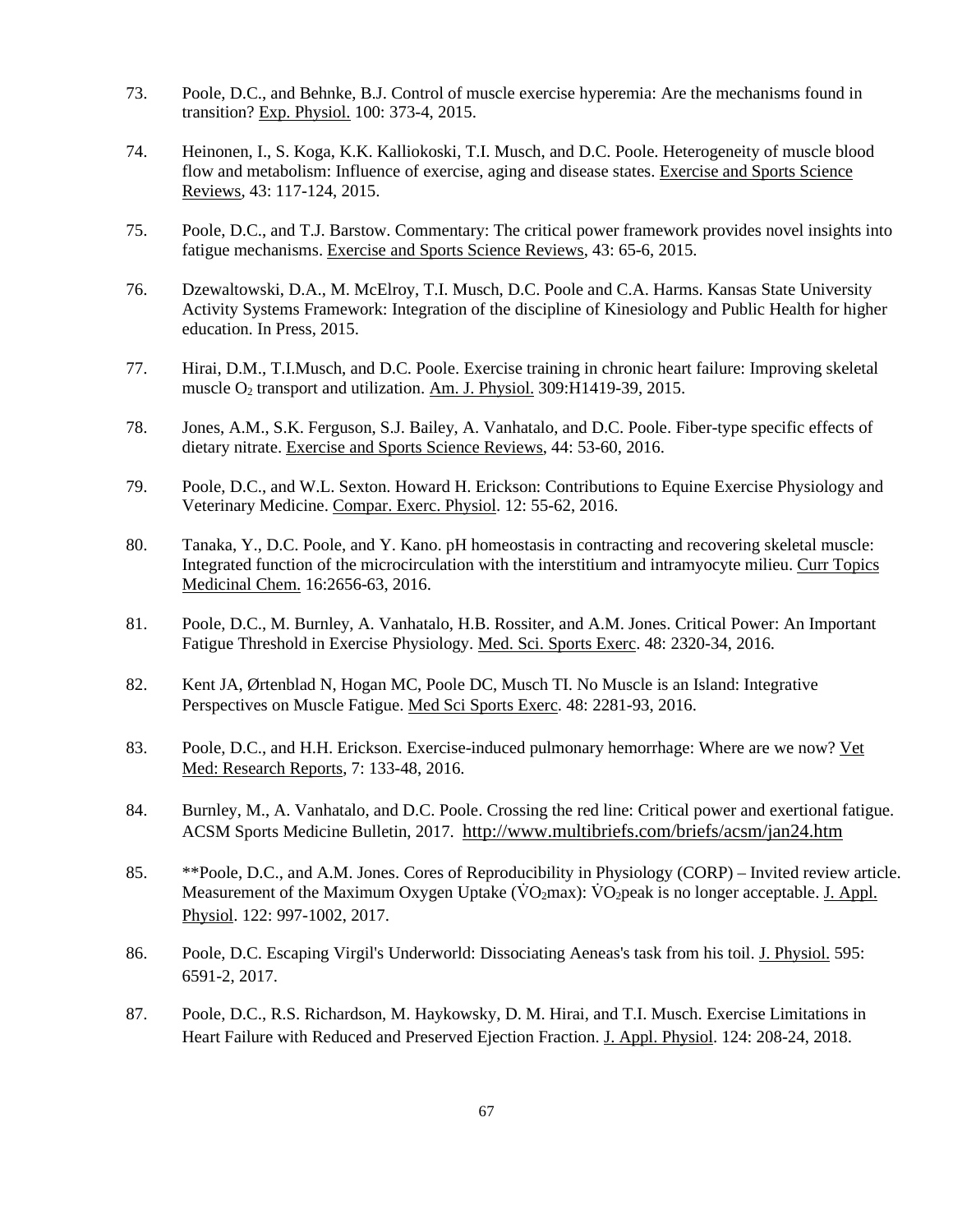- 88. Craig, J.C., A. Vanhatalo, M. Burnley, A.M. Jones, and D.C. Poole. Critical Power: Possibly the most important fatigue threshold in exercise physiology. In: Zoladz, J. "Exercise Physiology", Academic Press, London, ISBN: 978-0-12-814593-7, 2018, pp. 159-81.
- 89. Eshima, H., D.C. Poole, and Y. Kano. Mitochondrial calcium regulation during and following contractions in skeletal muscle. Journal of Physical Fitness & Sports Medicine, In press, 2018.
- 90. §§§**Hirai, D.M., T.D. Colburn, J.C. Craig** , K. Hotta, Y. Kano, T.I. Musch, and D.C. Poole. Skeletal muscle interstitial  $O_2$  pressures: bridging the gap between the capillary and myocyte. Microcirc.,e12497, 2019.
- 91. **Hirai DM, Craig JC, Colburn TD**, Musch TI, Poole DC. Commentaries on Viewpoint: Managing the power grid: How myoglobin can regulate Po<sub>2</sub> and energy distribution in skeletal muscle. J Appl Physiol (1985). 126: 791-794, 2019.
- 92. ###Jones, A.M., M. Burnley, **M.I. Black**, D.C. Poole, and A. Vanhatalo. The maximal metabolic steady state: redefining the 'gold standard' Physiol Rep. November, e14098, 2019.
- 93. Poole, D.C. **Edward F. Adolph Distinguished Lecture**. Contemporary model of muscle microcirculation: Gateway to function and dysfunction. J Appl Physiol. 127: 1012-33, 2019. May 16. doi: 10.1152/japplphysiol.00013.2019. [Epub ahead of print] PMID: 31095460.
- 94. Porcelli, S., B. Grassi, D.C. Poole, and M. Mauro Marzorati. Exercise intolerance in patients with mitochondrial myopathies: perfusive and diffusive limitations in the  $O<sub>2</sub>$  pathway. Curr. Opinions in Physiology, August, 10: 202-9, 2019.
- 95. Poole, D.C., B.J. Behnke, and T.I. Musch. The role of vascular function on exercise capacity in health and disease. J. Physiol. Feb/March, doi: 10.1113/JP278931, 2020.
- 96. Poole, D.C., S.W. Copp, **T.D. Colburn, J.C. Craig**, D.L. Allen, M. Sturek, D. O'Leary, I.H. Zucker, and T.I. Musch. Guidelines for animal exercise and training protocols for cardiovascular studies. Am. J. Physiol. 318: H1100-1138, 2020.
- 97. \*\*\*Poole, D.C., R.N. Pittman, T.I. Musch, and L. Østergaard. August Krogh's theory of muscle microvascular control and oxygen delivery: A paradigm shift based on new data. J. Physiol. 598: 4473- 4507, 2020.
- 98. Poole, D.C., R.N. Pittman, T.I. Musch, and L. Østergaard. August Krogh: Physiology genius and compassionate humanitarian. J. Physiol. 598(20):4423-4424, 2020.
- 99. Poole, D.C., H.B. Rossiter, G.A. Brooks, and L.B. Gladden. The Anaerobic Threshold: 50+ Years of Controversy. J. Physiol. 599: 737-767, 2021.
- 100. Poole, D.C., Y. Kano, S. Koga, and T.I. Musch. August Krogh: Muscle capillary function and oxygen delivery. Comp. Biochem. Physiol. A. 253:110852. doi: 10.1016/j.cbpa.2020.110852, 2020.
- 101. Poole, D.C., T.I. Musch, and T.D. Colburn. A Century of Exercise Physiology: Key Concepts in Oxygen Flux from Capillary to Mitochondria. Eur. J. Appl. Physiol. 122: 7-28, January, 2022.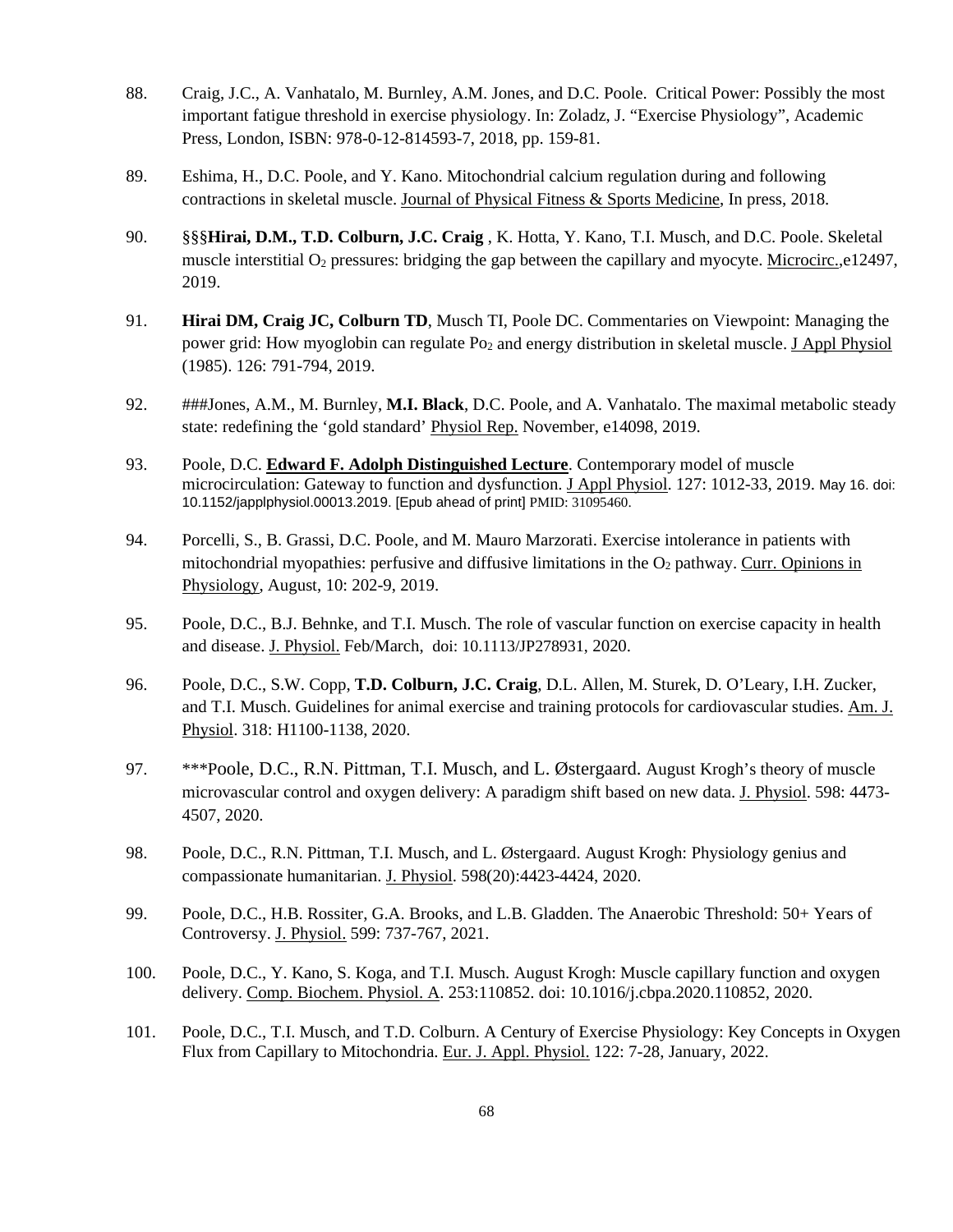- 102. Poole, D.C. Can Exercise Training Help Redress Sexual Dimorphism in Type II Diabetes Outcomes? J Diabetes Complications. 36: 108099, January, 2022.
- 103. Poole, D.C., S.K. Ferguson, T.I. Musch, and S. Porcelli. Role of nitric oxide in convective and diffusive skeletal muscle microvascular oxygen kinetics. Nitric Oxide. 121: 34-44, February, 2022.

\*Top 10 most cited paper, 2016.

\*\*Editor's Pick 4/17 and top cited paper in all 11 APS journals, 2019.

\*\*\*Editor's Choice, 2020.

§§§Microcirculation top cited paper 2019-2020

###Physiological Reports most cited paper 2019-2021

## **Published Letters and Invited Editorials**

- 1. Poole, D.C. Measurements of the anaerobic work capacity in a group of highly trained runners. Med. Sci.Sports Exercise 18: 703-705, 1986.
- 2. Poole, D.C., and B.J. Whipp. The "Haldane Transformation" predates Haldane. Med. Sci. Sports Exercise20: 420-421, 1988.
- 3. Poole, D.C.  $\overline{VQ_2}$  kinetics in COPD patients. J. Appl. Physiol. 80: 1070-1071, 1996.
- 4. Poole, D.C. Optimum sarcomere length in diaphragm. J. Appl. Physiol. 82: 1712-1713, 1997.
- 5. Erickson, H.H., C.A. Kindig, and D.C. Poole. Role of the airways in EIPH. Equine Vet. J. 33: 537-539, 2001.
- 6. Kindig, C.A., D.C. Poole, P. McDonough, and H.H. Erickson. Nasal strips and EIPH in the exercising Thoroughbred racehorse. J. Appl. Physiol. 91: 1908-1910, 2001.
- 7. Poole, D.C., H.H. Erickson and D.J. Marlin. Plasticity of muscle energetics in the horse after training. Equine Vet. J. 34: 6-7, 2002.
- 8. Behnke, B.J., P. McDonough, T.I. Musch, and D.C. Poole. Comparison of oxygen uptake on-kinetics in heart failure. Med. Sci. Sports Exerc. 35:708-709, 2003.
- 9. Poole, D.C. Book Review. Hot topics: Exercise. M.V. Chakravarthy, F.W. Booth, The Physiologist, I46: 330-331, 2003.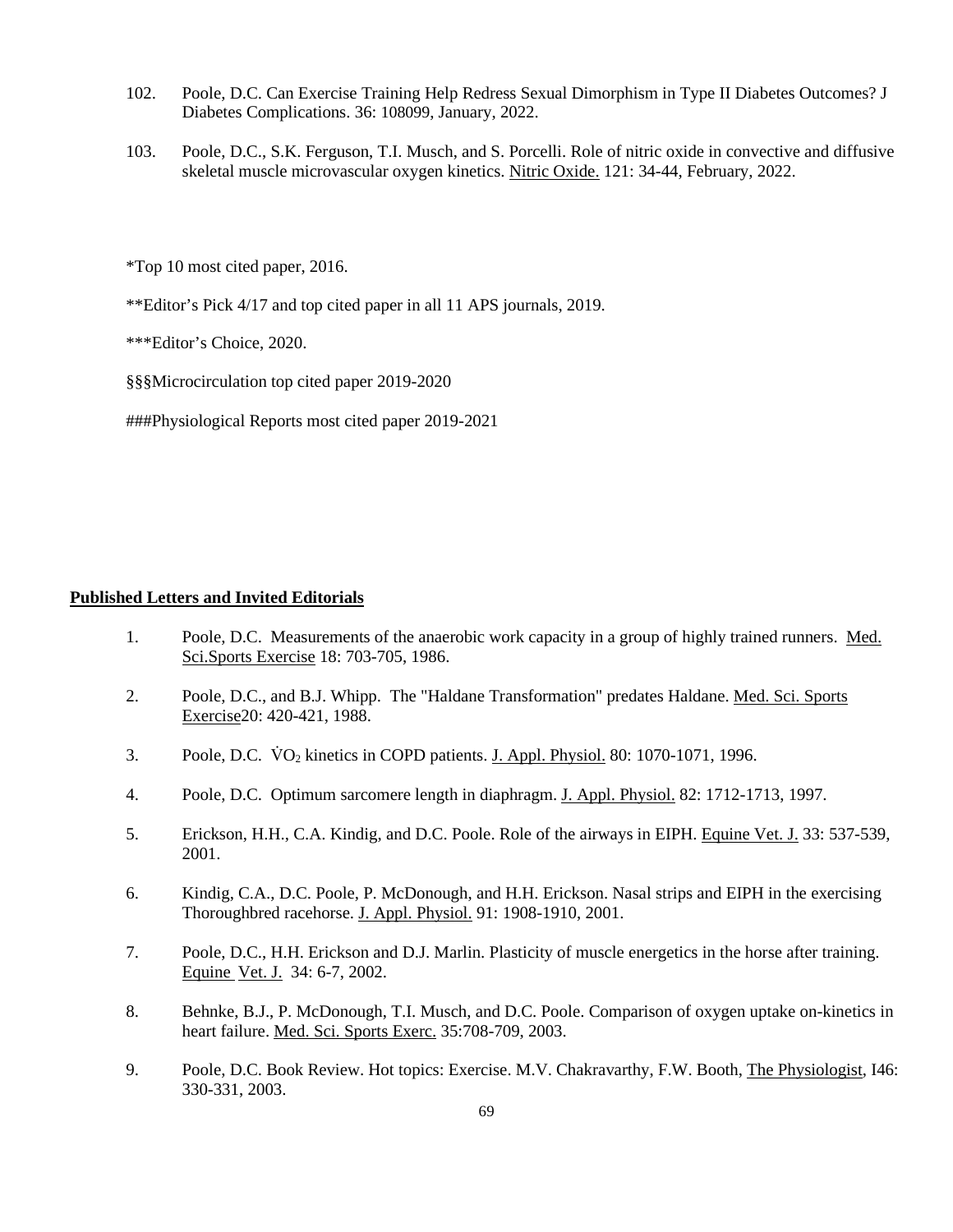- 10. Marlin, D.M., and D.C. Poole. Editors welcome to Equine and Comparative Exercise Physiology. Equine Comp. Exerc. Physiol. 1: 3, 2004.
- 11. Sieck, G.C., Y. Kano, D. Padilla, K.S. Hageman, D.C. Poole, and T.I. Musch. Highlighted Topic: Downhill running: A model of exercise hyperemia in the rat spinotrapezius muscle. J. Appl. Physiol. 97(3): 1129, 2004.
- 12. Padilla, D.J., T.I. Musch, and D.C. Poole. Abusing the Fick principle. Med. Sci. Sports Exerc., 37:702, 2005.
- 13. McDonough, P., A.M. Jones, and D.C. Poole. Nitric oxide and muscle  $\rm \dot{V}O_{2}$  kinetics. J. Physiol. 573(Pt 2):565-6, 2006.
- 14. Poole, D.C., T.S. Epp, and H.H. Erickson. Exercise-induced pulmonary hemorrhage: mechanistic bases and therapeutic interventions. Equine vet. J. 39:292-3, 2007.
- 15. Poole, D.C., and T.I. Musch. Solving the Fick principle using whole body measurements does not discriminate 'central' and 'peripheral' adaptations to training. European J. Appl. Physiol. 103(1):117-9, 2008.
- 16. Poole, D.C., and T.I. Musch. Errors of fact and logic impair discrimination of 'central' and 'peripheral' adaptations to training. European J. Appl. Physiol. 103(6):737-8, 2008.
- 17. Poole, D.C., B.J. Behnke, and T.I. Musch. Comments on point:counterpoint. Exercise training does induce vascular adaptations beyond the active muscle beds. J. Appl. Physiol. 105: 1008-1010, 2008.
- 18. Davies, R.C., L.F. Ferreira, T.J. Barstow, S. Koga, D.C. Poole, and A.M. Jones. Evaluation of the dynamics of muscle oxygenation by near-infrared-based tissue oximeters: Reply to the letter of Quaresima and Ferrari. J. Appl. Physiol., 2009.
- 19. Copp SW, Davis RT, Poole DC, Musch TI. Reproducibility of endurance capacity and V̇ O*2*peak in male Sprague-Dawley rats: Reply to letter by Kemi, O.J. and Wisloff, U. J. Appl. Physiol., 2009.
- 20. Poole, D.C., S.W. Copp, and D.M. Hirai. Comments on point: counterpoint: the kinetics of oxygen uptake during muscular exercise do/do not manifest time-delayed phase. Experimental evidence does support a model of oxygen uptake kinetics with time-delayed phases. J. Appl. Physiol. 107: 1670-1, 2009.
- 21. Copp SW, Poole DC, Musch TI. Valid and reproducible endurance protocols underlie data interpretation, integration, and application. J. Appl. Physiol. 108:222-5, 2010.
- 22. Jones, A.M., A. Vanhatalo, M. Burnley, R.H. Morton, and D.C. Poole. "Critical power": Time to abandon? Reply to Winter, E.M. Med. Sci.Sports Exerc. 43: 553-, 2011.
- 23. Poole, D.C. Oxygen's double-edged sword: Balancing muscle  $O_2$  supply and use during exercise. J. Physiol. (Lond). 589: 457-8, 2011. PMID:21285027 PMCID:PMC3055534
- 24. Poole, D.C. Inflammatory responses to three modes of intense exercise in Standardbred mares a pilot study. Letter to the Editor. Comp. Exerc. Physiol. 7: 149–50, 2011.
- 25. Poole, D.C. Critique of Mauger, A.R., Metcalfe, A.J., Taylor, L., Castle, P.C. 2013. The efficacy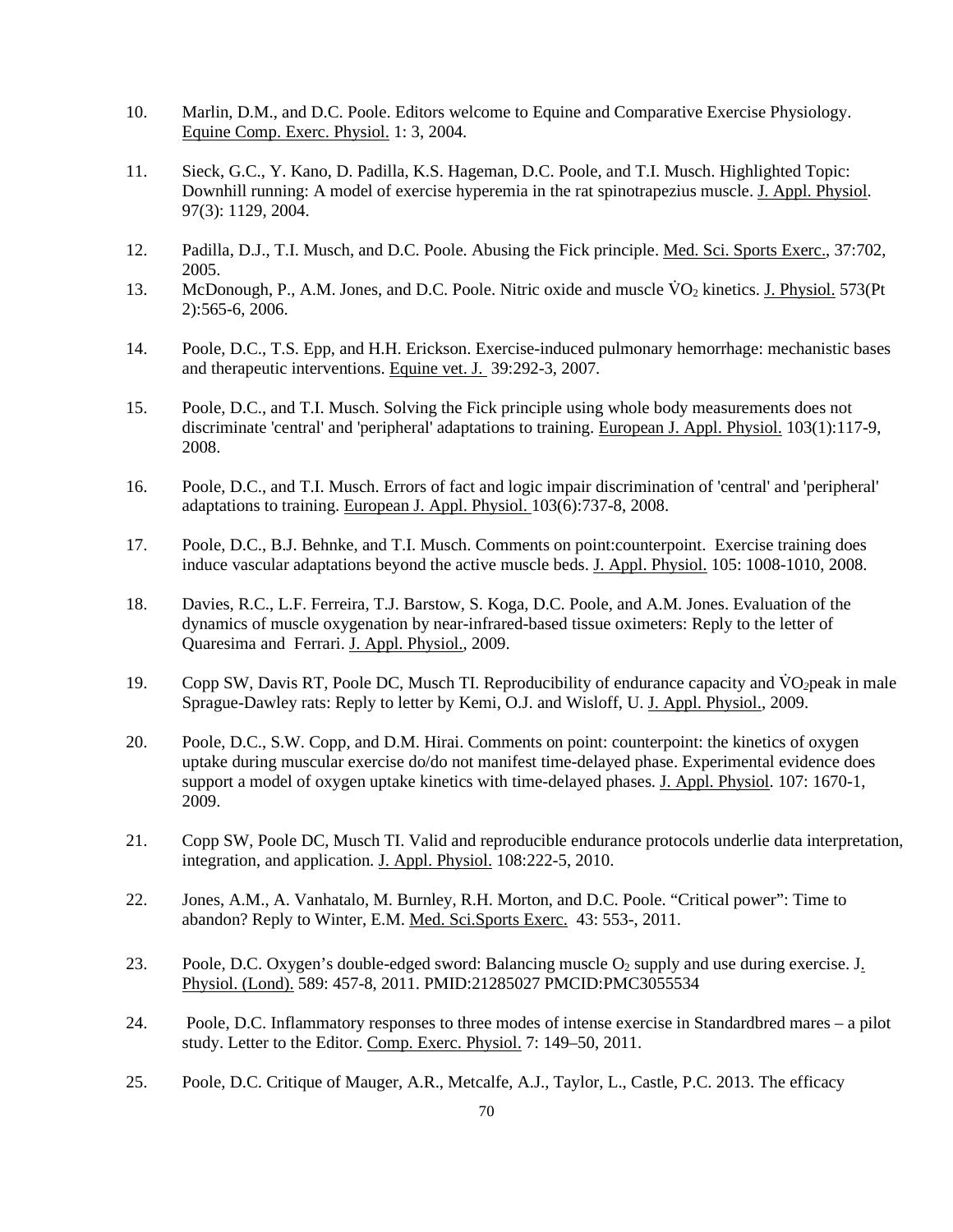of the self-paced  $\overline{VQ_2}$  max test to measure maximal oxygen uptake in treadmill running. Appl Physiol Nutr Metab. 39: 586-9, 2014.

- 26. Ferguson, S.K., C.T. Holdsworth, T.I. Musch, and D.C. Poole. Elite athletes can benefit from dietary nitrate supplementation. J. Appl. Physiol. 119: 762-9, 2015.
- 27.Poole, D.C., B.J. Behnke, and T.I. Musch. Pro-cardiac-output-is-the-ultimate-solution (PCOITUS) position is untenable in healthy and especially patient populations. Letter against Lundby, C., and D. Montero, CrossTalk opposing view: Diffusion limitation of  $O<sub>2</sub>$  from microvessels into muscle does contribute to the limitation of  $\overline{VQ_2}$  max. J. Physiol. 593:3759-61, 2016.
- 28. Poole, D.C., G.A. Kelley, and T.I. Musch. Training increases muscle O<sub>2</sub> diffusing capacity intrinsic to the elevated  $\dot{V}O_2$  max. Med. Sci. Sports Exerc. 48:762-3, 2016.
- 29. Poole, D.C. Data inconsistencies and inaccuracies combined with methodological problems render physiological interpretation suspect. Rebuttle to: Jenkins LA, Mauger AR, Hopker JG. (Age differences in physiological responses to self-paced and incremental testing. Eur J Appl Physiol. 117: 159-70, 2017) Eur J Appl Physiol. 117: 1055-6, 2017.
- 30. Poole, D.C., and A.M. Jones. Reply to Drs. Van Breda et al.: Measurement of the maximum oxygen uptake. J. Appl. Physiol. 122: 1371-2, 2017.
- 31. Poole, D.C., and A.M. Jones. Reply to Pettitt and Jamnick: Measurement of the Maximum Oxygen Uptake ( $\overline{V}O_2$ max):  $\overline{V}O_2$ peak is no longer acceptable. J. Appl. Physiol. 123: 697, 2017.
- 32. Poole, D.C., and A.M. Jones. Reply to Cooper's letter in reference to: Measurement of the maximum oxygen uptake  $\rm{Vo}_{2\rm{max}}$ :  $\rm{Vo}_{2\rm{peak}}$  is no longer acceptable. J Appl. Physiol. 123:499, 2017.
- 33. Poole, D.C., and A.M. Jones. Commentary on Viewpoint: VO<sub>2</sub>peak is an acceptable estimate of cardiorespiratory fitness but not  $\rm \ddot{V}O_2$  max. J Appl. Physiol. 125:238, 2018.
- 34. Jones, A.M., M. Burnley, M. Black, D.C. Poole, and A Vanhatalo, Response to considerations regarding Maximal Lactate Steady State determination before redefining the gold-standard. Physiol. Rep. 7(22):e14292, 2019.
- 35. McClatchey, Mason P., I.M. Williams, Z. Xu, N.A. Mignemi, C.C. Hughey, O.P McGuinness, J.A. Beckman, D.H. Wasserman, D.C. Poole, T. Akerstrom, D. Goldman, G.M. Fraser, C.G. Ellis. Reply to Letter to the Editor: Perfusion controls muscle glucose uptake by altering the rate of glucose dispersion in vivo. Am J Physiol Endocrinol Metab 318, E313-E317, 2020 Mar 1.
- 36. Galán-Rioja MÁ, González-Mohíno F, Poole DC, González-Ravé JM. Authors' Reply to Keir et al.: Comment on "Relative Proximity of Critical Power and Metabolic/Ventilatory Thresholds: Systematic Review and Meta-Analysis". Sports Med. 51: 369-370, 2021 doi: 10.1007/s40279-020-01366-w. November, Online ahead of print.PMID: 33108652
- 37. Poole, D.C., H.B. Rossiter, G.A. Brooks, and L.B. Gladden. The Anaerobic Threshold: 50+ Years of Controversy. J. Physiol. 599: 1709-1710, March, 2021. doi: 10.1113/JP279963. *Response to Henning Wackerhage Letter.*
- 38. Poole, D.C., H.B. Rossiter, G.A. Brooks, and L.B. Gladden. The Anaerobic Threshold: 50+ Years of Controversy. J. Physiol. 599: 1715-1716, 2021. doi: 10.1113/JP279963. *Response to Brian MacIntosh,*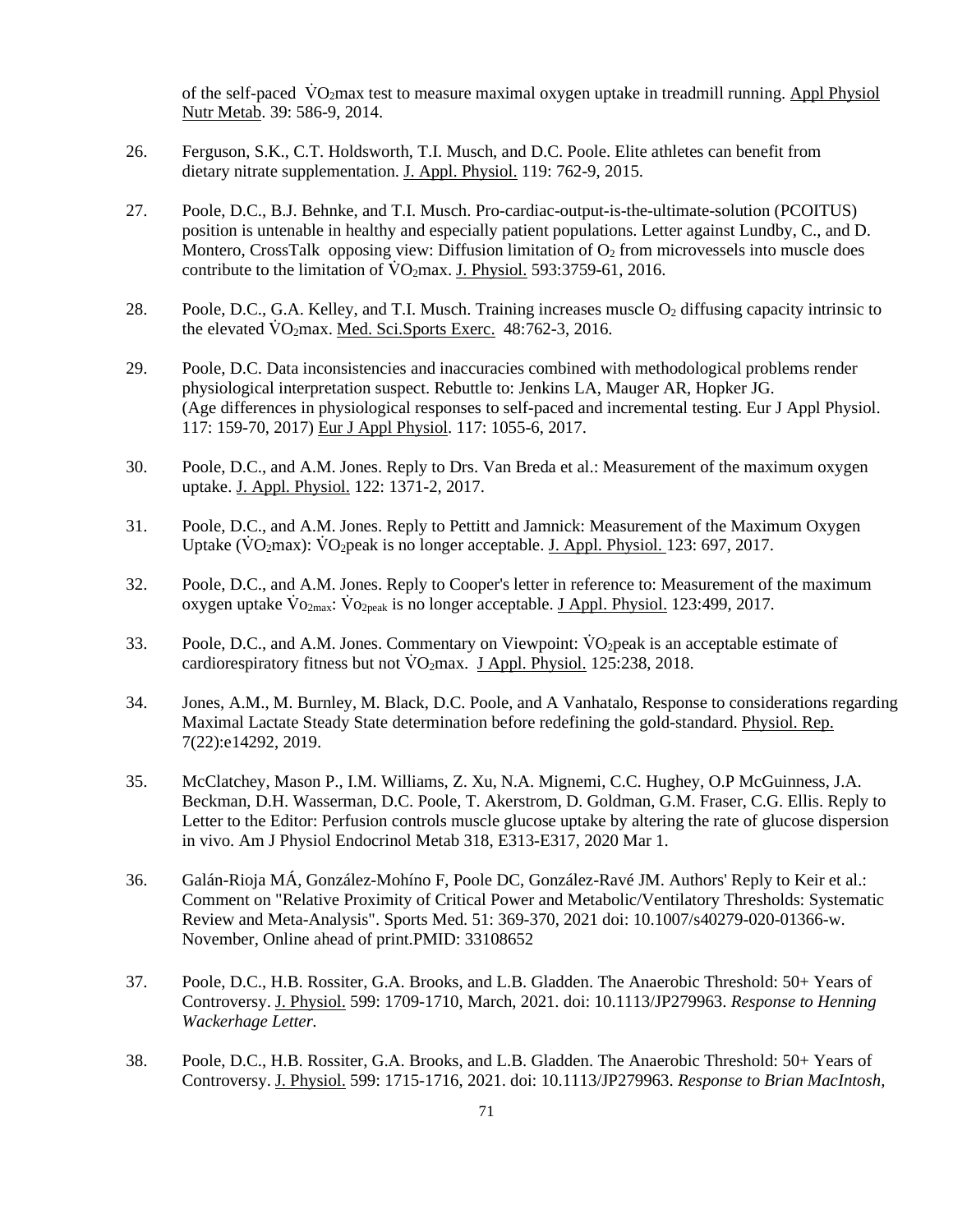*Keenan MacDougall, Tara Falconer and R Holash: Against the Continued Use of the Term, Anaerobic Threshold.* March, 2021.

- 39. Poole, D.C. Spatial Matching of Microvascular Oxygen Delivery to Demand in Skeletal Muscle: Has the Missing Link been Found? J. Physiol. 599: 2127-2128, April, 2021. DOI**:** 10.1113/JP281518
- 40. Galán-Rioja MÁ, González-Mohíno F, Poole DC, González-Ravé JM. Authors' reply to Ibai García-Tabar and Esteban M. Gorostiaga comment on "Relative Proximity of Critical Power and Metabolic/Ventilatory Thresholds: Systematic Review and Meta-Analysis". Sports Med. In press: June, 2021.
- 41. Poole, D.C., and G.A. Gaesser. Letter to Science "*Daily energy expenditure through the human life course*" by Pontzer, H. et al. Science 373: 6556, 2021. https://www.science.org/doi/10.1126/science.abe5017

#### **Historical Projects**

APS Exercise and Environmental History Lists, Top papers in circulation, to 2011. Listed in BSpace, UC Berkeley. Brooks GA, Musch TI, Joyner MJ, Poole DC.

#### **Abstracts (B.S., M.S. Ph.D. student first-authors bolded)**

- 1. Gaesser, G.A., D.C. Poole and B.P. Gardner. Dissociation between  $\rm \dot{V}O_{2max}$ , gas exchange anaerobic threshold and submaximal exercise lactate levels in response to exercise training. Int. J. Sports Med. 5: 163, 1984
- 2. Poole, D.C. and G.A. Gaesser. Effects of continuous and interval training on lactate threshold and maximal aerobic capacity. Med. Sci. Sports Exercise. 16:1873, 1984.
- 3. Poole, D.C., S.A. Ward and B.J. Whipp. Effects of endurance training on the parameters of the power duration relationship for high-intensity cycle ergometry. Fed. Proc. 44:1353, 1985.
- 4. Gaesser, G.A. and D.C. Poole. Lactate and ventilatory thresholds: Disparity in time course of adaptations to training. Med. Sci. Sports Exercise. 17:216, 1985.
- 5. Poole, D.C., S.A. Ward and B.J. Whipp. Control of blood gas and acid-base status during isometric exercise in man. Fed. Proc. 45:1126, 1986.
- 6. Poole, D.C., S.A. Ward and B.J. Whipp. The effects of exercise training on the metabolic and respiratory profiles of high-intensity exercise. Physiologist 29:161, 1986
- 7. Poole, D.C., and G.A. Gaesser. Continuous versus interval training effects on ventilatory and lactate thresholds. Sports Medicine 3: 151-155, 1986.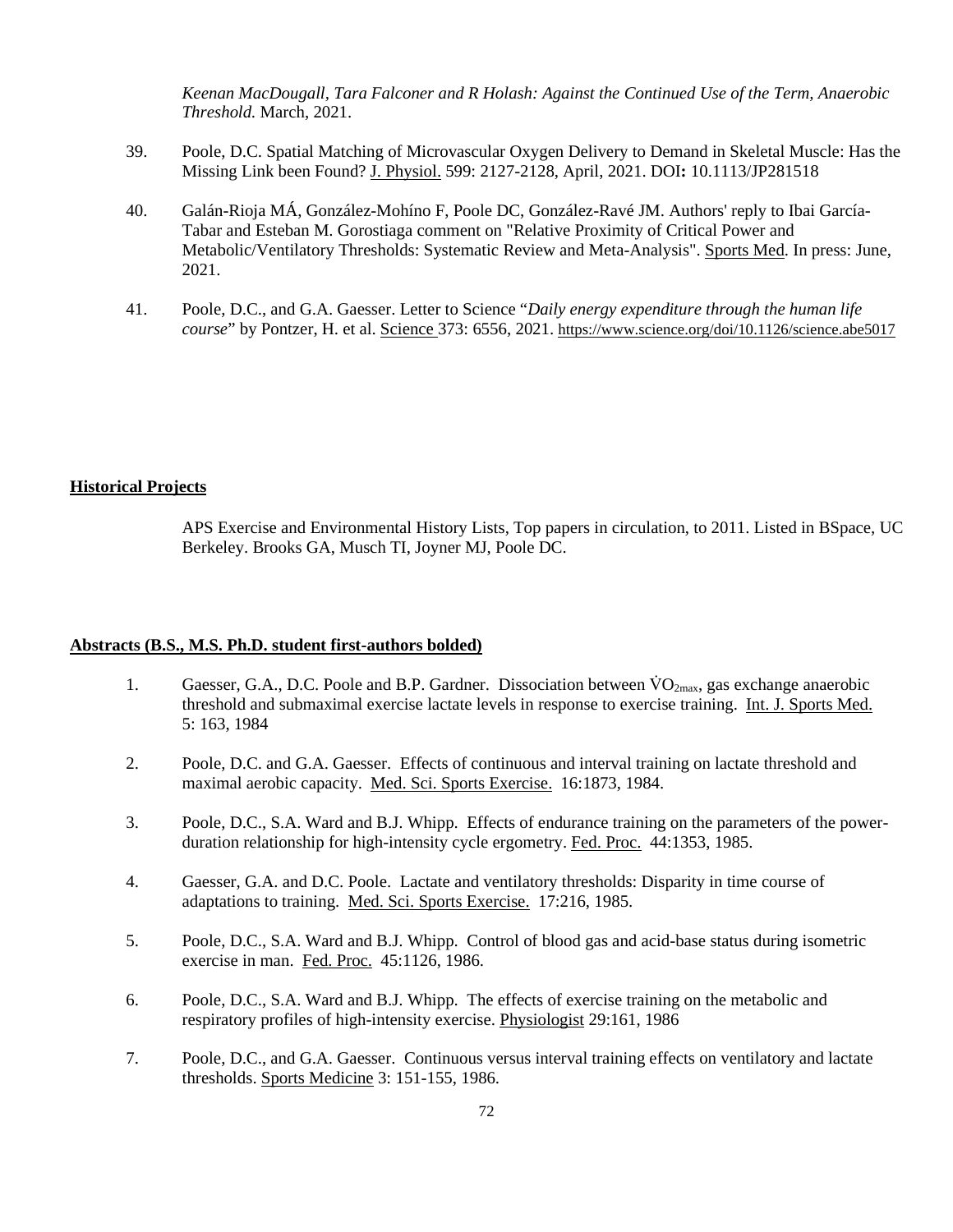- 8. Henson, L.C., D.C. Poole, C.P. Donahoe and D. Heber. Exercise training and resting energy expenditure in dieting obese subjects. Clin. Res. 35:165A, 1987.
- 9. Poole, D.C. and L.C. Henson. Effects of caloric restriction on exercising energy expenditure in moderately obese women. Am. J. Clin. Nutr. 45:860, 1987.
- 10. Henson, L.C., D.C. Poole, C.P. Donahoe and D. Heber. Lack of effect of exercise training on resting energy expenditure in dieting obese subjects. Am. J. Clin. Nutr. 45:870, 1987.
- 11. Poole, D.C., S.A. Ward and B.J. Whipp. The slow phase of  $\rm \dot{V}O_{2}$  kinetics as a determinant of maximum  $\text{VO}_2$ . Physiologist 30:226, 1987.
- 12. Gaesser, G.A. and D.C. Poole. Blood lactate during exercise: Time course of training adaptation in humans. Physiologist 30:227, 1987.
- 13. Poole, D.C., O. Mathieu-Costello and J.B. West. Effect of exercise training on capillary orientation. FASEB J., 2:A1827, 1988.
- 14. Poole, D.C. and O. Mathieu-Costello. Muscle capillary geometry: effects of chronic altitude exposure. ISOTT, 1988.
- 15. Mathieu-Costello, O., D.C. Poole and R.B. Logemann. Muscle fiber size and chronic exposure to hypoxia. ISOTT, 1988.
- 16. Poole, D.C., and O. Mathieu-Costello. Capillary adaptations to exercise training and chronic altitude exposure. Physiologist 31: A167, 1988.
- 17. Wagner, P.D., J. Roca, M. Hogan, D.C. Poole, E. Bebout and P. Haab. Experimental support for the theory of diffusion limitation of  $\rm \dot{VO}_{2max}$ . Sixth International Hypoxia Symposium, 1988.
- 18. Poole, D.C. and O. Mathieu-Costello. Effect of exercise training on capillary-to-fiber perimeter ratio in rat soleus and plantaris muscles. FASEB J. 3: A260, 1989.
- 19. Poole, D.C., and O. Mathieu-Costello. Analysis of capillary geometry in rat sub-epicardium and sub endocardium. Physiologist 32: 155, 1989.
- 20. **Schaffartzik, W**., E. Barton, K. Tsukimoto, D.C. Poole, M. Hogan, D.E. Bebout, R. Prediletto, A. ` Houshiar, F.L. Powell, P.D. Wagner. Ventilatory response during exercise after acclimatization to hypoxia and isovolemic hemodilution. Theorie und Praxis der Anaesthesie und Intensivmedizin, 1989.
- 21. Poole, D.C., and O. Mathieu-Costello. Effect of altitude and chronic exercise on the gas exchange potential of skeletal muscle. White Mountain Res. Symp. 111. Proceedings, 1990.
- 22. Poole, D.C., M.C. Hogan, D.E. Bebout and J.B. West. Effects of hypoxia on citrate synthase activity indifferent fiber types. Int. J. Sports Med., 11: 323, 1990.
- 23. Poole, D.C., and O. Mathieu-Costello. Effect of chronic hypoxia on capillary orientation in tibialis anterior of spontaneously exercising mice. Med. Sci. Sports Exerc. 22: S119, 1990.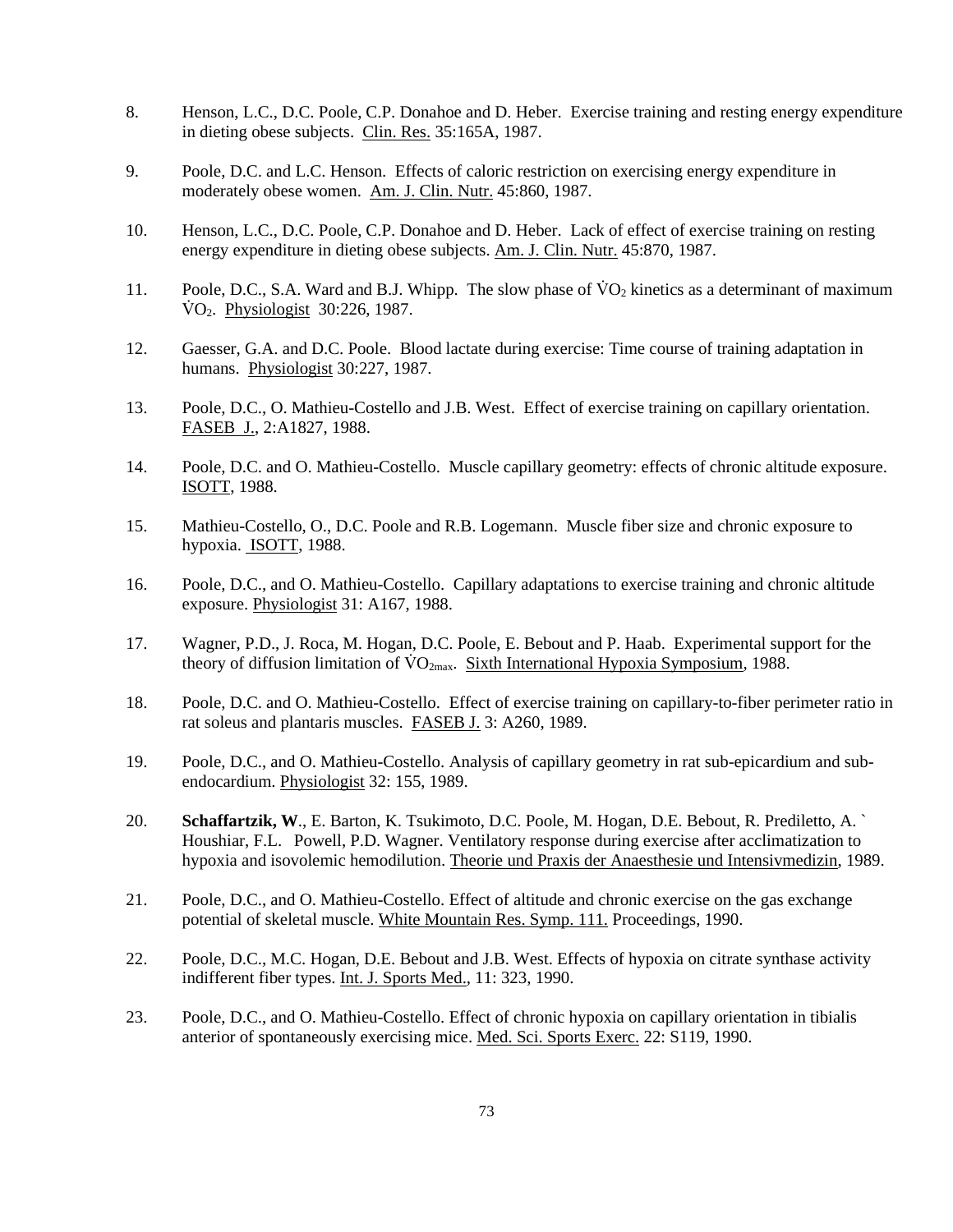- 24. **Barton, E.D**., W. Schaffartzik, D.C. Poole, M.C. Hogan, K. Tsukimoto, D.E. Bebout and P.D. Wagner. The effect of altered hemoglobin concentration on  $O_2$  diffusion from blood to muscle at max. exercise. FASEB J. 4: A861,1990.
- 25. Poole, D.C., and O. Mathieu-Costello. Analysis of capillary-to-fiber perimeter ratio in anterior tibialis of Japanese waltzing mice. FASEB J. 4: A1266, 1990.
- 26. **Schaffartzik, W**., D.C. Poole, T. Derion, K. Tsukimoto, M. Hogan, J. Arcos, D.E. Bebout and P.D. Wagner.  $\dot{V}_A/\dot{Q}$  mismatch, blood gas and acid-base status during and after exercise in exercise and hypoxia. Physiologist 33: A74, 1990.
- 27. Poole, D.C., S. Batra, O. Mathieu-Costello and K. Rakusan. Effect of fiber shortening on capillary geometry in rat myocardium. Physiologist 33: A99, 1990.
- 28. **Knight, D.R.,** D.C. Poole, W. Schaffartzik, H. Guy, R. Prediletto, M. Hogan, P.D. Wagner. Leg VO<sub>2</sub> during supramaximal cycling. FASEB J. 5: A661, 1991.
- 29. Poole, D.C., W. Schaffartzik, D.R. Knight, T. Derion, R. Prediletto, M.Z. Ziegler, H. Guy and P.D. Wagner. Slow component of oxygen uptake kinetics is located principally in exercising limbs. Med. Science Sports Exerc. 23: S132, 1991.
- 30. **Derion, T.,** H.J.B. Guy, K. Tsukimoto, W. Schaffartzik, R. Prediletto, D.R. Knight, D.C. Poole, and P.D. Wagner. Ventilation/ perfusion  $(\dot{V}_{A}/\dot{Q})$  relationships in the lung during head-out water immersion: influence of age. Undersea and Hyperbaric Med. Soc. 18 (suppl.): 86-87, 1991.
- 31. Poole, D.C., and O. Mathieu-Costello. Effect of hypoxia on capillary orientation in anterior tibialis muscle of highly active mice. J. Appl. Physiol. 70: 1420, 1991.
- 32. Manciet, L.H., D.C. Poole, O. Mathieu-Costello and J.G. Copeland. Reduced capillary perfusion in isolated rabbit hearts following normothermic global ischemia. Fifth World Congress for Microcirculation, Proceedings, 1991, p. 68.
- 33. Poole, D.C., and O. Mathieu-Costello. Relationship between mechanical function and microvascular structure in diaphragm. Fifth World Congress for Microcirculation Proceedings, 1991, p. 86.
- 34. Sexton, W.L., D.C. Poole and O. Mathieu-Costello. Effects of diabetes on microcirculatory structure function relationships in rat skeletal muscle. Fifth World Congress for Microcirculation Proceedings, 1991, p. 100.
- 35. Manciet, L.H., D.C. Poole, O. Mathieu-Costello, D. Larson and J.G. Copeland. Fiber and capillary morphometric changes accompany functional deficits in post-ischemic left ventricle. Physiologist 34: 229, 1991.
- 36. Poole, D.C., and O. Mathieu-Costello. Sarcomere length range of in situ rat diaphragm. Physiologist 34: 264, 1991.
- 37. Poole, D.C., G.A. Gaesser, D.R. Knight, and P.D. Wagner. Correspondence of changes in pulmonary  $\rm\dot{VO}_2$  and leg  $\rm\dot{VO}_2$  during submaximal cycle ergometry. Int. J. Sports Med., 1991.
- 38. **Batra, S.,** D.C. Poole, and K. Rakusan. Alterations in capillary length and tortuosity in rat myocardium at discrete phases of cardiac cycle. Internat. Soc. Heart Res.Proc., 1991.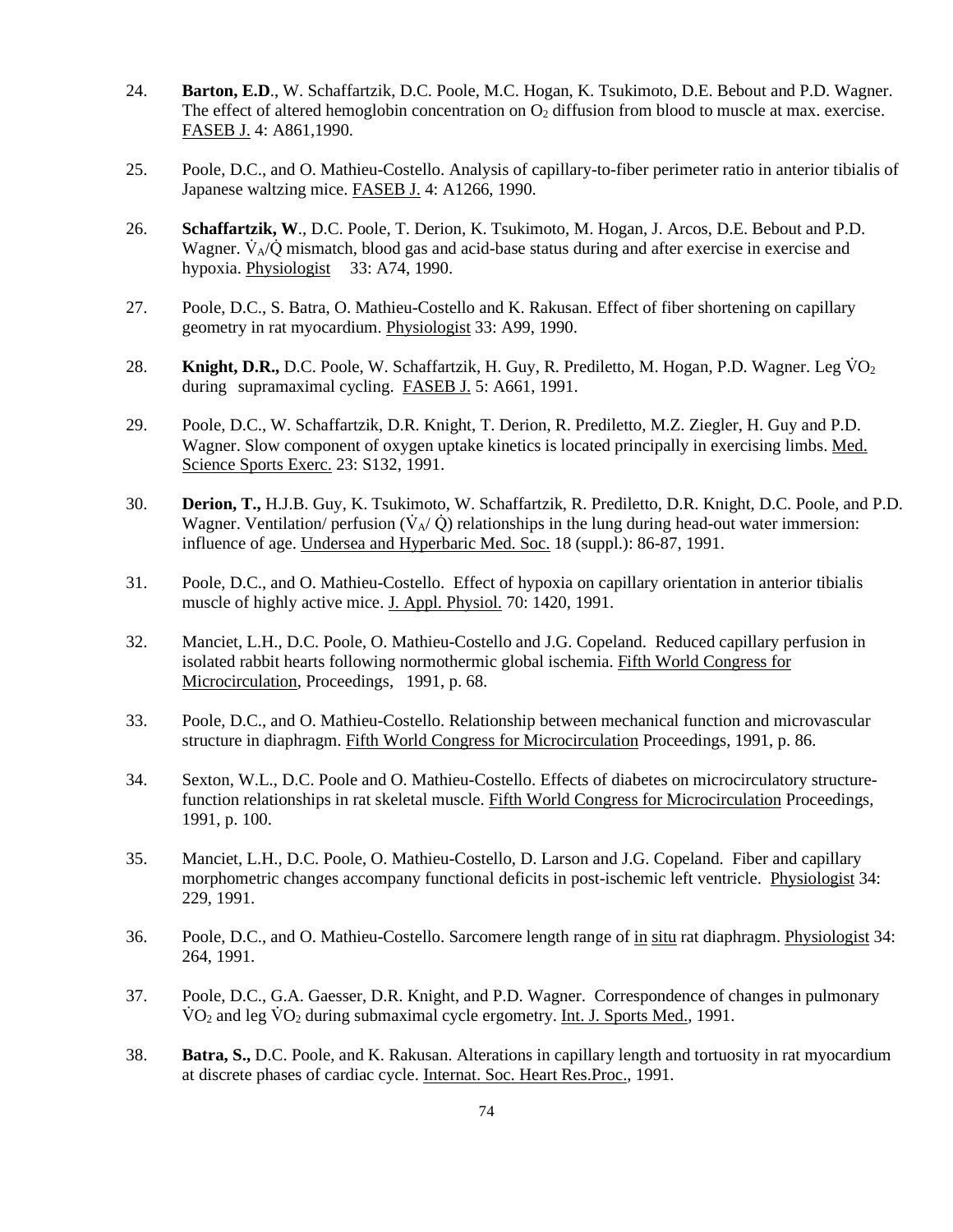- 39. Poole, D.C., G.A. Gaesser, D.R. Knight, and P.D. Wagner. Agreement between pulmonary and leg VO<sub>2</sub>-power relationships during submaximal exercise. Med. Science Sports Exerc. 24: S69, 1992.
- 40. **Knight, D.R.,** W. Schaffartzik, D.C. Poole, M.C. Hogan, D.E. Bebout, and P.D. Wagner. Hyperoxia improves leg  $\rm \dot{V}O_{2max}$ . FASEB J. 6: A1466, 1992.
- 41. **Dray, M.A**., R.B. Logemann, D.C. Poole, and O. Mathieu-Costello. Effect of preparation procedure on muscle fiber cross-sectional area: A study of rat diaphragm. FASEB J. 6: A960, 1992.
- 42. Poole, D.C., and O. Mathieu-Costello. Airway pressure and sarcomere length in passive rat diaphragm. FASEB J. A2024, 1992.
- 43. **Dray, M.A.,** D.C. Poole, and O. Mathieu-Costello. Muscle fiber cross-sectional area: Comparison between fixed and frozen tissue. Physiologist 35: 198, 1992.
- 44. Poole, D.C., and O. Mathieu-Costello. Effects of pulmonary emphysema on diaphragm microvascular geometry. Physiologist 35: 182, 1992.
- 45. **Knight, D.R.,** D.C. Poole, M.C. Hogan, D.E. Bebout, and P.D. Wagner. Effect of F<sub>1</sub>O<sub>2</sub> on acid release from the exercising leg at  $\rm \ddot{V}O_{2max}$ . Physiologist 35: 211, 1992.
- 46. Poole, D.C., M.C. Hogan and P.D. Wagner. Diaphragm vascular compartment PO<sub>2</sub> at different inspired O 2 tensions. ISOTT, 1992.
- 47. Podolsky, A., M. Eldridge, D. Knight, D. Poole, R. Richardson, P. Bickler, P. Wagner, and J. Severinghaus. Pulmonary gas exchange after two days at high altitude. FASEB J. 7: A21, 1993.
- 48. Poole, D.C., L.B. Gladden, S. Kurdak, A. Podolsky and M.C. Hogan. L-(+)-lactate infusion does not increase  $\rm \dot{VO}_2$  in isolated working dog gastrocnemius. Med. Science Sports Exerc. 25: S184, 1993.
- 49. Hogan, M.C., L.B. Gladden, S. Kurdak, A. Podolsky and D.C. Poole. Lactate reduces tension development independent of pH in isolated working dog muscle. Med. Science Sports Exerc. 25: S176, 1993.
- 50. Manciet, L.H., P.F. McDonough, D.C. Poole, O. Mathieu-Costello, E. Padilla and J.G. Copeland. Microvascular compression: A mechanism for no-reflow following global normothermic ischemia (GNI). FASEB J. 7: A894, 1993.
- 50. Poole, D.C., and T.J. Barstow. Mechanistic basis of the slow component of  $\rm VO_2$  kinetics during heavy exercise. Med. Science Sports Exerc. 25: S71, 1993.
- 52. Poole, D.C., R.L. Lieber, and O. Mathieu-Costello. Effect of emphysema on myosin and actin filament lengths in hamster diaphragm. Am Rev. Resp. Dis. 147: A960, 1993.
- 53. Suematsu, M., F.A. DeLano, D.C. Poole, R.L. Engler, and G.W. Schmid-Schonbein. Simultaneous monitoring of leucocyte behavior and cell injury in the postischemic skeletal microcirculation. FASEB J. 7: A904, 1993.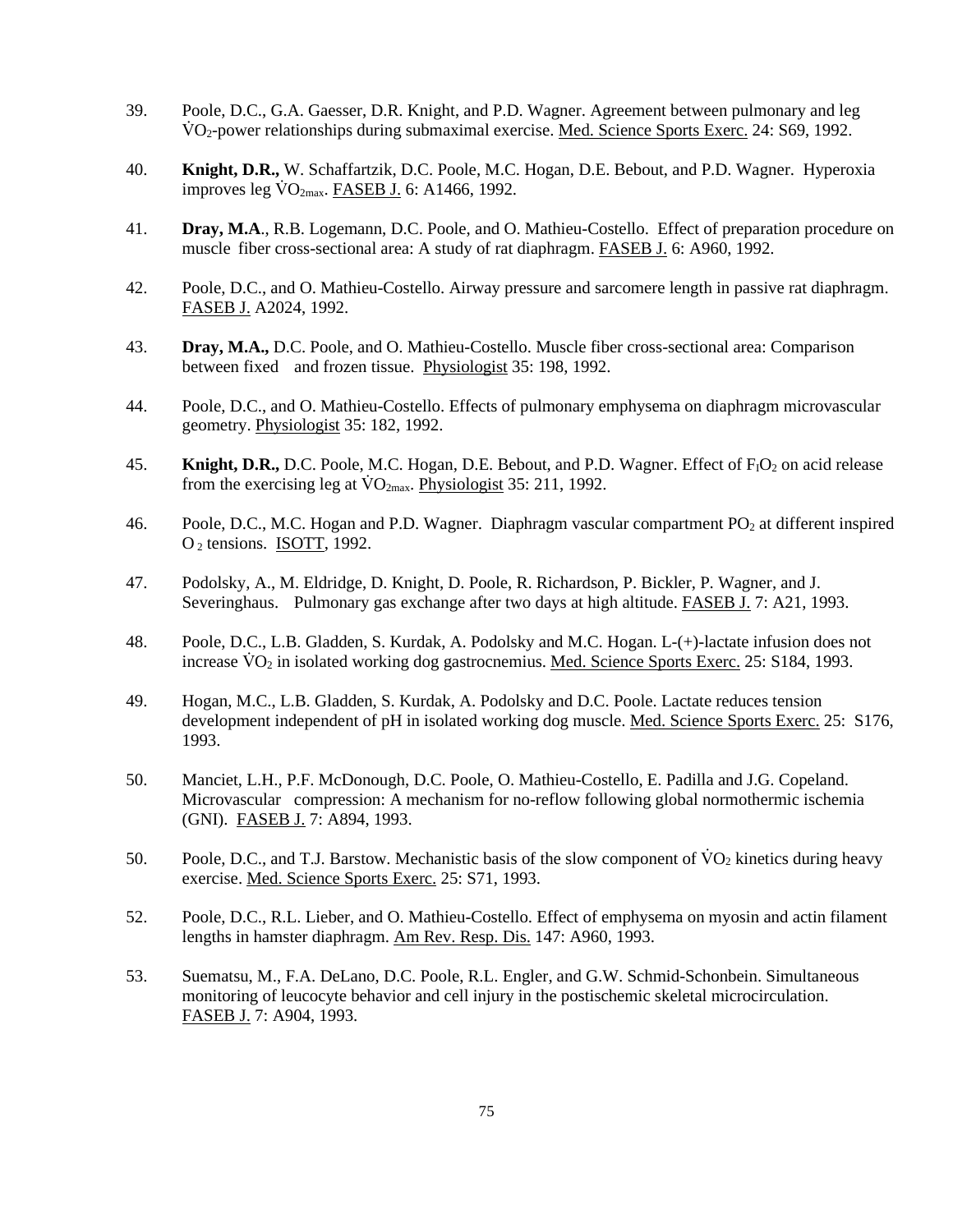- 54. Richardson, R.S., D.R. Knight, D.C. Poole, S.S. Kurdak, M.C. Hogan, B. Grassi, and P.D. Wagner. Hypoxic and normoxic muscle  $\rm \dot{V}O_{2max}$  during single leg knee-extensor exercise in man. Med. Sci. Sports Exerc. 26: S921, 1994.
- 55. Poole, D.C., P.J. Agey and O. Mathieu-Costello. Adaptation of muscle capillary-fiber surface and fiber mitochondrial volume with endurance training. FASEB. J. 8: A1053, 1994.
- 56. Poole, D.C., J.L. Wait, S. Kurdak, D. Stowarn and R.L. Johnson. The mammalian costal diaphragm: Structural and functional heterogeneity. Med. Sci. Sports Exerc. 26: S192, 1994.
- 57. **Knight, D.R**., B.K. Erickson, R.S. Richardson, D.C. Poole, B. Grassi, J. Struthers and P.D. Wagner. Measurement of transitional blood flows in the leg. Med. Sci. Sports Exerc. 26: S162, 1994.
- 58. Podolsky, A., M.W. Eldridge, R.S. Richardson, D.R. Knight, E.C. Johnson, S.R. Hopkins, H. Michimata, B. Grassi, J.M. Uribe, D.C. Poole, P.E. Bickler, J.W. Severinghaus, and P.D. Wagner. Relationship between susceptibility to high altitude pulmonary edema and to exercise induced ventilation-perfusion mismatch. Am. Rev. Resp. Dis. 149: A818, 1994.
- 59. Poole, D.C., J.L. Wait, D. Stowarn and R.L. Johnson. Geometry of the canine diaphragm at functional residual capacity. FASEB J. 8: A689, 1994.
- 60. Wait, J.L., D.C. Poole, D. Stowarn and R.L. Johnson. Changes in costal diaphragm thickness from functional residual capacity to total lung capacity. FASEB J. 8: A689, 1994.
- 61. Poole, D.C., and O. Mathieu-Costello. Effect of vasodilator treatment on diaphragm capillarity in emphysema. Am. Rev. Resp. Dis. 149: A139, 1994.
- 62. Richardson, R.S., J. Sheldon, D.C. Poole, S.R. Hopkins, A. Ries, and P.D. Wagner. 100% O<sub>2</sub> increases quadriceps work capacity in patients with COPD. Am. Rev. Resp. Dis. 151: A254, 1995.
- 63. Poole, D.C., B. Grassi, R.S. Richardson, D.R. Knight, B.K. Erickson, and P.D. Wagner. Muscle O2 uptake kinetics in humans: dissociation between O2 delivery and uptake. FASEB J. 9: 2078, 1995.
- 64. Poole, D.C., P.D. Wagner, and D.F. Wilson. in vivo measurement of diaphragm microvascular plasma PO2 by phosphorescence quenching. Med. Science Sports Exerc. 27: S2, 1995.
- 65. **Petrisko, R.N.,** D.C. Poole. Structural characteristics and oxidative potential of the horse diaphragm. Med. Science Sports Exerc. 28: S89, 1996.
- 66. Sexton, W.L., G.A. Farkas, M.B. Reid, S.K. Powers, and D.C. Poole. Mechanical and metabolic heterogeneity in diaphragm. Med. Science Sports Exerc. 28: S53, 1996.
- 67. **Xu, L.,** D.C. Poole, and T.I. Musch. Differential effects of chronic heart failure (CHF) on capillarity in rat slow- and fast-twitch muscle. FASEB J. 10: A58, 1996.
- 68. Sexton, W.L., L.H. Manciet, and D.C. Poole. Is capillary surface area regulated as a function of fiber volume in skeletal muscle and heart of diabetic rats? Microcirculation 3: 104, 1996.
- 69. Lundbom, P.D., R.S. Richardson, and D.C. Poole. Effects of systemic hypotension on diaphragm capillary red blood cell velocity and flux. Physiologist 39: A-44, 1996.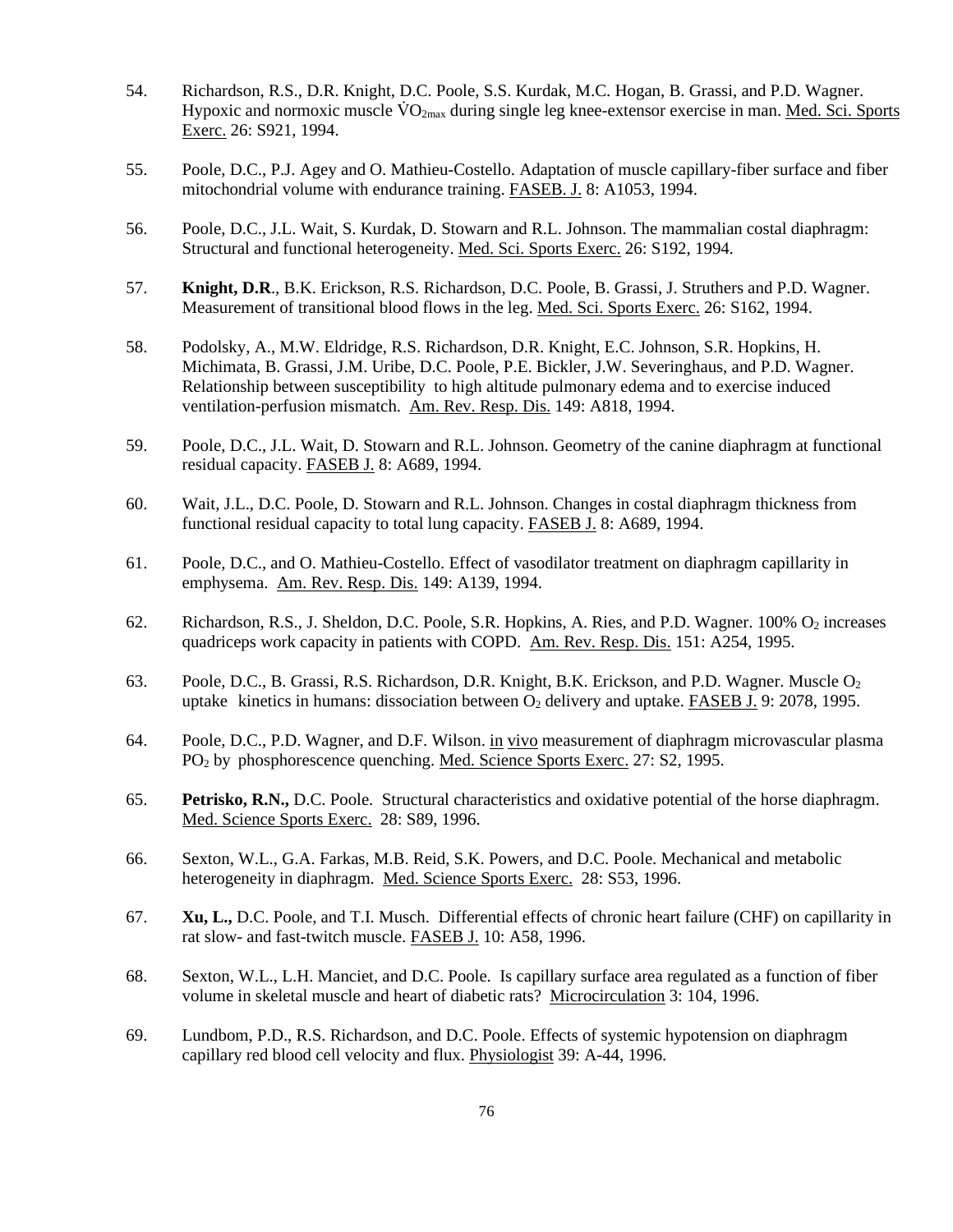- 70. **Langsetmo, I.,** G.E. Weigle, M.R. Fedde, H.H. Erickson, and D.C. Poole. V̇ O2 kinetics in the horse at moderate and heavy exercise. Physiologist 39: A-28, 1996.
- 71. **Kindig, C.A**. and D.C. Poole. Muscle length affects dynamics of microcirculatory oxygen delivery. Physiologist 39: A-44, 1996.
- 72. Grassi, B., D.C. Poole, R.S. Richardson, D.R. Knight, B.K. Erickson, and P.D. Wagner. Muscle O2 uptake kinetics in humans. Pflueg. Arch. 431: R345, 1996.
- 73. **Williams, C.S**., J.C. Smith, T.D. Low, D.C. Poole, and D.W. Hill. Responses to exercise at intensities equal to or slightly above critical power. Med. Sci. Sports Exerc. 29: S266, 1997.
- 74. **Low, T.D**., C.S. Williams, D.C. Poole, D.W. Hill, and J.C. Smith. Modeling to estimate a threshold intensity above which VO<sub>2</sub>max can be elicited. Med. Sci. Sports Exerc. S154, 1997.
- 75. **Black, B.,** J.C. Smith, C.S. Williams, D.C. Poole, and D.W. Hill. Effect of work rate on  $\rm \ddot{O}_2$  responses. Med. Sci. Sports Exerc. 29: S161, 1997.
- 76. **Kindig, C.A.,** W.L. Sexton, D.C. Poole. In vivo structural changes of microvessels in skeletal muscle of diabetic rats. Med. Sci. Sports Exerc. 29: S149, 1997.
- 77. Poole, D.C., C.A. Kindig, M.R. Fedde, and W.L. Sexton. Functional microvascular effects of streptozotocin (STZ)-induced diabetes in rat skeletal muscle. Med. Sci. Sports Exerc. 29: S149, 1997.
- 78. Poole, D.C. Muscle microcirculatory consequences of myocardial and diabetic pathology. Keio J. Med. 47: 55, 1998.
- 79. **Mattson, J.P**., and D.C. Poole. Pulmonary emphysema decreases hamster skeletal muscle oxidative enzyme capacity. Med. Sci. Sports Exerc. 30: S188, 1998.
- 80. Poole, D.C., C.A. Kindig, R.J. Basaraba, and T.I. Musch. Chronic heart failure (CHF) impairs skeletal muscle capillary hemodynamics. Med. Sci. Sports Exerc. 30: S228, 1998.
- 81. Sexton, W.L., and D.C. Poole. Effect of emphysema on diaphragm blood flow during exercise. Med. Sci. Sports Exerc. 30: S192, 1998.
- 82. **Williams, C.S.,** K.L. Ehler, C.P. Ramirez, D.C. Poole, J.C. Smith, and D.W. Hill. Effect of running velocity on  $\rm VO_2$  kinetics during treadmill running in the severe intensity domain. Med. Sci. Sports Exerc. 30: S55, 1998.
- 83. **Kindig, C.A.,** and D.C. Poole. Are capillary hemodynamics related to fiber type or oxidative capacity in passive skeletal muscle? Med. Sci. Sports Exerc. 30: S228, 1998.
- 84. **Kindig, C.A.,** J.E. Harper, and D.C. Poole. Relationship between capillary diameter and blood pressure. FASEB J.12: A11, 1998.
- 85. Mathieu-Costello, O., K. Tyml, and D.C. Poole. Cross-sectional shape of muscle capillaries. FASEB J. 12: A11, 1998.
- 86. Poole, D.C., R.S. Richardson, and O. Mathieu-Costello. Effects of chronic inspired hypoxia on diaphragm capillarity in emphysema. FASEB J. 12: A20, 1998.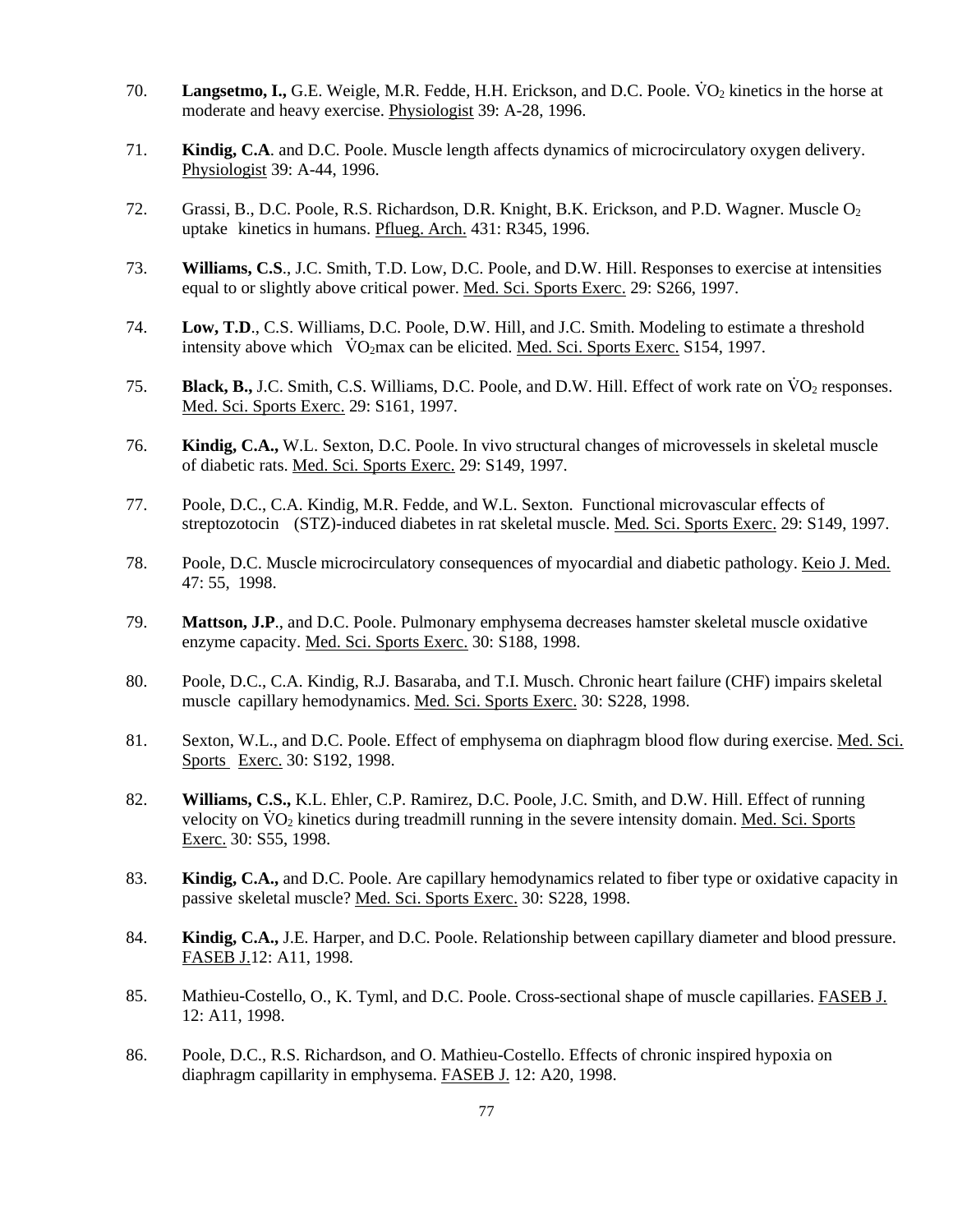- 87. Poole, D.C. Mechanistic basis for  $\rm \dot{V}O_{2}$  slow component. Ann. Biomed. Engineer. 26: S84, 1998.
- 88. Poole, D.C., and C.A. Kindig. Effects of chronic conditions (diabetes, heart failure, emphysema) on muscle microcirculatory oxygen delivery. Ann. Biomed. Engineer. 26: S84, 1998.
- 89. **Blumoff, S.A.,** C.S. Ferguson, J.C. Smith, D.C. Poole, and D.W. Hill. Effect of sampling duration on peak  $\dot{V}O_2$ . Med. Sci. Sports Exerc. 31: S302, 1999.
- 90. Smith, J.C., A.M. Erwin, D.C. Poole, and D.W. Hill. Effect of sampling duration on reproducibility and magnitude of peak  $\rm\acute{VO}_2$  in severe exercise. Med. Sci. Sports Exerc. 31: S302, 1999.
- 91. **Ferguson, C.S.**, E.V. Burgett, and D.C. Poole. Control of VO<sub>2</sub> kinetics in the severe exercise intensity domain. Med. Sci. Sports Exerc. 31: S334, 1999.
- 92. **Kindig, C.A.,** D. Quackenbush, L.L. Gallatin, B.R. Rush, H.H. Erickson, M.R. Fedde, and D.C. Poole. O2 delivery in the exercising horse is NO-dependent. Med. Sci. Sports Exerc. 31: S227, 1999
- 93. Poole, D.C., J.K. Bailey, B.J. Behnke, and C.A. Kindig. Evidence for a reduced diaphragmatic microvascular PO<sub>2</sub> in emphysema. Med. Sci. Sports Exerc. 31: S127, 1999.
- 94. Poole, D.C., B.J. Behnke, J.K. Bailey, and C.A. Kindig. Impaired diaphragmatic  $O_2$  delivery-to- $O_2$ utilization relationship in emphysema. FASEB J. 13:A25, 1999.
- 95. **Kindig, C.A.** and D.C. Poole. Vasomotor activity does not explain muscle sarcomere length-induced capillary blood flow alterations. FASEB J. 13: A24, 1999.
- 96. **Behnke, B.J.,** C.A. Kindig, E. Diederich, T.I. Musch, and D.C. Poole. Muscle microvascular oxygen kinetics across the rest-exercise transition. Med. Sci. Sports Exerc. 32: S128, 2000.
- 97. **Bailey, J.K.,** C.A. Kindig, B.J. Behnke, T.I. Musch, and D.C. Poole. Microcirculatory function in the spinotrapezius muscle: effects of surgical manipulation. **FASEB J.** 14: A4, 2000.
- 98. **Kindig, C.A.,** H.H. Erickson, and D.C. Poole. VO<sub>2</sub> dynamics at exercise onset in the horse: effect of nitric oxide synthase inhibition. Med. Sci. Sports Exerc. 32: S128, 2000.
- 99. Poole, D.C., B.J. Behnke, C.A. Kindig, and S. Koga. Independence of microvascular  $O_2$  kinetics and fiber type at exercise onset. Med. Sci. Sports Exerc. 32: S128, 2000.
- 100. **Mattson, J.P.,** J. Sun, D.M. Murray, and D.C. Poole. Emphysema induced alterations in the oxidative species in the skeletal muscle of hamsters. Med. Sci. Sports Exerc. 32: S155, 2000.
- 101. Erickson, H.H., C.A. Kindig, D.C. Poole, and B.R. Rush. Evaluation of the FLAIR (TM) equine nasal strip: A new concept to prevent EIPH. Equine Fitness, the Olympic way. Post Graduate Proceedings 329 in Veterinary Science, University of Sydney: 21-25, 2000.
- 102. Erickson, H.H., C.A. Kindig, D.C. Poole, and B.R. Rush. Evaluation of the FLAIR equine nasal strip a new concept to prevent EIPH. AESM Proc. World Equine Vet. Rev. 5: 26, 2000.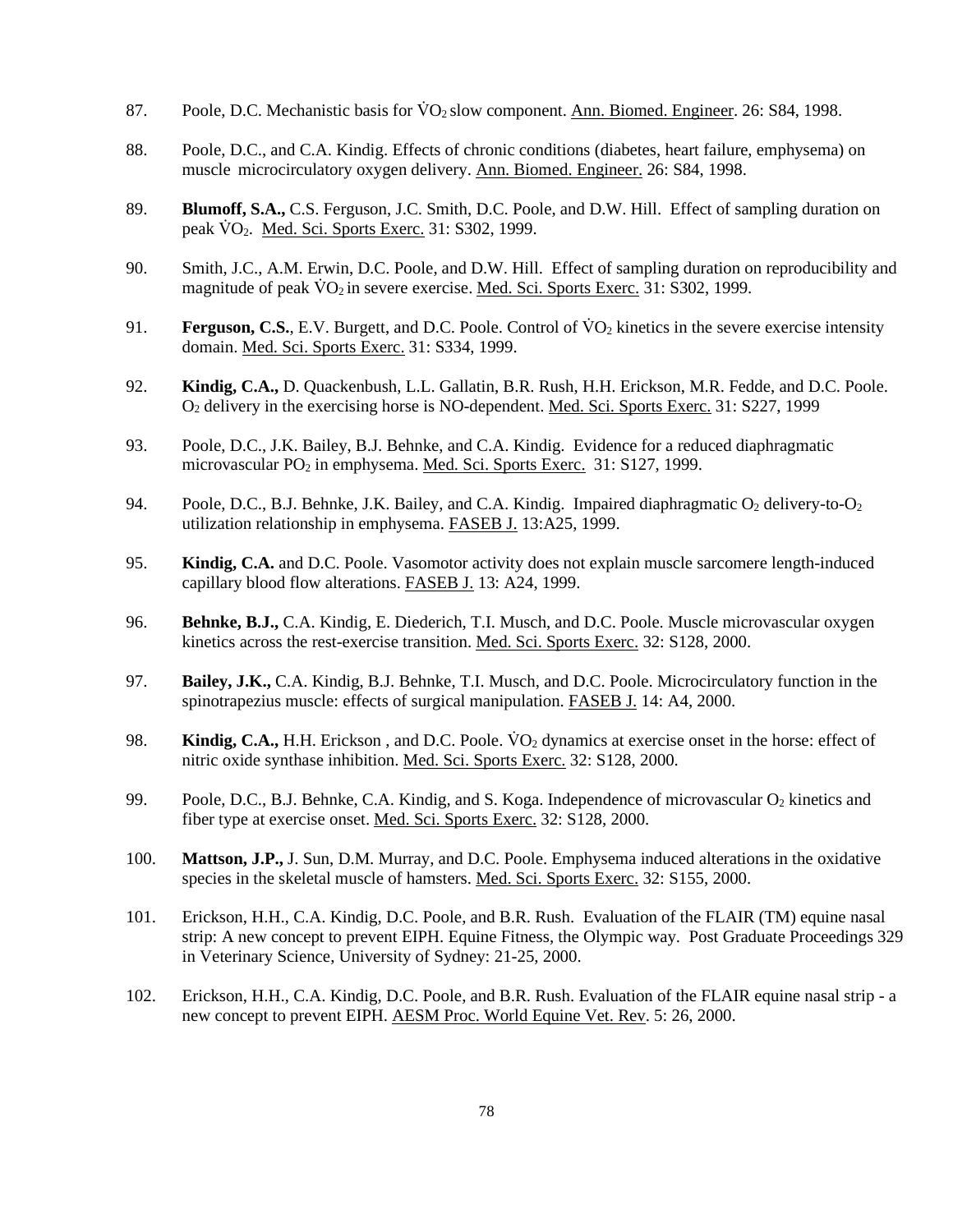- 103. Sexton, W.L., C.A. Kindig, B.J. Behnke, J.K. Bailey, T.E. Richardson, and D.C. Poole. Muscle microvascular oxygen pressure at the onset of contractions in Type I diabetes. Physiologist 43: 361, 2000.
- 104. **McDonough, P**., C.A. Kindig, D.C. Poole, B.R. Rush, and H.H. Erickson. Equine nasal strip reduces bleeding in racehorses. Comp. Respir. Soc. Proc. 18: 28, 2000.
- 105. **Kindig, C.A.,** H.H. Erickson, P. McDonough, and D.C. Poole. Efficacy of nasal strip and furosemide in mitigating equine exercise-induced pulmonary hemorrhage. Int. Equine Science 2: 3, 2001.
- 106. Poole, D.C., C.A. Kindig, P. McDonough, C. Ramsel, and H.H. Erickson. Independence of exercise induced pulmonary hemorrhage and pulmonary artery pressure. Int. Equine Science 2: 3, 2001.
- 107. **Kindig, C.A.,** P. McDonough, C. Ramsel, H.H. Erickson, and D.C. Poole. Exercise-induced pulmonary hemorrhage and pulmonary artery pressure in exercising horses. Med. Sci. Sports Exerc. 33: S343, 2001.
- 108. **Ramsel, C**., C.A. Kindig, P. McDonough, M.R. Finley, H.H. Erickson, and D.C. Poole. Inclined running increases severity of exercise-induced pulmonary hemorrhage in the horse. Med. Sci. Sports Exerc. 33: S59, 2001.
- 109. **McDonough, P.,** B.J. Behnke, C.A. Kindig, and D.C. Poole. Muscle microvascular PO<sub>2</sub> kinetics at the off-transient from electrical stimulation. Med. Sci. Sports Exerc. 33: S314, 2001.
- 110. **Geer, C.M.,** B.J. Behnke, P. McDonough, J.K. Bailey, and D.C. Poole. Dynamics of microvascular O2 exchange in diaphragm. Med. Sci. Sports Exerc. 33: S343, 2001.
- 111. **Behnke, B.J.,** C.A. Kindig, W.L. Sexton, and D.C. Poole. Effects of prior contractions on muscle microvascular PO2 dynamics at exercise onset. Med. Sci. Sports Exerc. 33: S343, 2001.
- 112. **Diederich, E.,** B.J. Behnke, P. McDonough, C.A. Kindig, K.S. Hageman, D.C. Poole, and T.I. Musch. Effects of myocardial infarction on muscle microvascular PO<sub>2</sub> dynamics. Med. Sci. Sports Exerc. 33: S267, 2001.
- 113. **Mattson, J.P.,** and D.C. Poole. Effects of emphysema on glycolytic enzymatic activity in the diaphragm. Med. Sci. Sports Exerc. 33: S57, 2001.
- 114. Musch, T.I., R.M. McAllister, J.D. Symons, T. Hirai, K.S. Hageman, and D.C. Poole. Vascular conductance during high intensity exercise in rats: effects of nitric oxide synthase inhibition. Med. Sci. Sports Exerc. 33: S21, 2001.
- 115. **McDonough, P**., C.A. Kindig, C. Ramsel, H.H. Erickson, and D.C. Poole. Breath-by-breath gas exchange responses in the exercising Thorougbred horse. FASEB J. 15: A88, 2001.
- 116. **McDonough, P.,** C.A. Kindig, M.R. Finley, C. Ramsel, H.H. Erickson, and D.C. Poole. Does ventilation limit maximal oxygen uptake in the Thoroughbred horse? World Equine Airways Symp. and Vet. & Comp. Respir. Soc. Proc. 32, 2001.
- 117. Poole, D.C., C.A. Kindig, P. McDonough, and H.H. Erickson. Effect of nitric oxide (NO) synthase inhibition on oxygen uptake kinetics in the horse. World Equine Airways Symp. and Vet. & Comp. Respir. Soc. Proc. 35, 2001.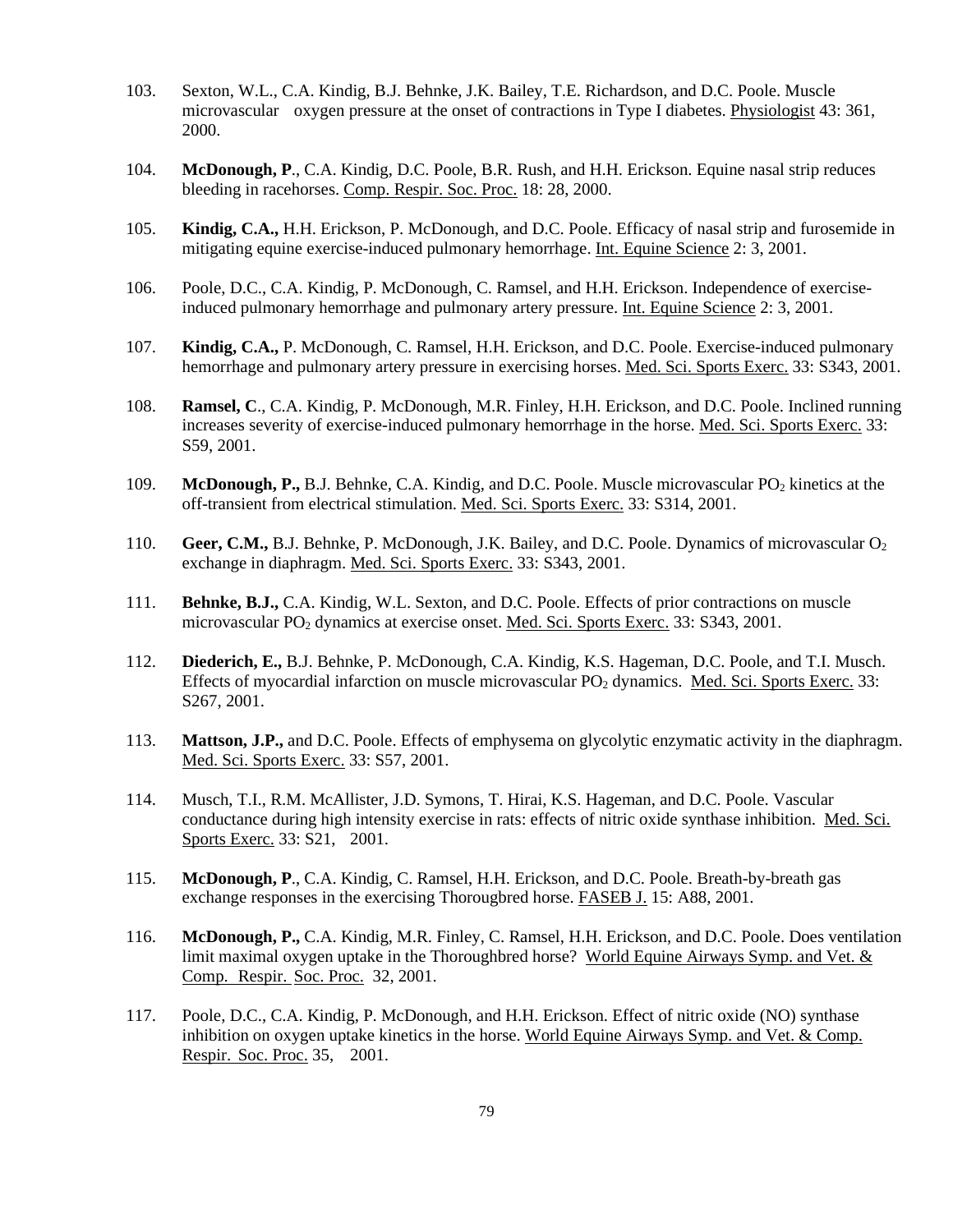- 118. Erickson, H.H., C.A. Kindig, P. McDonough, M.R. Finley, B.J. Behnke, T.E. Richardson, and D.C. Poole. Effect of inhaled nitric oxide on pulmonary artery pressure and EIPH in maximally exercising horses. World Equine Airways Symp. and Vet. & Comp. Respir. Soc. Proc. 55, 2001.
- 119. **Kindig, C.A.,** P. McDonough, G. Fenton, M.R. Finley, D.C. Poole, and H.H. Erickson. Effect of furosemide and nasal strip on exercise-induced pulmonary hemorrhage in maximally exercising horses. World Equine Airways Symp. and Vet. & Comp. Respir. Soc. Proc. 23, 2001.
- 120. Poole, D.C. The slow component of  $\text{VO}_2$  kinetics. Sixth Ann. Con. Euro. Con. Sports Science. Eds. J. Mester, G. King, H. Struder, E. Tsolakidis, A. Osterburg., 2001, p. 112.
- 121. **Richardson, T.E.,** C.A. Kindig, D.C. Poole and T.I. Musch. Effects of chronic heart failure (CHF) on skeletal muscle capillary hemodynamics. Med. Sci. Sports Exerc. 34: S171, 2002.
- 122. **Russell, J.A.,** C.A. Kindig, T.E. Richardson, B.J. Behnke, D.C. Poole and T.I. Musch. Capillary hemodynamics in aged skeletal muscle. Med. Sci. Sports Exerc. 34: S114, 2002.
- 123. Poole, D.C., B.J. Behnke, P.J. McDonough, C.A. Kindig, and W.L. Sexton. Muscle oxygen exchange in type I diabetes. Med. Sci. Sports Exerc. 34: 133, 2002.
- 124. **Behnke, B.J.,** K.S. Hageman, P.J. McDonough, T.I. Musch and D.C. Poole. Effects of moderate heart failure on skeletal muscle blood flow response to contractions. Med. Sci. Sports Exerc. 34: S171, 2002.
- 125. **McDonough, P.,** B.J. Behnke, C.M. Geer, E.R. Diederich, and D.C. Poole. The influence of fiber type and oxidative capacity on locomotory muscle microvascular PO<sub>2</sub> kinetics. Med. Sci. Sports Exerc. 34: S110, 2002.
- 126. **Mattson, J.P.,** and D.C. Poole. Changes in skeletal muscle biochemistry in hamsters with emphysema. Med. Sci. Sports Exerc. 34: S133, 2002.
- 127. Poole, D.C., E.R. Diederich, B.J. Behnke, P. McDonough, C.A. Kindig, and T.I. Musch. Effects of chronic heart failure on microvascular oxygen pressure at the onset of exercise. FASEB J. A41, #610.18, 2002.
- 128. **Behnke, B.J.,** W.L. Sexton, and D.C. Poole. Impact of type I diabetes on the muscle microvascular PO2. FASEB J. A583, #646.3, 2002.
- 129. **Kindig, C.A.,** T.E. Richardson, and D.C. Poole. Capillary hemodynamics at the onset of muscle contractions. FASEB J. A29, #610.6, 2002.
- 130. **McDonough, P.,** C.A. Kindig, C. Ramsel, H.H. Erickson, and D.C. Poole. The gas exchange and lactate thresholds in the Thoroughbred horse during inclined and level running. FASEB J. A229, #374.5, 2002.
- 131. **Shea, J.,** S.C. Miller, D.C. Poole, and J.P. Mattson. Rapid loss of cortical bone after induction of emphysema in a hamster model. Annual Meeting of the Orthopedic Research Society, New Orleans, LA, in press.
- 132. **Shea, J.,** S.C. Miller, D.C. Poole, and J.P. Mattson. Alterations to the cortical dynamics and strength in the elastase-induced emphysematous hamsters. 32nd Annual International Hard Tissue Workshop, Sun Valley, ID, 2003.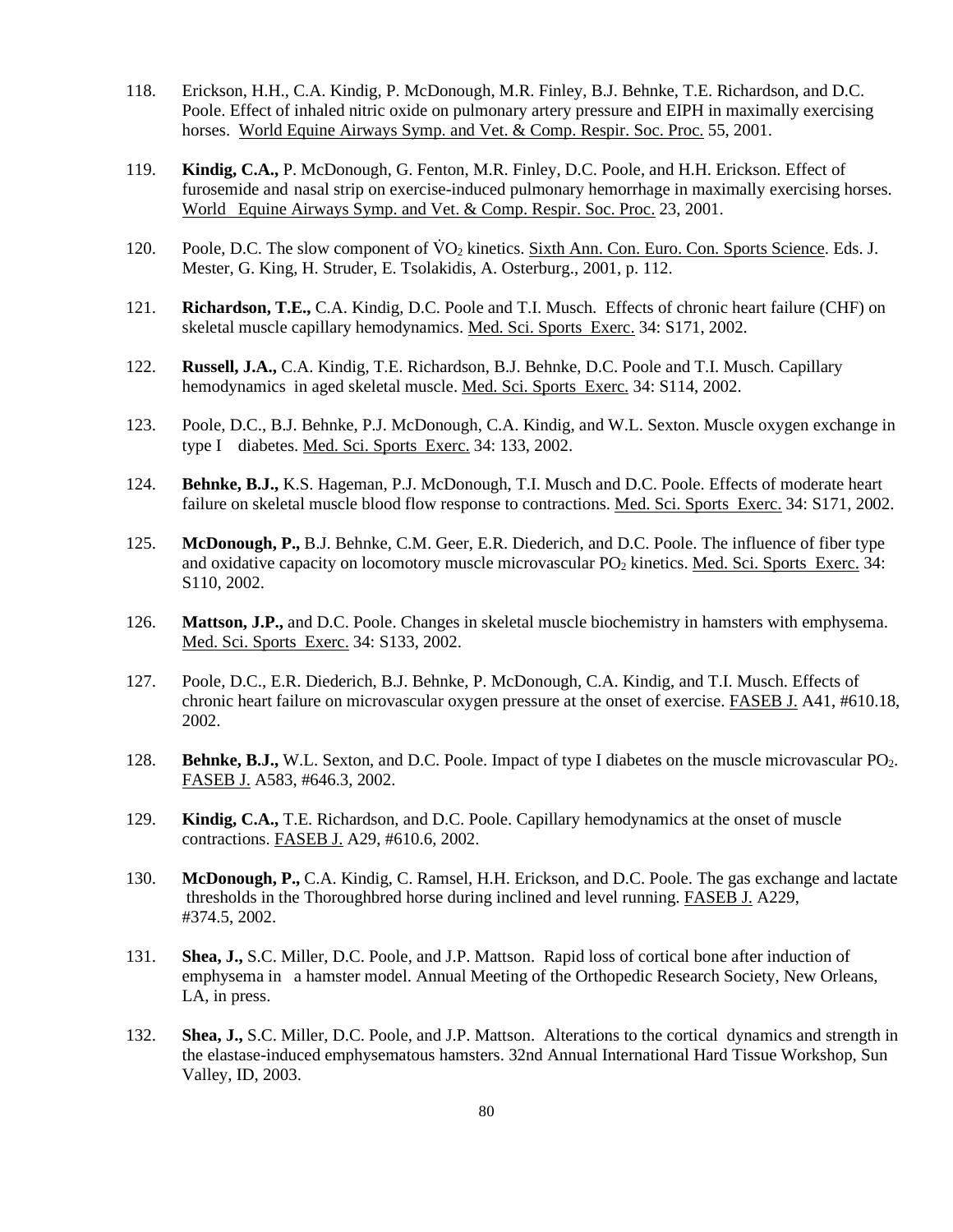- 133. **McDonough, P.,** B.J. Behnke, D.J. Padilla, K.D. Ross, and D.C. Poole. On-off asymmetry of locomotory muscle microvascular PO<sub>2</sub> kinetics: effect of exercise intensity. Med. Sci. Sports Exerc. 35:S151, 2003.
- 134. **Mattson, J.P.,** D.C. Poole, and J.C. Martin. Emphysema-induced reductions in peripheral skeletal muscle. Med. Sci. Sports Exerc. 35:S389, 2003.
- 135. **Behnke, B.J.,** P. McDonough, D.J. Padilla, T.I. Musch, and D.C. Poole. Oxygen exchange in muscles of contrasting fiber types. Med. Sci. Sports Exerc. 35:S229, 2003.
- 136. **Eklund, K.E.,** K.S. Hageman, D.C. Poole, T.I. Musch. Aging alters the regional blood flow response to submaximal exercise in rats with CHF. Med. Sci. Sports Exerc. 35:S39, 2003.
- 137. Musch, T.I., K.E. Eklund, K.S. Hageman, and D.C. Poole. Aging alters the regional blood flow response to submaximal exercise in rats. Med. Sci. Sports Exerc. 35:S398, 2003.
- 138. **Padilla, D.J.,** B.J. Behnke, J.K. Hansen, and D.C. Poole. Different microvascular O<sub>2</sub> responses to contractions in slow- vs. fast-twitch muscle are associated with capillarity. Med. Sci. Sports Exerc. 35:S43, 2003.
- 139. **Ross, K.D.,** L.A. Abbo, B.J. Behnke, D.J. Padilla, T.I. Musch, and D.C. Poole. Hypovolemic hypotension alters the dynamic balance between  $O<sub>2</sub>$  delivery and utilization in contracting skeletal muscle. Med. Sci. Sports Exerc. 35:S309, 2003.
- 140. Sexton, W.L., G. Kuhlman, C. Maiorano, D.C. Poole, and C.A. Kindig. Increased capillarity does not alter microvascular PO<sub>2</sub> kinetics in contracting rat EDL muscle. FASEB J. 17: A548, 2003.
- 141. **Behnke, B.J.,** T.I. Musch, P. McDonough, and D.C. Poole. Effects of chronic heart failure on microvascular oxygen exchange dynamics in muscles of contrasting fiber types. FASEB J. 17: A542, 2003.
- 142. **Hildreth, T.S.,** P. McDonough, D.J. Padilla, B.J. Behnke, D.C. Poole, and H.H. Erickson. Is immunotherapy effective in reducing exercise-induced pulmonary hemorrhage? FASEB J. 17: A939, 2003.
- 143. **McDonough, P.,** B.J. Behnke, D.J. Padilla, K.D. Ross, and D.C. Poole. Control of O<sub>2</sub> exchange in rat locomotory muscle: Effect of fiber type. FASEB J. 17: A431, 2003.
- 144. **Padilla, D.J.,** P. McDonough, C.A. Kindig, B.J. Behnke, H.H. Erickson, and D.C. Poole. Control of ventilation and arterial  $CO<sub>2</sub>$  pressure following cessation of exercise in the Thoroughbred horse. FASEBJ. 17: A84, 2003.
- 145. Warren, S., L. Nagl, R. Schmitz, J.Yao, T. Hildreth, H. Erickson, D.C. Poole, and D. Andresen. A Distributed Infrastructure for Veterinary Telemedicine," 25th Annual Conference of the IEEE EMBS, Fiesta Americana Grand Coral Beach Hotel, Cancun, Quintana Roo, Mexico, September 17–21, pp. 1394–1397, 2003.
- 146. **Mattson, J.P.,** M.D. Delp, and D.C. Poole. Effects of emphysema on skeletal muscle fiber atrophy in hamsters. Med. Sci. Sports Exerc. 36: S332, 2004.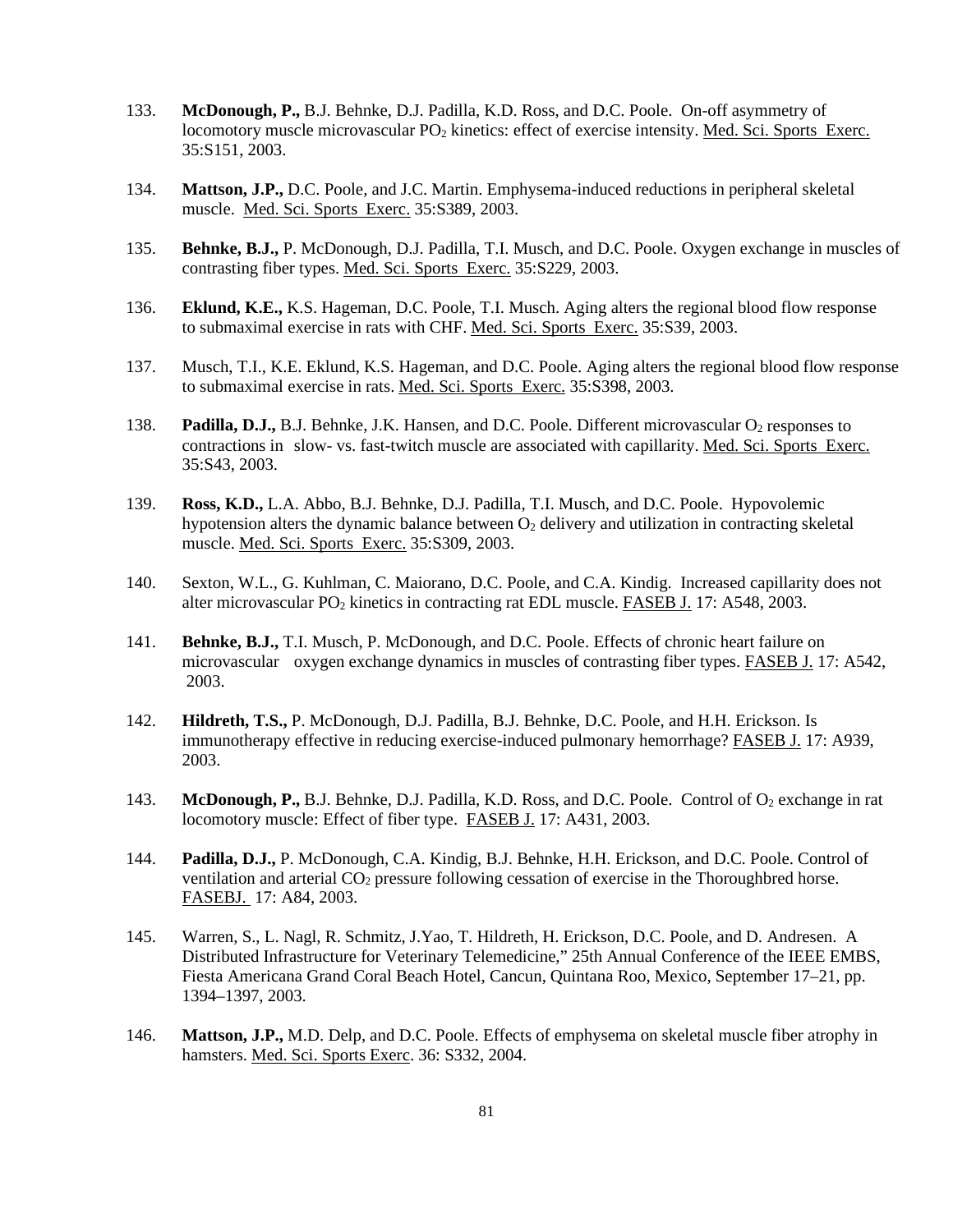- 147. **McDonough, P.,** B.J. Behnke, T.I. Musch, and D.C. Poole. Recovery of microvascular PO<sub>2</sub> in rats with chronic heart failure. Med. Sci. Sports Exerc. 36: S26, 2004.
- 148. **McDonough, P.,** Y. Kano, D.J. Padilla, T.I. Musch, and D.C. Poole. Effect of type-2 diabetes on O<sub>2</sub> exchange in rat skeletal muscle. Experimental Biology, 476.22, 2004.
- 149. **Behnke, B.J.,** P. McDonough, D.C. Poole, and T.I. Musch. Can a downregulation of nitric oxide synthase explain reduced microvascular  $O_2$  pressures in soleus muscles in chronic heart failure? Experimental Biology,432.9, 2004.
- 150. **Padilla, D.J.,** P. McDonough, Y. Kano, K.S. Hageman, T.I. Musch and D.C. Poole. Effects of Type II diabetes on capillary structure and function in skeletal muscle. Experimental Biology, 436.7, 2004.
- 151. **Padilla, D.J.,** P. McDonough, B.J. Behnke, Y. Kano, K.S. Hageman, T.I. Musch D.C. Poole. Effects of Type II diabetes on muscle microvascular oxygen pressures. Physiologist, 47: 351, 2004.
- 152. Kano, Y., D.J. Padilla, B.J. Behnke, K.S. Hageman, T.I. Musch and D.C. Poole. Effects of eccentric exercise on microcirculation and microvascular oxygen pressures in rat spinotrapezius muscle. Physiologist, 47: 290, 2004.
- 153. **Padilla, D.J.,** P. McDonough, B.J. Behnke, Y. Kano, K.S. Hageman, T.I. Musch, and D.C. Poole. Effects of Type II diabetes on capillary hemodynamics in skeletal muscle. Med. Sci. Sports Exerc. 37:S359, 2005.
- 154. **Padilla, D.J.,** P. McDonough, B.J. Behnke, Y. Kano, K.S. Hageman, T.I. Musch, and D.C. Poole. Microvascular oxygenation impairments in chronic heart failure (CHF) are exacerbated by concurrent diabetes. FASEB J. 19: A486, 2005.
- 155. **Ferreira, L.F.,** D.J. Padilla, J. Williams, K.S. Hageman, T.I. Musch, D.C. Poole. Effects of altered nitric oxide availability on rat muscle microvascular oxygenation during contractions. Med. Sci. Sports Exerc. 38: S247, 2006.
- 156. **Ferreira, L.F**., D.J. Padilla, J. Williams, K.S. Hageman, T.I. Musch, D.C. Poole. Effects of nitric oxide on skeletal muscle microvascular  $O_2$  pressure of rats with heart failure. FASEB J. 20: (4) A283, 2006.
- 157. **Padilla, D.J.,** T.S. Epp, P. McDonough, D.J. Marlin, H.H. Erickson, D.C. Poole. Effects of a specific endothelin-1A antagonist on exercise-induced pulmonary hemorrhage in Thoroughbred horses. Equine Vet. J. Supplement. 36:198-203, 2006.
- 158. **Epp, T.S**., P. McDonough, D.J. Padilla, J.M. Gentile, K.L. Edwards, H.H. Erickson, D.C. Poole. Exercise-induced pulmonary hemorrhage (EIPH) during sub-maximal exercise. Equine Vet. J. 36:502, 2006.
- 159. **Mattson, J.P.,** R.T. Hinkle, R.J. Isfort, L.F. Ferreira, T.I. Musch, and D.C. Poole. Emphysema-induced reductions in diaphragm mass. Med. Sci. Sports Exerc. ACSM Integrative Physiology of Exercise Proceedings, 24, 58, 2006.
- 160. **Ferreira, L.F.**, J.B. Williams, B.J. Behnke, T.I. Musch, and D.C. Poole. Aging-induced alterations of contracting muscle capillary hemodynamics. Med. Sci. Sports Exerc. ACSM Integrative Physiology of Exercise Proceedings, 10, 1, 2006.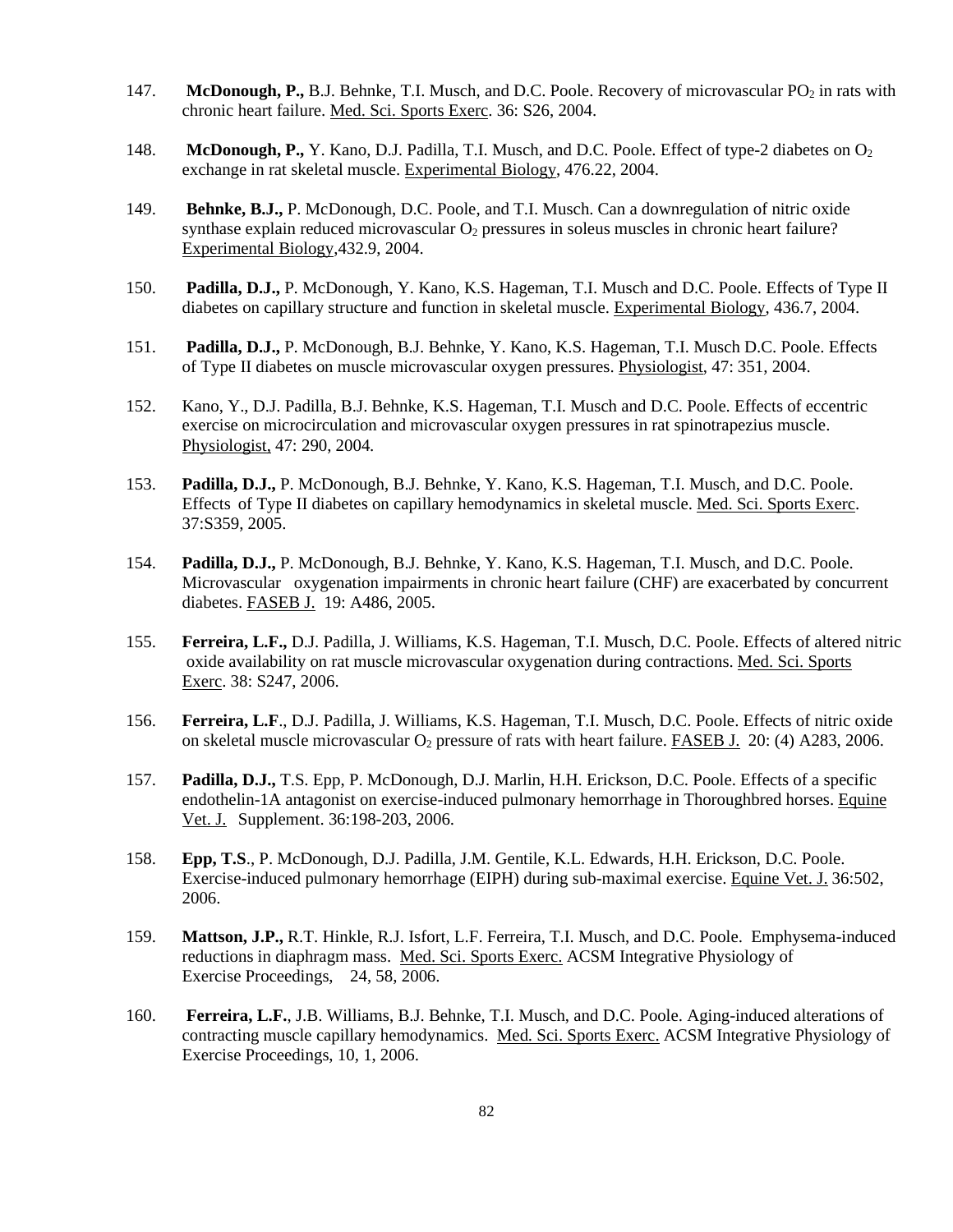- 161. **Mattson, J.P.,** D.C. Poole, S.A. Hahn, T.I. Musch, R.T. Hinkle, and R.J. Isfort. Maximal force is unaffected by emphysema-induced atrophy in extensor digitorum muscle. Med. Sci. Sports Exerc. 39(5 Suppl):S432, 2007.
- 161. **Saitoh, T.**, L.F. Ferreira, T.J. Barstow, D.C. Poole, N. Kondo, and S. Koga. Heterogeneity of muscle deoxygenation kinetics during repeated bouts of heavy exercise. Med. Sci. Sports Exerc. 39(5 Suppl):S358, 2007.
- 162. Jones, A.M., D.P. Wilkerson, F. DiMenna, J. Fulford, and D.C. Poole. Validation of the 'critical power' concept for human exercise using 31P magnetic resonance spectroscopy. J. Sports Science, 2007.
- 163. **Hammel, L.E.,** B.J. Marshall, K.S. Hageman, D.C. Poole, C.L. Stebbins, and T.I. Musch. Effects of dietary fish oil (FO) supplementation on the skeletal muscle blood flow (BF) response to submaximal treadmill exercise. FASEB J. 1235.10, 2008.
- 164. **Herspring, K.F.,** S.W. Copp, L.F. Ferreira, D.C. Poole, and T.I. Musch. Effects of antioxidants on contracting spinotrapezius muscle force production and oxygen consumption in aged rats. Med. Sci. Sports Exerc.40(Suppl): 1993, 2008.
- 165. **Herspring, K.F.,** S.W. Copp, L.F. Ferreira, D.C. Poole, and T.I. Musch. Effects of antioxidants on blood flow and microvascular oxygenation in aged (26-30 month old) rats. FASEB J. 1141.1, 2008.
- 166. **Mattson, J.P**., R.T. Hinkle, R.J. Isfort, L.F. Ferreira, T.I. Musch, and D.C. Poole. Prevention of emphysema-induced reductions in diaphragm muscle mass. FASEB J. 962.12, 2008.
- 167. **Copp, S.W.,** L.F. Ferreira, K.F. Herspring , T.I. Musch and D.C. Poole. The effects of aging on microcirculatory oxygen delivery (Q0307O2) in contracting rat spinotrapezius muscle. FASEB J. 1141.2, 2008.
- 168. **Copp, S.W**., L.F. Ferreira, K.F. Herspring, T.I. Musch and D.C. Poole. The effects of aging on capillary hemodynamics in contracting rat spinotrapezius muscle. Med. Sci. Sports Exerc. 40(Suppl): 818, 2008.
- 169. Poole, D.C. Muscle microcirculatory oxygen exchange in health and disease. ISOTT Proceedings, 36: 45, 2008.
- 170. **Inagaki, T.,** T. Sonobe, D.C. Poole, and Y. Kano. Peripheral vascular resistance following repeated bouts of tetanic contractions in rat skeletal muscle: role of sympathetic system. ISOTT Proceedings, 36: 35, 2008.
- 171. **Behnke, B.J.,** L.F. Ferreira, T.I. Musch, and D.C. Poole. Skeletal muscle oxygen uptake dynamics during the exercise off-transient. FASEB J. 608.11, 2009.
- 172. **Copp, S.W.,** D.M. Hirai, P.J. Schwagerl, K.F. Herspring, T.I. Musch, D.C. Poole. Acute antioxidant treatment increases muscle microvascular  $O_2$  extraction in young rats. FASEB J. 948.3, 2009.
- 173. **Hirai, D.M.,** S.W. Copp, L.F. Ferreira, T.I. Musch, and D.C. Poole. Nitric oxide bioavailability underlies muscle microvascular  $O_2$  delivery in chronic heart failure rats. FASEB J. 948.12, 2009.
- 174. **Copp, S.W.,** Davis R.T., Poole, D.C., and Musch, T.I. Reproducibility of endurance capacity and VO<sub>2</sub> peak in male Sprague-Dawley rats. Med. Sci. Sports Exerc. 41: (5) S258, 2009.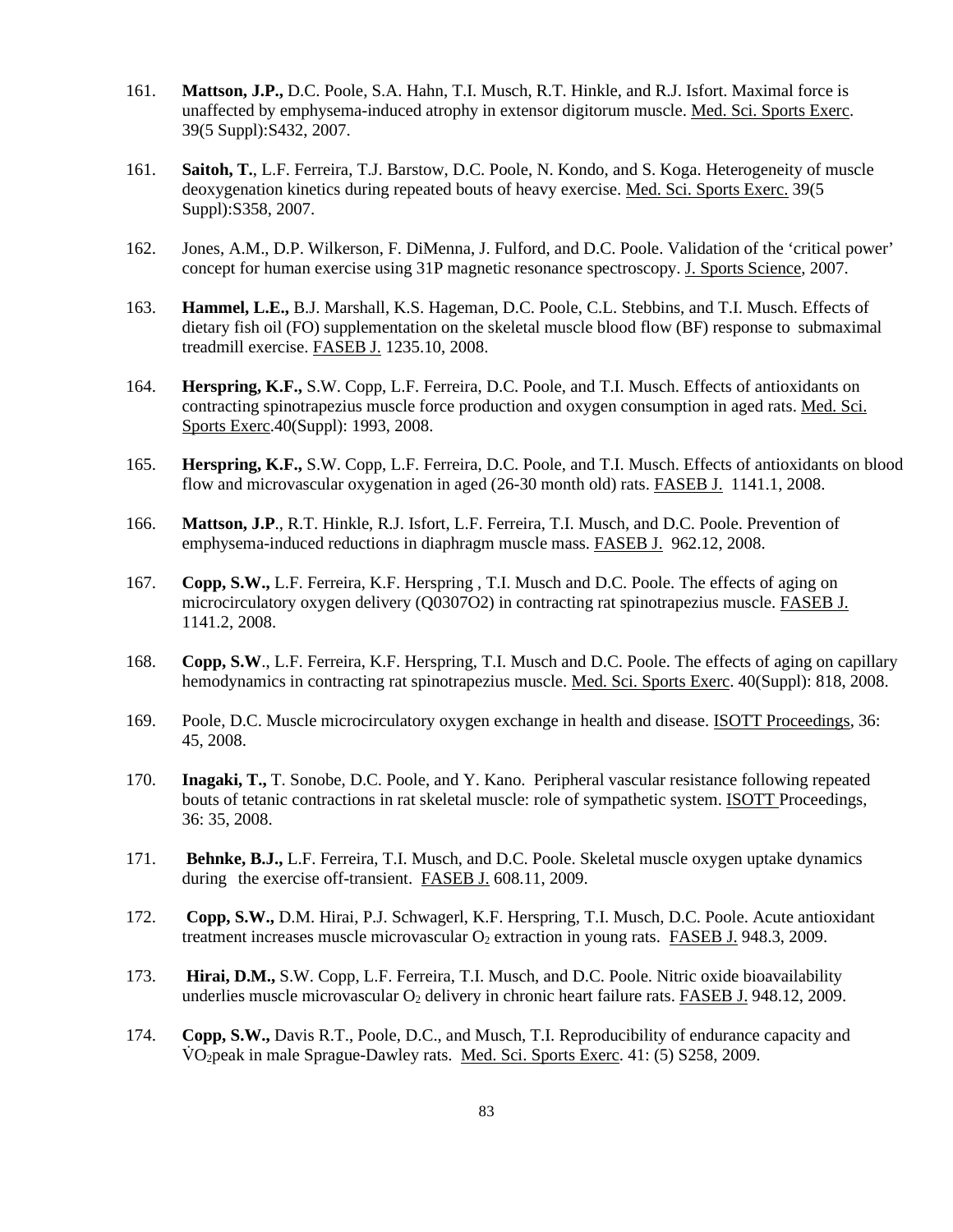- 175. **Sonobe, T.,** J. Nagata, T. Inagaki, D.C. Poole, and Y. Kano. Sex differences in intracellular Ca<sup>2+</sup> accumulation following eccentric contractions of rat skeletal muscle. Med. Sci. Sports Exerc. In press, 2009.
- 176. **Hirai D.M.,** S.W. Copp, P.J. Schwagerl, T.I. Musch, and D.C. Poole. Hydrogen peroxide controls microvascular oxygenation in contracting skeletal muscle of healthy young rats. Med. Sci. Sports Exerc. 42(5): 122-3, 977, 2010.
- 177. **Copp, S.W.,** Hirai, D.M., P.J. Schwagerl, T.I. Musch, and D.C. Poole. Neuronal NOS inhibition modulates resting but not exercising blood flow in rat hindlimb muscles. Med. Sci. Sports Exerc. 42(5): 124, 2010.
- 178. **Schwagerl, P.J.,** S.W. Copp, D.M. Hirai, D.C. Poole, and T.I. Musch. Effects of Tempol on skeletal muscle blood flow at rest and during exercise in rats. Med. Sci. Sports Exerc. 42(5): 124-5, 2010.
- 179. Wilkerson, D., A.M. Jones, A.C. Shore, and D.C. Poole. Abnormal pulmonary oxygen uptake and skeletal muscle deoxygenation kinetics are not obligatory features of the Type II diabetic condition. Med. Sci. Sports Exerc. 42(5): 136, 2010.
- 180. Kano, Y., D.C. Poole, M. Sudo, S. Miura, O. Ezaki. The role of AMPK in skeletal muscle on microvascular PO2 kinetics following onset of muscle contraction. Med. Sci. Sports Exerc. In press.
- 181. **Hirai, D.M.,** S.W. Copp, P.J. Schwagerl, T.I. Musch, and D.C. Poole. Effects of nNOS inhibition on resting and contracting skeletal muscle microvascular oxygenation in aged rats. Med. Sci. Sports Exerc. 43: S82, 894, 2011.
- 182. **Hirai, D.M.,** S.W. Copp, P.J. Schwagerl, D.C. Poole, and T.I. Musch. Novel skeletal muscle microvascular oxygenation indices as a function of chronic heart failure severity in rats. FASEB J. 814.5, 2011.
- 183. **Copp, S.W.,** Hirai, D.M., S.K. Ferguson, D.C. Poole, and T.I. Musch. Skeletal muscle vascular and contractile function: Effects of nNOS inhibition. Med. Sci. Sports Exerc. 43: S63, 815, 2011.
- 184. **Copp, S.W.,** Hirai, D.M., S.K. Ferguson, T.I. Musch, and D.C. Poole. Effects of neuronal nitric oxide synthase ( $nNOS$ ) inhibition on microvascular  $O<sub>2</sub>$  pressures during contractions in rats skeletal muscle. FASEB J. 814.6, 2011.
- 185. **Copp, S.W.,** Hirai, D.M., S.K. Ferguson, C.T. Holdsworth, T.I. Musch, and D.C. Poole. Chronic heart failure alters nNOS-mediated control of skeletal muscle microvascular O<sub>2</sub> delivery and utilization. Med. Sci. Sports Exerc. 44: S540, 2012.
- 186. **Copp, S.W.,** Hirai, D.M., S.K. Ferguson, C.T. Holdsworth, D.C. Poole, and T.I. Musch. Chronic heart failure (CHF) alters nNOS-mediated control of skeletal muscle contractile function. FASEB J. 2012.
- 187. **Hirai, D.M.,** S.W. Copp, S.K. Ferguson, C.T. Holdsworth, T.I. Musch, D.C. Poole. Exercise training and muscle microvascular oxygenation: Role of nitric oxide bioavailability. FASEB J. 2012.
- 188. **Hirai, D.M.,** S.W. Copp, S.K. Ferguson, C.T. Holdsworth, D.C. Poole, T.I. Musch. Exercise training and muscle microvascular oxygenation: Functional role of neuronal nitric oxide synthase. Med. Sci. Sports Exerc. 44: S410, 2012.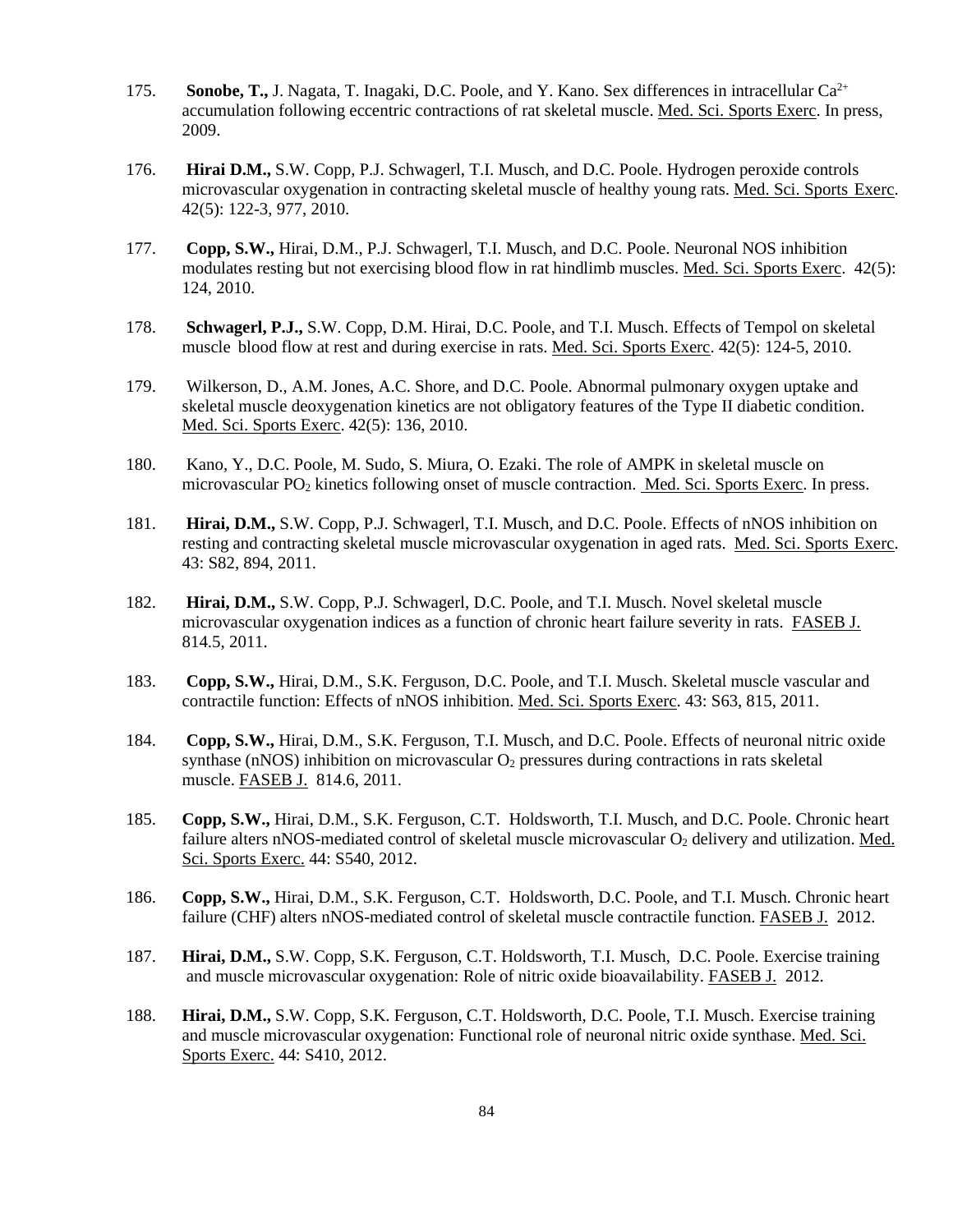- 189. **Ferguson, S.K.,** D.M. Hirai, S.W. Copp, C.T. Holdsworth, K. S. Hageman, A.M. Jones, T.I. Musch, and D.C. Poole. Exercise training and muscle microvascular oxygenation: Functional role of neuronal nitric oxide synthase. Med. Sci. Sports Exerc. 44: S661, 2012.
- 190. **Tanaka, Y**., T. Inagaki, T. Kimura, D.C. Poole, Y. Kano. In vivo measurement of intracellular pH and contractile performance during repetitive stimulation in rat skeletal muscle. Med. Sci. Sports Exerc. 44: S503, 2012.
- 191. **Kimura, T.,** T. Inagaki, Y. Tanaka, D.C. Poole, Y. Kano. In vivo imaging of intramyocyte sodium following eccentric contractions in rat skeletal muscle. Med. Sci. Sports Exerc. 44: S501, 2012.
- 192. **Inagaki, T.,** T. Sonobe, D.C. Poole, Y. Kano. A model for understanding eccentric contractions-induced muscle damage: Bupivicaine-induced elevations in intramyocyte calcium. Med. Sci. Sports Exerc. 44: S495, 2012.
- 193. **Holdsworth, C.T.,** S.W. Copp, Hirai, D.M., S.K. Ferguson, K. Sue Hageman, C.S. Stebbins, D.C. Poole, T.I. Musch. Effects of dietary fish oil on exercising muscle blood flow in chronic heart failure rats. Med. Sci. Sports Exerc. 44: S247, 2012.
- 194. **Tanaka, Y.,** T. Inagaki, T. Kimura, D.C. Poole, and Y. Kano. Buffering capacity of single muscle fibers in an *in vivo* environment. The Systems Biology of Exercise: Cardio-Respiratory and Metabolic Integration, Leeds, U.K., Meeting Proceedings, p. 30, 2012.
- 195. **Holdsworth, C.T.,** S.W. Copp, Inagaki, T., Hirai, D.M., S.K. Ferguson, G.E. Sims, M.J. White, D.C. Poole, and T.I. Musch. Chronic -(-) epicatechin administration does not affect contracting skeletal muscle microvascular oxygenation. Integ. Biol. Exerc. IV, 2012.
- 196. **Ferguson, S.K.,** D.M. Hirai, S.W. Copp, C.T. Holdsworth, J.D. Allen, A.M. Jones, T.I. Musch, and D.C. Poole. The effects of acute dietary nitrate supplemention via beetroot juice on muscle microvascular oxygenation in contracting rat muscle. Integ. Biol. Exerc. IV, 2012.
- 197. **Copp, S.W.,** D.M., Hirai, T. Inagaki, M. White, G. Sims, C.T. Holdsworth, S. Ferguson, D.C. Poole, and T.I. Musch. Chronic oral –(-)epicatechin does not affect rat hindlimb skeletal muscle vascular function during exercise. Integ. Biol. Exerc. IV, 2012.
- 198. **Hirai, D.M.,** S.W. Copp, S.K. Ferguson, C.T. Holdsworth, G. Sims, D.C. Poole, and T.I. Musch. Chronic heart failure and muscle microvascular oxygenation: Effects of exercise training. Integ. Biol. Exerc. IV, 2012.
- 199. **Eshima, H.,** Y. Tanaka, T. Sonobe, T. Inagaki, D.C. Poole, Y. Kano. In vivo imaging of intracellular  $Ca<sup>2+</sup>$  after muscle contraction and direct calcium injection in diabetic rat skeletal muscle. FASEB J. Submitted.
- 200. Kano, Y., M. Tadaishi, S. Miura, O. Ezaki, and D.C. Poole. The effects of PGC-1α on control of microvascular PO2 kinetics following onset of muscle contractions. FASEB J. Submitted.
- 201. **Ferguson, S.K.,** D.M. Hirai, S.W. Copp, C.T. Holdsworth, G.E. Sims, T.I. Musch, and D.C. Poole. Effects of low dose nitrate supplementation on contracting rat skeletal muscle microvascular oxygen pressure. Med. Sci. Sports Exerc. 2732, 2013.
- 202. **Sims, G.E.,** K.S. Hageman, S.W. Copp, D.M. Hirai, S.K. Ferguson, C.T. Holdsworth, D.C. Poole, and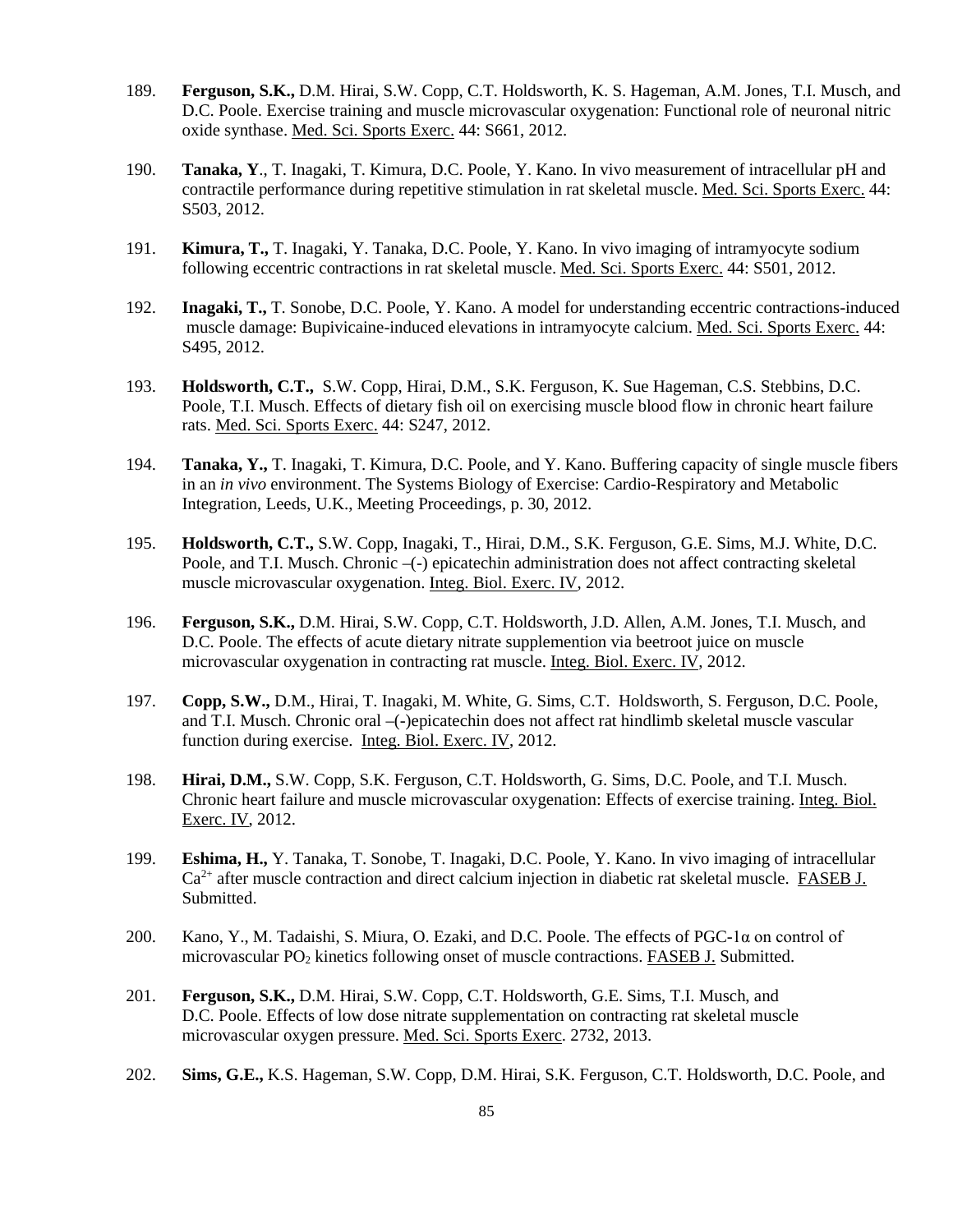T.I. Musch. Effects of pentoxifylline on skeletal muscle vascular control in rats with chronic heart failure. Med. Sci. Sports Exerc. 2730, 2013.

- 203. **Copp, S.W.,** D.M., Hirai, G.E. Sims, T.I. Musch, D.C. Poole, and M.J. Kenney. Neuronal nitric oxide inhibition and regional sympathetic nerve discharge: implications for peripheral vascular control. FASEB J. Submitted.
- 204. **Holdsworth, C.T.,** G.E. Sims, S.K. Ferguson, S.W. Copp, D.M. Hirai, M.J. White, K.S. Hageman, D.C. Poole, and T.I. Musch. Effects of pentoxyfilline on microvascular oxygenation in chronic heart failure. Med. Sci. Sports Exerc. 2731, 2013.
- 205. Tanaka, Y., T. Inagaki, D.C. Poole, Y. Kano. Contribution of membrane transporters to H<sup>+</sup> buffering capacity in rat skeletal muscle *in vivo*. Med. Sci. Sports Exerc. 750/165, 2014.
- 206. **Ishiguro, T**., H. Eshima, D.C. Poole, and Y. Kano. Heat stress impairs intracellular homeostasis in rat skeletal muscle. Med. Sci. Sports Exerc. 722/137, 2014.
- 207. **Yamakoshi, K**., K. Yagishita, D.C. Poole, and Y. Kano. Rat skeletal muscle microvascular oxygen partial pressure during hyperbaric oxygen versus air. Med. Sci. Sports Exerc. 723/138, 2014.
- 208. **Holdsworth, C.T.,** S.W. Copp, S.K. Ferguson, D,M. Hirai, G.E. Sims, K.S. Hageman, D.C. Poole, and T.I. Musch. Blockade of ATP-sensitive potassium channels impairs vascular control in exercising rats. Med. Sci. Sports Exerc. 112/3, 2014.
- 209. **Holdsworth, C.T.,** S.K. Ferguson, J.L. Wright, A.F. Fees, M.J. White, K.S. Hageman, D.C. Poole, and T.I. Musch. Role of rat vascular KATP channels in setting microvascular oxygen pressure at the onset of contractions. FASEB J. 1106.15, 2014.
- 210. **Ferguson, S.K.,** C.T. Holdsworth , J.L. Wright, A.J. Fees, T.I. Musch, and D.C. Poole. Impact of nitrate supplementation via beetroot juice on capillary hemodynamics in skeletal muscle of rats in chronic heart failure. FASEB J. 1106.16, 2014.
- 211. **Ferguson, S.K.,** C.T. Holdsworth , J.L. Wright, A.J. Fees, T.I. Musch, and D.C. Poole. Impact of nitrate supplementation on microvascular oxygen pressures in muscles comprised of different fiber types. Med. Sci. Sports Exerc. 745/138, 2014.
- 212. **Ferguson, S.K.,** C.T. Holdsworth, A.A. Glean, J.L. Wright, T.D. Colburn, A.M. Jones, J.D. Allen, Timothy I. Musch, and D.C. Poole. Exercising skeletal muscle vascular control: Impacts of nitrite infusion during NOS blockade in rats Med. Sci. Sports Exerc. 2750, 2015.
- 213. **Okushima, D.**, D.C. Poole, T.J. Barstow, H.B. Rossiter, E. Ohmae, N. Kondo and S. Koga. Greater absolute deoxygenation in deep versus superficial quadriceps muscles at  $\rm\ddot{V}O_2$  max during cycle ergometry. Med. Sci. Sports Exerc. 1368, 2015.
- 214. Shintani, N., K. Yamakoshi, D.C. Poole, and Y. Kano. Rat brain and skeletal muscle microcirculation responses to hyperoxia. Int. Symp.: Evolution of Exercise Tolerance, Kobe, Japan 2015.
- 215. Mashio, T., T. Ishiguro, H. Eshima, D.C. Poole, and Y. Kano. Muscle contractions inhibit intracellular calcium homeostatic failure by heat stress. . Int. Symp.: Evolution of Exercise Tolerance, Kobe, Japan 2015.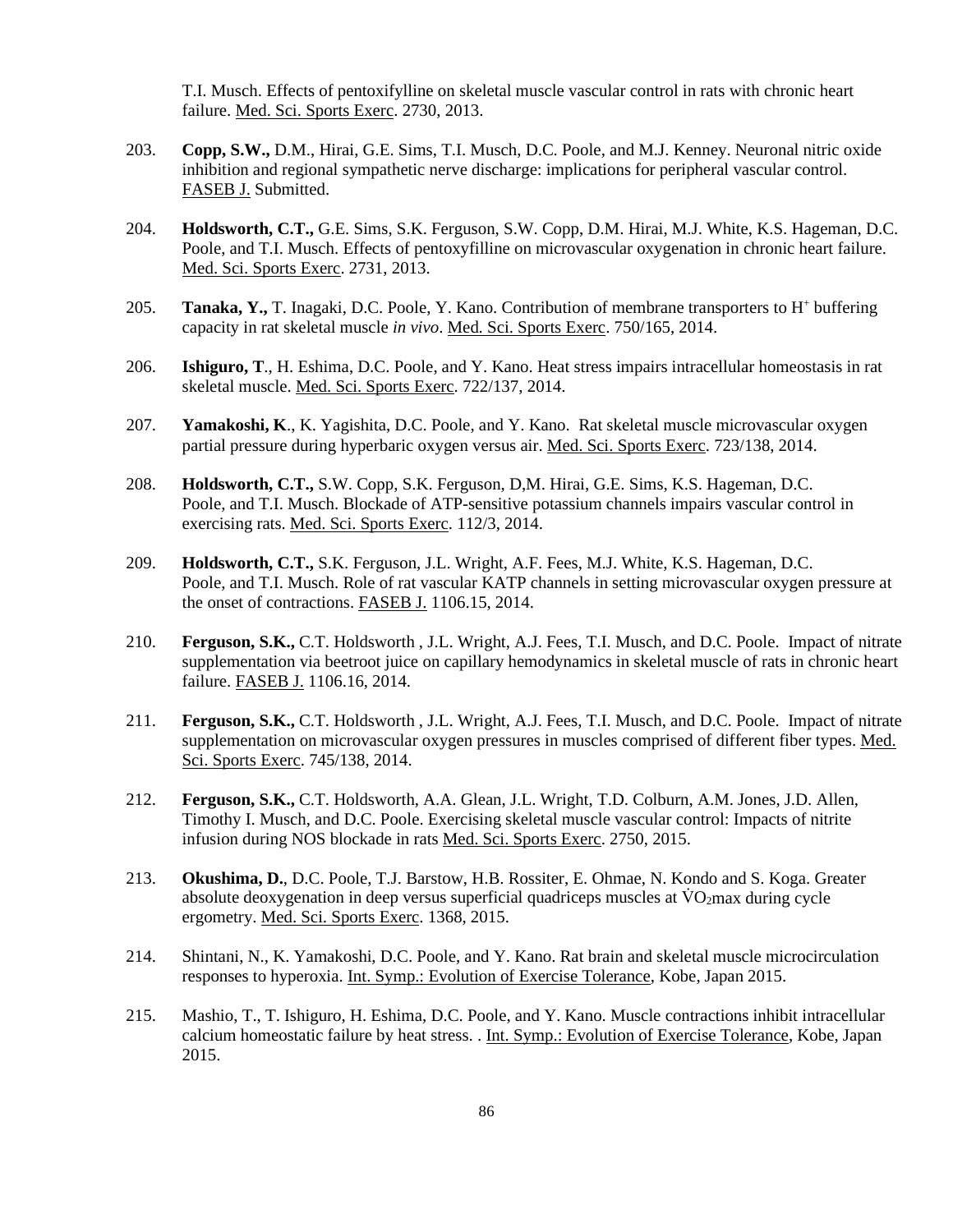- 216. **Ferguson, S.K.,** A.A. Glean, C.T. Holdsworth , J.L. Wright, A.J. Fees, T.D. Colburn, J.D. Allen, A.M. Jones, Timothy I. Musch, and D.C. Poole. Skeletal muscle vascular control: Impact of nitrite infusion during NOS inhibition in healthy rats FASEB J. 2015.
- 217. **Glean, A.A.,** S.K. Ferguson, C.T. Holdsworth, K.S. Hageman, D.C. Poole, and T.I. Musch. Effects of nitrite infusion on exercising skeletal muscle vascular control in chronic heart failure rats. FASEB J. 2015.
- 218. Poole, D.C., and S. Koga. Evolution of exercise tolerance and its mechanistic link: Critical velocity and oxygen transport. International Symposium on Human Adaptation to Environment and Whole-body Coordination, Kobe, Japan, 45, 2015.
- 219. Koga, S., D. Okushima, and D.C. Poole. Human adaptability to endurance exercise. Internat. Symp. On Human Adaptation to Environment & Whole-body Coordination, Kobe, Japan, 47, 2015.
- 220. Mashio, T., T. Ishiguro, H. Eshima, D.C. Poole, and Y. Kano. Muscle contractions inhibit intracellular calcium homeostatic failure by heat stress. International Symposium on Human Adaptation to Environment and Whole-body Coordination, Kobe, Japan, 65, 2015.
- 221. Shintani, N., K. Yamakoshi, D.C. Poole, and Y. Kano. Rat brain and skeletal muscle responses to hyperoxia. International Symposium on Human Adaptation to Environment and Whole-body Coordination, Kobe, Japan, 66, 2015.
- 222. **Okushima, D.,** D.C. Poole, H.B. Rossiter, T.J. Barstow, N. Kondo, E. Omae, S. Koga. Thigh muscle deoxygenation during cycling: Deep vs. superficial heterogeneity. International Symposium on Human Adaptation to Environment and Whole-body Coordination, Kobe, Japan, 71, 2015.
- 223. **Holdsworth, C.T.,** S.K. Ferguson, T.D. Colburn, K.S. Hageman , D.C. Poole, and T.I. Musch. ATPsensitive  $K^+$  channel contribution to skeletal muscle vascular control in rats during high speed running. Med. Sci. Sports Exerc. 2755, 2015.
- 224. **Eshima, H.**, S. Miura, D.C. Poole, and Y. Kano. In vivo  $Ca^{2+}$  buffering capacity following muscle contractions in skeletal muscle of PGC-1α overexpressing mice. Med. Sci. Sports Exerc. 2674, 2016.
- 225. **Craig J.C.,** S.K. Ferguson, C.T. Holdsworth, T.D. Colburn, T.I. Musch, and D.C. Poole. Beetroot supplementation improves microvascular hemodynamics and diffusive oxygen transport in chronic heart failure rats. Med. Sci. Sports Exerc. 2438, 2016.
- 226. **Colburn, T.D.,** S.K. Ferguson, C.T. Holdsworth, T.I. Musch, and D.C. Poole. Nitrite enhances microvascular oxygen pressure dynamics in healthy rat skeletal muscle. Med. Sci. Sports Exerc. 2864, 2016.
- 227. **Fees, A.J.,** C.T. Holdsworth , S.K. Ferguson, T.D. Colburn, D.C. Poole and T.I. Musch. Vascular K<sub>ATP</sub> channels reduce severe muscle  $O_2$  delivery-to- $O_2$  utilization mismatch during contractions in chronic heart failure rats. Med. Sci. Sports Exerc. 2439, 2016.
- 228. **Okushima, D.,** D.C. Poole, T.J. Barstow, H.B. Rossiter, T. S. Bowen, T. Amano, N. Kondo, and S. Koga. Greater  $\rm\dot{V}O_2$ max is associated with deoxygenation amplitude, but not deoxygenation kinetics, across the active muscles. Med. Sci. Sports Exerc. 117, 2016.
- 229. Trieu, L., P. Zamani, V. Tran, H. Soto-Calderon, M. Beraun, J.A. Brandimarto, S. Varakantam, P.T.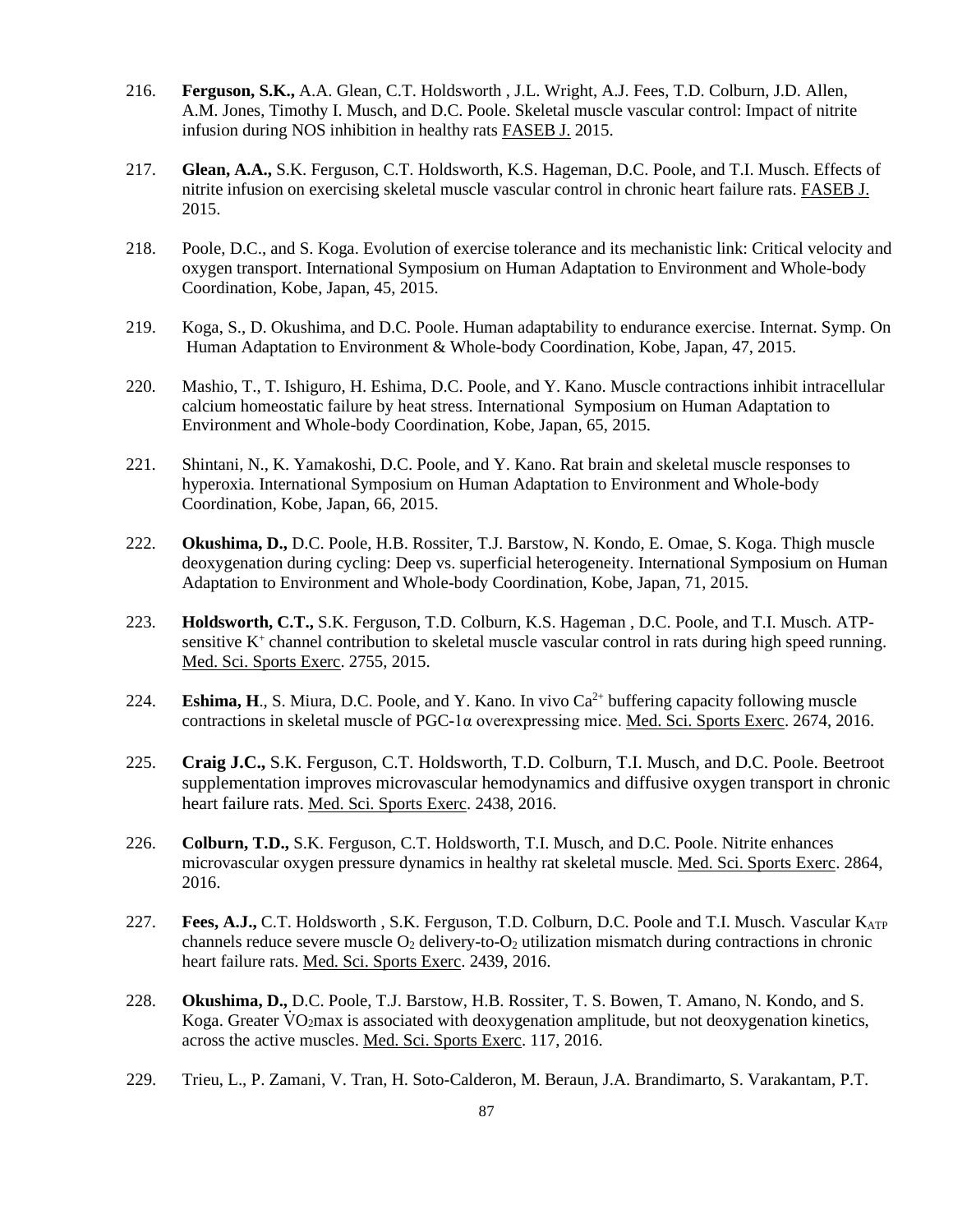Doulias, R.R. Townsend. J. Chittams, K.B. Margolies, T.P. Cappola, D.C. Poole, H. Ischiropoulis, and J.A. Chirinos. Inorganic nitrate does not worsen physical activity. J. Cardiac Fail. 2: S67; 186, 2016.

- 230. **Schettler, M.J.,** J.C. Craig, T.D. Colburn, K.S. Hageman, D.C. Poole, and T.I. Musch. No evidence for sexual dimorphism of nitric-oxide (NO) mediated vascular control in rat skeletal muscle. Veterinary Research Scholars Program, Merial NIH Symposium, Ohio State University, 2016.
- 231. **Tabuchi A,** H. Shirakawa, D.C. Poole, and Y Kano. *In vivo* intracellular Ca<sup>2+</sup> dynamics over seven days following novel eccentric contractions in rat skeletal muscle . Med. Sci. Sports Exerc. E-38, 2790, 2017.
- 232. **Okushima, D**., H.B. Rossiter, D.C. Poole, T.J. Barstow, M. Nishiwaka, N. Kondo, T. Amano, and S. Koga. High intensity interval training (HIIT) increases muscle deoxygenation during ramp incremental exercise. Med. Sci. Sports Exerc. D-73, 2266, 2017.
- 233. Sudo, M., S. Ando, Y. Tomiga, T. Nagamatsu, and D.C. Poole (Spon.). Acute stretching improves affective states and cognitive function in physically inactive people. Med. Sci. Sports Exerc. B-73, 2017.
- 234. **Colburn, T.D.,** J.C. Craig, D.M. Hirai, K.S. Hageman, T.I. Musch, and D.C. Poole. NOS blockade reveals no sex differences in contracting muscle  $O_2$  delivery-to-utilization matching in rats. Med. Sci. Sports Exerc. C-14, 1262, 2017.
- 235. **Craig, J.C.,** T.D. Colburn, D.M. Hirai, K.S. Hageman, D.C. Poole, T.I. Musch. No sex differences in muscle O2 delivery-to-utilization matching before or during contractions in rats. Med. Sci. Sports Exerc. C-14, 1262, 2017.
- 236. Opoku-Acheampong, A.B., P.J. Esau, D.C. Poole, E.M. Gittemeier, S.W. Copp, and B.J. Behnke. No evidence for soleus muscle capillary involution or neogenesis in rats with prostate cancer. FASEB J. 2017.
- 237. **Colburn, T.D.,** C.T. Holdsworth, J.C. Craig, D.M. Hirai, S. Montgomery, M.J. Kenney, T.I. Musch, and D.C. Poole. ATP-sensitive  $K^+$  channel inhibition via glibenclamide does not increase lumbar or renal sympathetic nerve discharge in healthy rats. FASEB J. 2017.
- 238. **Hirai D.M.**, T.D. Colburn, J.C. Craig, T.I. Musch, and D.C. Poole. Dynamics of skeletal muscle microvascular and interstitial PO<sub>2</sub> from rest to contractions. FASEB J. 2017.
- 239. **Craig, J.C.,** T.D. Colburn, D.M. Hirai, D.C. Poole, and T.I. Musch. Dietary nitrate supplementation via beetroot juice improves muscle  $O_2$  delivery  $\&$  utilization matching in heart failure rats. FASEB J. 2017.
- 240. **Ward, J.L.,** J.C. Craig, Y. Liu, J.F. Sistante, E.D. Vidoni, D.C. Poole and S.A. Billinger. Effects of aging on middle cerebral artery blood flow dynamics during moderate intensity exercise. ACSM Central States Chap. 2017.
- 241. **Colburn, T.D.,** J.C. Craig, D.M. Hirai, A. Tabuchi, K.S. Hageman, T.I. Musch, D.C. Poole Interstitial PO2 dynamics during contractions in healthy skeletal muscle: Relationship to oxidative capacity and nitric oxide bioavailability. FASEB J. A12 704.6, April 24, 2018.
- 242. **Craig, J.C**., T.D. Colburn, J.T. Caldwell, D.M. Hirai, A. Tabuchi, J.H. Merino, C.J. Ade, D.C. Poole, T.I. Musch. Central cardiac determinants of the speed-duration relationship in heart failure rats. FASEB J. A166 853.15, April, 2018.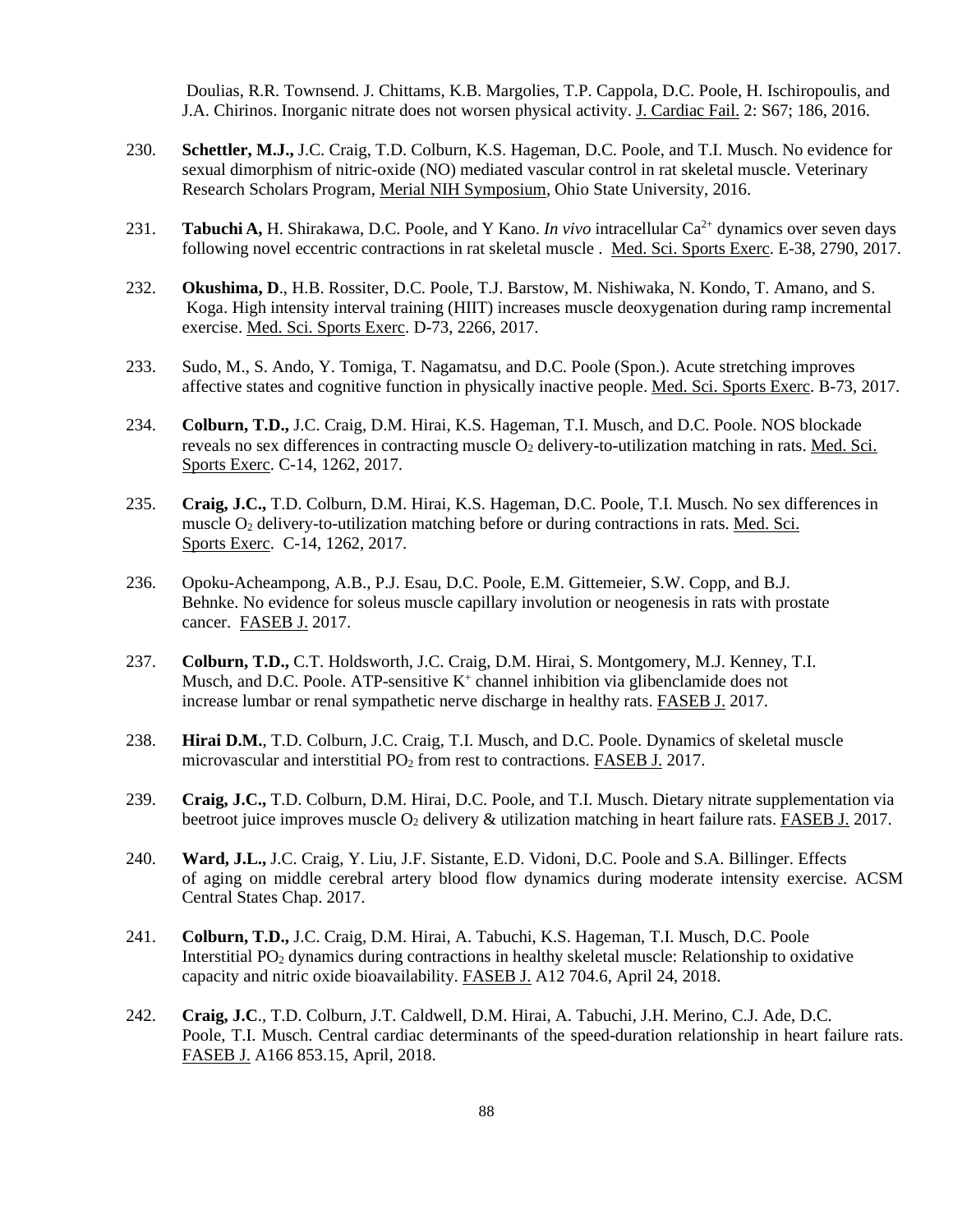- 243. **Hirai, D.M**., Craig, J.C., T.D. Colburn, A. Tabuchi, K.S. Hageman, T.I. Musch, D.C. Poole. Regulation of capillary hemodynamics by KATP channels in resting skeletal muscle. FASEB J. A92 581.8, April 24, 2018.
- 244. Tanaka, Y., D.C. Poole, and Y. Kano. Effects of lactate administration on intracellular pH and contractile performance during rhythmic muscle contractions. Med. Sci. Sports Exerc. May 28, 2018.
- 245. Ikegami, R., H. Eshima, D.C. Poole, and Y. Kano. Type I diabetes suppresses intracellular calcium ion influx by heat stress in rat skeletal muscle. Med. Sci. Sports Exerc. May, 30 2018.
- 246. Hotta, K., B.J. Behnke, K. Masamoto, R. Shimotsu, D.C. Poole, and Y. Kano. Skeletal muscle microvascular permeability after eccentric contraction-induced muscle injury: Novel insights using in vivo two-photon laser microscopy. Med. Sci. Sports Exerc. May, 29 2018.
- 247. Okushima, D., D.C. Poole, T.J. Barstow, N. Kondo, S. Koga. Do contrasting recruitment patterns underlie the different patterns of muscle deoxygenation and hemoglobin response in quadriceps muscles? Med. Sci. Sports Exerc. May 29, 2018.
- 248. **Colburn, T.D.,** J.C. Craig, D.M. Hirai, T.I. Musch, D.C. Poole. Recovery Interstitial PO<sub>2</sub> Dynamics Following Contractions in Healthy Skeletal Muscle of Different Oxidative Capacity. Med. Sci. Sports Exerc. May 30, 2018.
- 249. **Craig, J.C.,** J.H. Merino, D.M. Hirai, T.D. Colburn, A.Tabuchi, J.T. Caldwell, C.J. Ade, T.I. Musch, D.C. Poole. Critical Speed in Heart Failure Rats: The Central Determinant of Performance. Med. Sci. Sports Exerc. June 1, 2018.
- 250. Hotta, K., R. Shimotsu, K. Masamoto, K.Yagishita, B.J. Behnke, D.C. Poole, Y.Kano. The onset of exercise-induced microvascular hyperpermeability is delayed in diabetic skeletal muscle: *In vivo* imaging using two-photon laser scanning microscopy. FASEB J. C494: 709.7, April, 2019.
- 251. **Colburn T.D., R.E. Weber**, K.S. Hageman, T.I. Musch, D.C. Poole. ATP-sensitive K+ channel inhibition via glibenclamide impairs maximal aerobic capacity and critical speed of healthy rats without compromising cardiac output. FASEB J. C378: 536.10, April, 2019.
- 252. **Horn, A.G, D.R. Baumfalk, K.M. Schulze, T.D. Colburn, R.E. Weber, O.N. Kunkel**, C.S. Bruells, T.I. Musch, D.C. Poole, and B.J. Behnke. Effects of intrathoracic pressure changes on diaphragmatic blood flow during mechanical ventilation. FASEB J. In press.
- 253. **Schulze, K.M., T.D. Colburn, R.E. Weber,** K.S. Hageman, T.I. Musch, D.C. Poole. Fiber-Type effects of  $K_{ATP}$  channel inhibition via glibenclamide on the recovery of interstitial  $PO<sub>2</sub>$ following muscle contractions in rats. FASEB J. In press.
- 254. Goulding, R.P., D. Okushima, S. Marwood, L.T. Tuan, N. Kondo, D.C. Poole, T.J. Barstow, and S. Koga. **Influence of body position on pulmonary oxygen uptake and muscle deoxygenation kinetics during cycle exercise.** Med. Sci. Sports Exerc. In press.
- 255. Koga, S., D. Okushima, S. Marwood, L.T. Tuan, N. Kondo, D.C. Poole, T.J. Barstow, and R.P. Goulding. **Influence of priming exercise on muscle deoxygenation kinetics during upright and supine cycle exercise.** Med. Sci. Sports Exerc. In press.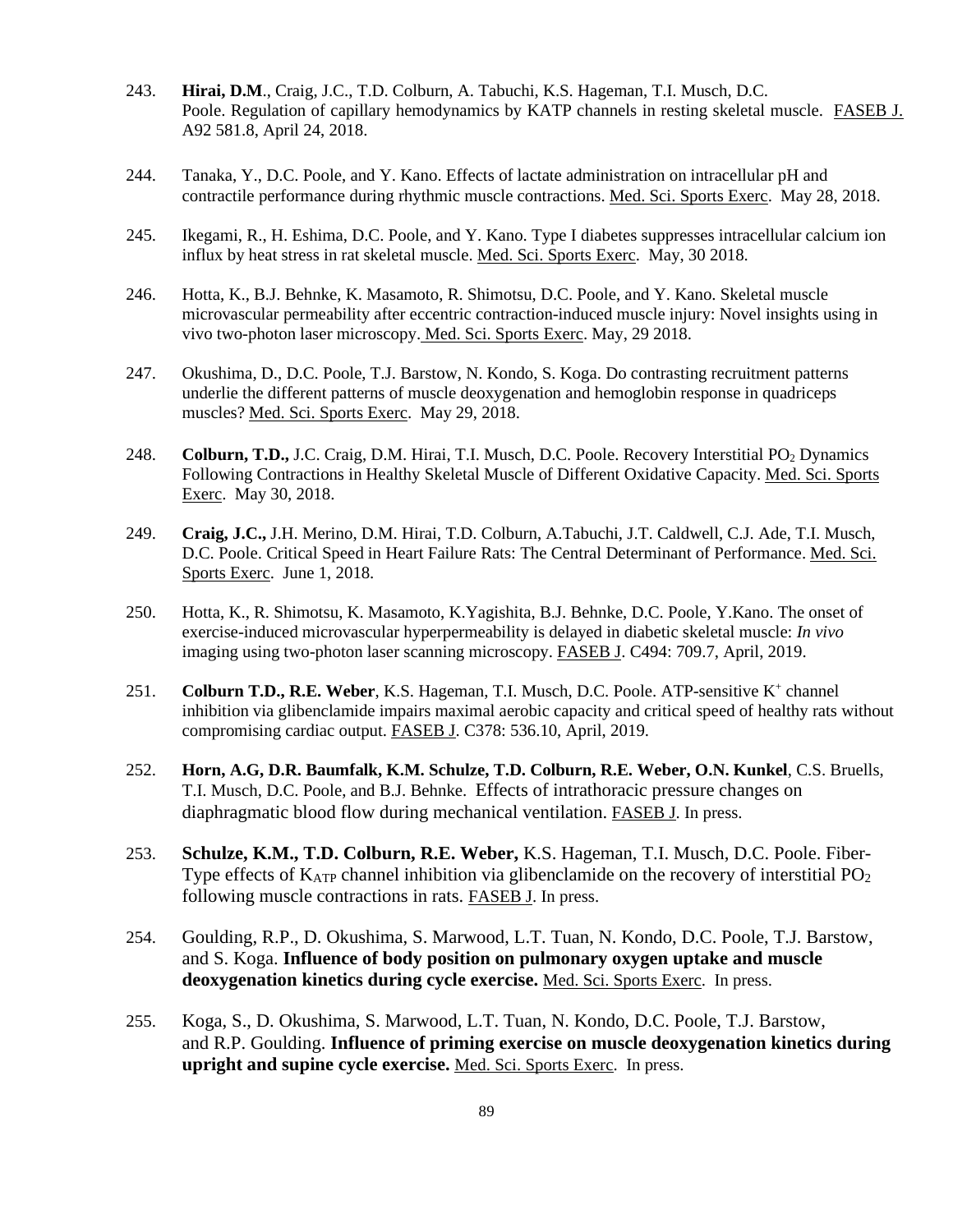- 256. **Colburn T.D., R.E. Weber**, **K.M. Schulze**, K.S. Hageman, T.I. Musch, and D.C. Poole. **Sex** and fiber-type differences: Vascular ATP-sensitive  $K^+(K_{ATP})$  channels support critical speed and Interstitial PO2. Med. Sci. Sports Exerc. In press.
- 257. Ferguson, S.K., **T.D. Colburn,** J.C. Craig, K.S. Hageman, K.R. Stenmark, P.W. Buehler, D.M. Hirai, D.C. Irwin, T.I. Musch, and David C. Poole. Impact of cell-free hemoglobin on exercising muscle vascular control in rats. Med. Sci. Sports Exerc. In press.
- 258. **Okushima, D.,** T. Scott Bowen, T.J. Barstow, D.C. Poole, H.B. Rossiter, N. Kondo, S. Koga. Contrasting patterns of respiratory and locomotory muscle deoxygenation and total hemoglobin during incremental ramp cycling. Med. Sci. Sports Exerc. In press.
- 259. **Okushima, D.,** T. Scott Bowen, T.J. Barstow, D.C. Poole, H.B. Rossiter, N. Kondo, S. Koga. The effect of respiratory muscle activation on the blood volume in **l**ocomotory muscle during incremental ramp cycling. Med. Sci. Sports Exerc. In press.
- 260. Hirai, D.M., **A.Tabuchi, J.C. Craig, T.D. Colburn, J.T. Caldwell**, C. J. Ade, **D.R. Baumfalk**, A.B. Opoku-Acheampong, B.J. Behnke, K.S. Hageman, T.I. Musch, and D.C. Poole. Skeletal muscle capillary hemodynamics in rats with heart failure with preserved ejection fraction. FASEB J. In press.
- 261. **Horn, A.G, O.N. Kunkel, D.R. Baumfalk, M.E. Simon, K.M. Schulze,** C.S. Bruells**,** D.C. Poole, T.I. Musch, and B.J. Behnke. Effects of prolonged mechanical ventilation on structural and material properties of diaphragm arterioles. FASEB J. In press.
- 262. **Colburn T.D., R.E. Weber**, **K.M. Schulze**, K.S. Hageman, D.C. Poole, and T.I. Musch. Vascular ATP-sensitive  $K^+(K_{ATP})$  channels: Sex and fiber-type differences in the support of contracting muscle blood flow and interstitial PO2. FASEB J. In press.
- 263. **Schulze, K.M., R.E. Weber, T.D. Colburn, A.G. Horn,** C.J. Ade, D.C. Poole, and T.I. Musch. Effects of pulmonary hypertension on oxygen exchange in contracting rat skeletal muscle. IPE, Austin, TX, In press, November 2020.
- 264. **Weber, R.E., K.M. Schulze, T.D. Colburn, A.G. Horn,** C.J. Ade, T.I. Musch, and D.C. Poole. Effects of soluble guanylyl cyclase activation on skeletal muscle microcirculatory oxygen exchange in rats with heart failure with reduced ejection fraction. IPE, Austin, TX, In press, November 2020.
- 265. **Horn, A.G., D.R. Baumfalk, O.N. Kunkel**, D.C. Poole, and B.J. Behnke. Effects of supplemental Oxygen during mechanical ventilation on diaphragmatic blood flow. FASEB J. In press.
- 266. **Schulze, K.M., R.E. Weber, T.D. Colburn, A.G. Horn,** C.J. Ade, D.C. Poole, and T.I. Musch**.** Effects of pulmonary hypertension on microcirculatory hemodynamics in rat skeletal muscle. FASEB J. In press.
- 267. **Tabuchi, A**., Y. Tanaka, R. Takagi, D.C. Poole, and Y. Kano. Pharmacological inhibition of ryanodine receptors immediately after eccentric contractions exercise effectively reduces exercise-induced muscle damage in rat skeletal muscle. Med. Sci. Sports Exerc. In press.
- 268. **Weber, R.E., K.M. Schulze,** K. Sue Hageman, C.J. Ade, P. Sandner, T.I. Musch, and D.C. Poole.